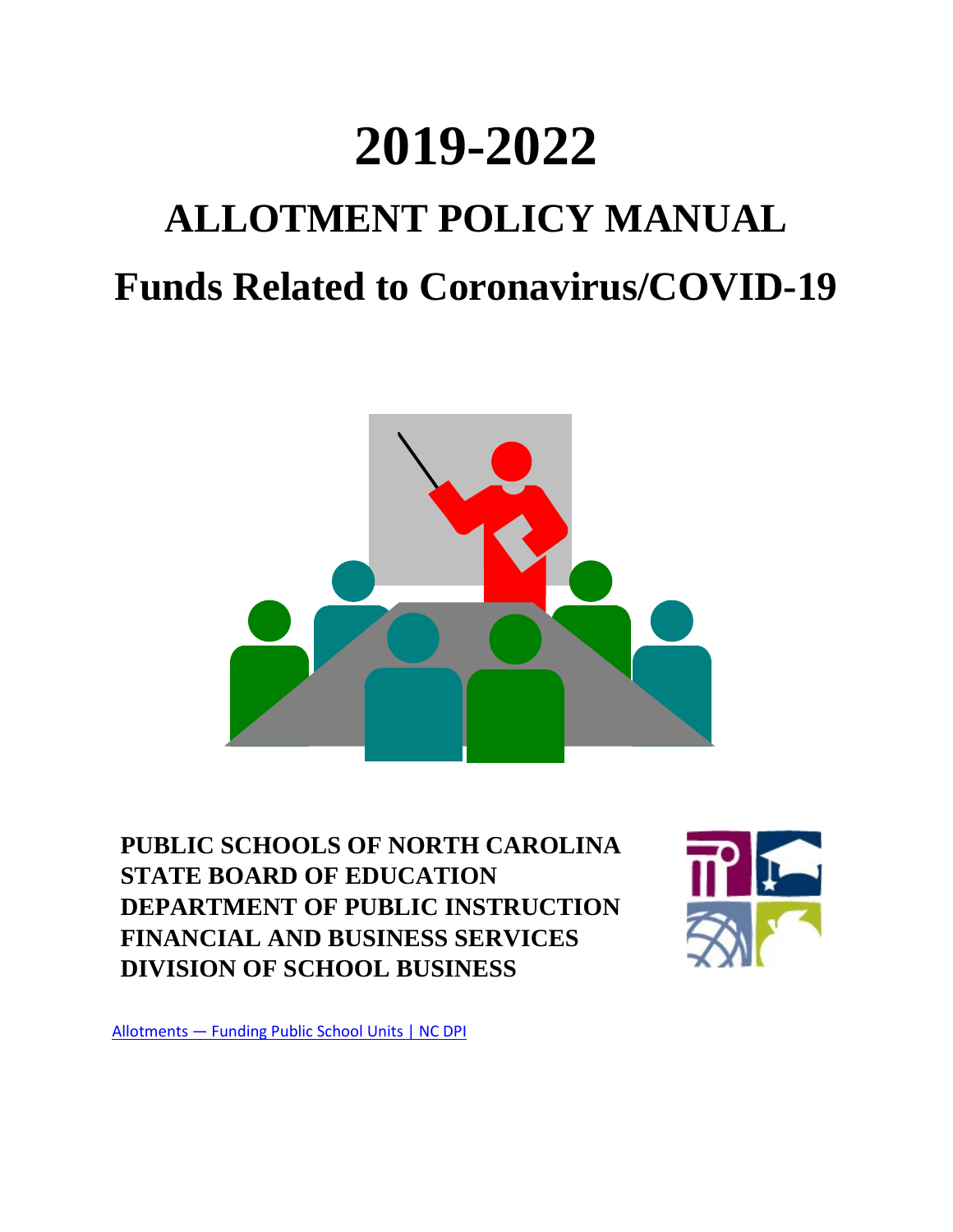# **ADDRESS QUESTIONS RELATED TO POLICIES TO THE FOLLOWING:**

# **Program/Budgeting**

If you have questions concerning the material, contact the School Allotments Section at 984-236- 2450.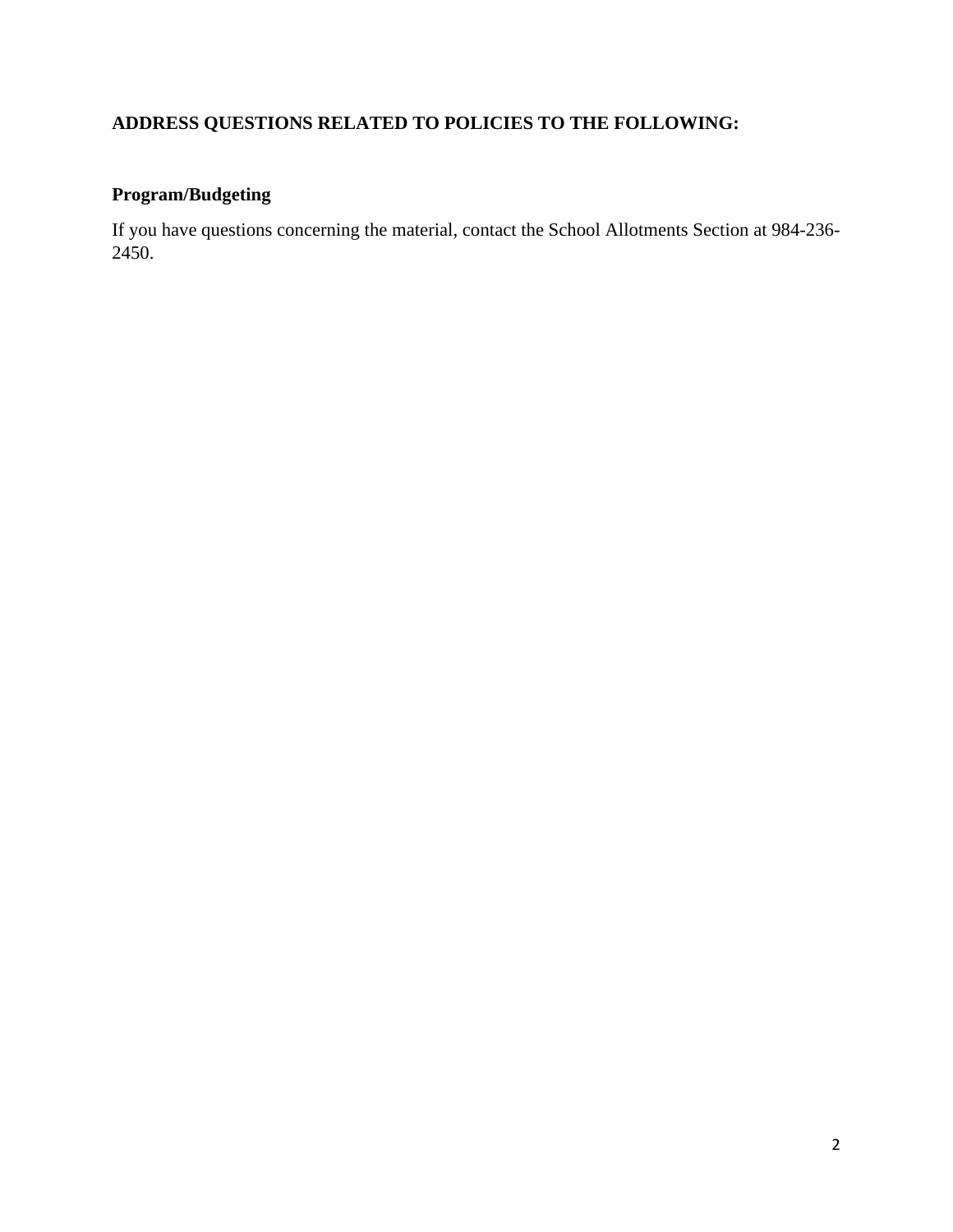# **Contents**

| CARES Act -- GEER I - Specialized Instructional Support Personnel for COVID-19 Response (PRC  |  |
|-----------------------------------------------------------------------------------------------|--|
|                                                                                               |  |
|                                                                                               |  |
|                                                                                               |  |
|                                                                                               |  |
|                                                                                               |  |
| CORONAVIRUS RELIEF FUND - Student Computers and Devices (PRC 124) 24                          |  |
|                                                                                               |  |
| CORONAVIRUS RELIEF FUND - Personnel Computers and Devices (PRC 126)  28                       |  |
| CORONAVIRUS RELIEF FUND - Mobile Wi-FI for School Buses (PRC 127) 30                          |  |
| CORONAVIRUS RELIEF FUND - Mobile Wi-FI for Homes & Communities (PRC 128) 32                   |  |
| CORONAVIRUS RELIEF FUND - Learning Management Platform (PRC 129) 34                           |  |
|                                                                                               |  |
| CORONAVIRUS RELIEF FUND - Extended Learning and Integrated Student Support Grant (ELISS)      |  |
|                                                                                               |  |
| CORONAVIRUS RELIEF FUND - Low Wealth Supplemental Funds (PRC134)41                            |  |
|                                                                                               |  |
|                                                                                               |  |
| CORONAVIRUS RELIEF FUND -Personal Protective Equipment (PPE) (PRC137)  49                     |  |
|                                                                                               |  |
|                                                                                               |  |
|                                                                                               |  |
|                                                                                               |  |
| CRRSA - ESSER II - Supplemental Contracted Instructional Support Funding (PRC 173)  60        |  |
|                                                                                               |  |
| CRRSA – ESSER II – Extended Learning and Integrated Student Support Grant (ELISS) (PRC 175)62 |  |
|                                                                                               |  |
|                                                                                               |  |
|                                                                                               |  |
|                                                                                               |  |
|                                                                                               |  |
|                                                                                               |  |
|                                                                                               |  |
|                                                                                               |  |
|                                                                                               |  |
| ESSER III - ARP IDEA Coordinated Early Intervening Services (CEIS) (PRC 187)79                |  |
| ARP - STATE FISCAL RECOVERY FUND - School Bus Safety Pilot Program (PRC 140)  81              |  |
|                                                                                               |  |
|                                                                                               |  |
|                                                                                               |  |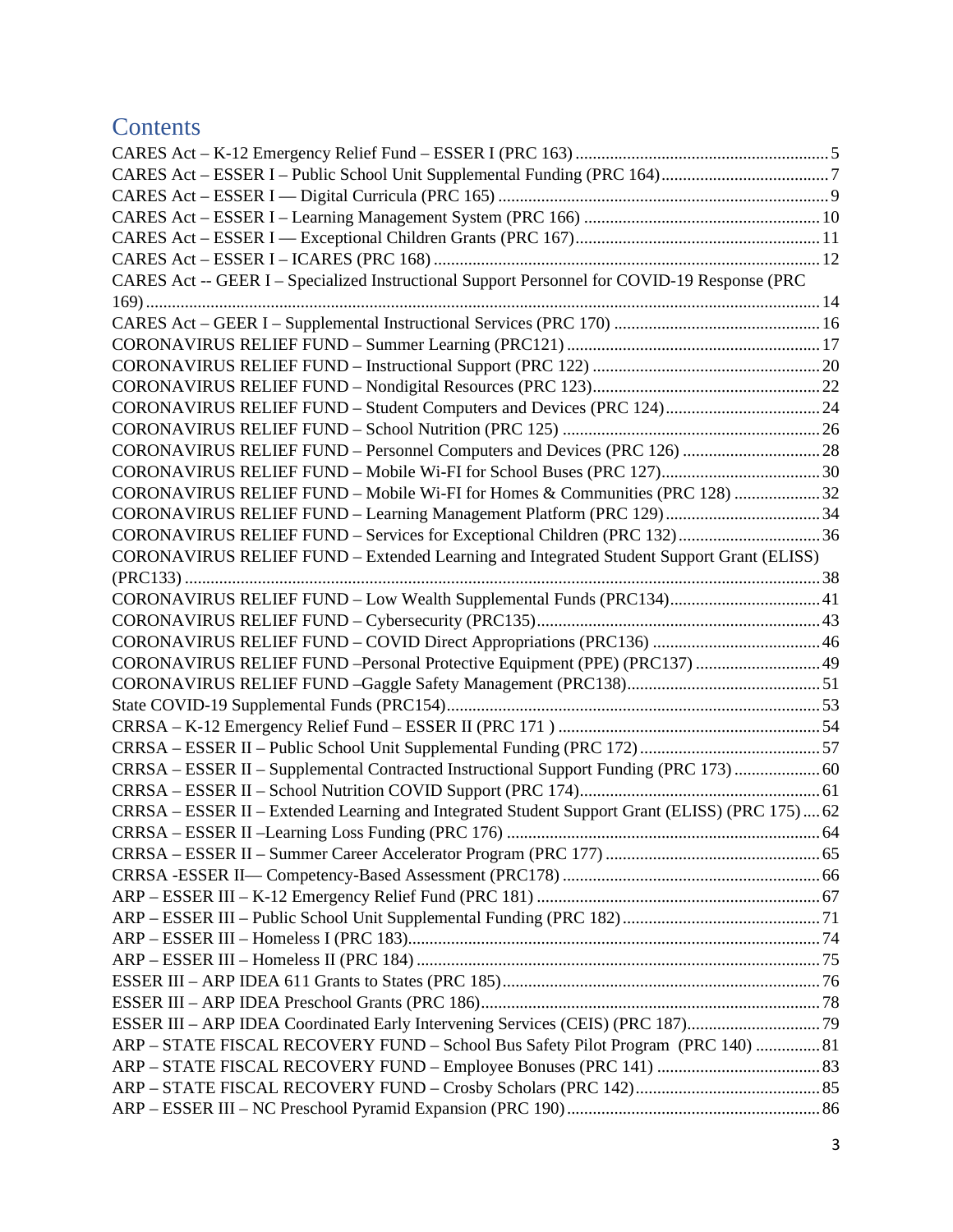| ARP - ESSER III - National Board For Professional Teaching Standards (NBPTS) Certification Fee  |  |
|-------------------------------------------------------------------------------------------------|--|
|                                                                                                 |  |
| ARP – ESSER III – Educational and Competitive After-School Robotics Grant Program (PRC 201)  93 |  |
|                                                                                                 |  |
|                                                                                                 |  |
|                                                                                                 |  |
|                                                                                                 |  |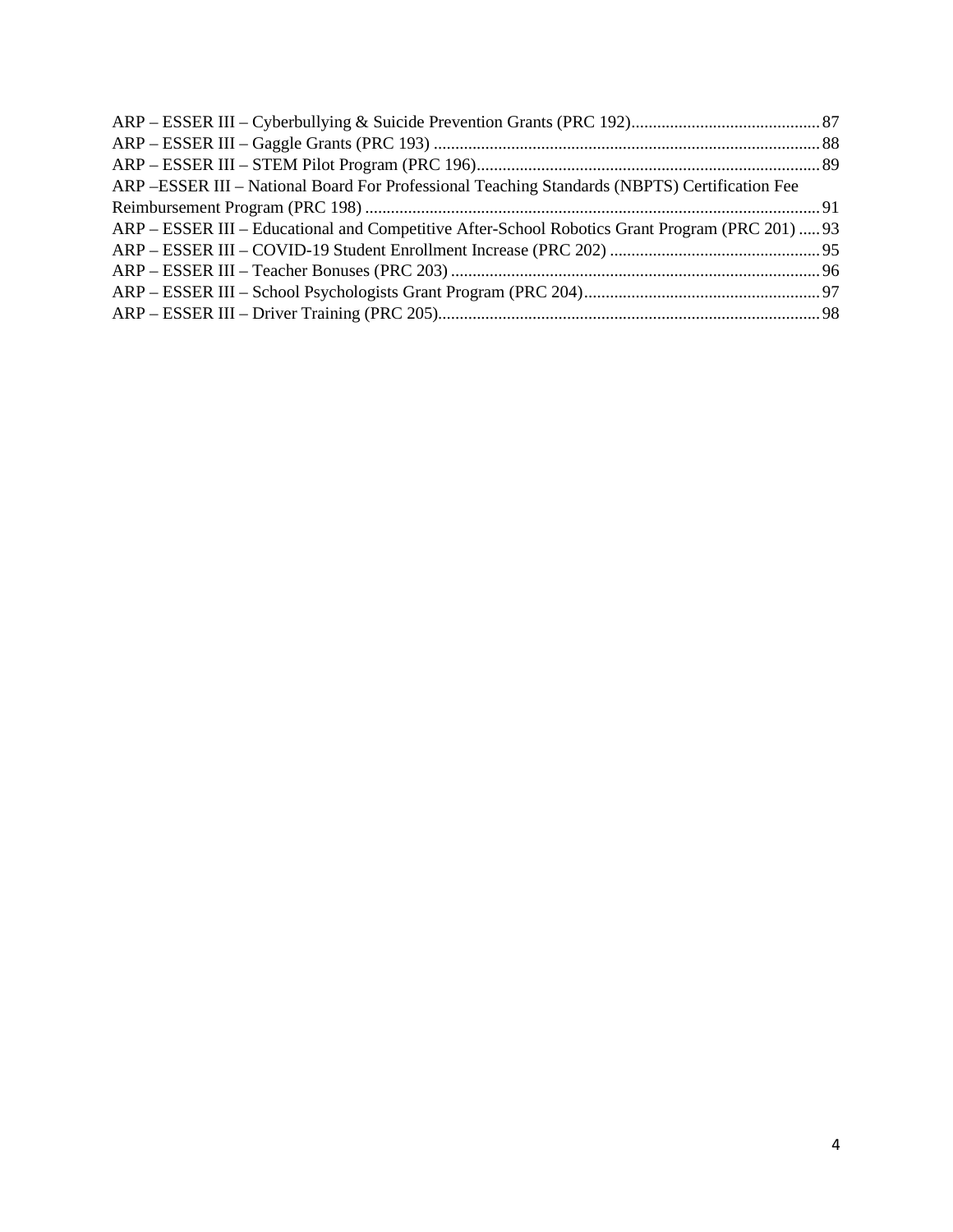#### <span id="page-4-0"></span>**CARES ACT – K-12 EMERGENCY RELIEF FUND – ESSER I (PRC 163)**

| PROGRAM REPORT CODE:            | -163           |
|---------------------------------|----------------|
| UNIFORM CHART OF ACCOUNTS CODE: | 3-XXXX-163-XXX |
| $CFDA \#$                       | 84.425D        |

| TYPE:           | <b>Dollars</b>                                                                                                                                                                                                                                                                                          |
|-----------------|---------------------------------------------------------------------------------------------------------------------------------------------------------------------------------------------------------------------------------------------------------------------------------------------------------|
| TERM:           | Funds are available through September 30, 2022                                                                                                                                                                                                                                                          |
| <b>PURPOSE:</b> | The Elementary and Secondary School (K-12) Emergency Relief<br>Fund, authorized by the Coronavirus Aid, Relief and Economic<br>Security Act of 2020 (CARES Act), is intended to assist eligible<br>public school units during the novel coronavirus pandemic.                                           |
| ELIGIBILITY:    | All LEAs, charter. lab, regional and innovative schools are eligible to<br>receive funds under the Elementary and Secondary School<br>Emergency Relief Fund. Units that seek funds must complete and<br>submit to NCDPI a brief application form provided by NCDPI and<br>the State Board of Education. |
| <b>FORMULA:</b> | Allocations to eligible units are made in proportion to the amount of<br>funds such units received under Title I, Part A in the most recent<br>fiscal year.                                                                                                                                             |

- 1) No less than 90% of the total ESSER I funds provided to North Carolina shall be allocated as award as subawards to eligible units.
- 2) The State Board of Education may reserve up to 10% of the total ESSER I Fund.
	- a) The State Board of Education may not reserve more than 1/2 of 1 percent of the K-12 Emergency Relief Fund for administrative costs undertaken by the State Board of Education and the Department of Public Instruction.
	- b) Any other sums from the K-12 Emergency Relief Fund reserved by the State Board of Education shall be used to address emergency needs as determined by the State Board of Education to address issues responding to coronavirus, either through the use of additional grants or through contracts.
- 3) Units may use program funds in accordance with federal law for:
	- a) Any activity authorized by the Elementary and Secondary Act of 1965 (ESEA), the Individuals with Disabilities Education Act (IDEA), the Adult Education and Family Literacy Act, the Carl D. Perkins Career and Technical Education Act of 2006, or Title VII, Subtitle B of the McKinney-Vento Homeless Assistance Act.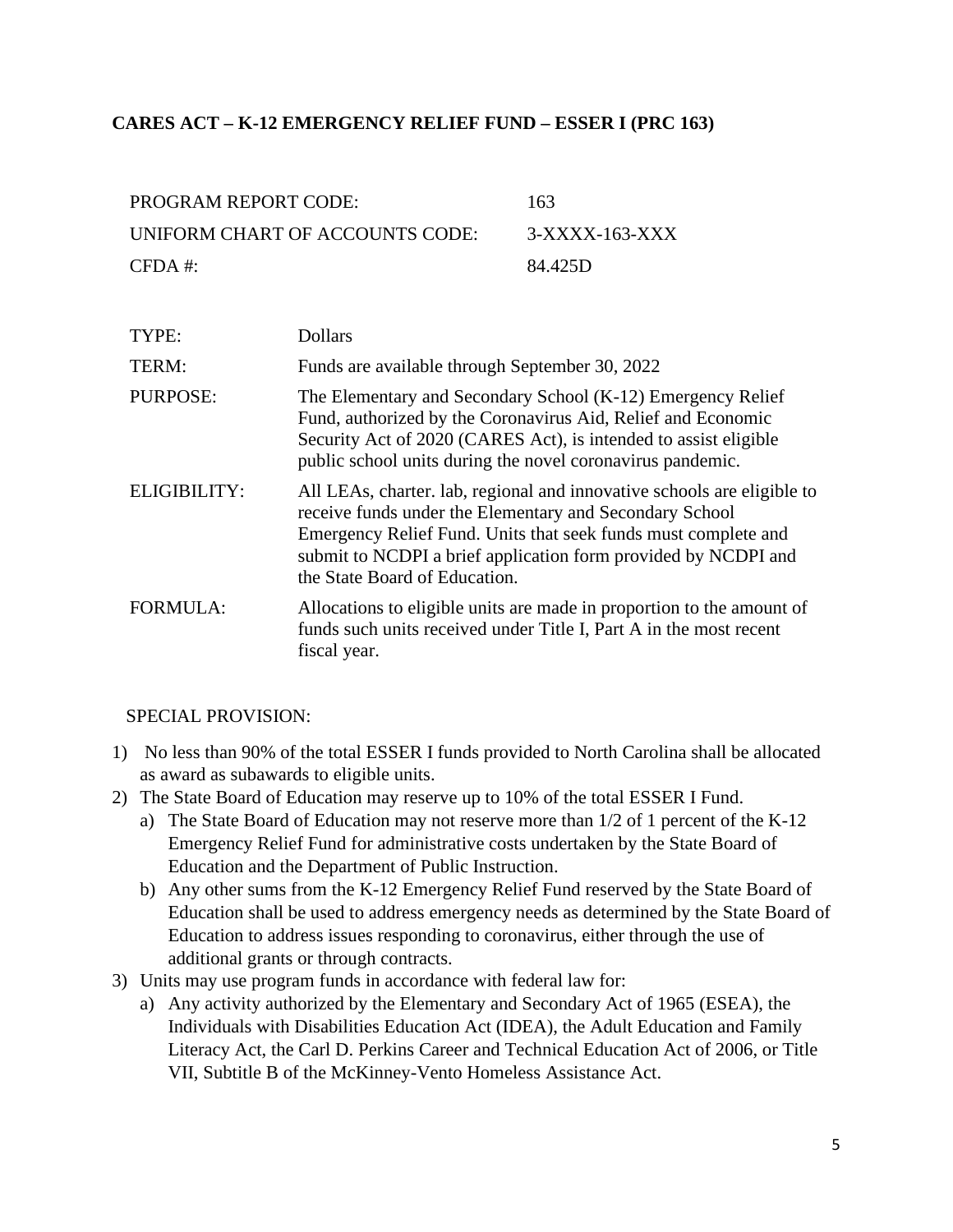- b) Coordination of preparedness and response efforts of LEAs or charter schools with State or local public health departments and other relevant agencies to improve coordinated responses in preventing, preparing for, and responding to coronavirus.
- c) Providing principals and other school leaders with resources to address the needs of their individual schools.
- d) Activities to address the unique needs of low-income children or students, children with disabilities, English learners, racial and ethnic minorities, students experiencing homelessness, and foster care youth, including how outreach and service delivery will meet the needs of those students.
- e) Develop and implementing procedures and systems to improve preparedness and response efforts.
- f) Training and professional development for staff pertaining to sanitation and minimizing the spread of infectious diseases.
- g) Purchasing sanitation and cleaning supplies for LEA or charter school facilities.
- h) Planning for and coordinating long term closures, including for how to provide meals to eligible students, provide technology for online learning to all students, provide guidance for carrying requirements under IDEA, and ensuring that other services can continue consistent with applicable Federal, State, and local requirements.
- i) Purchasing educational technology (including hardware, software, and connectivity) for students to aid in regular and substantive interaction between students and their classroom instructors (including low-income and disabled students), which may include assistive technology or adaptive equipment.
- j) Providing mental health services and supports.
- k) Planning and implementing summer learning and supplemental afterschool program activities, including providing classroom instruction or online learning during the summer months.
- l) Other activities deemed necessary to maintain the operation and of and continuity of services in LEAs and charter schools, and continuing to employ existing staff of the LEA or charter school.
- 4) Any funds that have not been approved to be allotted within 1 year of receiving the funds from the Federal government, must be returned to the Federal government for reallocation to other States.
- 5) An LEA receiving K-12 Emergency Relief Funds must provide equitable services to students and teachers in non-public schools in the same manner as provided under Title I, Part A, as determined in consultation with representatives of non-public schools.
- 6) Units that receive funds are required to continue to pay their employees and contractors to the greatest extent practicable during the period of disruptions or closures related to coronavirus.
- 7) When developing budgets related to awards, units that receive funds are encouraged to consider future expenses they are likely to incur to address to respond to coronavirus, including future "re-entry" requirements when school facilities re-open as instructional settings, student mental health, sanitation, and supplemental educational services to students.
- 8) LEAs that receive funds are encouraged to utilize, when feasible and cost-effective, statelevel convenience contracts to purchase commodities, such as electronic devices.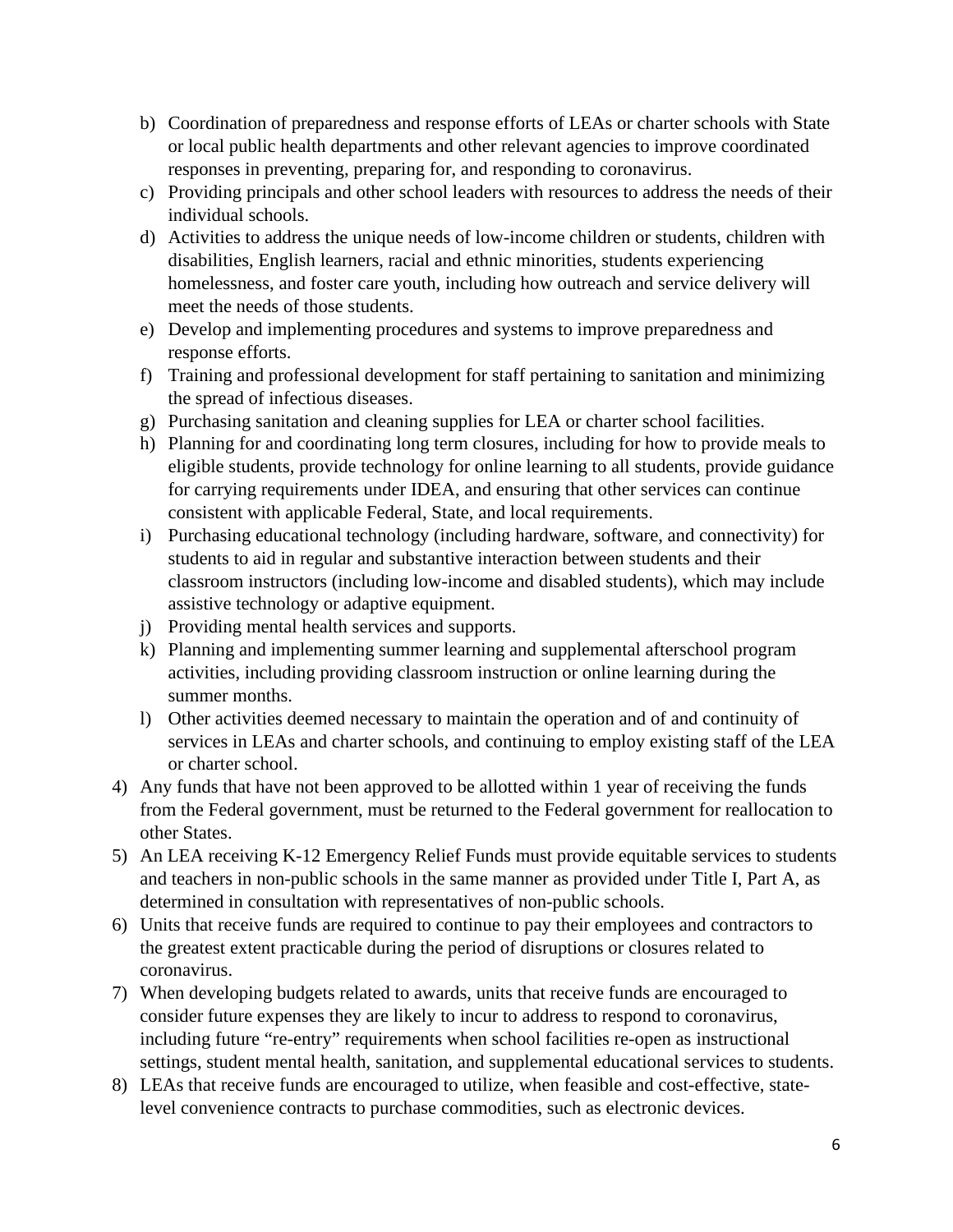# <span id="page-6-0"></span>**CARES ACT – ESSER I – PUBLIC SCHOOL UNIT SUPPLEMENTAL FUNDING (PRC 164)**

| PROGRAM REPORT CODE:            | 164            |
|---------------------------------|----------------|
| UNIFORM CHART OF ACCOUNTS CODE: | 3-XXXX-164-XXX |
| $CFDA \#$                       | 84.425D        |

| TYPE:           | <b>Dollars</b>                                                                                                                                                                                                                                              |
|-----------------|-------------------------------------------------------------------------------------------------------------------------------------------------------------------------------------------------------------------------------------------------------------|
| TERM:           | Funds are available through September 30, 2022                                                                                                                                                                                                              |
| <b>PURPOSE:</b> | To provide supplemental funds to public school units receiving<br>Elementary and Secondary School (K-12) Emergency Relief Fund<br>(PRC163) funds. These funds are intended to assist eligible public<br>school units during the novel coronavirus pandemic. |
| ELIGIBILITY:    | All LEAs, charter, lab, regional and innovative schools.                                                                                                                                                                                                    |
| <b>FORMULA:</b> | For PSUs that did not receive Title I, Part A funds in 2019-20, an<br>allocation of \$45 per 2019-20 funded ADM.                                                                                                                                            |
|                 | For PSUs that received Title I, Part A in 2019-20, an allocation of<br>\$45 per 2019-20 funded ADM, less the 2020 planning allotment in<br>PRC163.                                                                                                          |
|                 | Any PSUs with a PRC 163 planning allotment greater than \$45 per<br>2019-20 funded ADM shall not receive additional funding nor a<br>reduction.                                                                                                             |

- 1) Funds shall not be transferred in to or out of this allotment category.
- 2) The funding source for the allotment is the State Board of Education reserve from the CARES Act Education Stabilization Fund - K-12 Emergency Relief Fund.
- 3) Units may use program funds for:
	- a. Any activity authorized by the Elementary and Secondary Act of 1965 (ESEA), the Individuals with Disabilities Education Act (IDEA), the Adult Education and Family Literacy Act, the Carl D. Perkins Career and Technical Education Act of 2006, or Title VII, Subtitle B of the McKinney-Vento Homeless Assistance Act.
	- b. Coordination of preparedness and response efforts of LEAs or charter schools with State or local public health departments and other relevant agencies to improve coordinated responses in preventing, preparing for, and responding to coronavirus.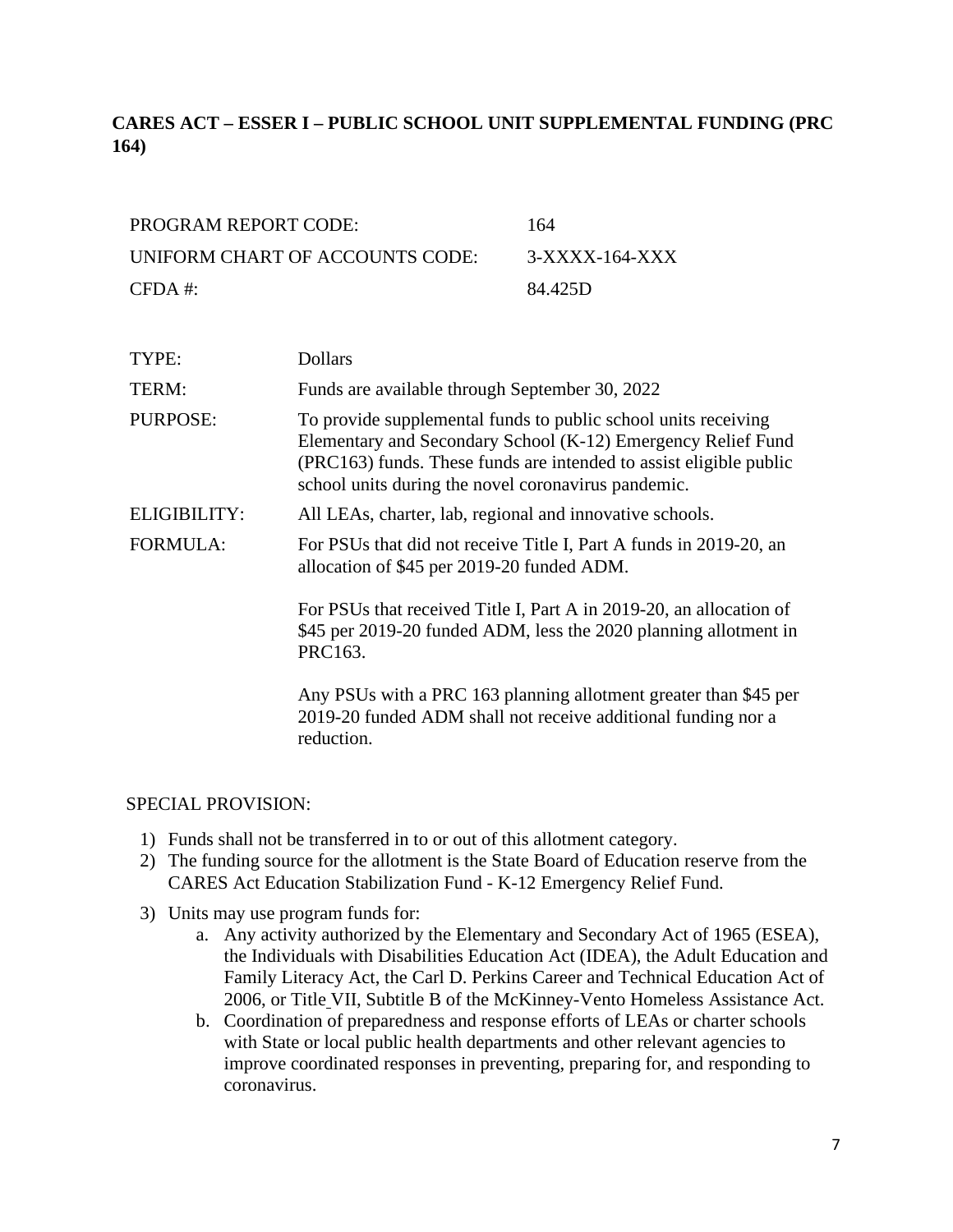- c. Providing principals and other school leaders with resources to address the needs of their individual schools.
- d. Activities to address the unique needs of low-income children or students, children with disabilities, English learners, racial and ethnic minorities, students experiencing homelessness, and foster care youth, including how outreach and service delivery will meet the needs of those students.
- e. Develop and implementing procedures and systems to improve preparedness and response efforts.
- f. Training and professional development for staff pertaining to sanitation and minimizing the spread of infectious diseases.
- g. Purchasing sanitation and cleaning supplies for LEA or charter school facilities.
- h. Planning for and coordinating long term closures, including for how to provide meals to eligible students, provide technology for online learning to all students, provide guidance for carrying requirements under IDEA, and ensuring that other services can continue consistent with applicable Federal, State, and local requirements.
- i. Purchasing educational technology (including hardware, software and connectivity) for students to aid in regular and substantive interaction between students and their classroom instructors (including low-income and disabled students), which may include assistive technology or adaptive equipment.
- j. Providing mental health services and supports.
- k. Planning and implementing summer learning and supplemental afterschool program activities, including providing classroom instruction or online learning during the summer months.
- l. Other activities deemed necessary to maintain the operation and of and continuity of services in LEAs and charter schools, and continuing to employ existing staff of the LEA or charter school.
- 4) Units that receive funds are required to continue to pay their employees and contractors to the greatest extent practicable during any period of disruption or closure related to coronavirus.
- 5) When developing budgets related to awards, units that receive funds are encouraged to consider future expenses they are likely to incur to respond to the coronavirus pandemic, including future "re-entry" requirements when school facilities re-open as instructional settings, student mental health, sanitation, and supplemental educational services to students.
- 6) No adjustments shall be made for average daily membership in 2020-21.
- **7)** Any public school unit without an approved application by April 9, 2021 will forfeit its allotment under this PRC. Any unallotted funds as of April 15, 2021 will be reallotted through ESSER I (PRC 163) to public school units with approved applications.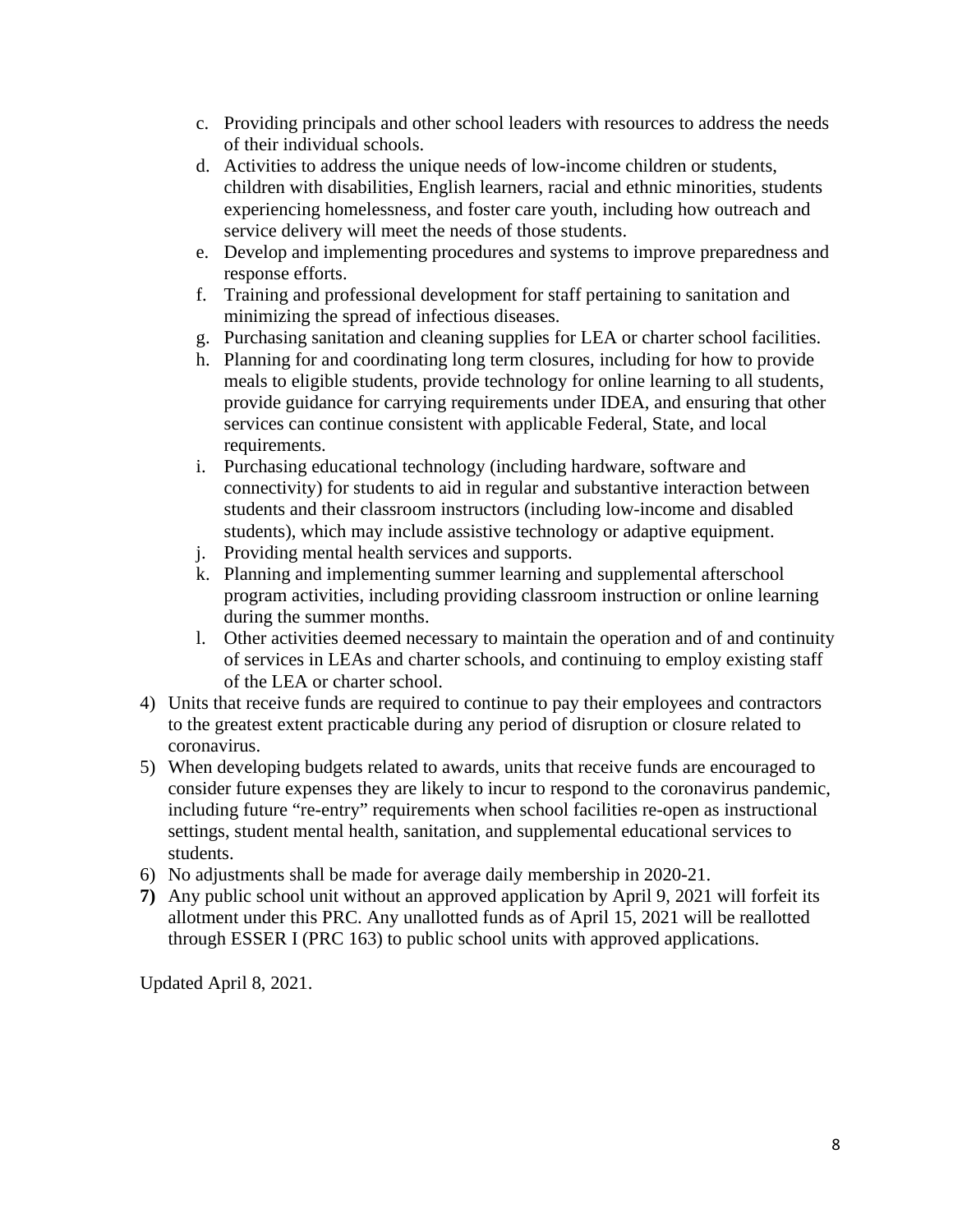### <span id="page-8-0"></span>**CARES ACT – ESSER I — DIGITAL CURRICULA (PRC 165)**

| PROGRAM REPORT CODE:            | 165            |
|---------------------------------|----------------|
| UNIFORM CHART OF ACCOUNTS CODE: | 3-XXXX-165-XXX |
| $CFDA \#$                       | 84.425D        |

| TYPE:           | <b>Dollars</b>                                                                                                           |
|-----------------|--------------------------------------------------------------------------------------------------------------------------|
| TERM:           | Funds are available through September 30, 2022                                                                           |
| PURPOSE:        | To provide funding for subscriptions to high quality, NC standards<br>aligned digital curriculum packages.               |
| ELIGIBILITY:    | Local education agencies, charter schools, regional schools, lab<br>schools & ISD                                        |
| <b>FORMULA:</b> | Funds shall be allotted based on 2019-20 allotted ADM for LEAs and<br>funded ADM for other eligible public school units. |

#### SPECIAL PROVISIONS:

- 1) PSU's are recommended to reference pricing collected by the Friday Institute and to employ multi-PSU purchases. PSUs are encouraged to employ a strategy for ensuring high-quality, high-yield digital content purchases, including research, reference checks, demonstrations and/or an internal evaluation process.
- 2) Funds shall not be transferred into or out of this allotment category.
- 3) Funding source from the State Board of Education reserve of the CARES Act Education Stabilization Fund – K-12 Emergency Relief Fund.
- 4) Any funding not allotted as of April 15, 2021 will be allotted through ESSER I (PRC 163) to public school units with approved applications.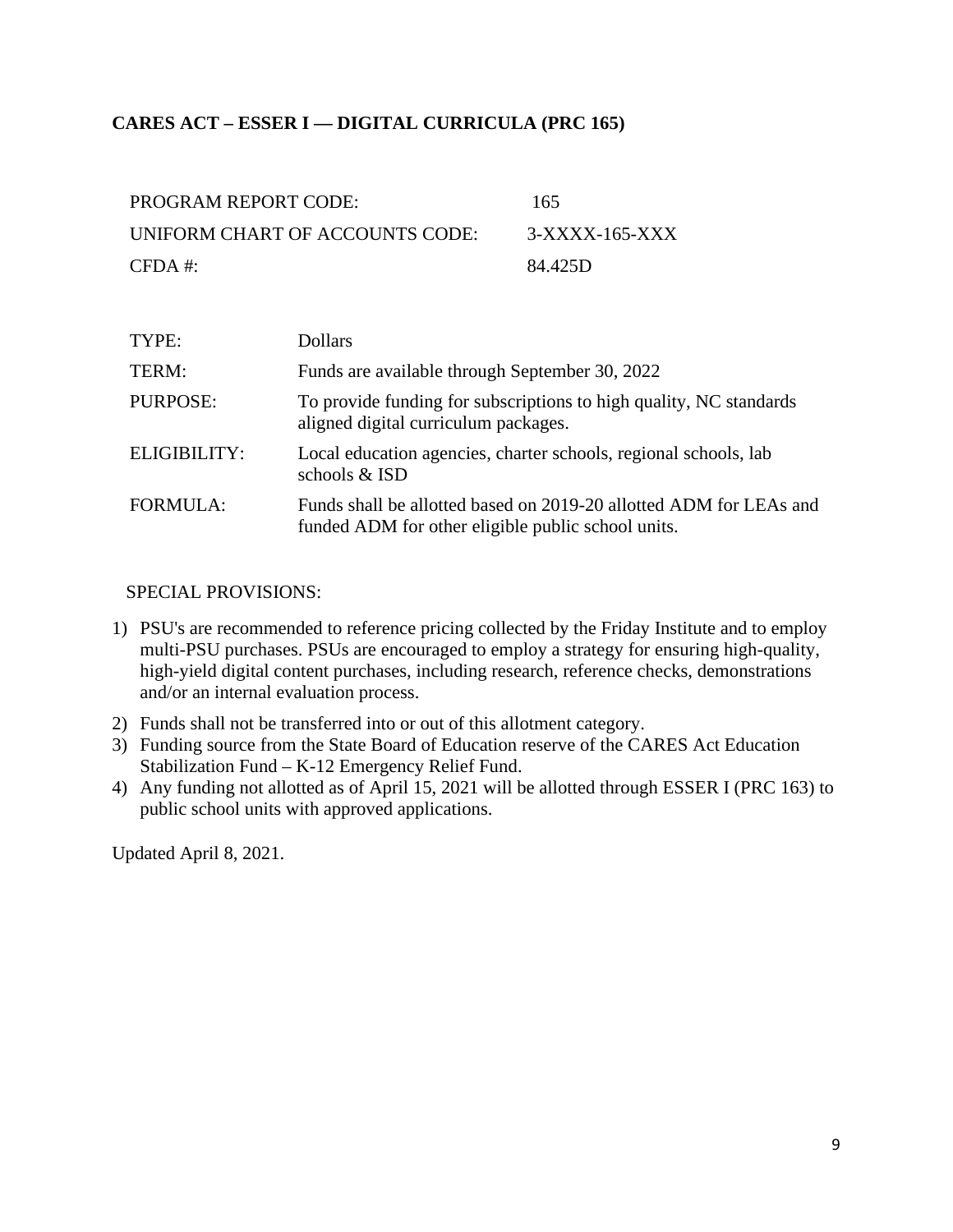#### <span id="page-9-0"></span>**CARES ACT – ESSER I – LEARNING MANAGEMENT SYSTEM (PRC 166)**

| PROGRAM REPORT CODE:            | 166              |
|---------------------------------|------------------|
| UNIFORM CHART OF ACCOUNTS CODE: | $3-XXXX-166-XXX$ |
| $CFDA \#$                       | 84.425D          |

| TYPE:               | <b>Dollars</b>                                                                                                          |
|---------------------|-------------------------------------------------------------------------------------------------------------------------|
| TERM:               | Funds are available through September 30, 2022                                                                          |
| PURPOSE:            | To provide funding to public school units for learning management<br>system licenses.                                   |
| <b>ELIGIBILITY:</b> | Local education agencies, charter schools, regional schools, lab<br>schools & ISD.                                      |
| <b>FORMULA:</b>     | Funds shall be allotted based on the public school unit's number of<br>licenses at the current existing contract price. |

#### SPECIAL PROVISIONS:

- 1) Funds shall only be used for the purchase of Canvas software licenses, and shall not be used for licenses that were funded under CRF PRC129.
- 2) Funds shall not be transferred in to or out of this allotment category.
- 3) Funding source from the State Board of Education reserve of the CARES Act Education Stabilization Fund - K-12 Emergency Relief Fund.
- 4) Unallotted funds shall be provided to NCDPI for professional development and NC Virtual Public School.
- 5) Eligible public school units may be funded for expansion licenses on request, within funds available.
- 6) Any funding not allotted as of April 15, 2021 will be allotted through ESSER I (PRC 163) to public school units with approved applications.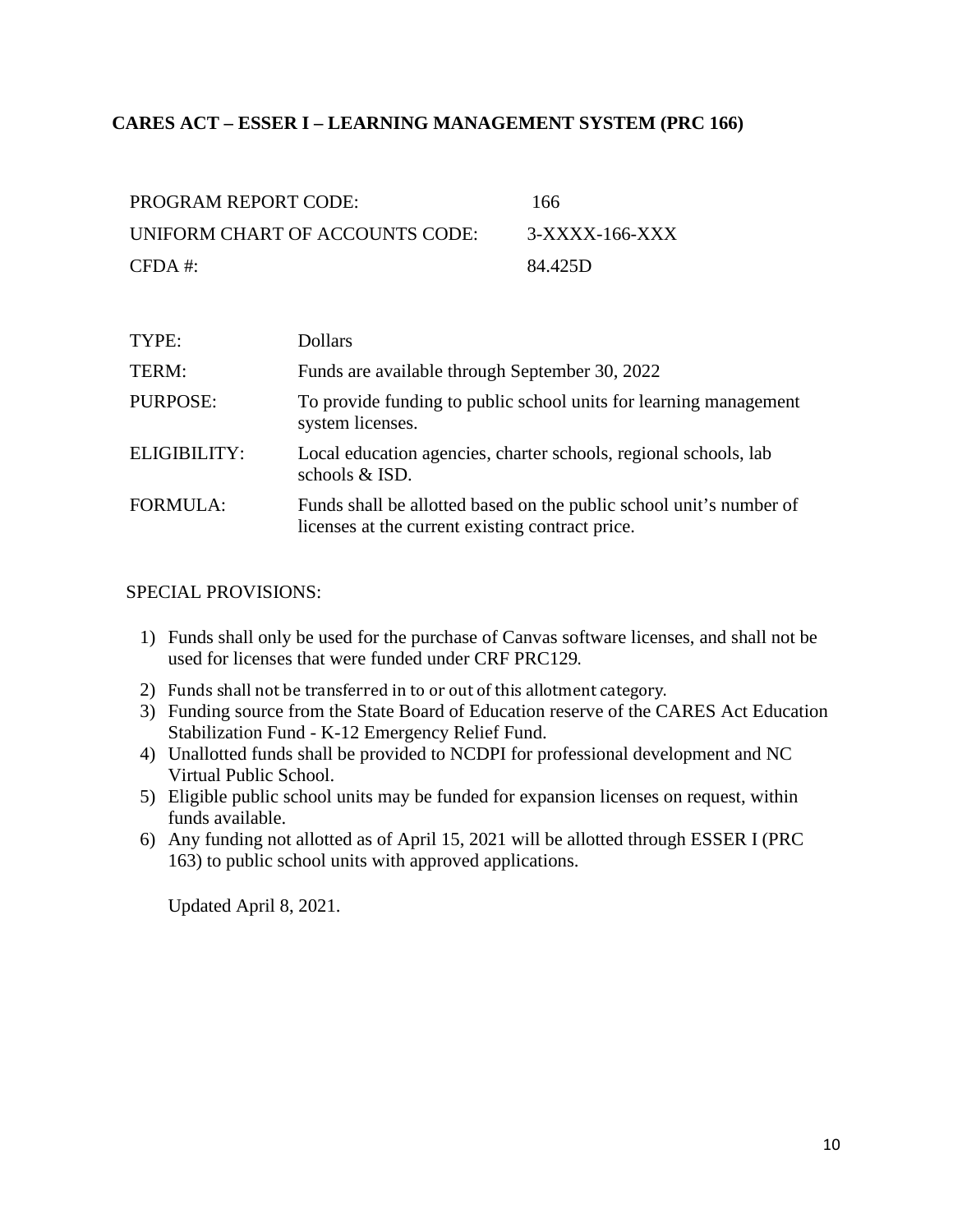#### <span id="page-10-0"></span>**CARES ACT – ESSER I — EXCEPTIONAL CHILDREN GRANTS (PRC 167)**

| <b>PROGRAM REPORT CODE:</b>     | 167            |
|---------------------------------|----------------|
| UNIFORM CHART OF ACCOUNTS CODE: | 3-XXXX-167-XXX |
| $CFDA$ #:                       | 84.425D        |

| TYPE:               | <b>Grant Dollars</b>                                                                                                                                                                                                                                                                                                                                                                                                       |
|---------------------|----------------------------------------------------------------------------------------------------------------------------------------------------------------------------------------------------------------------------------------------------------------------------------------------------------------------------------------------------------------------------------------------------------------------------|
| TERM:               | Funds are available through September 30, 2022                                                                                                                                                                                                                                                                                                                                                                             |
| <b>PURPOSE:</b>     | Grant to support extraordinary costs associated with providing future<br>services and instructional support due to the impacts of COVID-19.<br>for exceptional children who qualify for these services.                                                                                                                                                                                                                    |
| <b>ELIGIBILITY:</b> | Local education agencies, charter schools, regional schools, ISD                                                                                                                                                                                                                                                                                                                                                           |
| <b>FORMULA:</b>     | Eligible public school units may apply for funds through the NC DPI<br>Division of Exceptional Children.                                                                                                                                                                                                                                                                                                                   |
|                     | If the total approved grants exceed the funds appropriated, the<br>following shall apply:<br>a) Each public school unit shall be capped at a maximum award<br>based on the 20 % of students identified with significant<br>educational needs through the continuum of service delivery and<br>adjusting for low wealth.<br>b) All public school units shall be prorated equally based on the<br>December 2020 Child count. |

#### SPECIAL PROVISIONS:

- 5) Funds shall be used only for the implementation of the grant, as stated in the approved application.
- 6) Funds shall not be transferred in to or out of this allotment category.
- 7) The funding source for the allotment is the State Board of Education reserve from the CARES Act Education Stabilization Fund - K-12 Emergency Relief Fund.
- 8) Any funding not allotted by April 15, 2021 will be reallotted through ESSER I (PRC 163) to public school units with approved applications.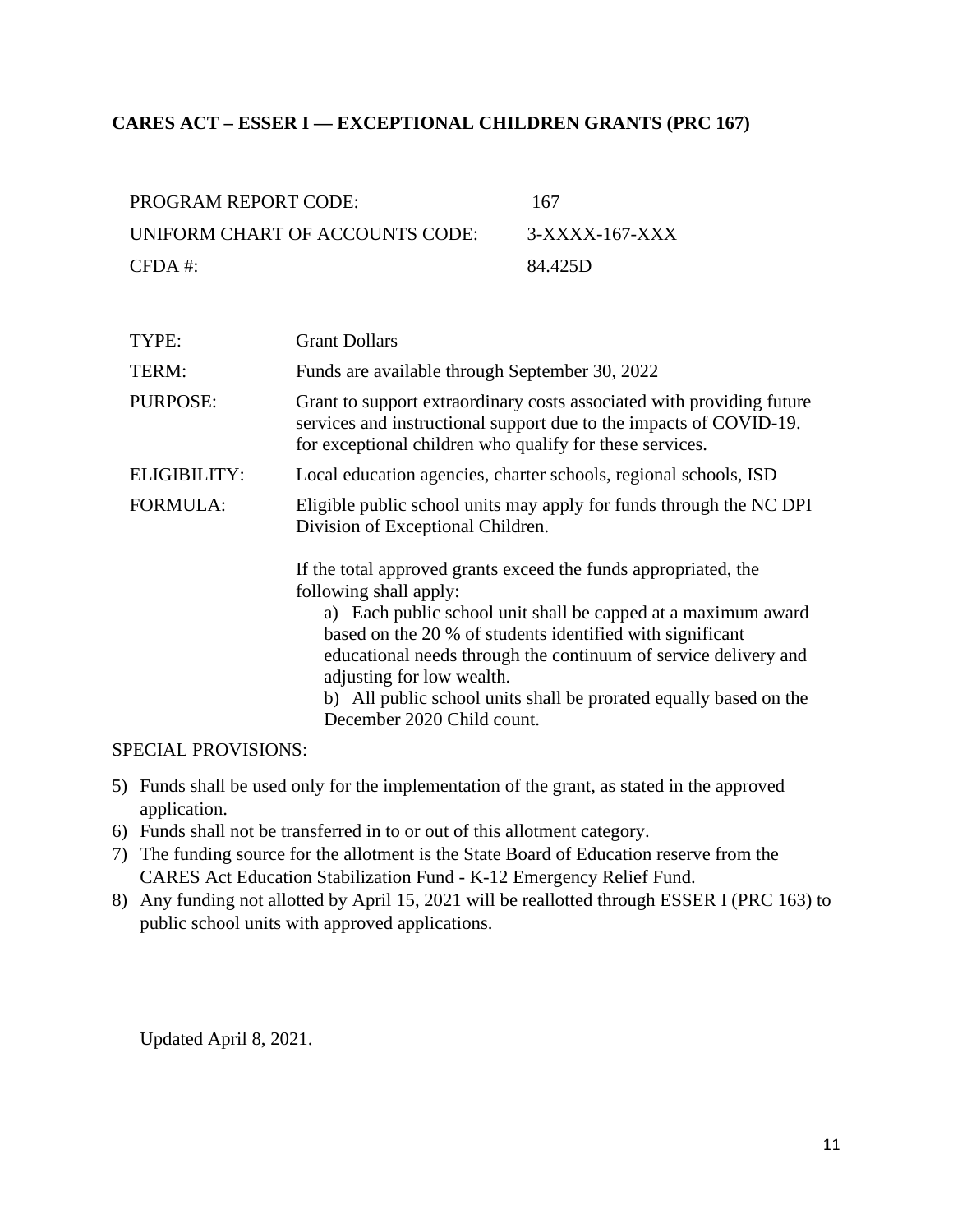#### <span id="page-11-0"></span>**CARES ACT – ESSER I – ICARES (PRC 168)**

| PROGRAM REPORT CODE:            | 168            |
|---------------------------------|----------------|
| UNIFORM CHART OF ACCOUNTS CODE: | 3-XXXX-168-XXX |
| $CFDA$ #:                       | 84.425D        |

| TYPE:           | <b>Grant Dollars</b>                                                                                                                                                                                                                                                                                  |
|-----------------|-------------------------------------------------------------------------------------------------------------------------------------------------------------------------------------------------------------------------------------------------------------------------------------------------------|
| TERM:           | Funds are available through September 30, 2022                                                                                                                                                                                                                                                        |
| <b>PURPOSE:</b> | To provide funding to districts, charters and labs to allow possible<br>partnerships with community organizations to provide supervised<br>care for Pre-K-8 students without at-home supervision available on<br>remote learning days based on a developed process in response to<br>COVID-19 impacts |
| ELIGIBILITY:    | Local education agencies, Charters and Labs are eligible to apply to<br>work in collaboration with nonprofit corporations                                                                                                                                                                             |
| <b>FORMULA:</b> | Districts, Charters and Labs may apply for funds through the Federal<br>Programs Division. Grant award amounts will range from \$200,000<br>to \$500,000 according to number of students identified to be served.                                                                                     |

- 1) Funds shall be used only for the implementation of the grant, as stated in the application. The Program is to fund high-quality, support service programs for at-risk students that will raise standards for student academic outcomes by focusing on the following:
	- a) Use of an evidence-based model for academic support.
	- b) Inclusion of rigorous, quantitative performance measures to confirm effectiveness of the program.
	- c) Deployment of multiple tiered supports to address student barriers to achievement.
	- d) Alignment with State performance measures, student academic goals, and the North Carolina Standard Course of Study.
	- g) Expansion of student access to high-quality learning activities and academic support on remote learning days that strengthen student engagement and leverage communitybased resources, which may include organizations that provide mentoring services, tutoring and child-care services.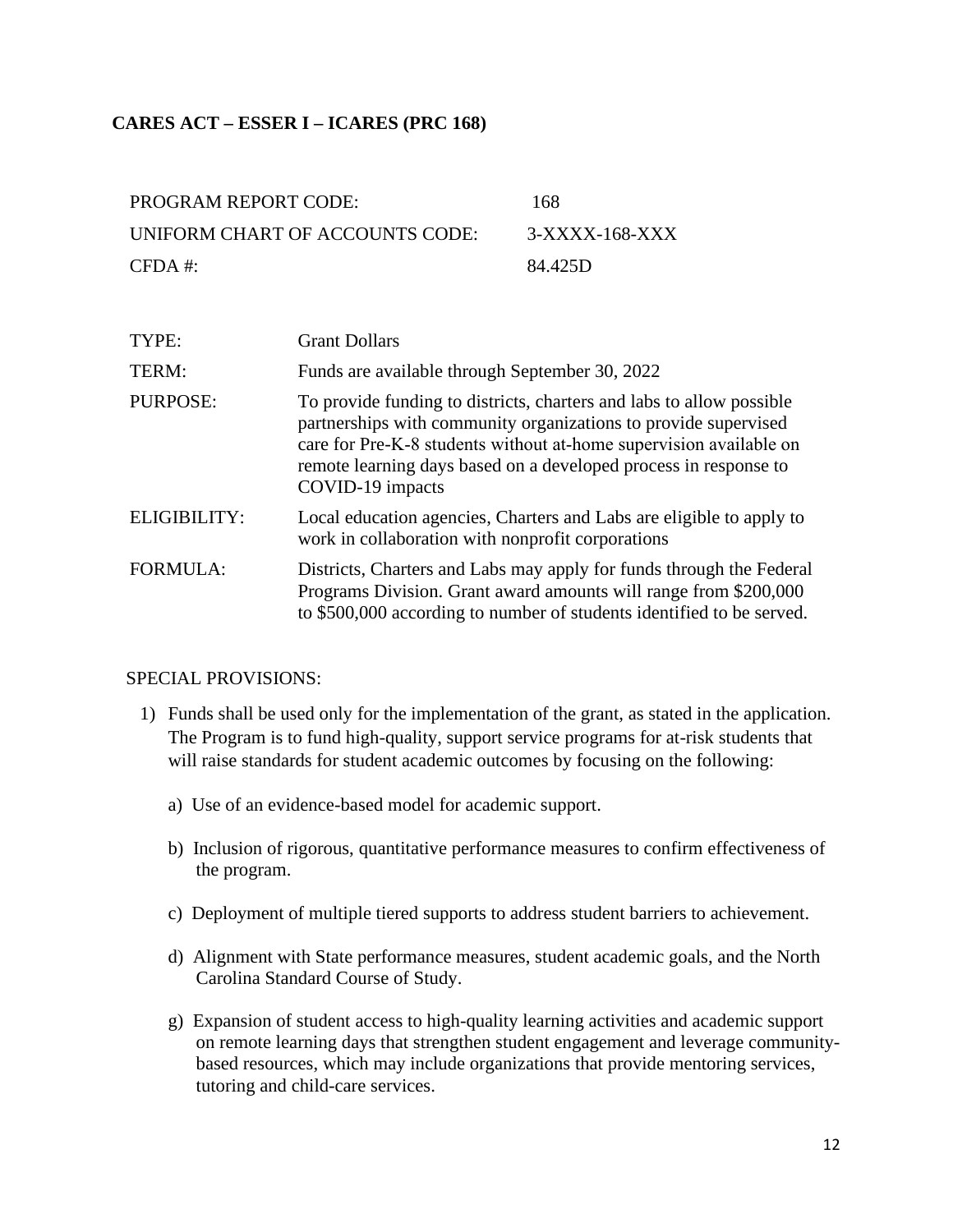- 2) Funds shall not be transferred in to or out of this allotment category. Eligible expenditures are those incurred through September 30, 2022.
- 3) Funding source from the State Board of Education reserve of the CARES Act Education Stabilization Fund - K-12 Emergency Relief Fund.
- 4) Funds may not be used for expenses that have been or will be reimbursed under any federal program.
- 5) Any funds not allotted as of April 15, 2021 will be reallotted through ESSER I (PRC 163) to public school units with approved applications.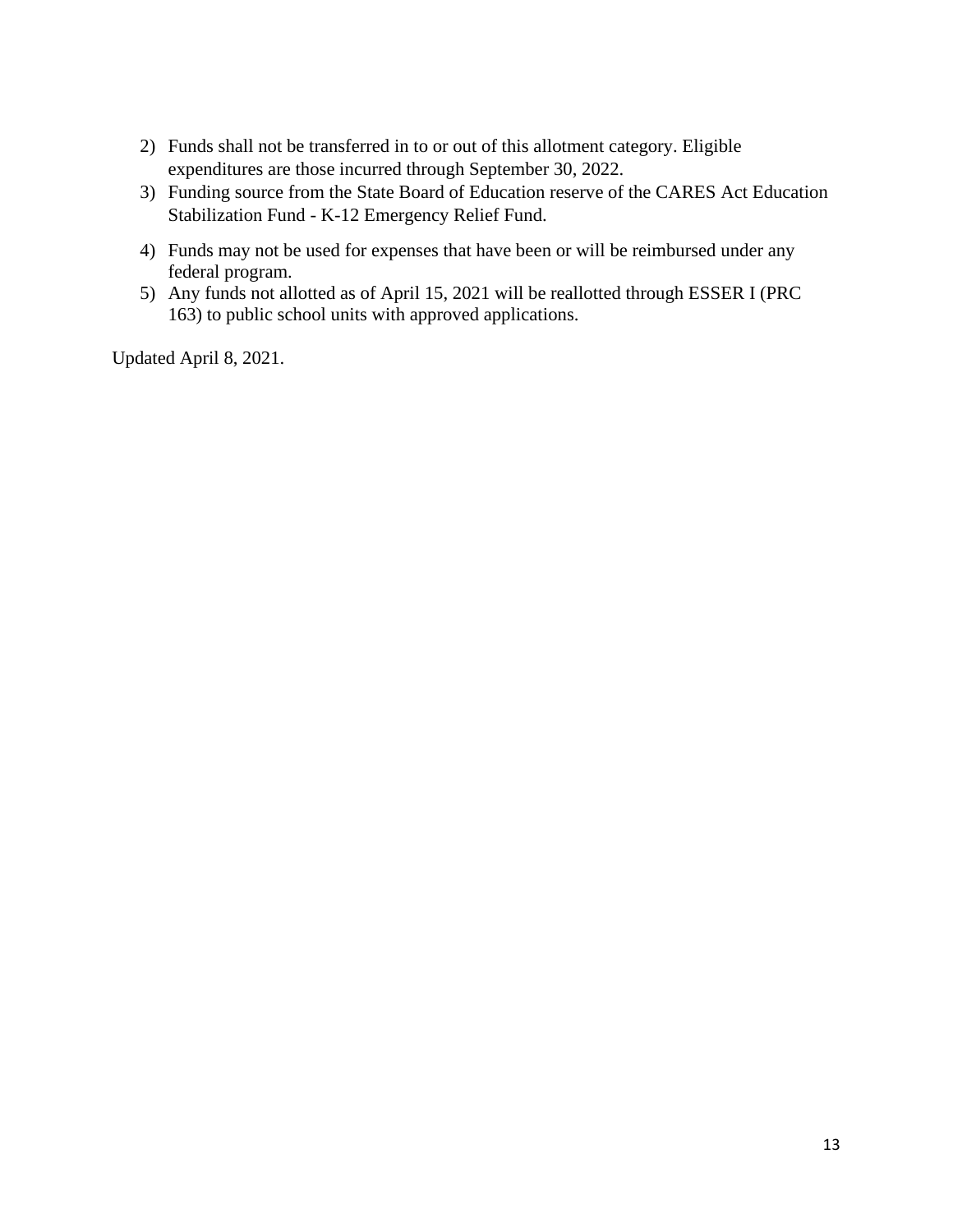### <span id="page-13-0"></span>**CARES ACT -- GEER I – SPECIALIZED INSTRUCTIONAL SUPPORT PERSONNEL FOR COVID-19 RESPONSE (PRC 169)**

| PROGRAM REPORT CODE:            | 169            |
|---------------------------------|----------------|
| UNIFORM CHART OF ACCOUNTS CODE: | 3-XXXX-169-XXX |
| CFDA:                           | 84.425C        |

| TYPE:           | <b>Dollars</b>                                                                                                                                                                                                                                  |
|-----------------|-------------------------------------------------------------------------------------------------------------------------------------------------------------------------------------------------------------------------------------------------|
| TERM:           | Funds are available through September 30, 2022                                                                                                                                                                                                  |
| PURPOSE:        | To provide funding for employing or contracting with specialized<br>instructional support personnel to provide physical and mental health<br>support services for students in response to COVID-19, including<br>remote and in-person services. |
| ELIGIBILITY:    | LEAs, charter schools, lab schools, regional schools, ISD                                                                                                                                                                                       |
| <b>FORMULA:</b> | LEAs shall receive a base amount of funding equal to 50% of the<br>average salary and benefits of a state funded instructional support<br>position (\$38,664) plus a dollar per ADM.                                                            |
|                 | Charter schools, lab schools, regional schools, and the ISD shall<br>receive the higher of 12.5% of the average salary and benefits of a<br>state funded instructional support position (\$9,666) or a dollar per<br>ADM.                       |

- 1) For this allotment, the term "specialized instructional support personnel" shall refer to school counselors, school nurses, school psychologists, school social workers, and "school nurse extenders," such as a licensed practical nurse (LPN) or certified nurse assistant (CNA) working under the direction of a registered nurse (RN), as defined by the NC Department of Health and Human Services.
- 2) Funds shall not be transferred into or out of this allotment category.
- 3) The 2019-20 allotted ADM shall be used for LEAs, the 2019-20 funded ADM shall be used for other eligible public school units. For PSUs without a 2019-20 funded ADM, the 2020-21 projected ADM shall be used.
- 4) Funds shall be used to employ or contract with fully and/or provisionally licensed specialized instructional support personnel to provide physical and mental health supports to students. Funds may be used to cover costs associated with delivering wellness programming and mental health training in accordance with the public school unit's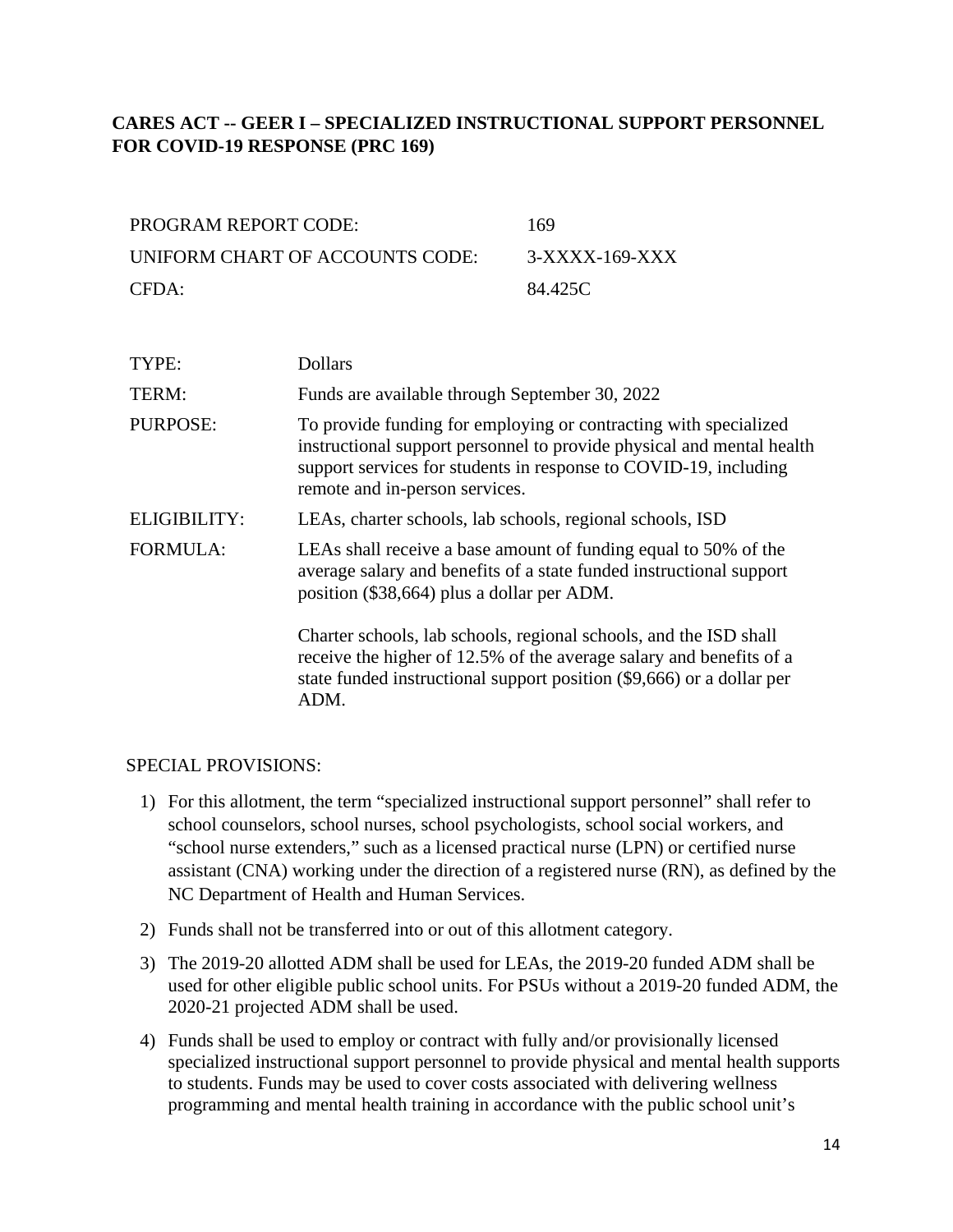mental health plan to school level staff and personnel with direct contact with students and families.

- 5) Funds shall not supplant existing federal and state funds.
- 6) An LEA receiving funding from the Governor's Emergency Education Relief Fund must provide equitable services to students and teachers in non-public schools in the same manner as provided under Title I, Part A, as determined in consultation with representatives of non-public schools.

Revised: August 5th, 2021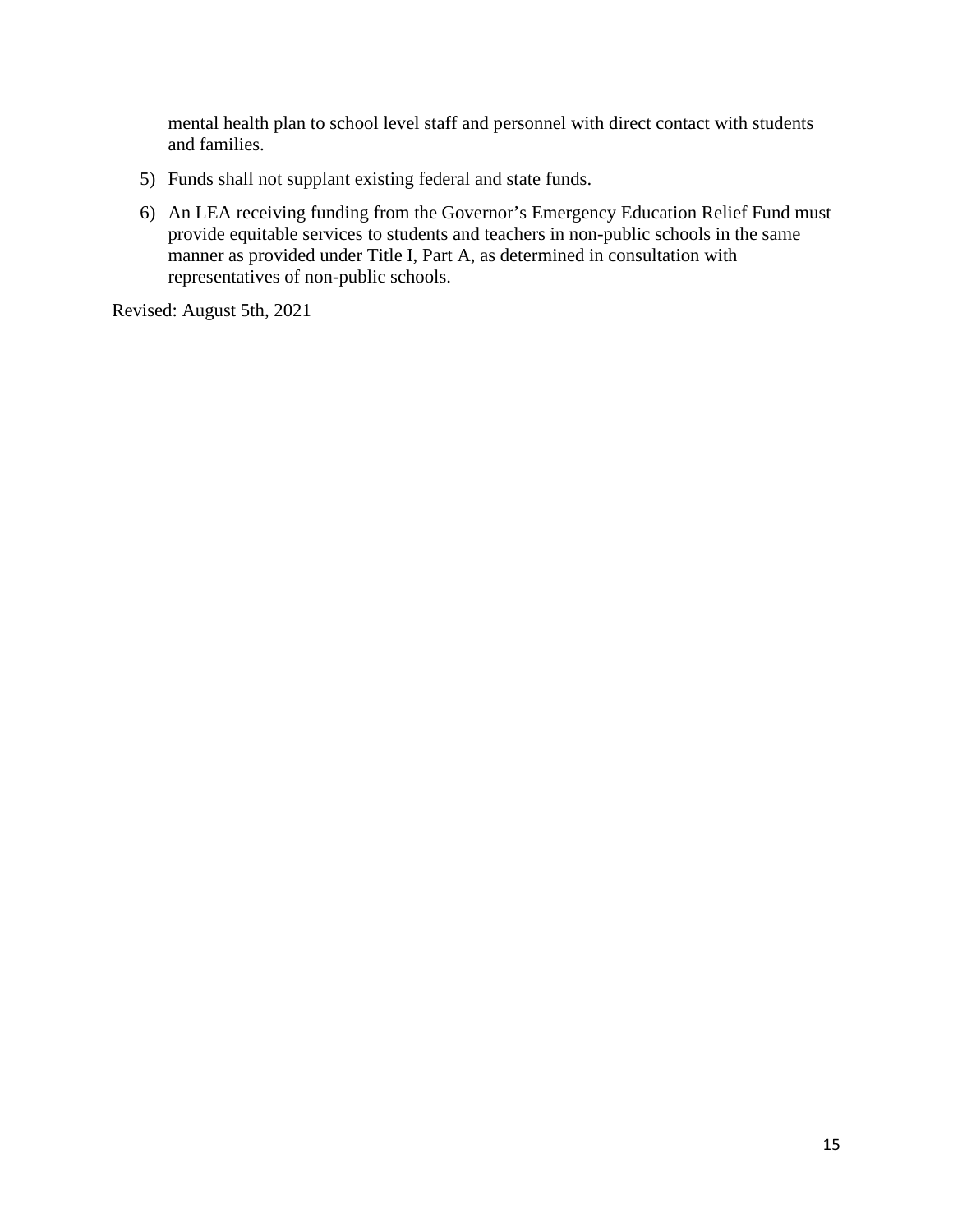#### <span id="page-15-0"></span>**CARES ACT – GEER I – SUPPLEMENTAL INSTRUCTIONAL SERVICES (PRC 170)**

| PROGRAM REPORT CODE:            | 170            |
|---------------------------------|----------------|
| UNIFORM CHART OF ACCOUNTS CODE: | 3-XXXX-170-XXX |
| CFDA:                           | 84.425C        |

| TYPE:           | <b>Dollars</b>                                                                                                                                                                                                                                                                                                                                        |
|-----------------|-------------------------------------------------------------------------------------------------------------------------------------------------------------------------------------------------------------------------------------------------------------------------------------------------------------------------------------------------------|
| TERM:           | Funds are available through September 30, 2022                                                                                                                                                                                                                                                                                                        |
| PURPOSE:        | To provide funding for supplemental instructional services for<br>support the academic needs of at-risk students, students in poverty<br>and students with disabilities through additional in-school<br>instructional support.                                                                                                                        |
| ELIGIBILITY:    | LEAs, charter schools, lab schools, regional schools, ISD                                                                                                                                                                                                                                                                                             |
| <b>FORMULA:</b> | 50% of the funds appropriated shall be allotted based on 2019-20<br>allotted ADM for LEAs and funded ADM for other public school<br>units.<br>50% of the funds appropriated shall be allotted based on the students<br>in poverty per the 2017 census for LEAs. Other public school units<br>shall receive an average dollars per student in poverty. |

- 1) Funds shall be used for providing supplemental instructional services to at-risk students, students in poverty, and students with disabilities. Services may include employing or contracting with instructional personnel, such as certified teachers or teacher assistants; paying stipends for NC Education Corps members; providing tutoring services or after school programming; or purchasing instructional resources, curriculum materials, or devices. No more than 10 percent of allotted funds may be used for purchasing instructional resources, curriculum materials, or devices.
- 2) Funds shall not be transferred into or out of this allotment category.
- 3) Funds shall not supplant existing federal and state funds.
- 4) An LEA receiving funding from the Governor's Emergency Education Relief Fund must provide equitable services to students and teachers in non-public schools in the same manner as provided under Title I, Part A, as determined in consultation with representatives of nonpublic schools.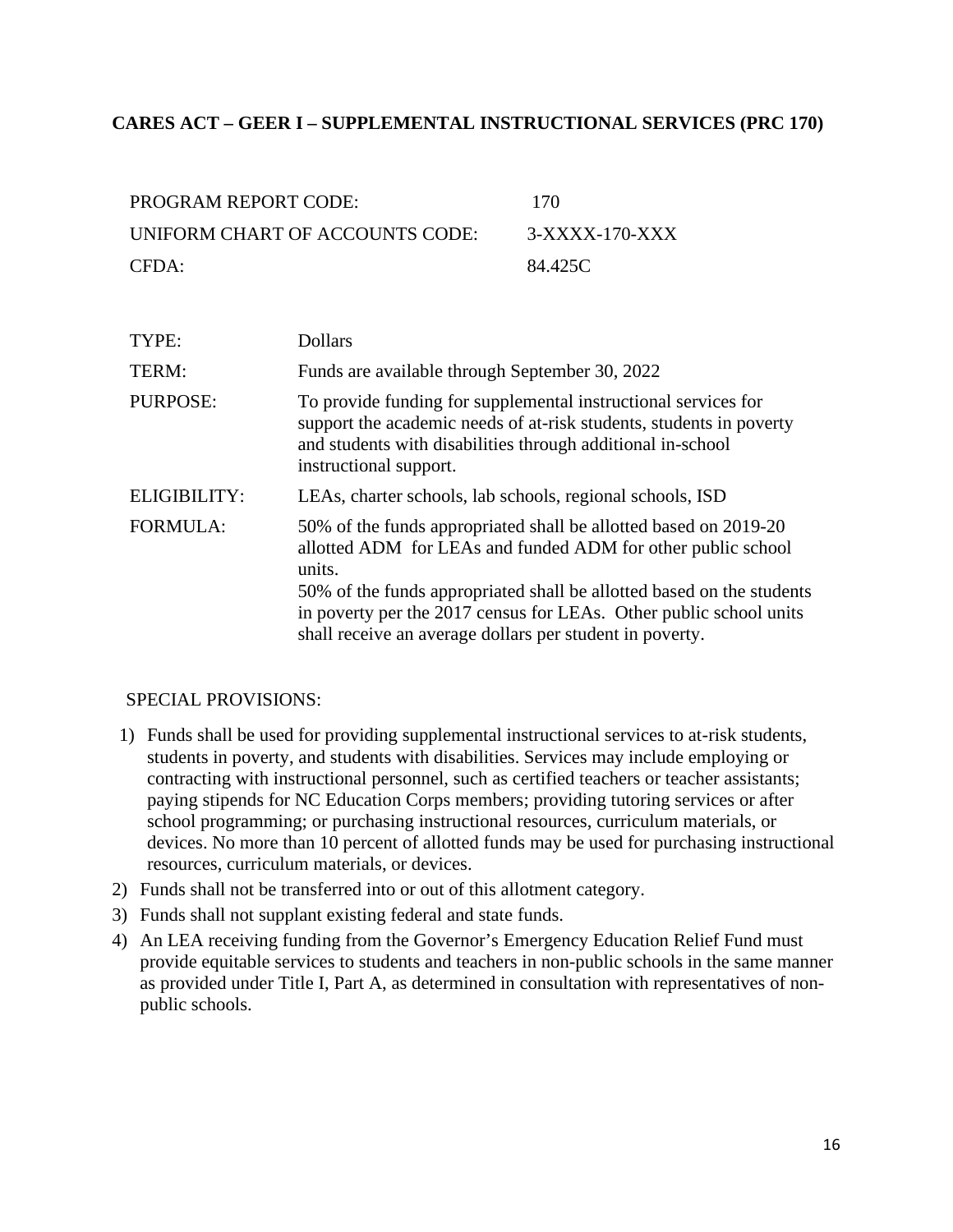# <span id="page-16-0"></span>**CORONAVIRUS RELIEF FUND – SUMMER LEARNING (PRC121)**

| <b>PROGRAM REPORT CODE:</b>     | -121                      |
|---------------------------------|---------------------------|
| UNIFORM CHART OF ACCOUNTS CODE: | $1-XXXX-121-XXX$          |
| STATUTORY REFERENCE:            | SL 2020-4 Section 3.3(13) |

| TYPE:           | <b>Dollars</b>                                                                                                                                                                                                                            |
|-----------------|-------------------------------------------------------------------------------------------------------------------------------------------------------------------------------------------------------------------------------------------|
| TERM:           | Expires December 31, 2021                                                                                                                                                                                                                 |
| <b>PURPOSE:</b> | To provide a supplemental summer learning program, prior to August<br>17, 2020, for students whose learning has been negatively affected by<br>the impacts of COVID-19                                                                    |
| ELIGIBILITY:    | Local education agencies, charter schools and innovative school<br>district serving students in Kindergarten through 4 <sup>th</sup> grade in the<br>2019-20 school year.                                                                 |
| <b>FORMULA:</b> | Funds shall be allocated as follows:                                                                                                                                                                                                      |
|                 | \$35,000,000 shall be allotted based on the projected number of<br>students, who were in 2nd or 3rd grade during the 2019-20 school<br>year, and not on track to meet year end expectations in reading.                                   |
|                 | \$17,500,000 shall be allotted based on the projected number of<br>students who were in Kindergarten, 1 <sup>st</sup> grade or 4th grade during<br>the 2019-20 school year, and not on track to meet year end<br>expectations in reading. |
|                 | \$17,500,000 shall be allotted based on the projected number of<br>students who were in Kindergarten, through 4th grade during the<br>2019-20 school year, and not on track to meet year end<br>expectations in math.                     |
|                 | Eligible public school units shall receive a minimum of \$16,500<br>total allocation.                                                                                                                                                     |
|                 | The funds shall be provided in one allocation and the eligible<br>public school unit shall provide a summer learning program plan<br>(Plan) to DPI on the use of the funds.                                                               |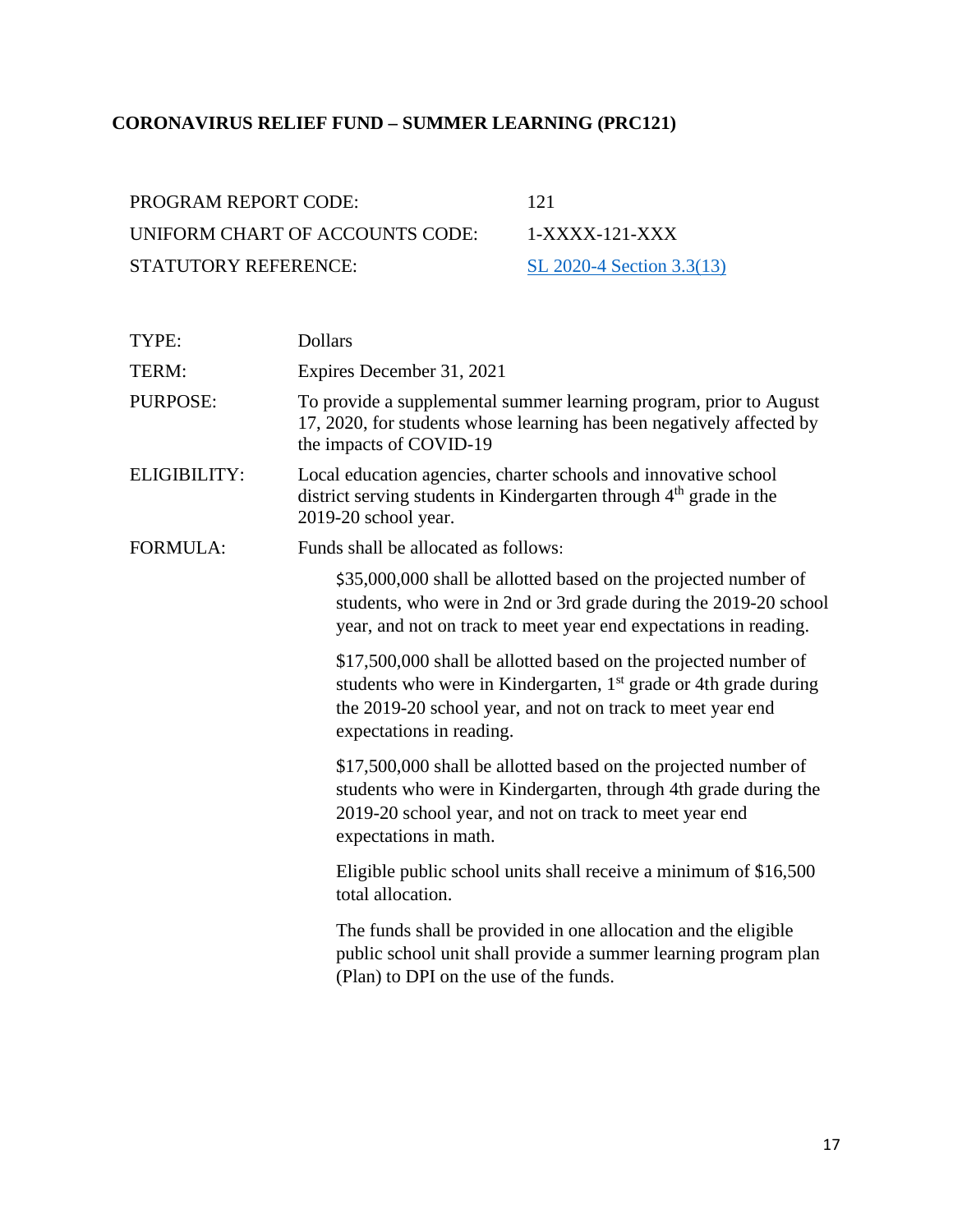#### SPECIAL PROVISIONS:

1) All units receiving funding shall consult with 2019-2020 school year teachers of kindergarten through fourth grade students to develop a Plan that delivers targeted instruction to students participating in the summer learning program.

Eligible public school units shall submit their Plan to DPI. The Plan shall include a budget providing the use of funds, broken down by

- a.  $2<sup>nd</sup> \& 3<sup>rd</sup>$  grade reading summer interventions, (a minimum of 50% of the allotment)
- b. Remediation during the school year (restricted to a maximum of 25% of (a) and
- c. Kindergarten, grade 1 and 4 reading and Kindergarten through  $4<sup>th</sup>$  grade math.
- d. Certified personnel professional development in State approved literacy programs

No funds shall be allotted to any eligible public school unit before receipt and acceptance of the Plan. Charter school's Plan shall be approved by the school's governing board of directors prior to submission to DPI.

- 2) Eligible expenditures for LEAs and ISD are those incurred from the date of submission of the Plan to DPI to December 31, 2021. Eligible expenditures for charter schools are those incurred from the date of charter school board approval of the Plan to December 31, 2021. Funds shall only be used for costs associated with the Plan,
- 3) Funds may be transferred between any of the following Coronavirus Relief Fund PRCs 121, 122 123, 124, 125, 126, 127, 128, 129, 132, 134, 135, 137 and 138. This provision expires February 9, 2021.
- 4) Use of these funds shall be in accordance with Title V of the Coronavirus Aid, Relief, and Economic Security (CARES) Act, which authorizes the Coronavirus Relief Fund
- 5) Funds may only be used for necessary expenditures incurred due to the public health emergency with respect to the Coronavirus Disease 2019 (COVID–19).
	- a. Necessary expenditures incurred due to the public health emergency mean expenditures used for actions taken to respond to the public health emergency, including expenditures for responding directly to the emergency or incurred in order to respond to second-order effects of the emergency such as the impacts of stay-athome orders, school closures, etc.
	- b. Funds may not be used for revenue replacement or to otherwise fill shortfalls in government revenue to cover expenditures that would not otherwise qualify under the statute.
- 6) In accordance with the federal Coronavirus Aid, Relief, and Economic Security (CARES) Act, Coronavirus Relief Fund Title V, these funds may not be used to directly account for revenue shortfalls related to the COVID-19 outbreak.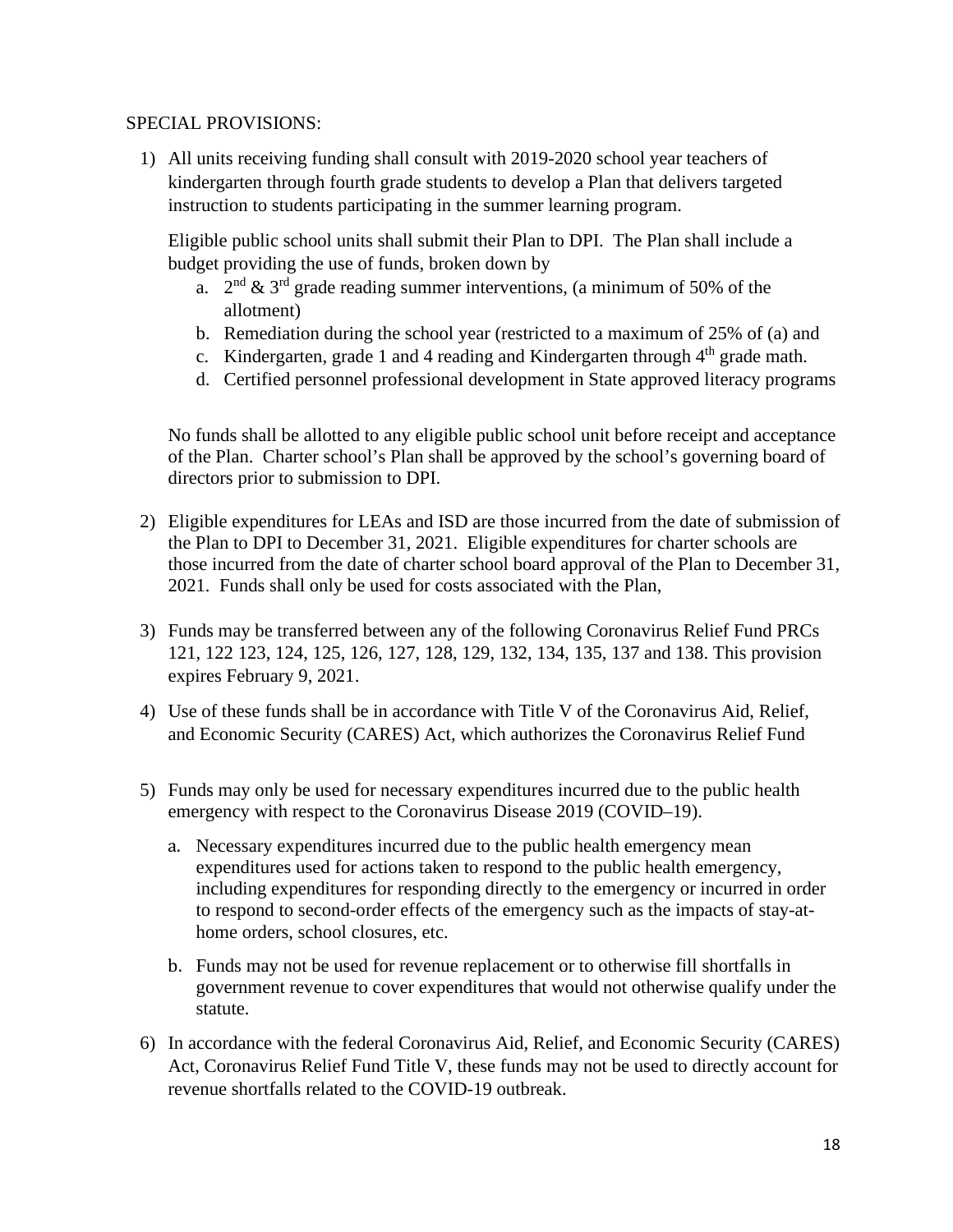- 7) Funds may not be used for expenditures that were previously included in the unit's budget as of March 27, 2020. A cost meets this requirement if either:
	- a. The cost cannot be lawfully be funded using a line item, allotment, or allocation within that budget; or
	- b. The cost is for a substantially different use from any expected use of funds in such a line item, allotment, or allocation.
- 8) Funds may not be used for expenses that have been or will be reimbursed under any federal program.

Funds may be used for 100% of payroll or benefits expenses for employees whose work duties are substantially dedicated to mitigating or responding to the COVID-19 public health emergency. For employees who are not substantially dedicated to mitigating or responding to COVID-19 public health emergency, funds may be used for a prorata share of payroll or benefits reflecting the proportion of time the employee's work duties are substantially dedicated to mitigating or responding to the COVID-19 public health emergency.

**Note**: *Before expending Coronavirus Relief Fund monies, Public school units that receive funding are encouraged to review the most current applicable guidance from U.S. Department of the Treasury, the U. S. Department of Education, and the North Carolina Pandemic Recovery Office housed in the Office of State Budget and Management.* 

Revised December 3, 2020 Revised March 4, 2021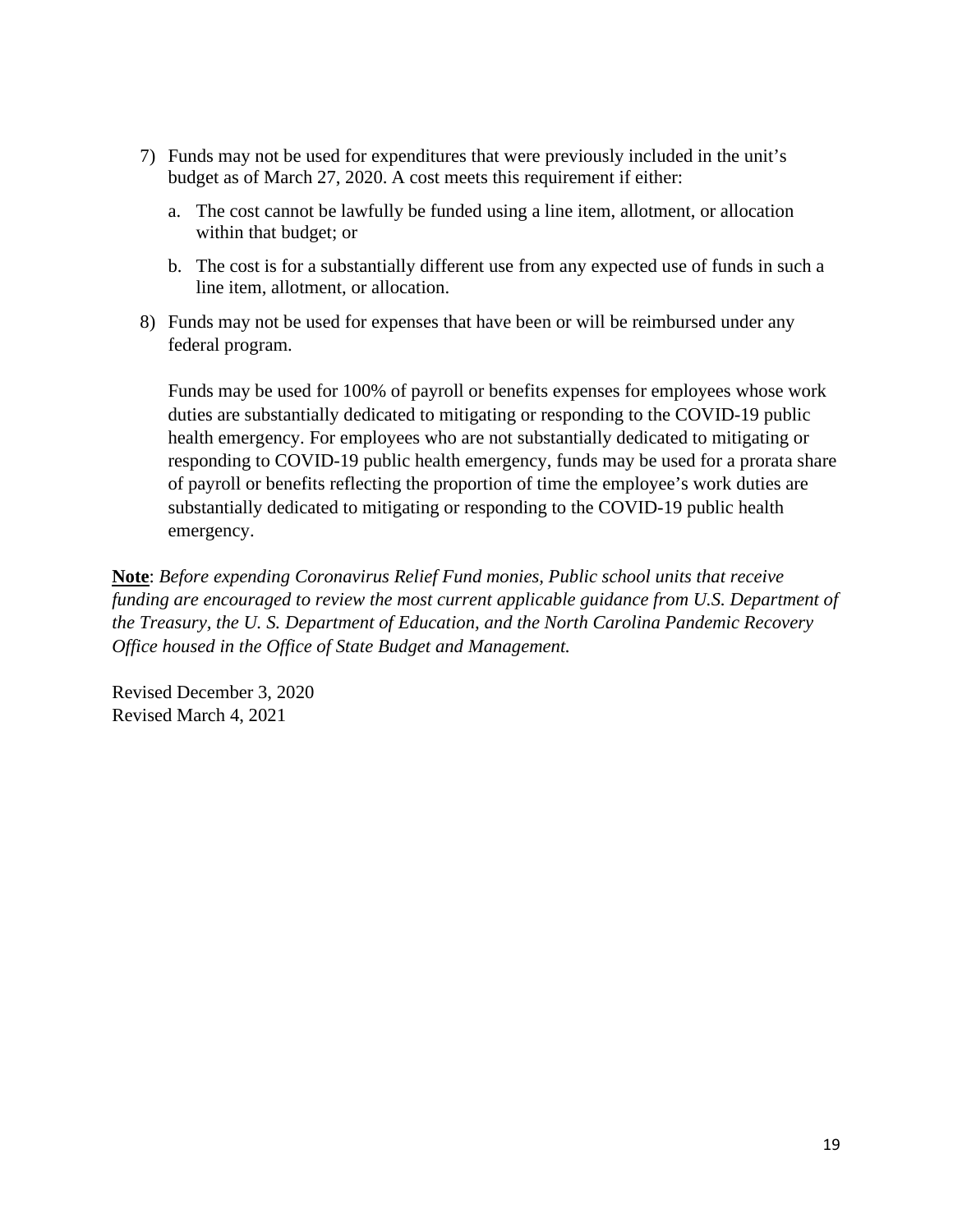#### <span id="page-19-0"></span>**CORONAVIRUS RELIEF FUND – INSTRUCTIONAL SUPPORT (PRC 122)**

| PROGRAM REPORT CODE:            | 122                       |
|---------------------------------|---------------------------|
| UNIFORM CHART OF ACCOUNTS CODE: | $1-XXXX-122-XXX$          |
| STATUTORY REFERENCE:            | SL 2020-4 Section 3.3(12) |

| TYPE:        | Dollars                                                                                                                                                                                                             |
|--------------|---------------------------------------------------------------------------------------------------------------------------------------------------------------------------------------------------------------------|
| TERM:        | March 1, 2020 to December 31, 2021                                                                                                                                                                                  |
| PURPOSE:     | To provide funding for additional contracted physical and mental<br>health support services for students in response to COVID-19,<br>including remote and in-person physical and mental health support<br>services. |
| ELIGIBILITY: | All public school units that are eligible to receive a portion of the<br>instructional support appropriation.                                                                                                       |
| FORMULA:     | Funds shall be allocated in the same basis as the instructional support<br>allotment. Charter, ISD and Lab schools shall receive a per pupil<br>share.                                                              |

- 1) The term school health support personnel shall refer to school counselors, school nurses, school psychologists, and school social workers.
- 2) Funds may be transferred between any of the following Coronavirus Relief Fund PRCs 121, 122 123, 124, 125, 126, 127, 128, 129, 132, 134, 135, 137 and 138. This provision expires February 9, 2021
- 3) Eligible expenditures are those incurred from March 1 to December 31, 2021.
- 4) Use of these funds shall be in accordance with Title V of the Coronavirus Aid, Relief, and Economic Security (CARES) Act, which authorizes the Coronavirus Relief Fund
- 5) Funds may only be used for necessary expenditures incurred due to the public health emergency with respect to the Coronavirus Disease 2019 (COVID–19).
	- a) Necessary expenditures incurred due to the public health emergency mean expenditures used for actions taken to respond to the public health emergency, including expenditures for responding directly to the emergency or incurred in order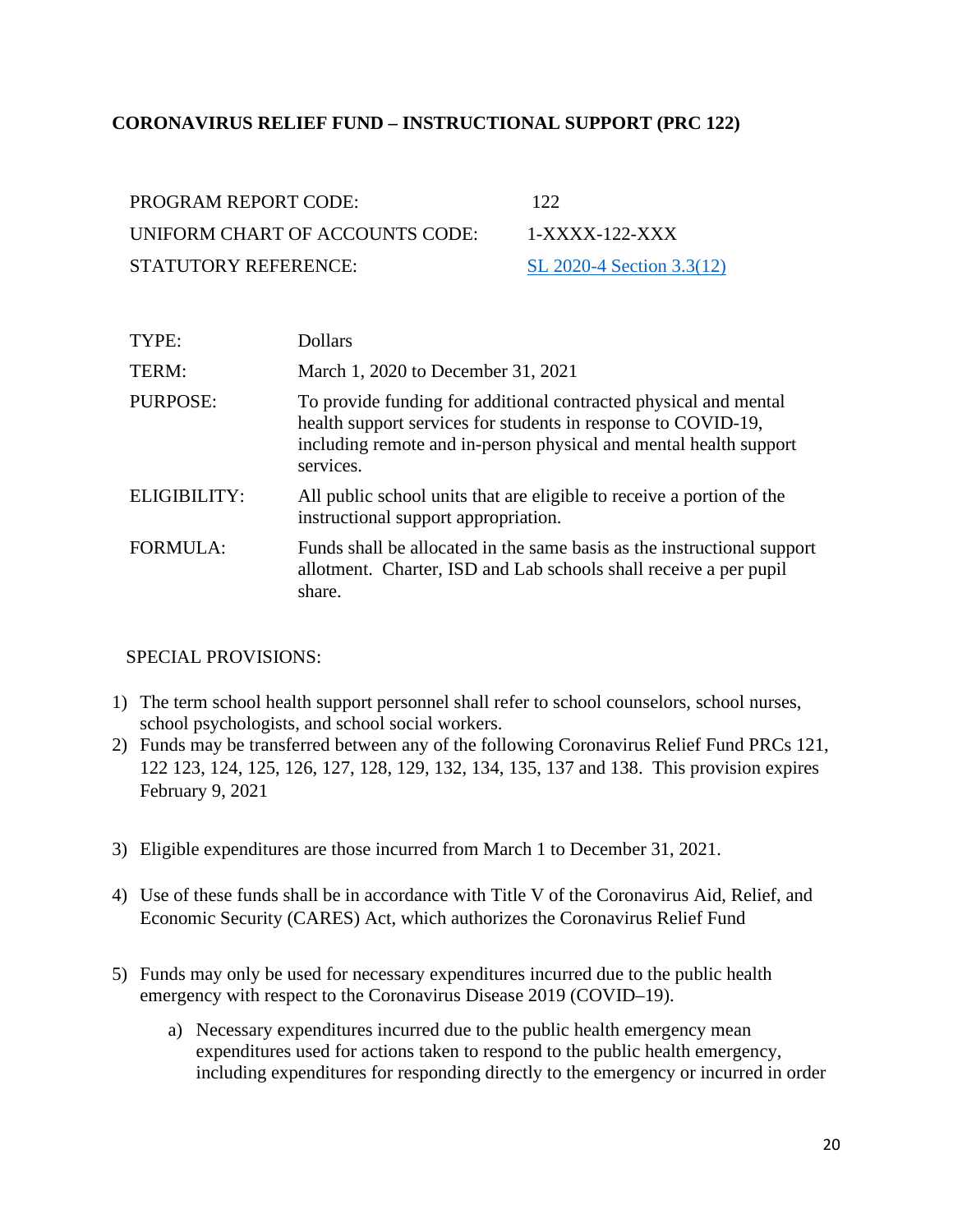to respond to second-order effects of the emergency such as the impacts of stay-athome orders, school closures, etc.

- b) Funds may not be used for revenue replacement or to otherwise fill shortfalls in government revenue to cover expenditures that would not otherwise qualify under the statute.
- 6) In accordance with the federal Coronavirus Aid, Relief, and Economic Security (CARES) Act, Coronavirus Relief Fund Title V, these funds may not be used to directly account for revenue shortfalls related to the COVID-19 outbreak.
- 7) Funds may not be used for expenditures that were previously included in the unit's budget as of March 27, 2020. A cost meets this requirement if either:
	- a) The cost cannot be lawfully be funded using a line item, allotment, or allocation within that budget; or
	- b) The cost is for a substantially different use from any expected use of funds in such a line item, allotment, or allocation.
- 8) Funds may not be used for expenses that have been or will be reimbursed under any federal program.

Note: Before expending Coronavirus Relief Fund monies, Public school units that receive funding are encouraged to review the most current applicable guidance from U.S. Department of the Treasury, the U. S. Department of Education, and the North Carolina Pandemic Recovery Office housed in the Office of State Budget and Management.

Revised December 3, 2020

Revised March 4, 2021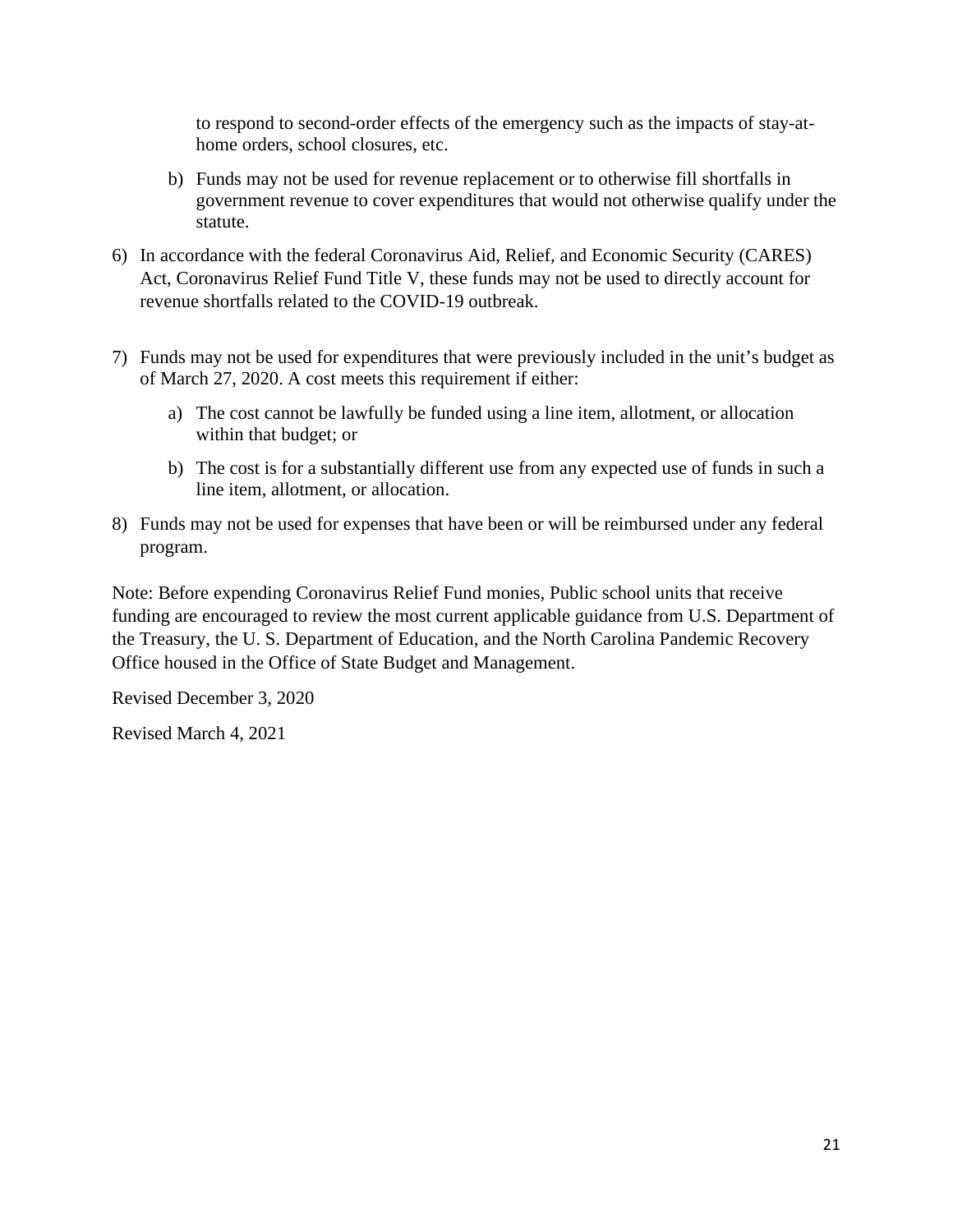#### <span id="page-21-0"></span>**CORONAVIRUS RELIEF FUND – NONDIGITAL RESOURCES (PRC 123)**

| PROGRAM REPORT CODE:            | 123                       |
|---------------------------------|---------------------------|
| UNIFORM CHART OF ACCOUNTS CODE: | $1-XXXX-123-XXX$          |
| STATUTORY REFERENCE:            | SL 2020-4 Section 3.3(15) |

| TYPE:           | <b>Dollars</b>                                                                                                                                                                            |
|-----------------|-------------------------------------------------------------------------------------------------------------------------------------------------------------------------------------------|
| TERM:           | July 1, 2020 to December 31, 2021                                                                                                                                                         |
| PURPOSE:        | To provide nondigital remote instruction resources to students with<br>limited connectivity, in order to continue learning growth during the<br>school closure period related to COVID-19 |
| ELIGIBILITY:    | Local education agencies, charter schools, regional schools, ISD $\&$<br>residential schools                                                                                              |
| <b>FORMULA:</b> | Funds appropriated shall be allotted based on 2019-20 allotted ADM<br>for LEAs and funded ADM for other eligible public school units.                                                     |

- 1) Funds shall only be used for the purchase of nondigital instructional resources. Funds may be transferred between any of the following Coronavirus Relief Fund PRCs 121, 122 123, 124, 125, 126, 127, 128, 129, 132, 134, 135, 137 and 138. This provision expires February 9, 2021.
- 2) Use of these funds shall be in accordance with Title V of the Coronavirus Aid, Relief, and Economic Security (CARES) Act, which authorizes the Coronavirus Relief Fund.
- 3) Funds may only be used for necessary expenditures incurred due to the public health emergency with respect to the Coronavirus Disease 2019 (COVID–19).
	- a) Necessary expenditures incurred due to the public health emergency mean expenditures use for actions taken to respond to the public health emergency, including expenditures for responding directly to the emergency or incurred in order to respond to second-order effects of the emergency such as the impacts of stay-at-home orders, school closures, etc.
	- b) Funds may not be used for revenue replacement or to otherwise fill shortfalls in government revenue to cover expenditures that would not otherwise qualify under the statute.
- 4) Funds may not be used for expenditures that were previously included in the unit's budget as of March 27, 2020. A cost meets this requirement if either: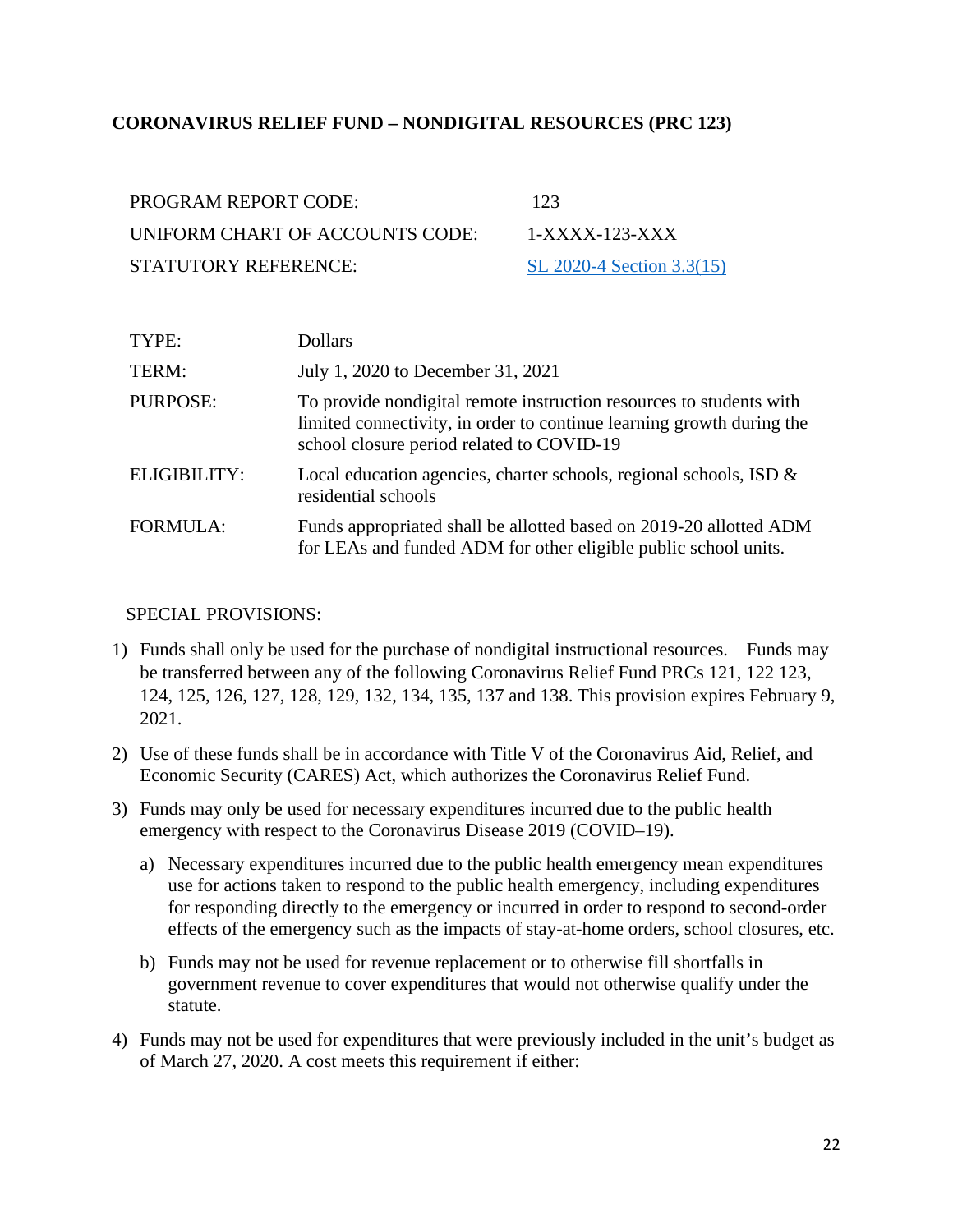- a) The cost cannot be lawfully funded using a line item, allotment, or allocation within that budget; or
- b) The cost is for a substantially different use from any expected use of funds in such a line item, allotment, or allocation.
- 5) Funds may not be used for expenses that have been or will be reimbursed under any federal program.
- 6) Funds may be used for 100% of payroll or benefits expenses for employees whose work duties are substantially dedicated to mitigating or responding to the COVID-19 public health emergency. For employees who are not substantially dedicated to mitigating or responding to COVID-19 public health emergency, funds may be used for a prorata share of payroll or benefits reflecting the proportion of time the employee's work duties are substantially dedicated to mitigating or responding to the COVID-19 public health emergency.
- 7) Eligible expenditures are those incurred from July 1 to December 31.

**Note**: *Before expending Coronavirus Relief Fund monies, Public school units that receive funding are encouraged to review the most current applicable guidance from U.S. Department of the Treasury, the U. S. Department of Education, and the North Carolina Pandemic Recovery Office housed in the Office of State Budget and Management.* 

Revised December 3, 2020

Revised March 4, 2021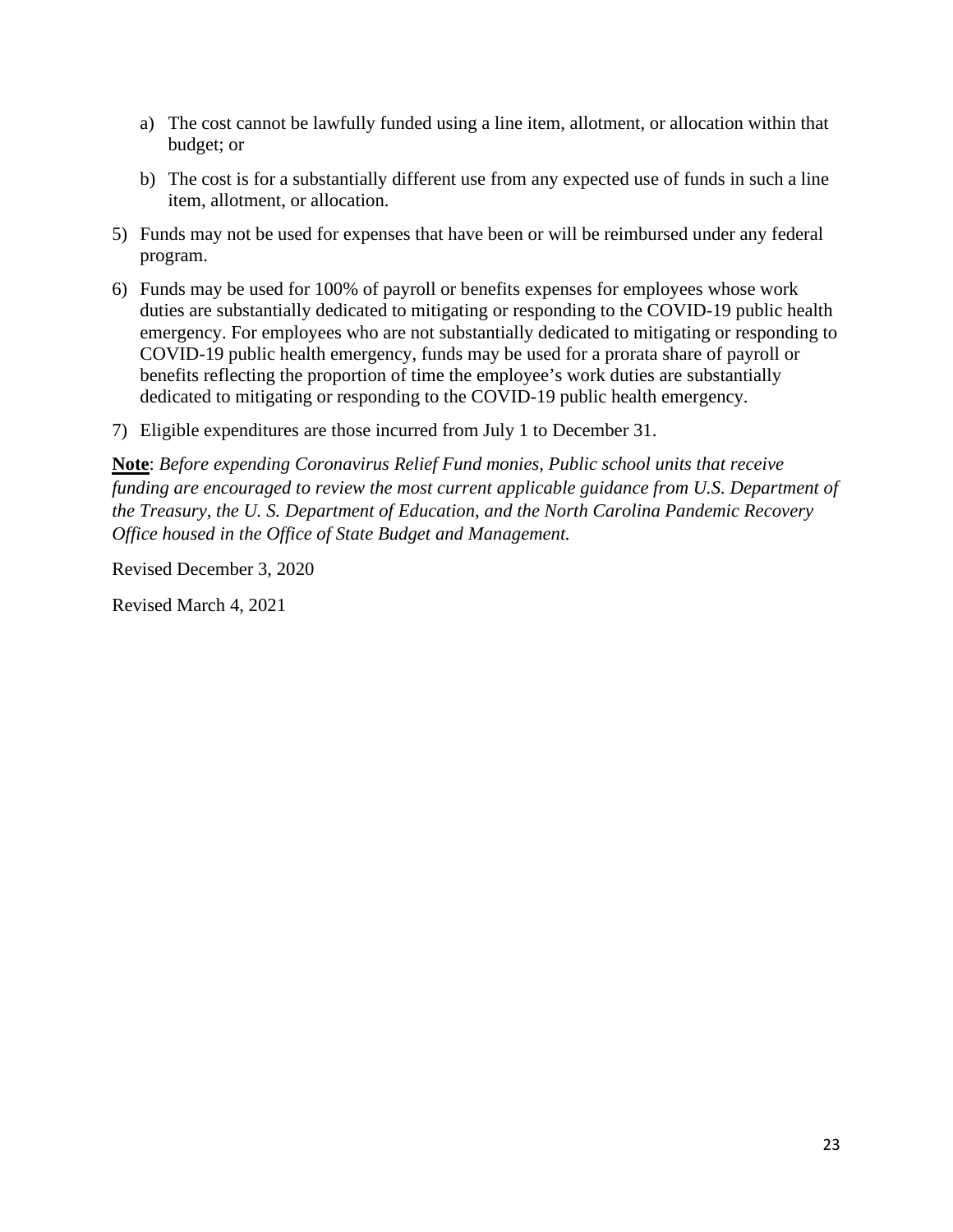#### <span id="page-23-0"></span>**CORONAVIRUS RELIEF FUND – STUDENT COMPUTERS AND DEVICES (PRC 124)**

| PROGRAM REPORT CODE:            | 124                      |
|---------------------------------|--------------------------|
| UNIFORM CHART OF ACCOUNTS CODE: | $1-XXXX-124-XXX$         |
| STATUTORY REFERENCE:            | SL 2020-4 Section 3.3(9) |

| TYPE:               | <b>Dollars</b>                                                                                                                                                                                                                                                                                                                                        |
|---------------------|-------------------------------------------------------------------------------------------------------------------------------------------------------------------------------------------------------------------------------------------------------------------------------------------------------------------------------------------------------|
| TERM:               | March 1, 2020 to December 31, 2021                                                                                                                                                                                                                                                                                                                    |
| <b>PURPOSE:</b>     | To provide funding for additional computers and other electronic<br>devices for use by students in response to COVID-19                                                                                                                                                                                                                               |
| <b>ELIGIBILITY:</b> | Local education agencies, charter schools, regional schools, ISD that<br>responded and stated a need in the survey conducted by DPI's<br>Division of Digital Learning,                                                                                                                                                                                |
| <b>FORMULA:</b>     | 50% of the funds appropriated shall be allotted based on 2019-20<br>allotted ADM for LEAs and funded ADM for other public school<br>units.<br>50% of the funds appropriated shall be allotted based on the students<br>in poverty per the 2017 census for LEAs. Other public school units<br>shall receive an average dollars per student in poverty. |

- 1) Charter schools that have been approved to close before July 1, 2020 are not eligible for funds.
- 2) Funds shall only be used for the purchase of computers and other electronic devices, software management license and maintenance protection. Funds may be transferred between any of the following Coronavirus Relief Fund PRCs 121, 122 123, 124, 125, 126, 127, 128, 129, 132, 134, 135, 137 and 138. This provision expires February 9, 2021.
- 3) Use of these funds shall be in accordance with Title V of the Coronavirus Aid, Relief, and Economic Security (CARES) Act, which authorizes the Coronavirus Relief Fund.
- 4) Funds may only be used for necessary expenditures incurred due to the public health emergency with respect to the Coronavirus Disease 2019 (COVID–19).
	- a) Necessary expenditures incurred due to the public health emergency mean expenditures use for actions taken to respond to the public health emergency, including expenditures for responding directly to the emergency or incurred in order to respond to second-order effects of the emergency such as the impacts of stay-at-home orders, school closures, etc.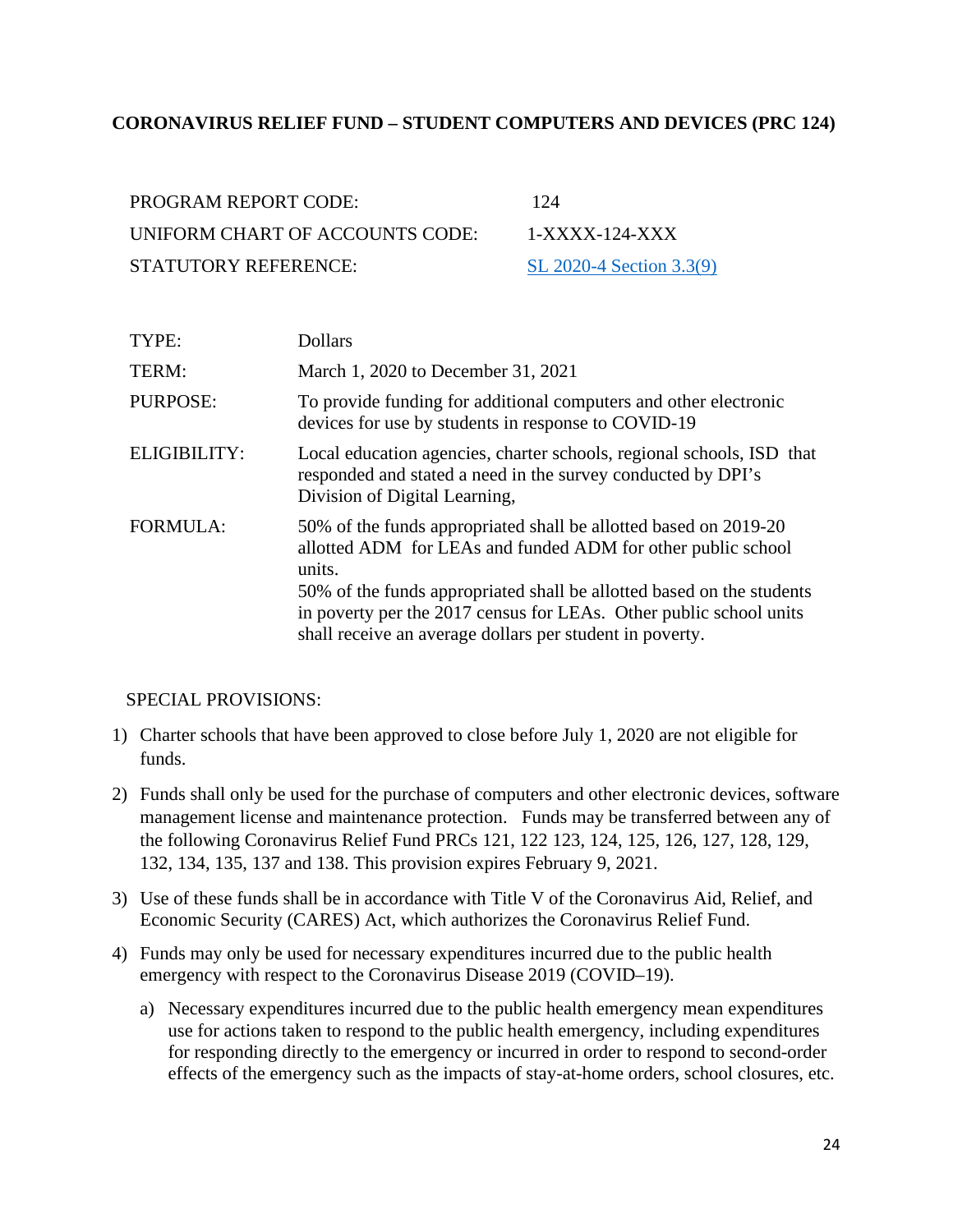- b) Funds may not be used for revenue replacement or to otherwise fill shortfalls in government revenue to cover expenditures that would not otherwise qualify under the statute.
- 5) Funds may not be used for expenditures that were previously included in the unit's budget as of March 27, 2020. A cost meets this requirement if either:
	- a) The cost cannot be lawfully funded using a line item, allotment, or allocation within that budget; or
	- b) The cost is for a substantially different use from any expected use of funds in such a line item, allotment, or allocation.
- 6) Funds may not be used for expenses that have been or will be reimbursed under any federal program.
- 7) Eligible expenditures are those incurred from March 1 to December 31, 2021.

**Note**: *Before expending Coronavirus Relief Fund monies, Public school units that receive funding are encouraged to review the most current applicable guidance from U.S. Department of the Treasury, the U. S. Department of Education, and the North Carolina Pandemic Recovery Office housed in the Office of State Budget and Management.* 

Revised December 3, 2020

Revised March 4, 2021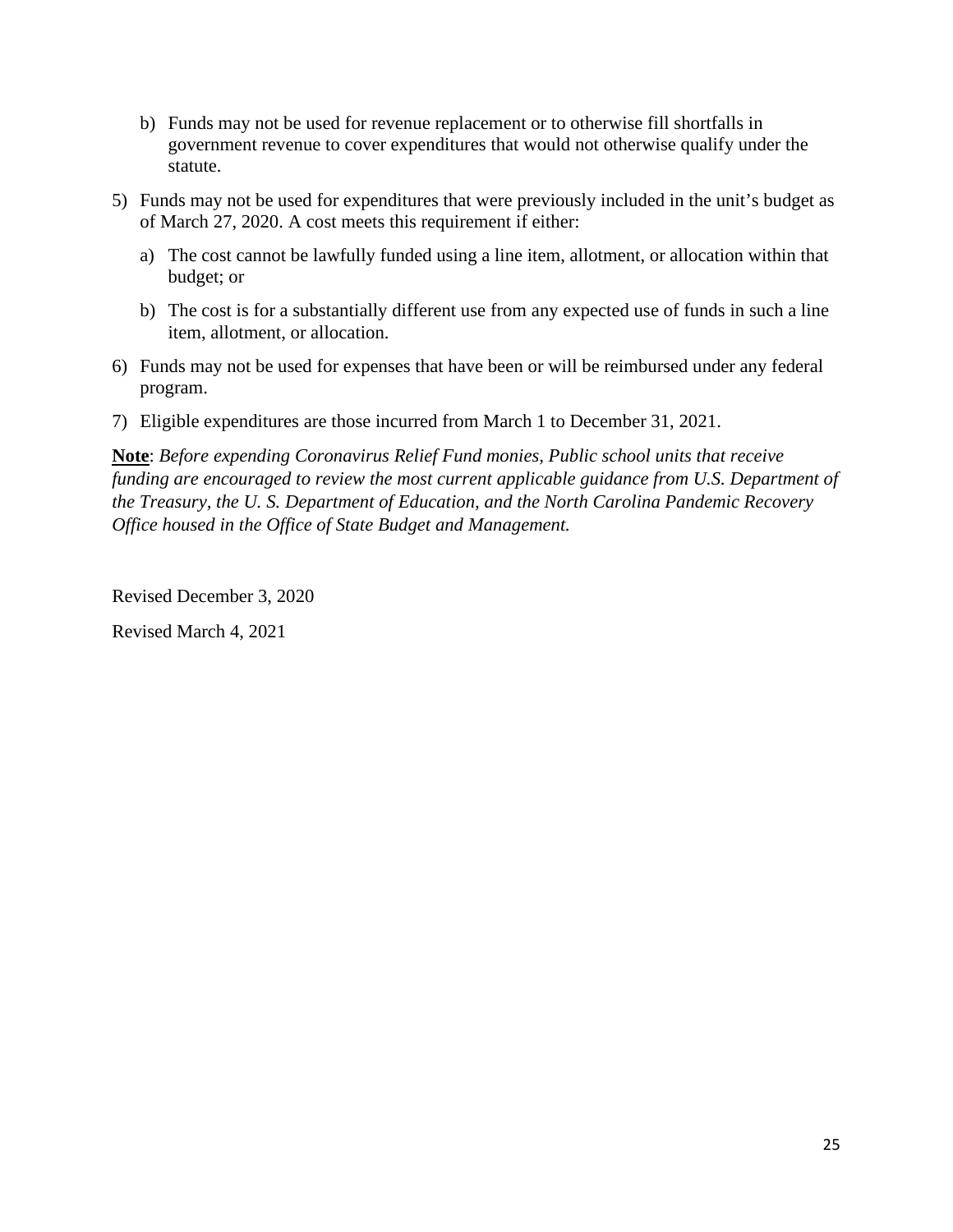### <span id="page-25-0"></span>**CORONAVIRUS RELIEF FUND – SCHOOL NUTRITION (PRC 125)**

| <b>PROGRAM REPORT CODE:</b>     | 125                      |
|---------------------------------|--------------------------|
| UNIFORM CHART OF ACCOUNTS CODE: | $1-XXXX-125-XXX$         |
| <b>STATUTORY REFERENCE:</b>     | SL 2020-4 Section 3.3(6) |
|                                 | $SL$ 2020-80 (6)         |

| TYPE:               | <b>Dollars</b>                                                                                                                                                                                |
|---------------------|-----------------------------------------------------------------------------------------------------------------------------------------------------------------------------------------------|
| TERM:               | March 16, 2020 to December 31, 2021                                                                                                                                                           |
| PURPOSE:            | To provide funding for school nutrition services provided in response<br>to COVID-19 by public school units participating in the National<br>School Lunch Program or School Breakfast Program |
| <b>ELIGIBILITY:</b> | All public school units that participate in the National School Lunch<br>Program or School Breakfast Program from March 16 to the end of<br>the school year.                                  |
| <b>FORMULA:</b>     | Funds shall be allocated based on the proportion of State total of<br>federal reimbursements and eligible student meal receipts the public<br>school unit received in February 2020.          |

- 1) In accordance with the federal Coronavirus Aid, Relief, and Economic Security (CARES) Act, Coronavirus Relief Fund Title V, these funds may not be used to directly account for revenue shortfalls related to the COVID-19 outbreak.
- 2) Funds may only be used for necessary expenditures incurred due to the public health emergency with respect to the Coronavirus Disease 2019 (COVID–19), and for costs that are a substantially different use from any expected use of budgeted funds.
- 3) Funds may not be used for expenses that have been or will be reimbursed under any federal program.
- 4) Funds may be used for 100% of payroll or benefits expenses for employees whose work duties are substantially dedicated to mitigating or responding to the COVID-19 public health emergency. For employees who are not substantially dedicated to mitigating or responding to COVID-19 public health emergency, funds may be used for a prorata share of payroll or benefits reflecting the proportion of time the employee's work duties are substantially dedicated to mitigating or responding to the COVID-19 public health emergency.
- 5) Eligible expenditures are those incurred from March 16 to December 31 ,2021
- 6) This PRC should not be construed to create spending restrictions beyond those contemplated by state and federal law.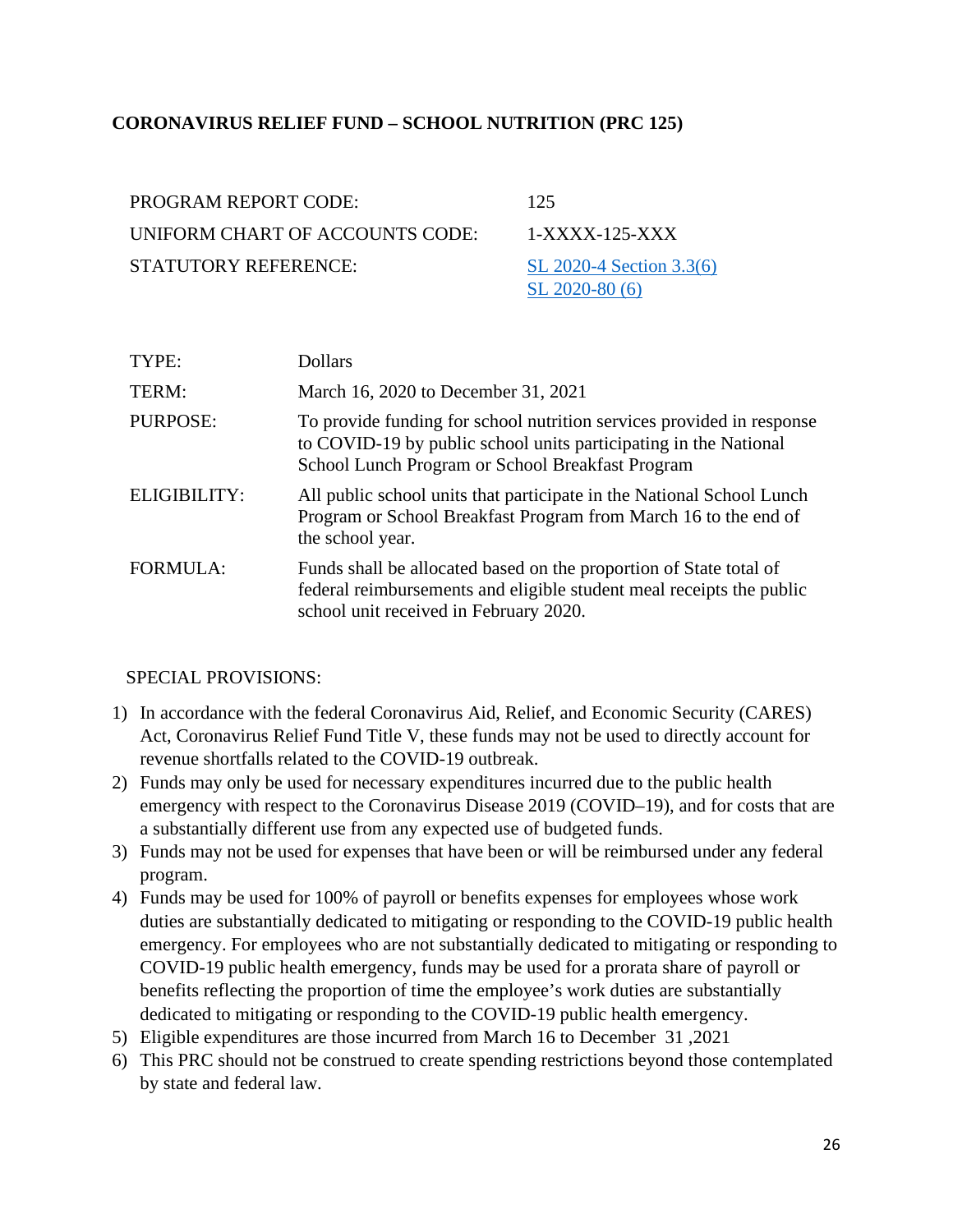7) Funds may be transferred between any of the following Coronavirus Relief Fund PRCs 121, 122 123, 124, 125, 126, 127, 128, 129, 132, 134, 135, 137 and 138. This provision expires February 9, 2021.

**Note**: *Before expending Coronavirus Relief Fund monies, Public school units that receive funding are encouraged to review the most current applicable guidance from U.S. Department of the Treasury, the U. S. Department of Education, and the North Carolina Pandemic Recovery Office housed in the Office of State Budget and Management.*

Revised December 3, 2020 Revised March 4, 2021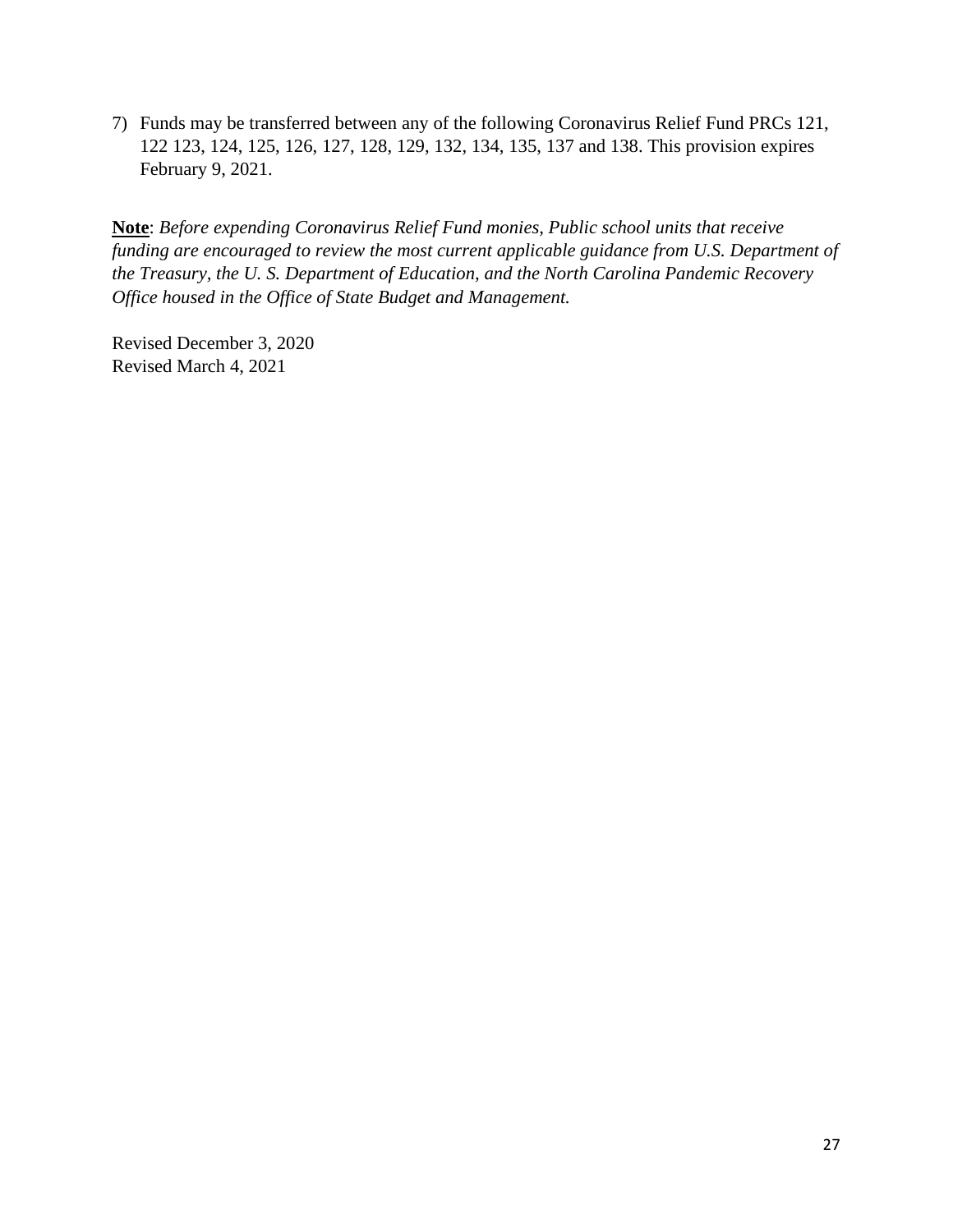# <span id="page-27-0"></span>**CORONAVIRUS RELIEF FUND – PERSONNEL COMPUTERS AND DEVICES (PRC 126)**

| <b>PROGRAM REPORT CODE:</b>     | 126             |
|---------------------------------|-----------------|
| UNIFORM CHART OF ACCOUNTS CODE: | $1-X$           |
| <b>STATUTORY REFERENCE:</b>     | SL <sub>2</sub> |

1-XXXX-126-XXX [SL 2020-4 Section 3.3\(10\)](https://www.ncleg.gov/Sessions/2019/Bills/House/PDF/H1043v7.pdf)

| TYPE:               | Dollars                                                                                                                                                                |
|---------------------|------------------------------------------------------------------------------------------------------------------------------------------------------------------------|
| TERM:               | March 1, 2020 to December 31, 2021                                                                                                                                     |
| PURPOSE:            | To provide funding for additional computers and other electronic<br>devices for use by school personnel in response to COVID-19.                                       |
| <b>ELIGIBILITY:</b> | Local education agencies, charter schools, regional schools, ISD that<br>responded and stated a need in the survey conducted by DPI's<br>Division of Digital Learning, |
| <b>FORMULA:</b>     | Funds appropriated shall be allotted based on 2019-20 allotted ADM<br>for LEAs and funded ADM for other public school units.                                           |

- 1) Charter schools that have been approved to close before July 1, 2020 are not eligible for funds.
- 2) Funds shall only be used for the purchase of computers and other electronic devices. Funds may be transferred between any of the following Coronavirus Relief Fund PRCs 121, 122 123, 124, 125, 126, 127, 128, 129, 132, 134, 135, 137 and 138. This provision expires February 9, 2021.
- 3) Use of these funds shall be in accordance with Title V of the Coronavirus Aid, Relief, and Economic Security (CARES) Act, which authorizes the Coronavirus Relief Fund.
- 4) Funds may only be used for necessary expenditures incurred due to the public health emergency with respect to the Coronavirus Disease 2019 (COVID–19).
	- a) Necessary expenditures incurred due to the public health emergency mean expenditures use for actions taken to respond to the public health emergency, including expenditures for responding directly to the emergency or incurred in order to respond to second-order effects of the emergency such as the impacts of stay-at-home orders, school closures, etc.
	- b) Funds may not be used for revenue replacement or to otherwise fill shortfalls in government revenue to cover expenditures that would not otherwise qualify under the statute.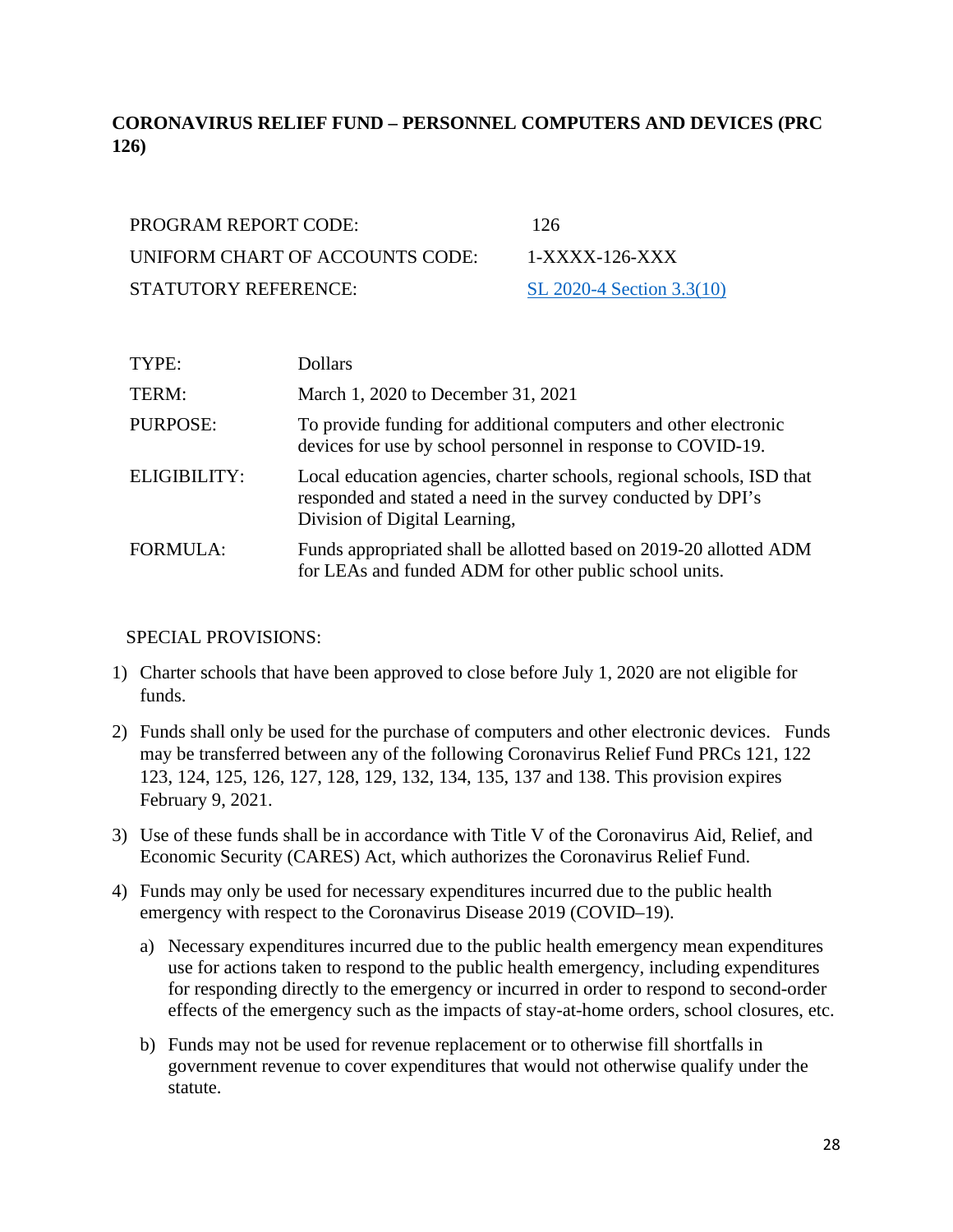- 5) Funds may not be used for expenditures that were previously included in the unit's budget as of March 27, 2020. A cost meets this requirement if either:
	- a) The cost cannot be lawfully funded using a line item, allotment, or allocation within that budget; or
	- b) The cost is for a substantially different use from any expected use of funds in such a line item, allotment, or allocation.
- 6) Funds may not be used for expenses that have been or will be reimbursed under any federal program.
- 7) Eligible expenditures are those incurred from March 1 to December 31, 2021.

**Note**: *Before expending Coronavirus Relief Fund monies, Public school units that receive funding are encouraged to review the most current applicable guidance from U.S. Department of the Treasury, the U. S. Department of Education, and the North Carolina Pandemic Recovery Office housed in the Office of State Budget and Management.* 

Revised December 3, 2020

Revised March 4, 2021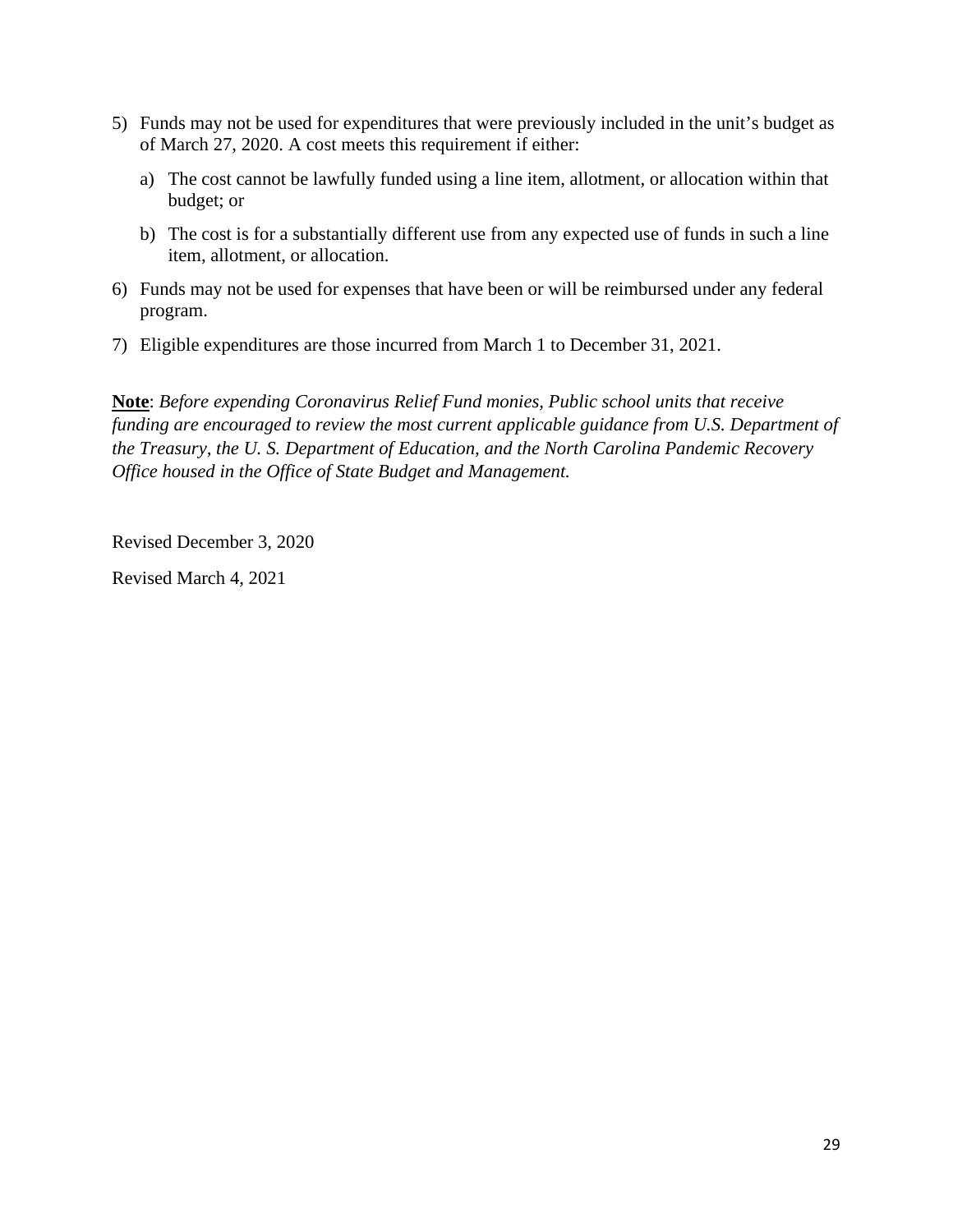#### <span id="page-29-0"></span>**CORONAVIRUS RELIEF FUND – MOBILE WI-FI FOR SCHOOL BUSES (PRC 127)**

| PROGRAM REPORT CODE:            | 127                      |
|---------------------------------|--------------------------|
| UNIFORM CHART OF ACCOUNTS CODE: | 1-XXXX-127-XXX           |
| STATUTORY REFERENCE:            | SL 2020-4 Section 3.3(7) |

| TYPE:           | <b>Dollars</b>                                                                                                                                                                                                                                                                                                                                                                                  |
|-----------------|-------------------------------------------------------------------------------------------------------------------------------------------------------------------------------------------------------------------------------------------------------------------------------------------------------------------------------------------------------------------------------------------------|
| TERM:           | March 1, 2020 to December 31, 2021                                                                                                                                                                                                                                                                                                                                                              |
| <b>PURPOSE:</b> | To provide funds to improve Internet connectivity for students, in<br>response to COVID-19, by installing extended reach mobile Wi-Fi<br>gateway router devices in school buses                                                                                                                                                                                                                 |
| ELIGIBILITY:    | Local education agencies, charter schools, regional schools, ISD                                                                                                                                                                                                                                                                                                                                |
| <b>FORMULA:</b> | Eligible public school units may apply for funds through the Digital<br>Teaching and Learning Division.<br>In the event that the total funds requested exceed the total funds<br>available, priority shall be provided to public school units based on<br>the estimated households without an internet subscription, per FCC<br>data, in the county in which the public school unit is located. |

- 1) Funds shall be used only for the purchase of devices and not for subscription services.
- 2) Funds may be transferred between any of the following Coronavirus Relief Fund PRCs 121, 122 123, 124, 125, 126, 127, 128, 129, 132, 134, 135, 137 and 138. This provision expires February 9, 2021.
- 3) Eligible expenditures are those incurred from March 1 to December 31, 2021.
- 4) Use of these funds shall be in accordance with Title V of the Coronavirus Aid, Relief, and Economic Security (CARES) Act, which authorizes the Coronavirus Relief Fund
- 5) Funds may only be used for necessary expenditures incurred due to the public health emergency with respect to the Coronavirus Disease 2019 (COVID–19).
	- a) Necessary expenditures incurred due to the public health emergency mean expenditures used for actions taken to respond to the public health emergency, including expenditures for responding directly to the emergency or incurred in order to respond to second-order effects of the emergency such as the impacts of stay-athome orders, school closures, etc.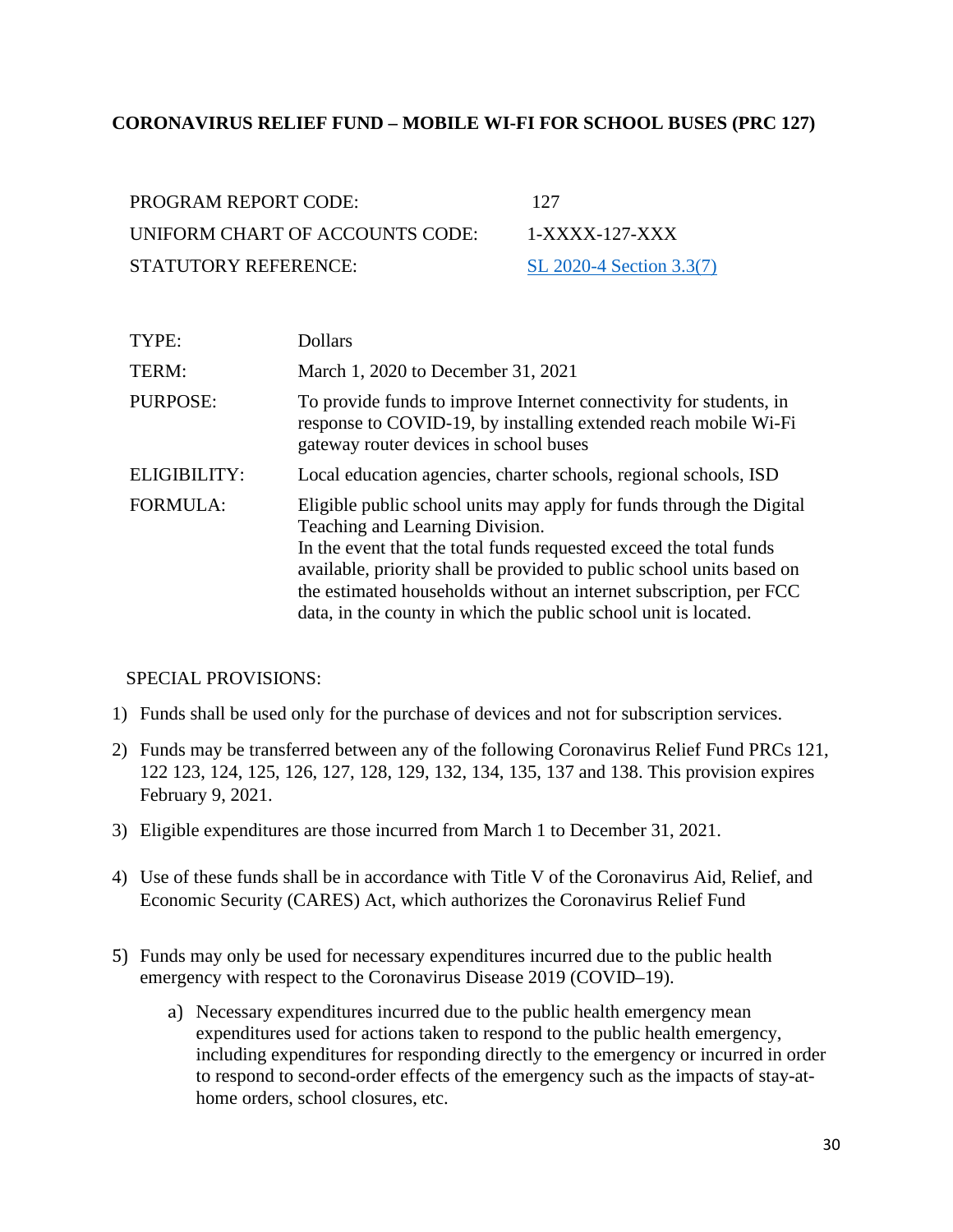- b) Funds may not be used for revenue replacement or to otherwise fill shortfalls in government revenue to cover expenditures that would not otherwise qualify under the statute.
- 6) In accordance with the federal Coronavirus Aid, Relief, and Economic Security (CARES) Act, Coronavirus Relief Fund Title V, these funds may not be used to directly account for revenue shortfalls related to the COVID-19 outbreak.
- 7) Funds may not be used for expenditures that were previously included in the unit's budget as of March 27, 2020. A cost meets this requirement if either:
	- a) The cost cannot be lawfully be funded using a line item, allotment, or allocation within that budget; or
	- b) The cost is for a substantially different use from any expected use of funds in such a line item, allotment, or allocation.
- 8) Funds may not be used for expenses that have been or will be reimbursed under any federal program.

**Note:** *Before expending Coronavirus Relief Fund monies, Public school units that receive funding are encouraged to review the most current applicable guidance from U.S. Department of the Treasury, the U. S. Department of Education, and the North Carolina Pandemic Recovery Office housed in the Office of State Budget and Management.* 

Revised December 3, 2020

Revised March 4, 2021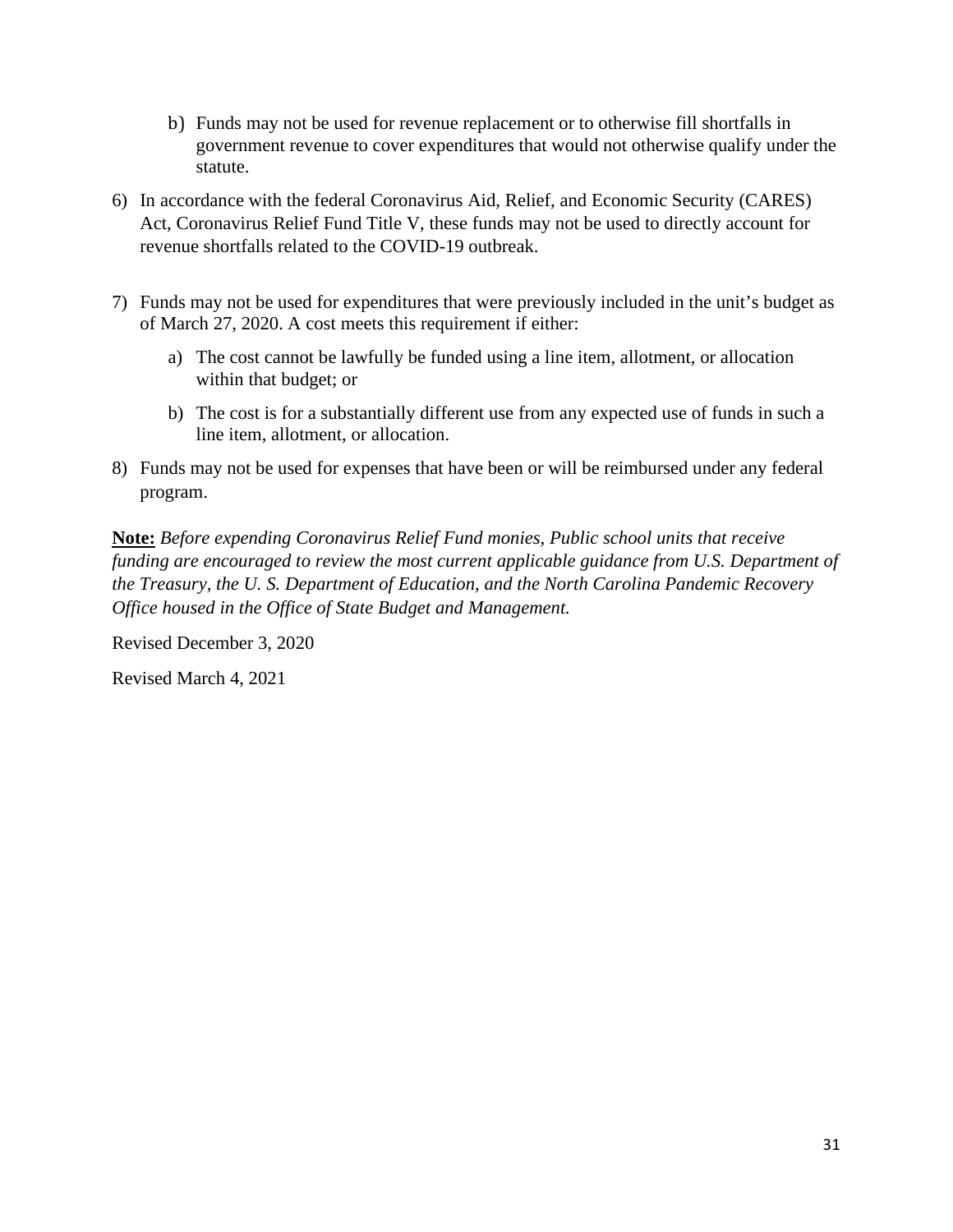## <span id="page-31-0"></span>**CORONAVIRUS RELIEF FUND – MOBILE WI-FI FOR HOMES & COMMUNITIES (PRC 128)**

| <b>PROGRAM REPORT CODE:</b>     | 128             |
|---------------------------------|-----------------|
| UNIFORM CHART OF ACCOUNTS CODE: | $1-X$           |
| <b>STATUTORY REFERENCE:</b>     | SL <sub>2</sub> |

 $1-XXXX-128-XXX$ [SL 2020-4 Section 3.3\(8\)](https://www.ncleg.gov/Sessions/2019/Bills/House/PDF/H1043v7.pdf) SL 2020-97 Section 1.2 (8)

| TYPE:               | <b>Dollars</b>                                                                                                                                                                                                                                                                                                                                                                        |
|---------------------|---------------------------------------------------------------------------------------------------------------------------------------------------------------------------------------------------------------------------------------------------------------------------------------------------------------------------------------------------------------------------------------|
| TERM:               | March 1, 2020 to December 31, 2021                                                                                                                                                                                                                                                                                                                                                    |
| PURPOSE:            | To provide funds to improve internet connectivity for students, in<br>response to COVID-19, by providing community and home mobile<br>Internet access points.                                                                                                                                                                                                                         |
| <b>ELIGIBILITY:</b> | Local education agencies, charter schools, regional schools, ISD<br>which are not virtual.                                                                                                                                                                                                                                                                                            |
| <b>FORMULA:</b>     | \$11.000,000 allocated as follows:<br>50% of the funds appropriated shall be allotted based on 2019-20<br>allotted ADM for LEAs and funded ADM for other public school<br>units.<br>50% of the funds appropriated shall be allotted based on the<br>estimated households without an internet subscription, per FCC data,<br>in the county in which the public school unit is located. |
|                     | \$10,000,000 allocated based on expressed need through an<br>application process administered through the Division of Digital<br>Teaching and Learning. Any remaining funds shall be allocated based<br>on 2019-20 allotted ADM for LEAs and funded ADM for other<br>public school units                                                                                              |

- 1) Funds shall be used only for the purchase of devices and not for subscription services.
- 2) Funds may be transferred between any of the following Coronavirus Relief Fund PRCs 121, 122 123, 124, 125, 126, 127, 128, 129, 132, 134, 135, 137 and 138. This provision expires February 9, 2021.
- 3) Eligible expenditures are those incurred from March 1 to December 31, 2021.
- 4) Use of these funds shall be in accordance with Title V of the Coronavirus Aid, Relief, and Economic Security (CARES) Act, which authorizes the Coronavirus Relief Fund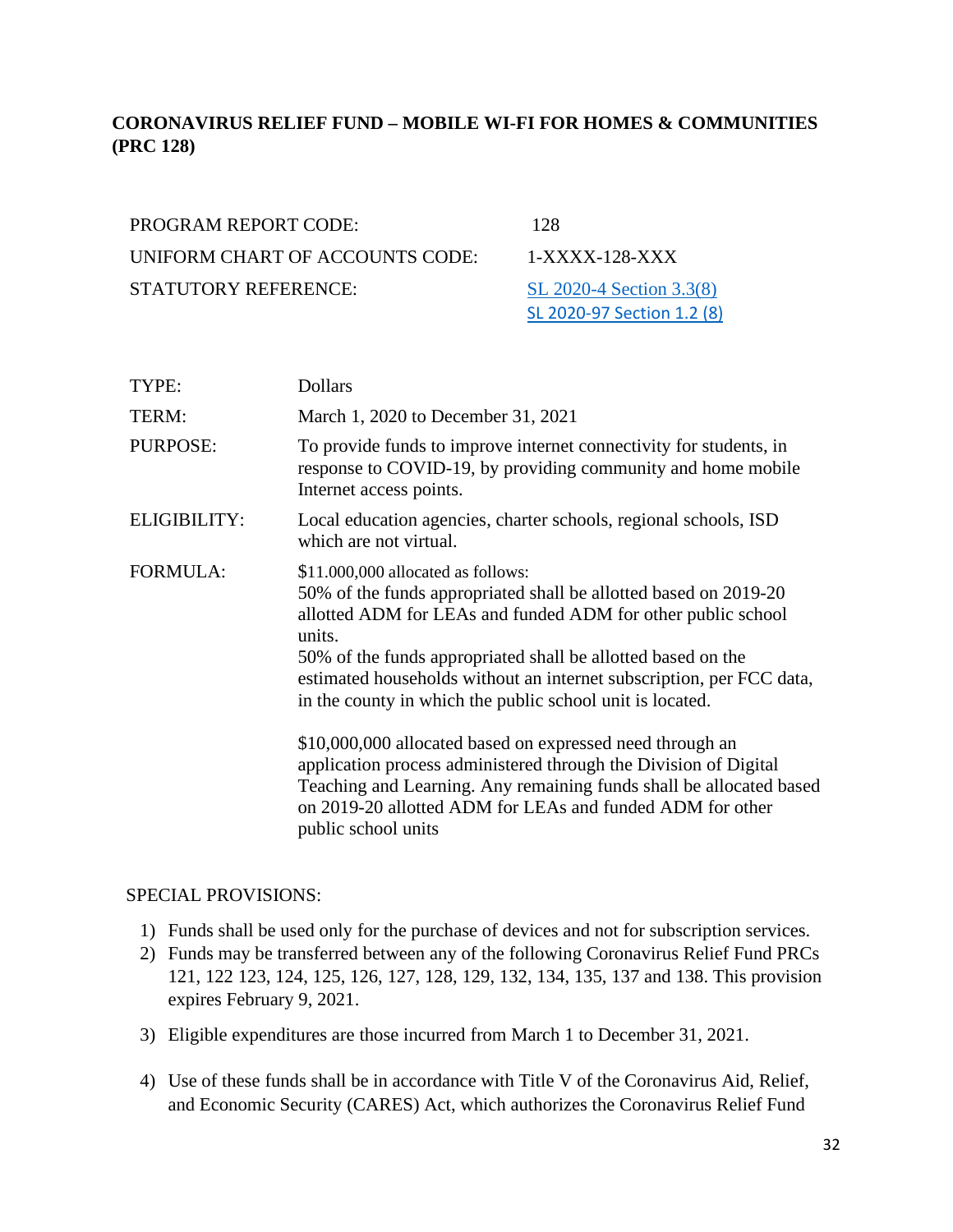- 5) Funds may only be used for necessary expenditures incurred due to the public health emergency with respect to the Coronavirus Disease 2019 (COVID–19).
	- a. Necessary expenditures incurred due to the public health emergency mean expenditures used for actions taken to respond to the public health emergency, including expenditures for responding directly to the emergency or incurred in order to respond to second-order effects of the emergency such as the impacts of stay-athome orders, school closures, etc.
	- b. Funds may not be used for revenue replacement or to otherwise fill shortfalls in government revenue to cover expenditures that would not otherwise qualify under the statute.
- 6) In accordance with the federal Coronavirus Aid, Relief, and Economic Security (CARES) Act, Coronavirus Relief Fund Title V, these funds may not be used to directly account for revenue shortfalls related to the COVID-19 outbreak.
- 7) Funds may not be used for expenditures that were previously included in the unit's budget as of March 27, 2020. A cost meets this requirement if either:
	- a. The cost cannot be lawfully be funded using a line item, allotment, or allocation within that budget; or
	- b. The cost is for a substantially different use from any expected use of funds in such a line item, allotment, or allocation.
- 8) Funds may not be used for expenses that have been or will be reimbursed under any federal program.

**Note**: *Before expending Coronavirus Relief Fund monies, Public school units that receive funding are encouraged to review the most current applicable guidance from U.S. Department of the Treasury, the U. S. Department of Education, and the North Carolina Pandemic Recovery Office housed in the Office of State Budget and Management.* 

Revised September 28, 2020 Revised December 3, 2020 Revised March 4, 2021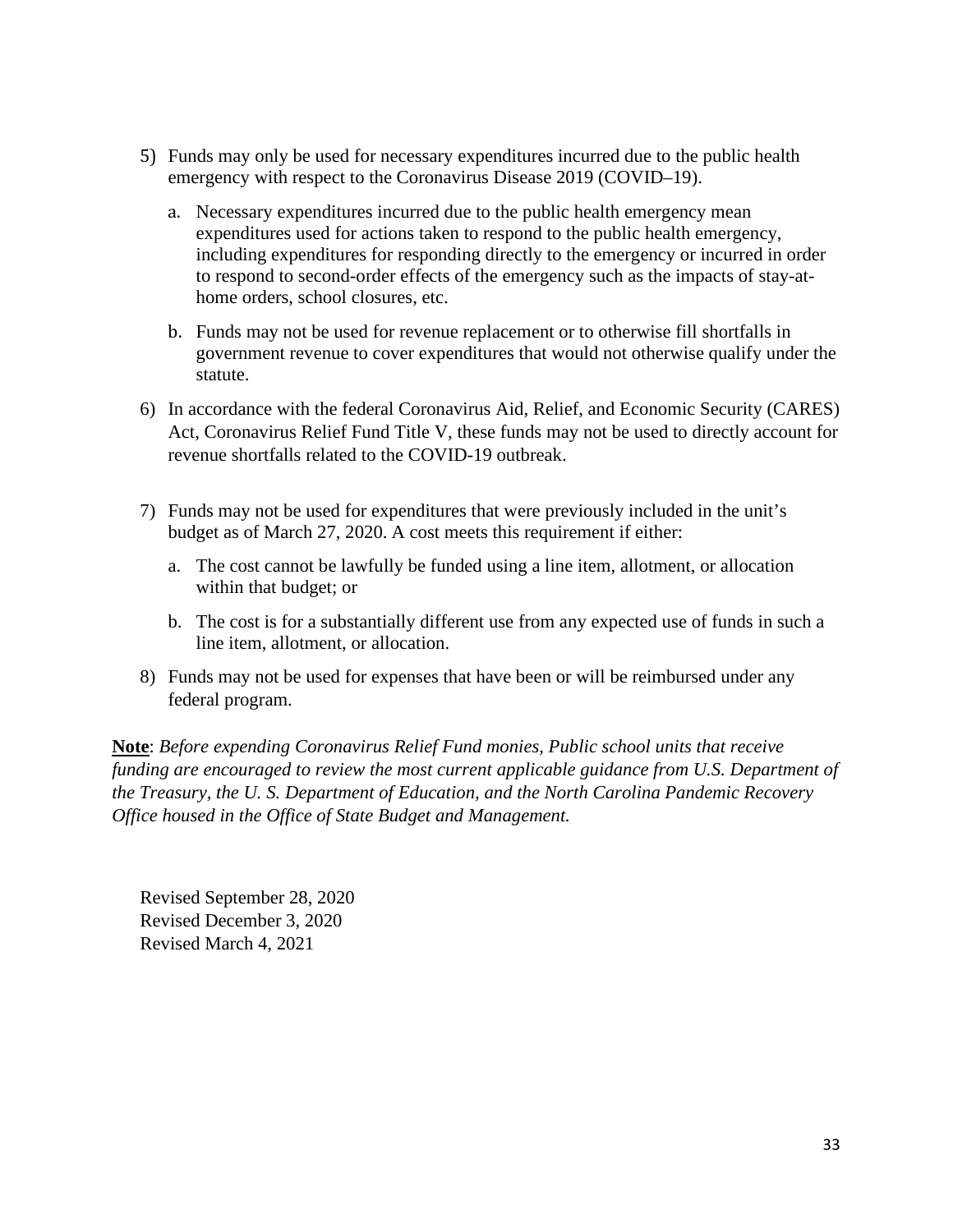# <span id="page-33-0"></span>**CORONAVIRUS RELIEF FUND – LEARNING MANAGEMENT PLATFORM (PRC 129)**

| <b>PROGRAM REPORT CODE:</b>     | 129   |
|---------------------------------|-------|
| UNIFORM CHART OF ACCOUNTS CODE: | $1-X$ |
| <b>STATUTORY REFERENCE:</b>     | SL 2  |

 $1-XXXX-129-XXX$ [SL 2020-4 Section 3.3\(14\)](https://www.ncleg.gov/Sessions/2019/Bills/House/PDF/H1043v7.pdf)

| TYPE:              | <b>Dollars</b>                                                                                                                                                                                                                                                                                                                                                                                                                                                |
|--------------------|---------------------------------------------------------------------------------------------------------------------------------------------------------------------------------------------------------------------------------------------------------------------------------------------------------------------------------------------------------------------------------------------------------------------------------------------------------------|
| TERM:              | March 1, 2020 to December 31, 2021                                                                                                                                                                                                                                                                                                                                                                                                                            |
| PURPOSE:           | To provide funds to assist and support public school units in<br>providing remote instruction in response to the impacts of COVID-19<br>by expanding the learning management platform provided by the<br>Department of Public Instruction                                                                                                                                                                                                                     |
| ELIGIBILITY:       | Local education agencies, charter schools, regional schools, ISD and<br>any other public school unit.                                                                                                                                                                                                                                                                                                                                                         |
| <b>ALLOCATION:</b> | Eligible public school units may apply to the Digital Teaching and<br>Learning Division in the Department of Public Instruction for funds<br>for Canvas licenses.<br>a) For units that do not currently have a contract for Canvas<br>the award shall be a base plus a dollar per license requested,<br>b) For units that have a current Canvas contract and request to<br>expand the number of license, the award shall be a dollar per<br>license requested |
|                    | If the total requests exceed the total appropriated amounts, the<br>approved grant requests shall be adjusted as follows:<br>1. Fund the cost of new licenses only<br>2. Reduce on a pro rata basis the remaining approved grant<br>requests to meet funds available                                                                                                                                                                                          |

- 1) Funds shall only be used for the purchase of Canvas software licenses and initial contract costs. Funds shall not be transferred in to or out of this allotment category. Funds may be transferred between any of the following Coronavirus Relief Fund PRCs 121, 122 123, 124, 125, 126, 127, 128, 129, 132, 134, 135, 137 and 138. This provision expires February 9, 2021.
- 2) Eligible expenditures are those incurred from March 1 to December 31, 2021.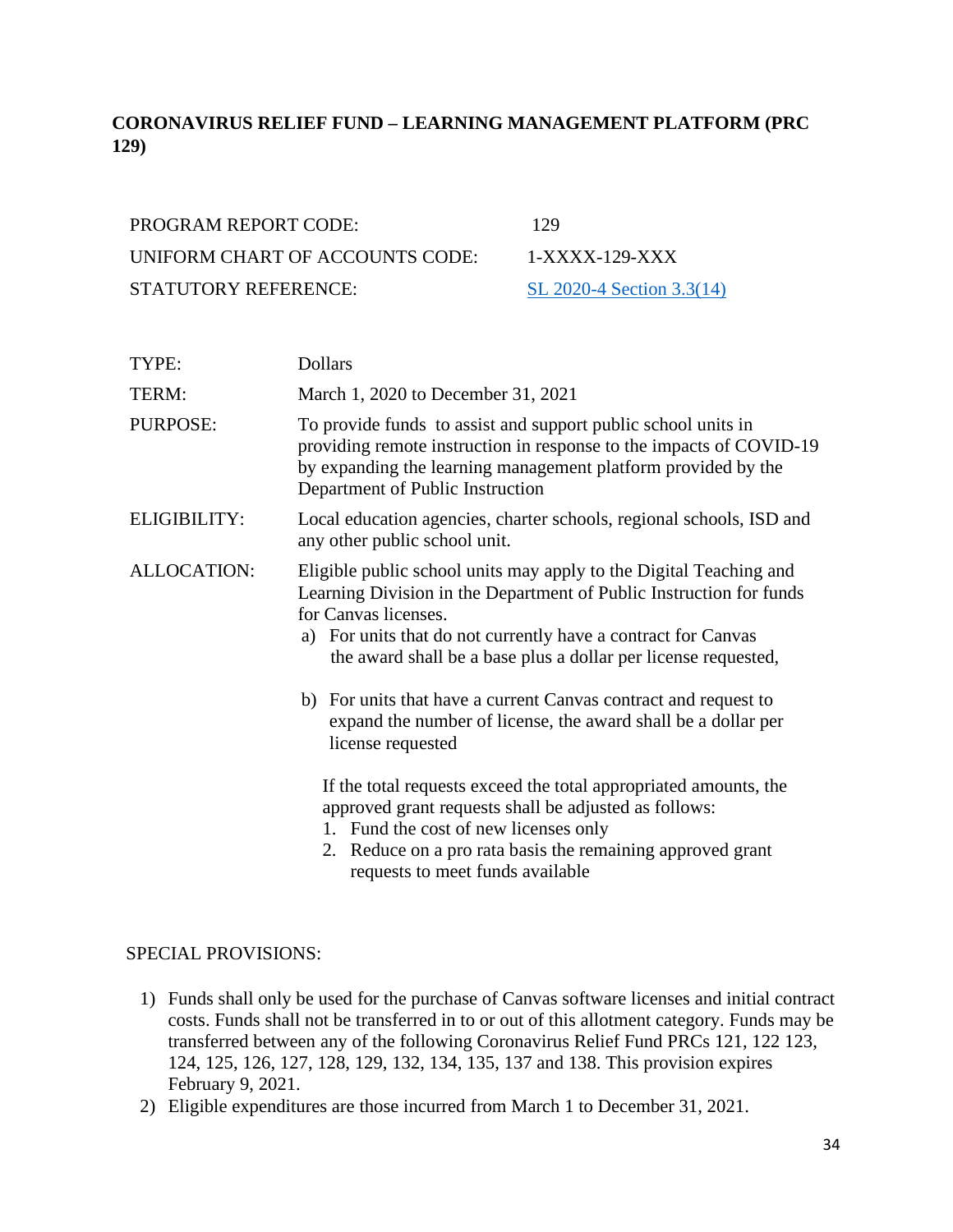- 3) Use of these funds shall be in accordance with Title V of the Coronavirus Aid, Relief, and Economic Security (CARES) Act, which authorizes the Coronavirus Relief Fund.
- 4) Funds may only be used for necessary expenditures incurred due to the public health emergency with respect to the Coronavirus Disease 2019 (COVID–19).
	- a. Necessary expenditures incurred due to the public health emergency mean expenditures used for actions taken to respond to the public health emergency, including expenditures for responding directly to the emergency or incurred in order to respond to second-order effects of the emergency such as the impacts of stay-athome orders, school closures, etc.
	- b. Funds may not be used for revenue replacement or to otherwise fill shortfalls in government revenue to cover expenditures that would not otherwise qualify under the statute.
- 5) In accordance with the federal Coronavirus Aid, Relief, and Economic Security (CARES) Act, Coronavirus Relief Fund Title V, these funds may not be used to directly account for revenue shortfalls related to the COVID-19 outbreak.
- 6) Funds may not be used for expenditures that were previously included in the unit's budget as of March 27, 2020. A cost meets this requirement if either:
	- a. The cost cannot be lawfully be funded using a line item, allotment, or allocation within that budget; or
	- b. The cost is for a substantially different use from any expected use of funds in such a line item, allotment, or allocation.
- 7) Funds may not be used for expenses that have been or will be reimbursed under any federal program.

**Note**: *Before expending Coronavirus Relief Fund monies, Public school units that receive funding are encouraged to review the most current applicable guidance from U.S. Department of the Treasury, the U. S. Department of Education, and the North Carolina Pandemic Recovery Office housed in the Office of State Budget and Management.* 

Revised December 3, 2020

Revised March 4, 2021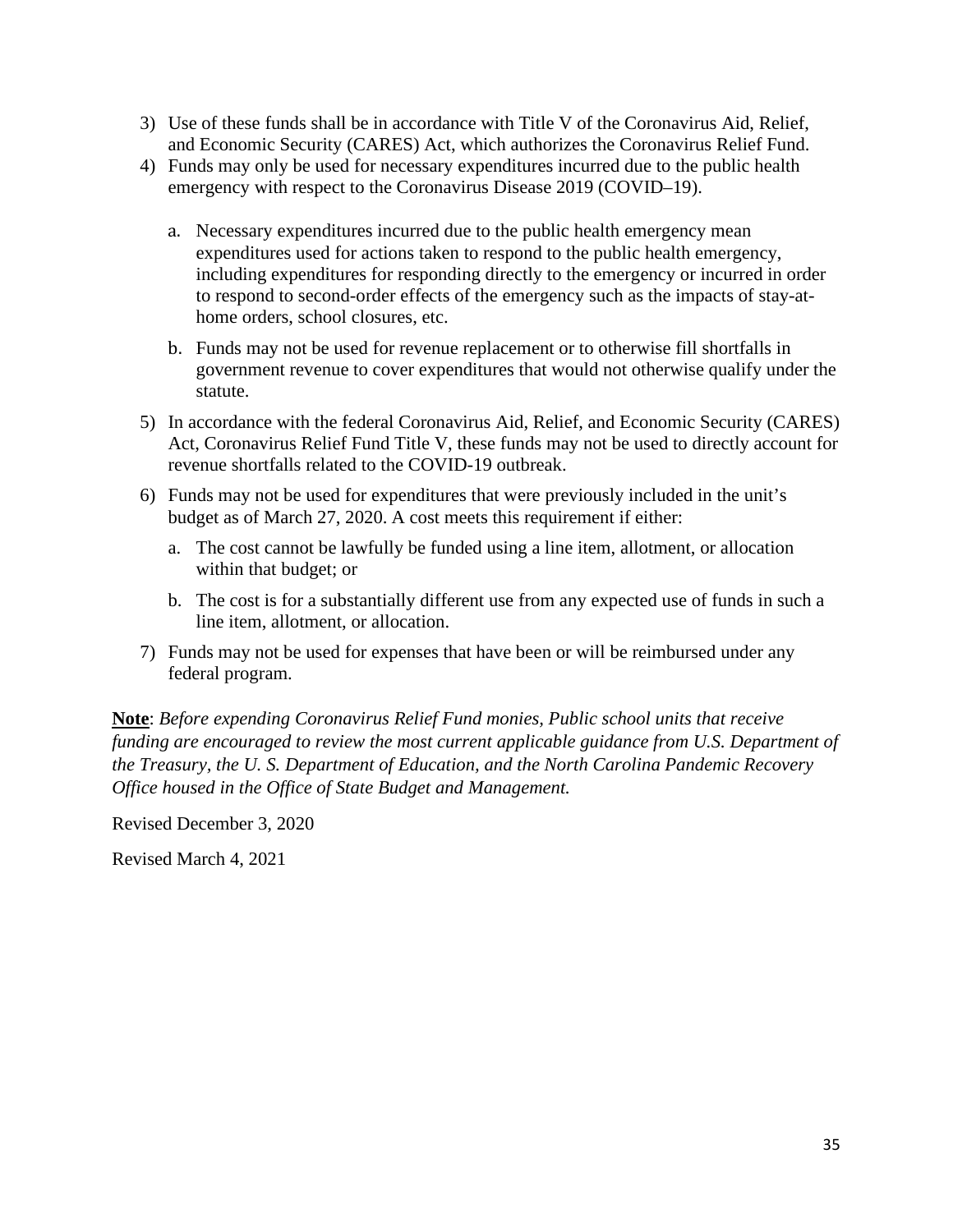# <span id="page-35-0"></span>**CORONAVIRUS RELIEF FUND – SERVICES FOR EXCEPTIONAL CHILDREN (PRC 132)**

| <b>PROGRAM REPORT CODE:</b>     | 132             |
|---------------------------------|-----------------|
| UNIFORM CHART OF ACCOUNTS CODE: | $1-X$           |
| <b>STATUTORY REFERENCE:</b>     | SL <sub>2</sub> |

XXXX-132-XXX  $2020-4$  Section 3.3(16)

| TYPE:           | <b>Dollars</b>                                                                                                                                                                                                                                                                                                                                                                   |
|-----------------|----------------------------------------------------------------------------------------------------------------------------------------------------------------------------------------------------------------------------------------------------------------------------------------------------------------------------------------------------------------------------------|
| TERM:           | March 1, 2020 to December 31, 2021                                                                                                                                                                                                                                                                                                                                               |
| PURPOSE:        | Grant to support extraordinary costs associated with providing<br>Extended School Year Services or future services, as appropriate, for<br>exceptional children who qualify for these services due to the impacts<br>of COVID-19                                                                                                                                                 |
| ELIGIBILITY:    | All public school units                                                                                                                                                                                                                                                                                                                                                          |
| <b>FORMULA:</b> | Eligible public school units may apply for funds through the Division<br>of Exceptional Children.                                                                                                                                                                                                                                                                                |
|                 | If total approved grants exceed the funds appropriated, the following<br>shall apply:<br>a) Each public school unit shall be capped at a maximum award<br>based on the % of students identified with significant educational<br>needs through the continuum of service delivery.<br>b) All public school units shall be prorated equally based on the<br>April 2020 Child Count. |

- 1) Funds shall be used only for the implementation of the grant, as stated in the approved application.
- 2) Funds may be transferred between any of the following Coronavirus Relief Fund PRCs 121, 122 123, 124, 125, 126, 127, 128, 129, 132, 134, 135, 137 and 138. This provision expires February 9, 2021.
- 3) Eligible expenditures are those incurred from March 1 to December 31, 2021.
- 4) Use of these funds shall be in accordance with Title V of the Coronavirus Aid, Relief, and Economic Security (CARES) Act, which authorizes the Coronavirus Relief Fund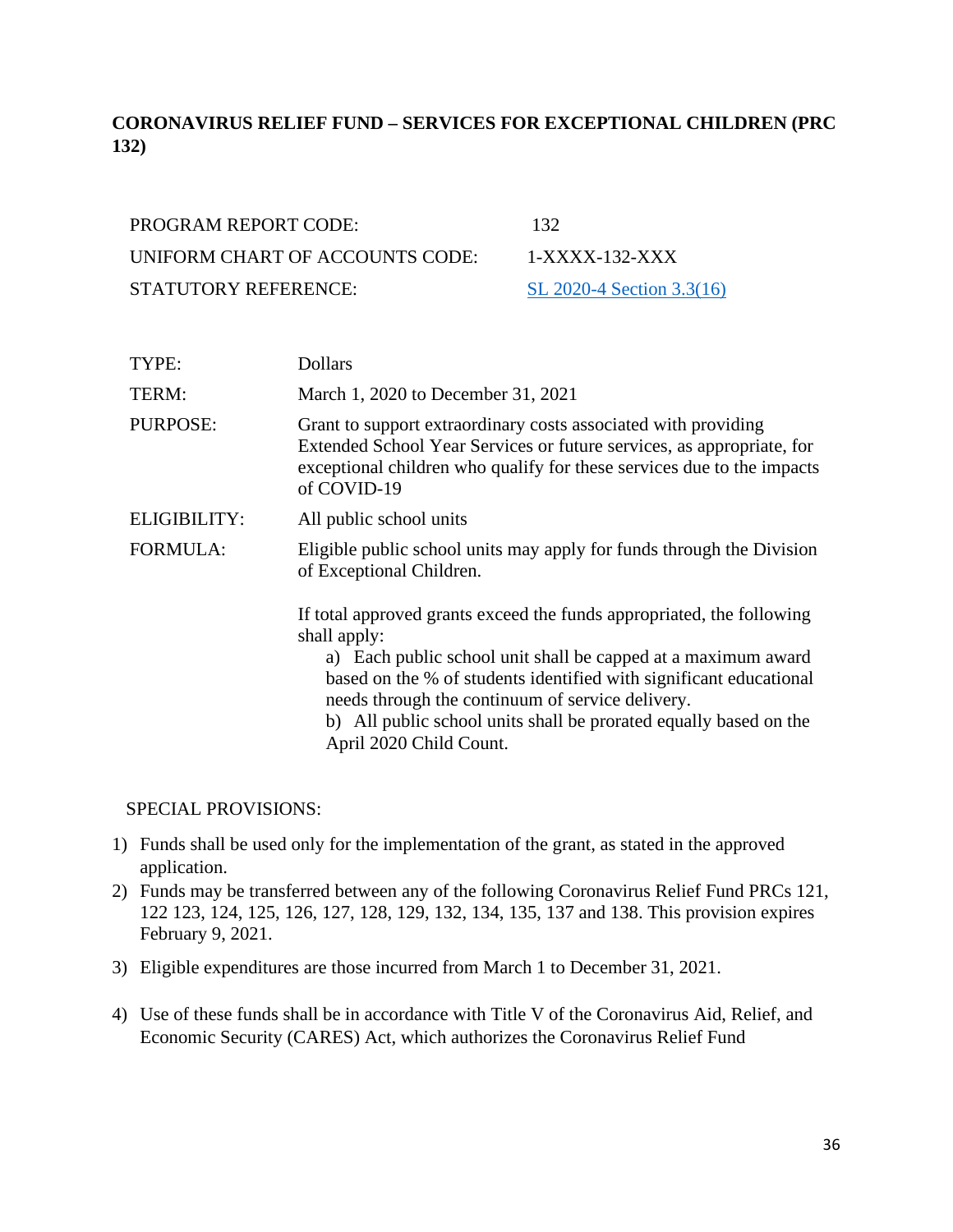- 5) Funds may only be used for necessary expenditures incurred due to the public health emergency with respect to the Coronavirus Disease 2019 (COVID–19).
	- a) Necessary expenditures incurred due to the public health emergency mean expenditures used for actions taken to respond to the public health emergency, including expenditures for responding directly to the emergency or incurred in order to respond to second-order effects of the emergency such as the impacts of stay-athome orders, school closures, etc.
	- b) Funds may not be used for revenue replacement or to otherwise fill shortfalls in government revenue to cover expenditures that would not otherwise qualify under the statute.
- 6) In accordance with the federal Coronavirus Aid, Relief, and Economic Security (CARES) Act, Coronavirus Relief Fund Title V, these funds may not be used to directly account for revenue shortfalls related to the COVID-19 outbreak.
- 7) Funds may not be used for expenditures that were previously included in the unit's budget as of March 27, 2020. A cost meets this requirement if either:
	- a) The cost cannot be lawfully be funded using a line item, allotment, or allocation within that budget; or
	- b) The cost is for a substantially different use from any expected use of funds in such a line item, allotment, or allocation.
- 8) Funds may be used for 100% of payroll or benefits expenses for employees whose work duties are substantially dedicated to mitigating or responding to the COVID-19 public health emergency. For employees who are not substantially dedicated to mitigating or responding to COVID-19 public health emergency, funds may be used for a prorata share of payroll or benefits reflecting the proportion of time the employee's work duties are substantially dedicated to mitigating or responding to the COVID-19 public health emergency.
- 9) Funds may not be used for expenses that have been or will be reimbursed under any federal program.

Revised December 3, 2020

Revised March 4, 2021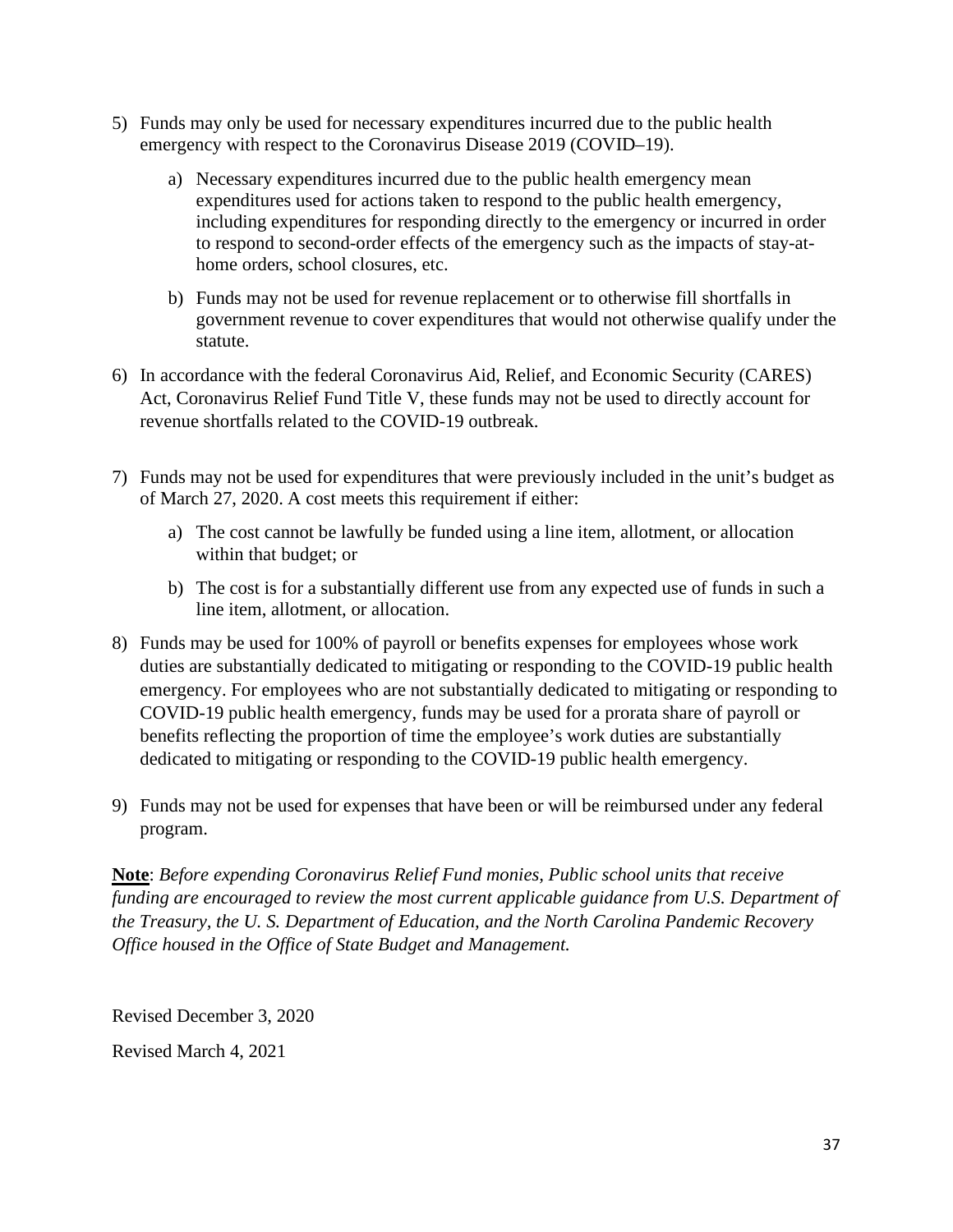## **CORONAVIRUS RELIEF FUND – EXTENDED LEARNING AND INTEGRATED STUDENT SUPPORT GRANT (ELISS) (PRC133)**

| <b>PROGRAM REPORT CODE:</b>     | 133             |
|---------------------------------|-----------------|
| UNIFORM CHART OF ACCOUNTS CODE: | $1-X$           |
| <b>STATUTORY REFERENCE:</b>     | SL <sub>2</sub> |

1-XXXX-133-XXX [SL 2020-4 Section 3.3\(18\)](https://www.ncleg.gov/Sessions/2019/Bills/House/PDF/H1043v7.pdf)

| TYPE:               | <b>Dollars</b>                                                                                                                                                                                                                                                      |
|---------------------|---------------------------------------------------------------------------------------------------------------------------------------------------------------------------------------------------------------------------------------------------------------------|
| TERM:               | July 1, 2020 to December 30, 2020                                                                                                                                                                                                                                   |
| <b>PURPOSE:</b>     | Grant to fund new or existing eligible programs that provide high-<br>quality, independently validated extended learning and integrated<br>student support service programs for at-risk students whose learning<br>has been negatively affected by COVID-19 impacts |
| <b>ELIGIBILITY:</b> | Programs operated by (i) nonprofit corporations and (ii) nonprofit<br>corporations working in collaboration with local school<br>administrative units                                                                                                               |
| <b>FORMULA:</b>     | Nonprofit corporations may apply for funds through the Federal<br>Programs Division. A grant award shall not exceed \$500,000                                                                                                                                       |

#### SPECIAL PROVISIONS:

1) Funds shall be used only for the implementation of the grant, as stated in the application.

The Program is to fund high-quality, independently validated extended learning and integrated student support service programs for at-risk students that raise standards for student academic outcomes by focusing on the following:

- a) Use of an evidence-based model with a proven track record of success.
- b) Inclusion of rigorous, quantitative performance measures to confirm effectiveness of the program.
- c) Deployment of multiple tiered supports in schools to address student barriers to achievement, such as strategies to improve chronic absenteeism, anti-social behaviors, academic growth, and enhancement of parent and family engagement.
- d) Alignment with State performance measures, student academic goals, and the North Carolina Standard Course of Study.
- e) Prioritization in programs to integrate clear academic content, in particular, science, technology, engineering, and mathematics (STEM) learning opportunities or reading development and proficiency instruction.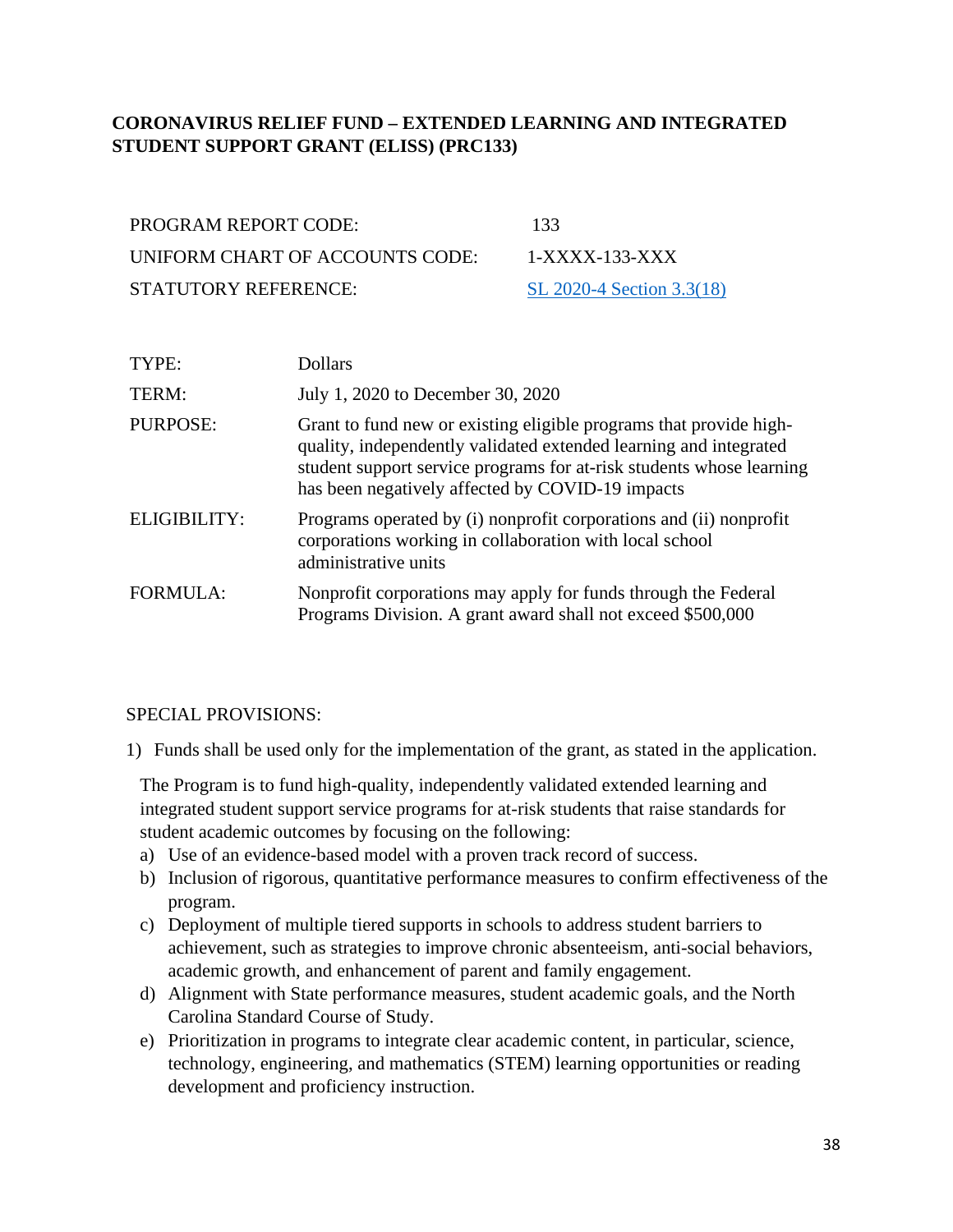- f) Minimization of student class size when providing instruction or instructional supports and interventions.
- g) Expansion of student access to high-quality learning activities and academic support that strengthen student engagement and leverage community-based resources, which may include organizations that provide mentoring services and private-sector employer involvement.
- h) Utilization of digital content to expand learning time, when appropriate.
- 2) Funds shall be used only for the implementation of the grant, as stated in the approved application. Eligible expenditures are those incurred from July 1 to December 30, 2020.
- 3) Grant participants shall provide certification to the Department of Public Instruction that the grants received under the program shall be matched on the basis of three dollars (\$3.00) in grant funds for every one dollar (\$1.00) in non-grant funds. Matching funds shall not include other State funds. Matching funds may include in-kind contributions for up to fifty percent (50%) of the required match.
- 4) Use of these funds shall be in accordance with Title V of the Coronavirus Aid, Relief, and Economic Security (CARES) Act, which authorizes the Coronavirus Relief Fund
- 5) Funds may only be used for necessary expenditures incurred due to the public health emergency with respect to the Coronavirus Disease 2019 (COVID–19).
	- a. Necessary expenditures incurred due to the public health emergency mean expenditures used for actions taken to respond to the public health emergency, including expenditures for responding directly to the emergency or incurred in order to respond to second-order effects of the emergency such as the impacts of stay-athome orders, school closures, etc.
	- b. Funds may not be used for revenue replacement or to otherwise fill shortfalls in government revenue to cover expenditures that would not otherwise qualify under the statute.
- 6) In accordance with the federal Coronavirus Aid, Relief, and Economic Security (CARES) Act, Coronavirus Relief Fund Title V, these funds may not be used to directly account for revenue shortfalls related to the COVID-19 outbreak.
- 7) Funds may not be used for expenditures that were previously included in the unit's budget as of March 27, 2020. A cost meets this requirement if either:
	- a. The cost cannot be lawfully be funded using a line item, allotment, or allocation within that budget; or
	- b. The cost is for a substantially different use from any expected use of funds in such a line item, allotment, or allocation.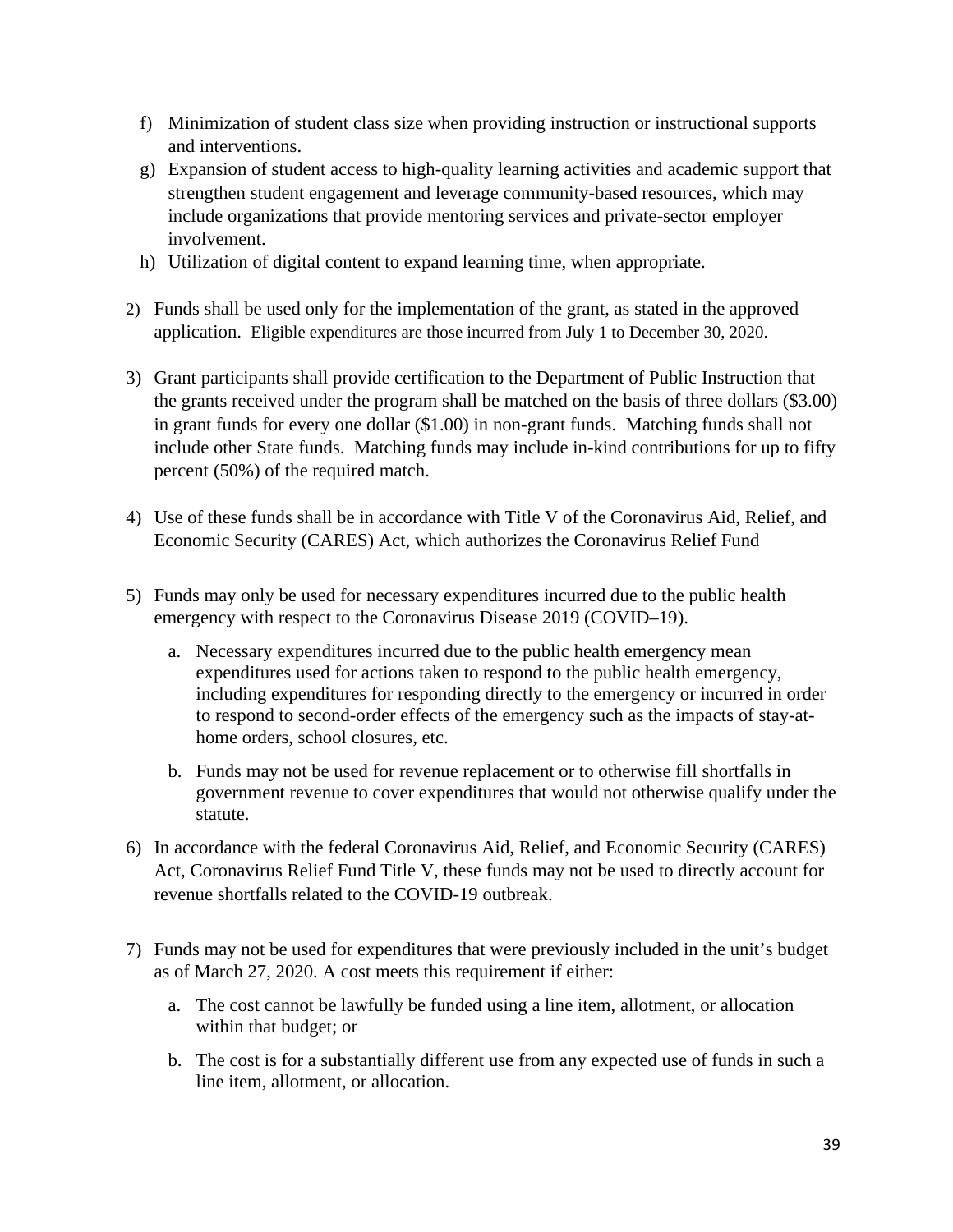- 8) Funds may be used for 100% of payroll or benefits expenses for employees whose work duties are substantially dedicated to mitigating or responding to the COVID-19 public health emergency. For employees who are not substantially dedicated to mitigating or responding to COVID-19 public health emergency, funds may be used for a prorata share of payroll or benefits reflecting the proportion of time the employee's work duties are substantially dedicated to mitigating or responding to the COVID-19 public health emergency.
- 9) Funds may not be used for expenses that have been or will be reimbursed under any federal program.

Revised December 3, 2020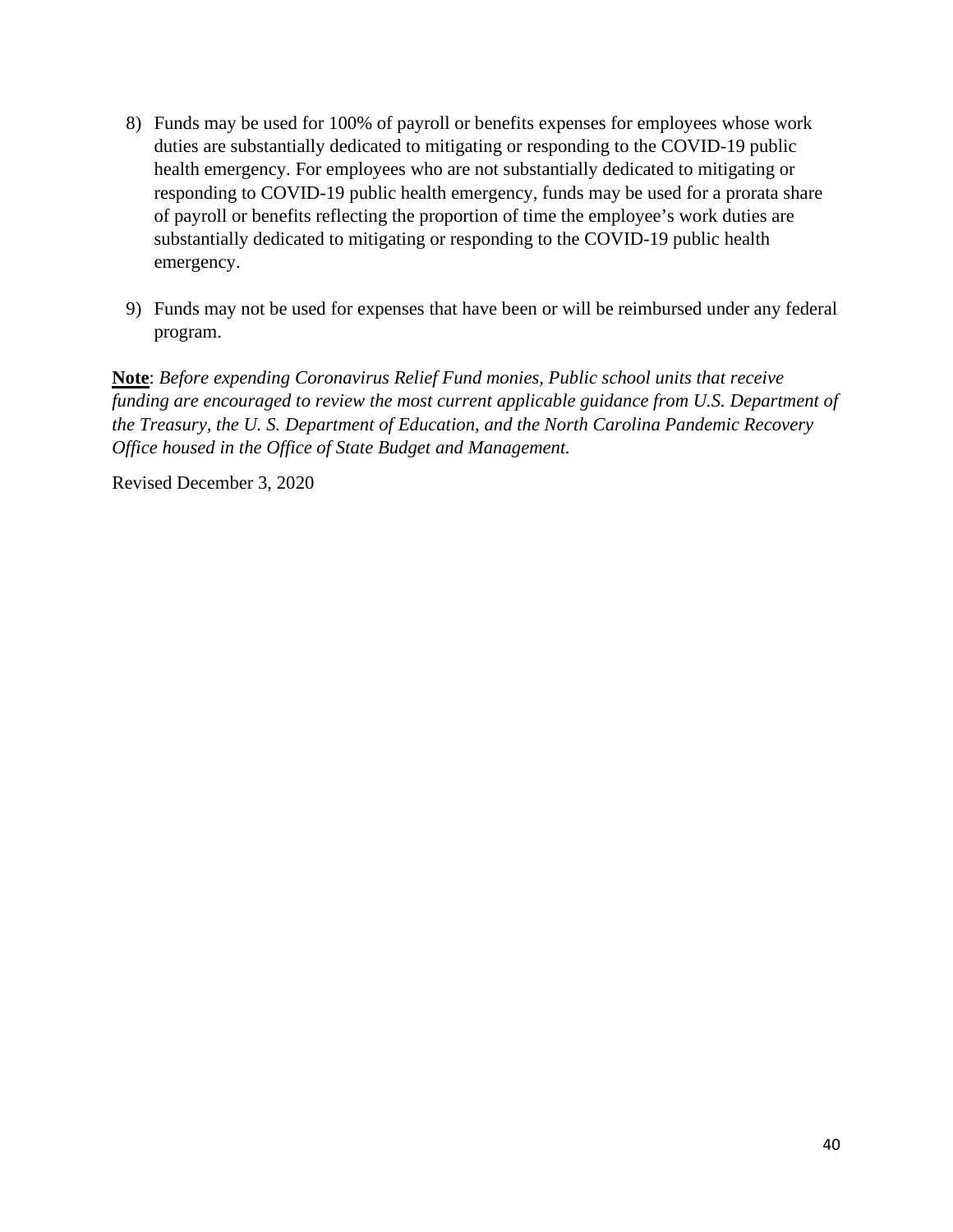# **CORONAVIRUS RELIEF FUND – LOW WEALTH SUPPLEMENTAL FUNDS (PRC134)**

| <b>PROGRAM REPORT CODE:</b>     | 134             |
|---------------------------------|-----------------|
| UNIFORM CHART OF ACCOUNTS CODE: | $1-X$           |
| <b>STATUTORY REFERENCE:</b>     | SL <sub>2</sub> |

1-XXXX-134-XXX [SL 2020-27 Section](https://www.ncleg.gov/Sessions/2019/Bills/House/PDF/H1043v7.pdf)  $4(a)$ 

| TYPE:           | <b>Dollars</b>                                                                                                                                                                                                                                                                                                                                                                 |
|-----------------|--------------------------------------------------------------------------------------------------------------------------------------------------------------------------------------------------------------------------------------------------------------------------------------------------------------------------------------------------------------------------------|
| TERM:           | July 1, 2020 to December 31, 2021                                                                                                                                                                                                                                                                                                                                              |
| PURPOSE:        | Public schools in low-wealth counties are less likely to have the<br>reserves necessary to provide for the staff development, digital<br>resources, and other tools needed to facilitate new methods of<br>instruction required by COVID-19 circumstances. These funds<br>provide supplemental funding to assist them in effectively responding<br>to the impacts of COVID-19. |
| ELIGIBILITY:    | All public school units located in low wealth counties as determined<br>by SL 2017-57, Section 7.3                                                                                                                                                                                                                                                                             |
| <b>FORMULA:</b> | Funds shall be allocated based on the low wealth supplemental<br>funding formula, per SL 2017-57, Section 7.3.                                                                                                                                                                                                                                                                 |

#### SPECIAL PROVISIONS:

- 1) Allowable expenditures are consistent with the allowable uses for low wealth supplemental funding, PRC031.
- 2) Funds may be transferred between any of the following Coronavirus Relief Fund PRCs 121, 122 123, 124, 125, 126, 127, 128, 129, 132, 134, 135, 137 and 138. This provision expires February 9, 2021.
- 3) A public school unit, that is not a LEA, and is located in a LEA that is eligible for low wealth supplemental funding shall receive a per pupil equivalent dollar per ADM of that LEA.
- 4) In accordance with the federal Coronavirus Aid, Relief, and Economic Security (CARES) Act, Coronavirus Relief Fund Title V, these funds may not be used to directly account for revenue shortfalls related to the COVID-19 outbreak.
- 5) Funds may only be used for necessary expenditures incurred due to the public health emergency with respect to the Coronavirus Disease 2019 (COVID–19), and for costs that are a substantially different use from any expected use of budgeted funds.
- 6) Funds may not be used for expenses that have been or will be reimbursed under any federal program.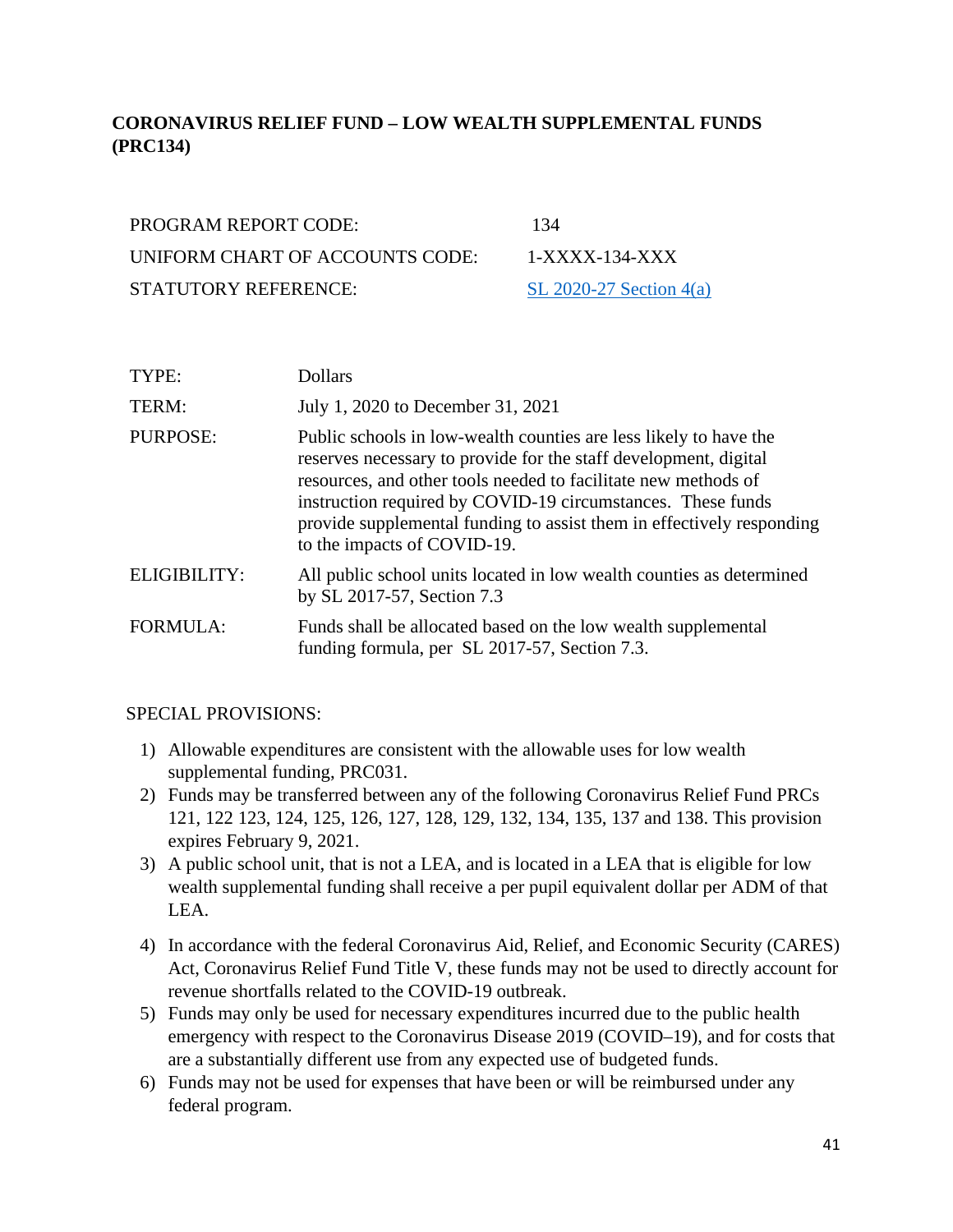- 7) Funds may be used for 100% of payroll or benefits expenses for employees whose work duties are substantially dedicated to mitigating or responding to the COVID-19 public health emergency. For employees who are not substantially dedicated to mitigating or responding to COVID-19 public health emergency, funds may be used for a prorata share of payroll or benefits reflecting the proportion of time the employee's work duties are substantially dedicated to mitigating or responding to the COVID-19 public health emergency. Eligible expenditures are those incurred from July 1 to December 31, 2021.
- 8) This PRC should not be construed to create spending restrictions beyond those contemplated by state and federal law.

Revised December 3, 2020

Revised March 4, 2021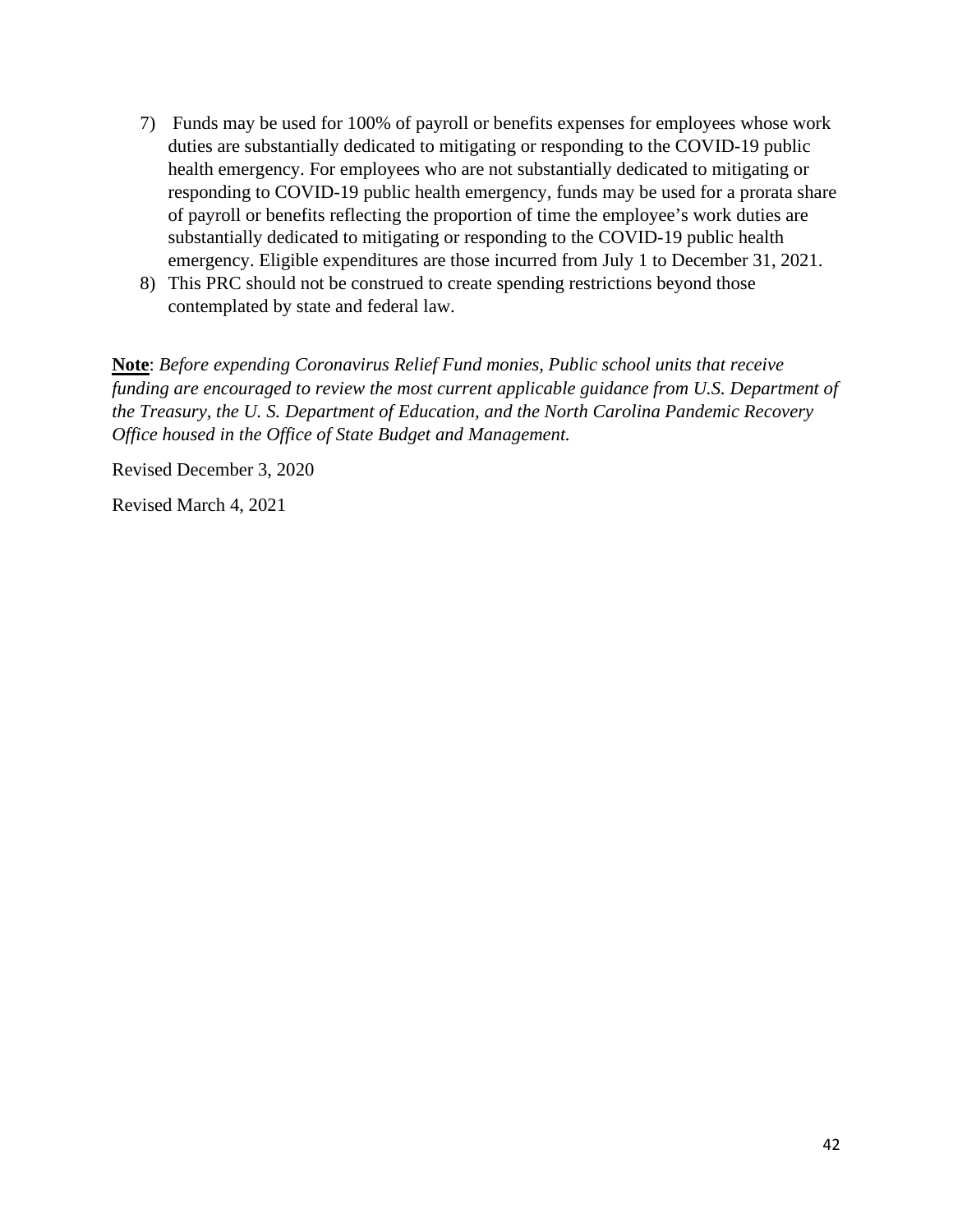## **CORONAVIRUS RELIEF FUND – CYBERSECURITY (PRC135)**

| PROGRAM REPORT CODE:            | 135                       |
|---------------------------------|---------------------------|
| UNIFORM CHART OF ACCOUNTS CODE: | 1-XXXX-135-XXX            |
| STATUTORY REFERENCE:            | SL 2020-4 Section 3.3(11) |

| TYPE:               | <b>Dollars</b>                                                                                                                                                                                                                                                                                                                                        |
|---------------------|-------------------------------------------------------------------------------------------------------------------------------------------------------------------------------------------------------------------------------------------------------------------------------------------------------------------------------------------------------|
| TERM:               | March 1, 2020 to December 31, 2021                                                                                                                                                                                                                                                                                                                    |
| <b>PURPOSE:</b>     | (i) establish a statewide shared cybersecurity infrastructure to protect<br>school business systems and minimize instructional disruption and<br>(ii) for district cybersecurity monitoring and support in consultation<br>with the School Connectivity Initiative                                                                                    |
| <b>ELIGIBILITY:</b> | Local education agencies, charter schools, regional schools, ISD.                                                                                                                                                                                                                                                                                     |
| <b>FORMULA:</b>     | 50% of the funds appropriated shall be allotted based on 2019-20<br>allotted ADM for LEAs and funded ADM for other public school<br>units.<br>50% of the funds appropriated shall be allotted based on the students<br>in poverty per the 2017 census for LEAs. Other public school units<br>shall receive an average dollars per student in poverty. |
|                     |                                                                                                                                                                                                                                                                                                                                                       |

No eligible public school unit shall receive less than \$2,000

#### SPECIAL PROVISIONS:

1) Funds shall be used only for the purchase of products and/or services to improve cybersecurity risk posture and response capabilities. Emphasis should be on school business systems and servers.

Examples include:

- a) Advanced end-point threat protection, with an emphasis on protecting school business systems and servers.
- b) Improved business system backups, with an emphasis on encryption and/or immutable storage.
- c) Advanced email protection with emphasis on reducing phishing.
- d) Unified threat management to detect and mitigate threats.
- e) Advanced firewall protection.
- f) Antivirus/antimalware solutions.
- g) Intrusion Detection System (IDS) / Intrusion Prevention System (IPS).
- h) Data encryption solutions.
- i) Data Loss Prevention.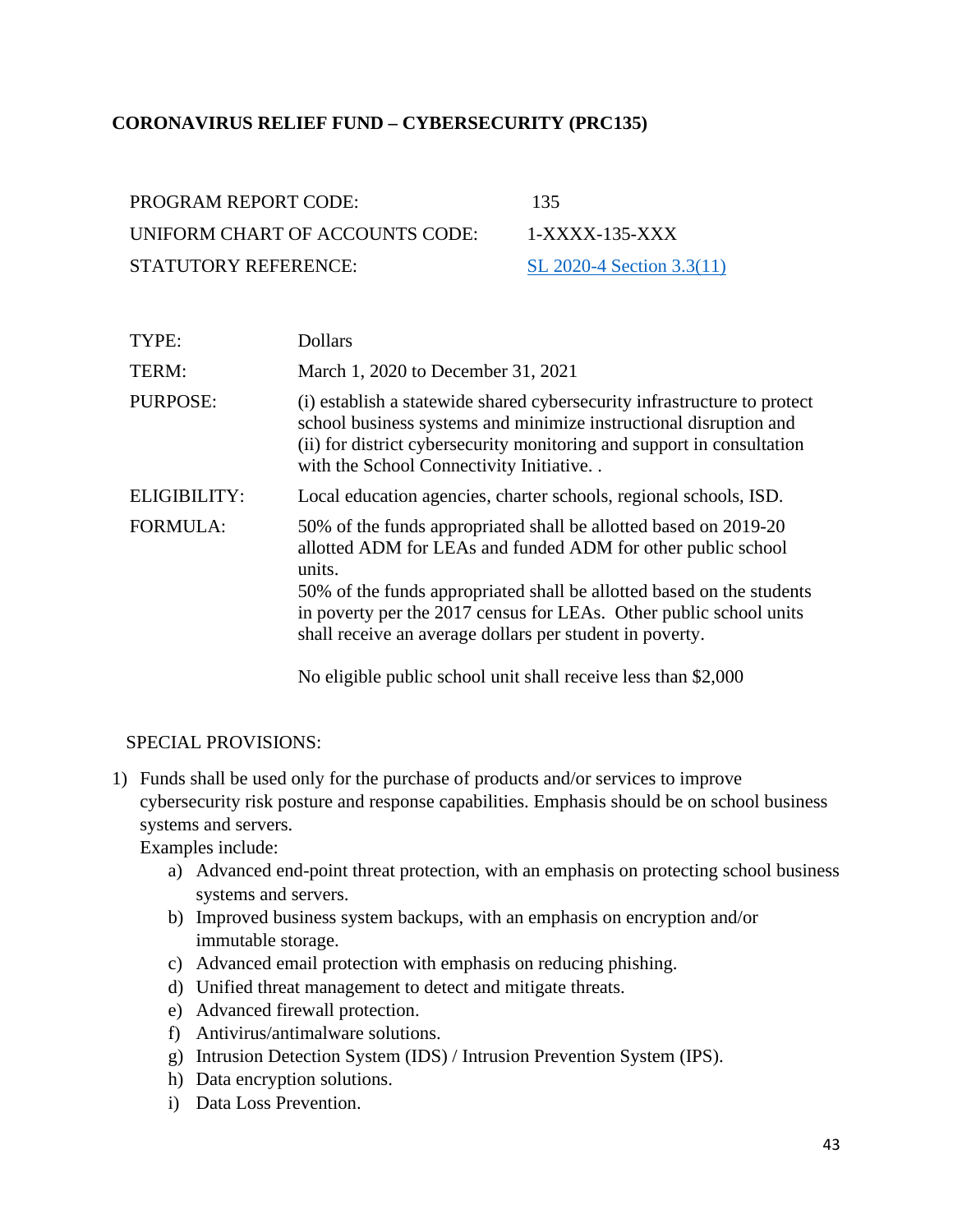- j) Risk and compliance management.
- k) Reimbursement for above expenditures if incurred after March 1, 2020.
- 2) Public School Units shall request approval for expenditures from the School Connectivity Initiative team.
- 3) Funds may be transferred between any of the following Coronavirus Relief Fund PRCs 121, 122 123, 124, 125, 126, 127, 128, 129, 132, 134, 135, 137 and 138. This provision expires February 9, 2021.
- 4) Eligible expenditures are those incurred from March 1 to December 31, 2021.
- 5) Use of these funds shall be in accordance with Title V of the Coronavirus Aid, Relief, and Economic Security (CARES) Act, which authorizes the Coronavirus Relief Fund
- 6) Funds may only be used for necessary expenditures incurred due to the public health emergency with respect to the Coronavirus Disease 2019 (COVID–19).
	- a) Necessary expenditures incurred due to the public health emergency mean expenditures used for actions taken to respond to the public health emergency, including expenditures for responding directly to the emergency or incurred in order to respond to second-order effects of the emergency such as the impacts of stay-athome orders, school closures, etc.
	- b) Funds may not be used for revenue replacement or to otherwise fill shortfalls in government revenue to cover expenditures that would not otherwise qualify under the statute.
- 7) In accordance with the federal Coronavirus Aid, Relief, and Economic Security (CARES) Act, Coronavirus Relief Fund Title V, these funds may not be used to directly account for revenue shortfalls related to the COVID-19 outbreak.
- 8) Funds may not be used for expenditures that were previously included in the unit's budget as of March 27, 2020. A cost meets this requirement if either:
	- a) The cost cannot be lawfully be funded using a line item, allotment, or allocation within that budget; or
	- b) The cost is for a substantially different use from any expected use of funds in such a line item, allotment, or allocation.
- 9) Funds may not be used for expenses that have been or will be reimbursed under any federal program.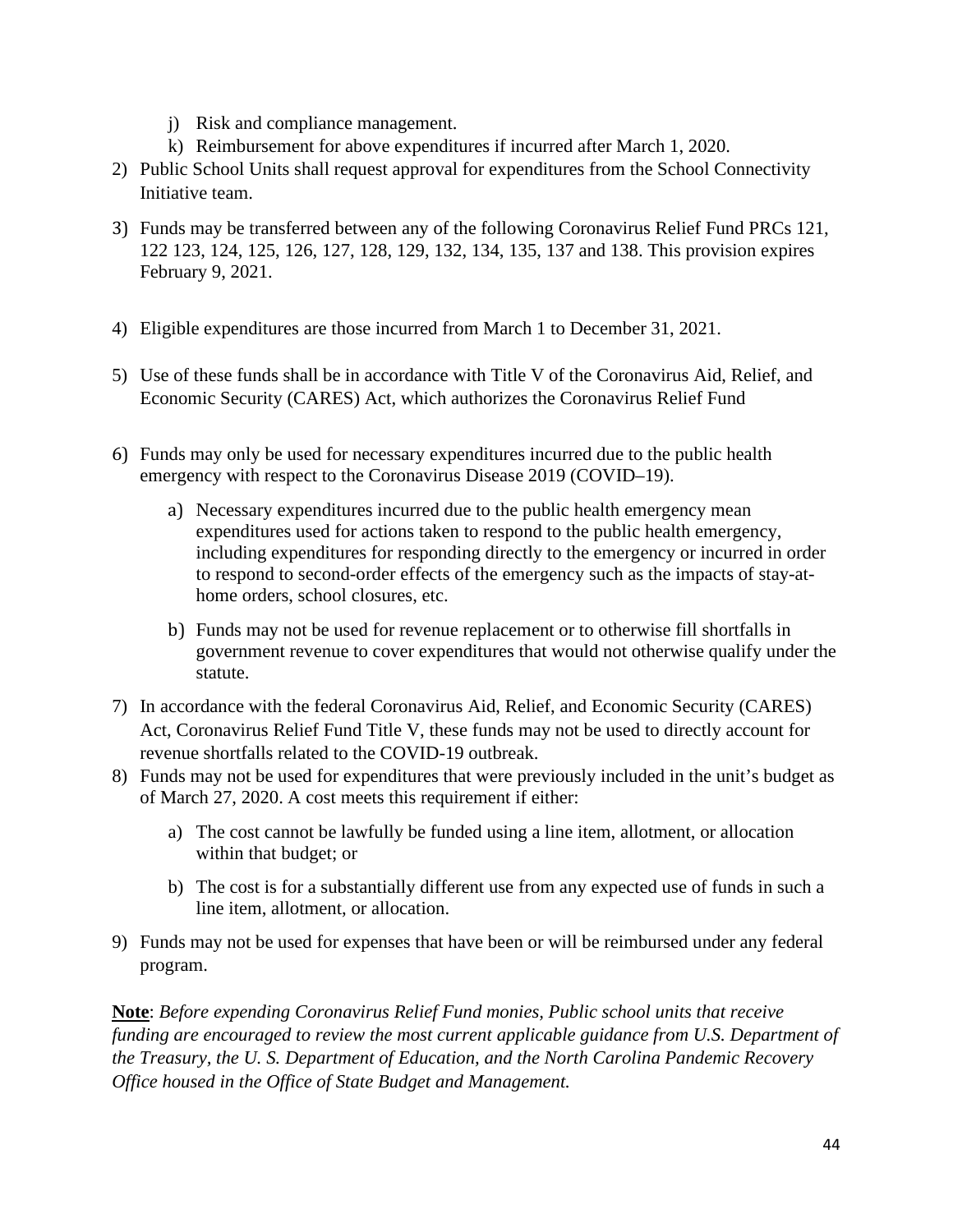Revised December 3, 2020 Revised March 4, 2021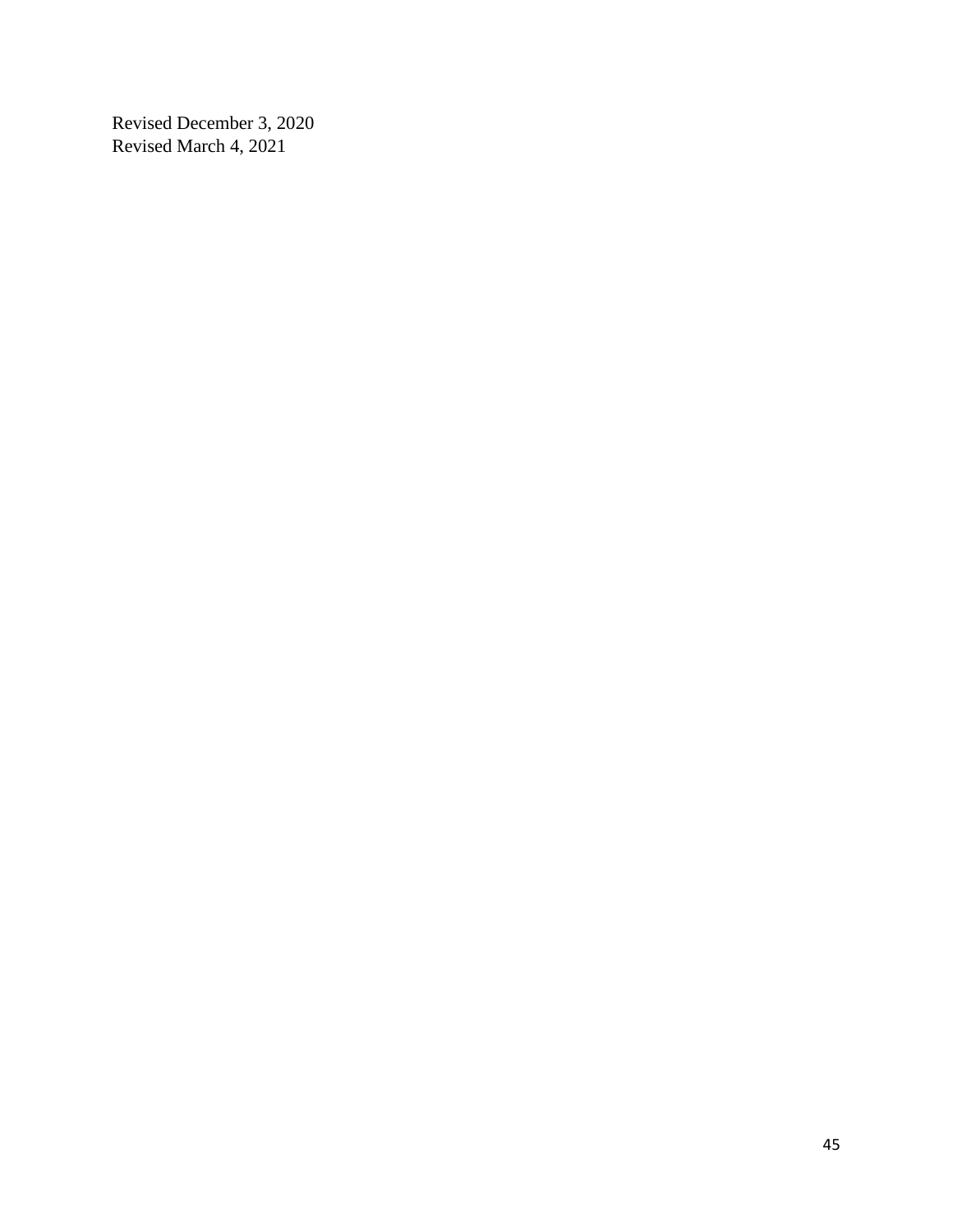## **CORONAVIRUS RELIEF FUND – COVID DIRECT APPROPRIATIONS (PRC136)**

| PROGRAM REPORT CODE:            | 136                                                                  |
|---------------------------------|----------------------------------------------------------------------|
| UNIFORM CHART OF ACCOUNTS CODE: | $1-XXXX-136-XXX$                                                     |
| STATUTORY REFERENCE:            | SL 2020-97 Section 1.9 (91) and (92)<br>SL 2020-97 Sections 1.9 (89) |

TYPE: Dollars TERM: July 1, 2020 to December 31, 2021 PURPOSE: To provide select PSUs and other entities funds for necessary expenditures incurred due to the public health emergency, as stated in legislation

[SL 2020-97 Sections 1.9 \(90\) and 4.16](https://www.ncleg.gov/Sessions/2019/Bills/House/PDF/H1105v7.pdf)

ELIGIBILITY: Public school units and entities identified in the statutory reference of this policy.

FORMULA: Funds appropriated shall be allotted as follows:

### **A. Select LEAs for general COVID**

- a) \$1,000,000 Alamance Burlington Schools
- b) \$500,000 allocated based on ADM to all PSUs in the following counties

Bertie County, Camden County, Chowan County, Perquimans County, Tyrrell County, Washington County.

Allowable uses are school nutrition services, transportation services, technology, remote instruction materials and services, personal protective equipment that meets applicable federal standards and guidelines from the Centers for Disease Control and Prevention, temperature screening tools and other goods and services necessitated by the COVID-19 pandemic. In addition, Alamance-Burlington Schools may use the funds for Alamance-Burlington Connects Initiative.

### **B. Select Entity**

\$1,100,000 Communities in Schools of North Carolina, Inc.

Allowable uses

- a. Personal protective equipment for staff that meets applicable federal standards and guidelines from the Centers for Disease Control and Prevention.
- b. Assistance for students in kindergarten through twelfth grade with remote instruction, nutrition, family support, and mental health.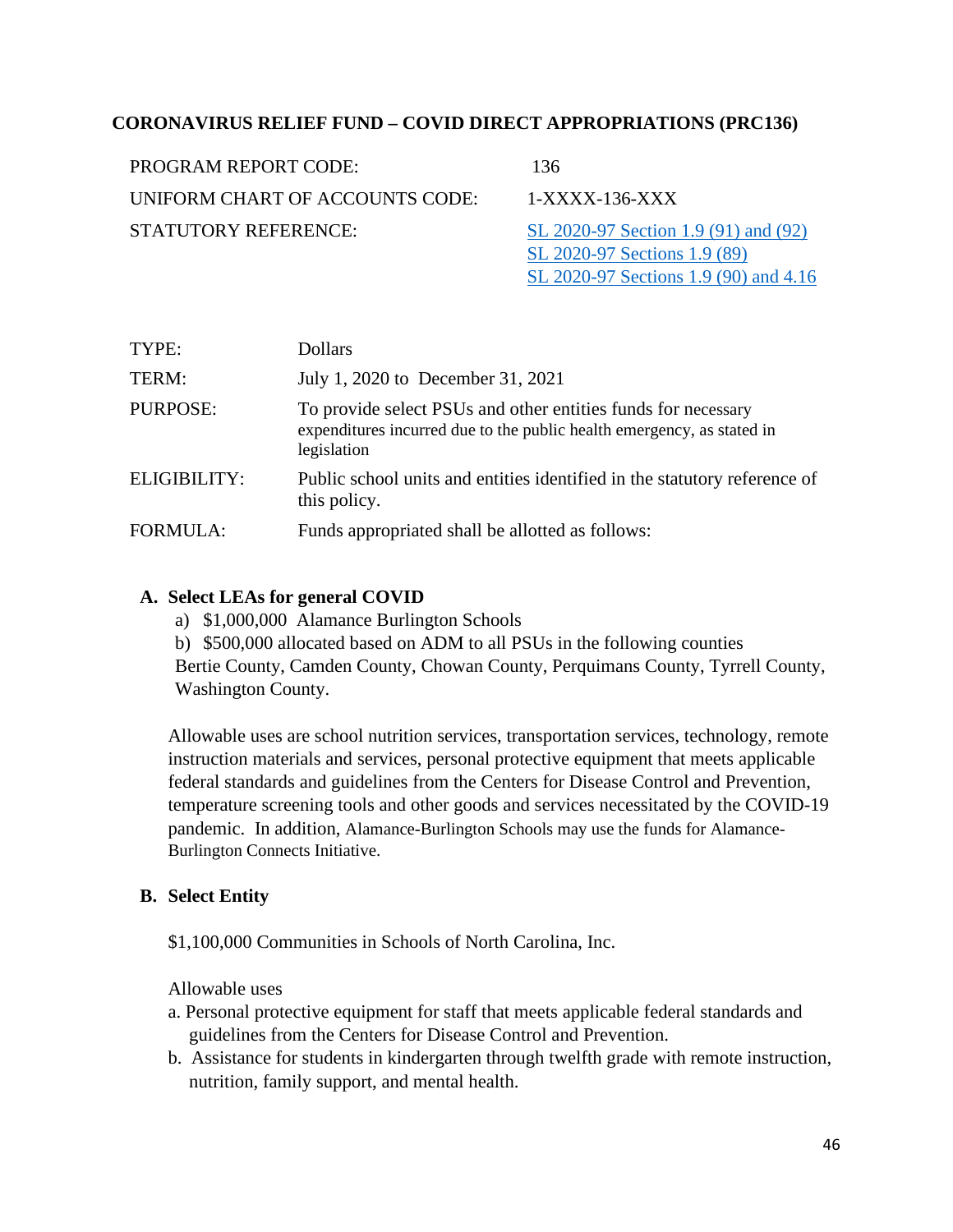### **C. Select LEA for Smart School Bus Safety Pilot**

#### \$115,000

Legislation authorizes Mt Airy City Schools to participate in the Smart School Bus Safety pilot. Mt Airy shall notify DPI that they elect to participate in the program by October 15, 2020. If Mt Airy City Schools does not elect to participate, the Department may authorize one replacement local education agency.

Funds shall be used to establish the Smart School Bus Safety Pilot Program to transform and improve the transportation of public school students through technology in response to the COVID-19 pandemic.

#### SPECIAL PROVISIONS:

- 1) 2019-20 allotted ADM shall be used for LEAs and funded ADM in 2019-20 shall be used for other PSUs
- 2) Funds shall not be transferred in to or out of this allotment category.
- 3) Funds shall be used to contract with qualifying vendors to provide technology and services for school buses that meet the minimum requirements set in SL2020-97 Section 4.16 (c)
- 4) Use of these funds shall be in accordance with Title V of the Coronavirus Aid, Relief, and Economic Security (CARES) Act, which authorizes the Coronavirus Relief Fund.
- 5) Funds may only be used for necessary expenditures incurred due to the public health emergency with respect to the Coronavirus Disease 2019 (COVID–19).
	- a. Necessary expenditures incurred due to the public health emergency mean expenditures use for actions taken to respond to the public health emergency, including expenditures for responding directly to the emergency or incurred in order to respond to second-order effects of the emergency such as the impacts of stay-at-home orders, school closures, etc.
	- b. Funds may not be used for revenue replacement or to otherwise fill shortfalls in government revenue to cover expenditures that would not otherwise qualify under the statute.
- 6) Funds may not be used for expenditures that were previously included in the unit's budget as of March 27, 2020. A cost meets this requirement if either:
	- a. The cost cannot be lawfully funded using a line item, allotment, or allocation within that budget; or
	- b. The cost is for a substantially different use from any expected use of funds in such a line item, allotment, or allocation.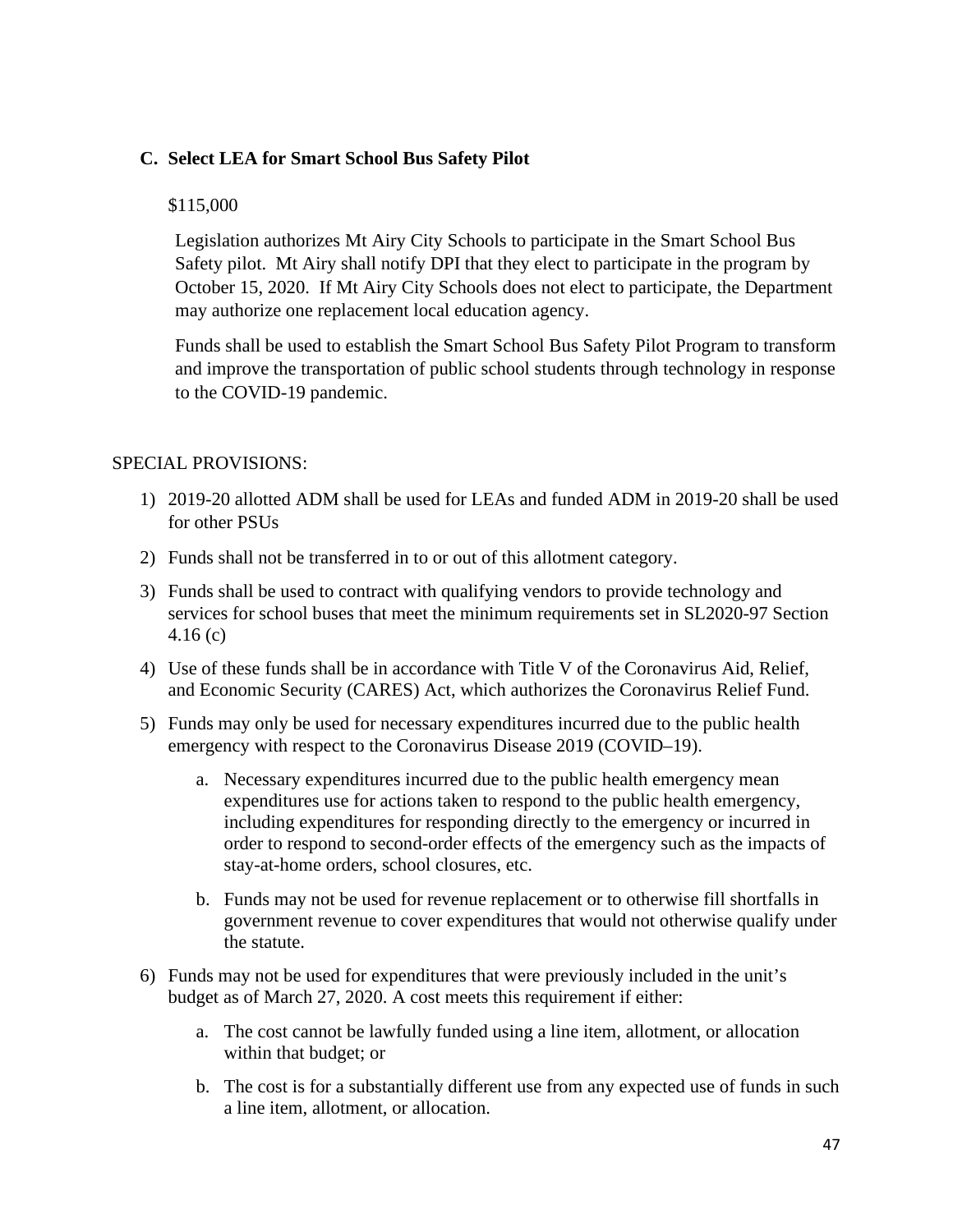- 7) Funds may not be used for expenses that have been or will be reimbursed under any federal program.
- 8) Funds may be used for 100% of payroll or benefits expenses for employees whose work duties are substantially dedicated to mitigating or responding to the COVID-19 public health emergency. For employees who are not substantially dedicated to mitigating or responding to COVID-19 public health emergency, funds may be used for a prorata share of payroll or benefits reflecting the proportion of time the employee's work duties are substantially dedicated to mitigating or responding to the COVID-19 public health emergency.
- 9) Eligible expenditures are those incurred from July 1 to December 31, 2021.

Revised December 3, 2020

Revised March 4, 2021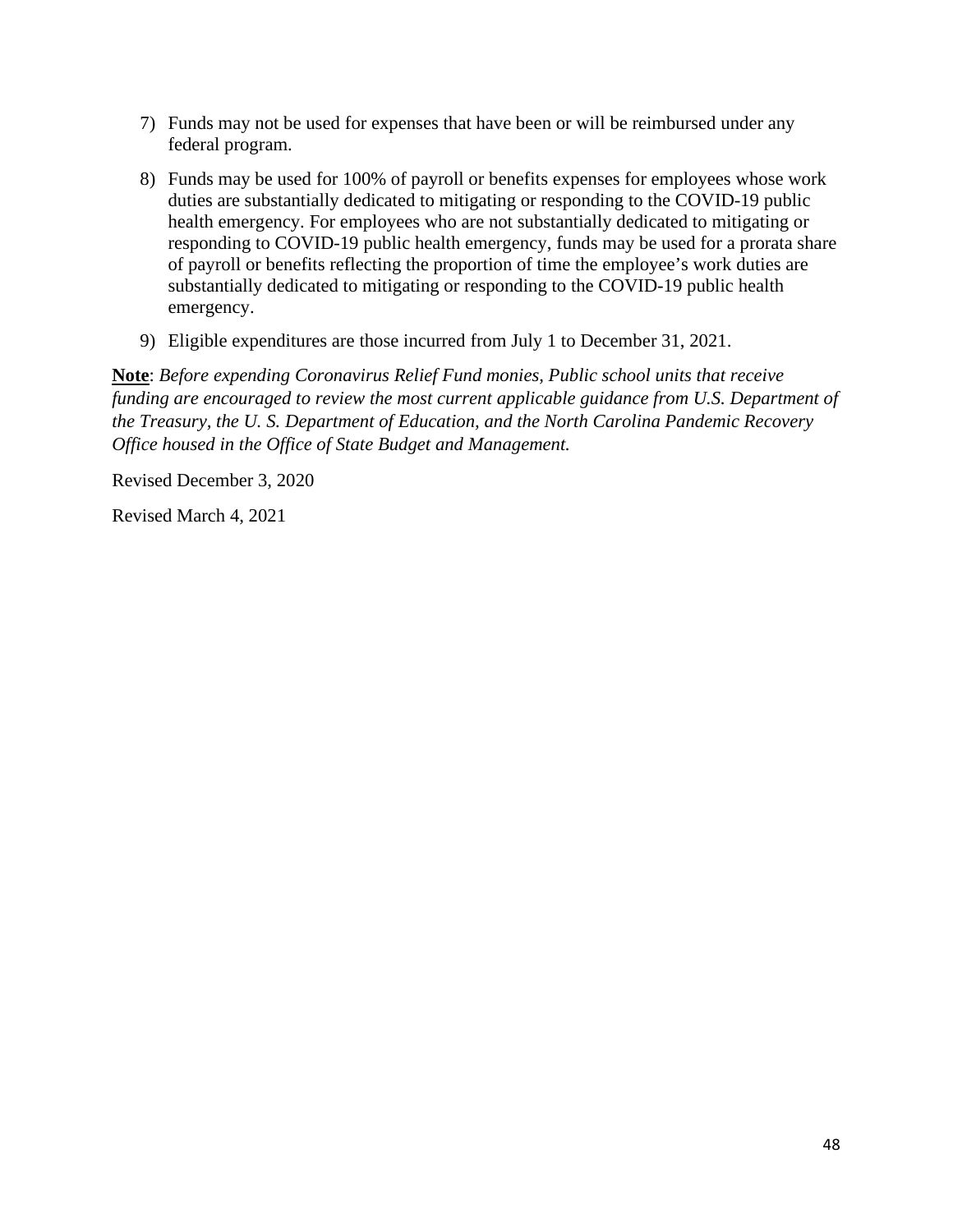# **CORONAVIRUS RELIEF FUND –PERSONAL PROTECTIVE EQUIPMENT (PPE) (PRC137)**

| PROGRAM REPORT CODE:            | 137                         |
|---------------------------------|-----------------------------|
| UNIFORM CHART OF ACCOUNTS CODE: | $1-XXXX-137-XXX$            |
| STATUTORY REFERENCE:            | SL 2020-97 Section 1.2 (63) |

| To provide personal protective equipment (PPE) that meet applicable<br>federal standards and guidelines from the Centers for Disease Control<br>and Prevention. Funds may also be used to provide COVID-19 |
|------------------------------------------------------------------------------------------------------------------------------------------------------------------------------------------------------------|
| Local education agencies, charter schools, Lab schools, regional                                                                                                                                           |
| Funds appropriated shall be allotted based on a weighted dollars per                                                                                                                                       |
|                                                                                                                                                                                                            |
|                                                                                                                                                                                                            |
|                                                                                                                                                                                                            |
|                                                                                                                                                                                                            |
| 2019-20 allotted ADM for LEAs and funded ADM for other eligible                                                                                                                                            |
|                                                                                                                                                                                                            |

#### SPECIAL PROVISIONS:

- 1) The PSUs operating status shall be determined based on the documented decision of the PSU's governing body on or before October 15, 2020.
- 2) Funds may be used to purchase personal protective equipment, in alignment with Centers for Disease Control and Prevention and other applicable federal guidelines, including gloves, face masks, protective eyewear, face shields, protective barriers, and protective clothing (e.g. reusable or disposable gown, jacket, lab coat).

The funds may also be used to purchase hand sanitizer, cleaning wipes, soap, and additional materials used to clean and disinfect and to upgrade HVAC systems with specialized filters and/or technology, etc. to prevent airflow that would spread COVID-19. Funds may also be used for COVID testing.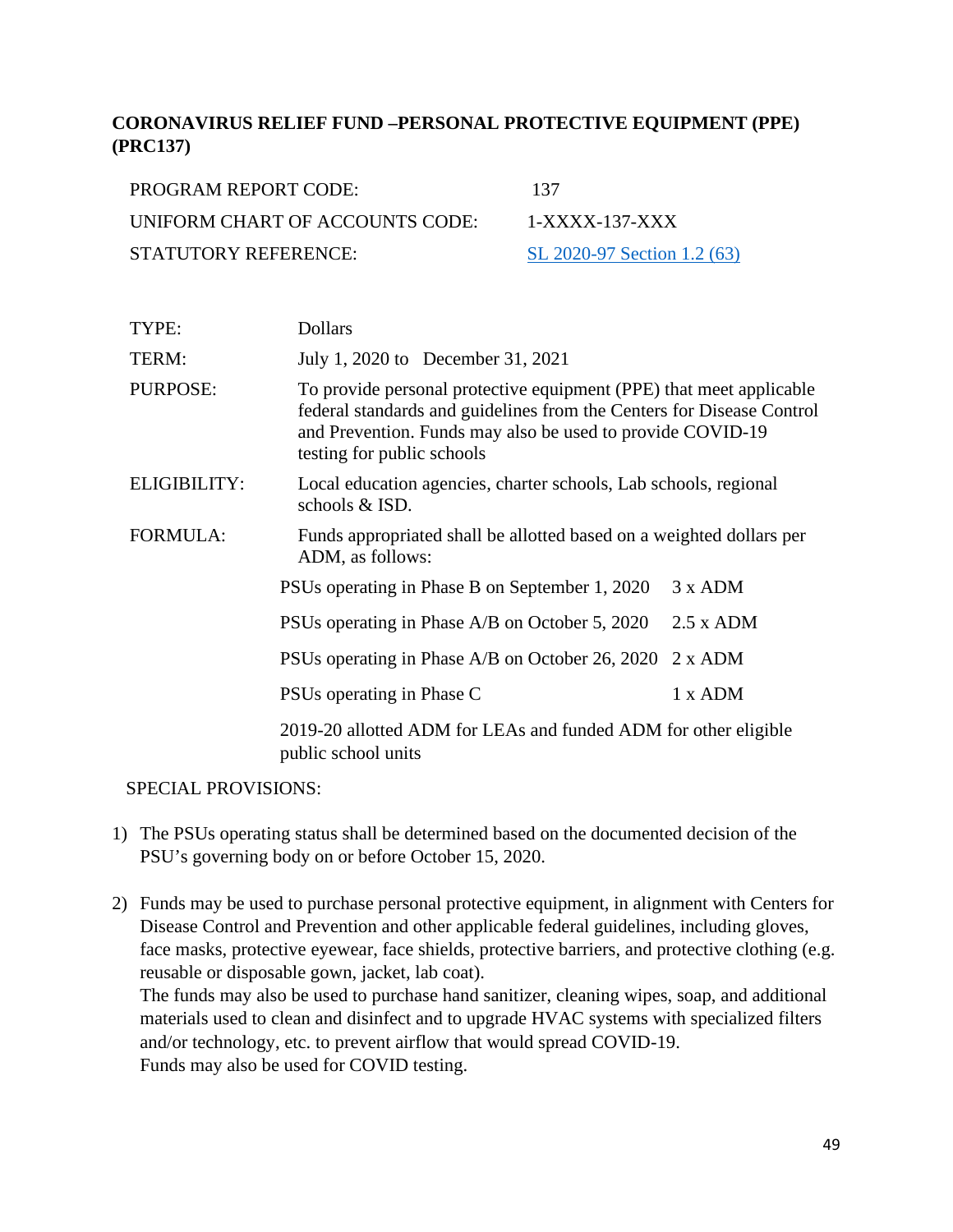- 3) Funds shall not be transferred in to or out of this allotment category. Funds may be transferred between any of the following Coronavirus Relief Fund PRCs 121, 122 123, 124, 125, 126, 127, 128, 129, 132, 134, 135, 137 and 138. This provision expires February 9, 2021.
- 4) Use of these funds shall be in accordance with Title V of the Coronavirus Aid, Relief, and Economic Security (CARES) Act, which authorizes the Coronavirus Relief Fund.
- 5) Funds may only be used for necessary expenditures incurred due to the public health emergency with respect to the Coronavirus Disease 2019 (COVID–19).
	- a. Necessary expenditures incurred due to the public health emergency mean expenditures use for actions taken to respond to the public health emergency, including expenditures for responding directly to the emergency or incurred in order to respond to second-order effects of the emergency such as the impacts of stay-at-home orders, school closures, etc.
	- b. Funds may not be used for revenue replacement or to otherwise fill shortfalls in government revenue to cover expenditures that would not otherwise qualify under the statute.
- 6) Funds may not be used for expenditures that were previously included in the unit's budget as of March 27, 2020. A cost meets this requirement if either:
	- a. The cost cannot be lawfully funded using a line item, allotment, or allocation within that budget; or
	- b. The cost is for a substantially different use from any expected use of funds in such a line item, allotment, or allocation.
	- 7) Funds may not be used for expenses that have been or will be reimbursed under any federal program.
	- 8) Funds may be used for 100% of payroll or benefits expenses for employees whose work duties are substantially dedicated to mitigating or responding to the COVID-19 public health emergency. For employees who are not substantially dedicated to mitigating or responding to COVID-19 public health emergency, funds may be used for a prorata share of payroll or benefits reflecting the proportion of time the employee's work duties are substantially dedicated to mitigating or responding to the COVID-19 public health emergency.
	- 9) Eligible expenditures are those incurred from July 1 to December 31, 2021

Revised December 3, 2020

Revised March 4, 2021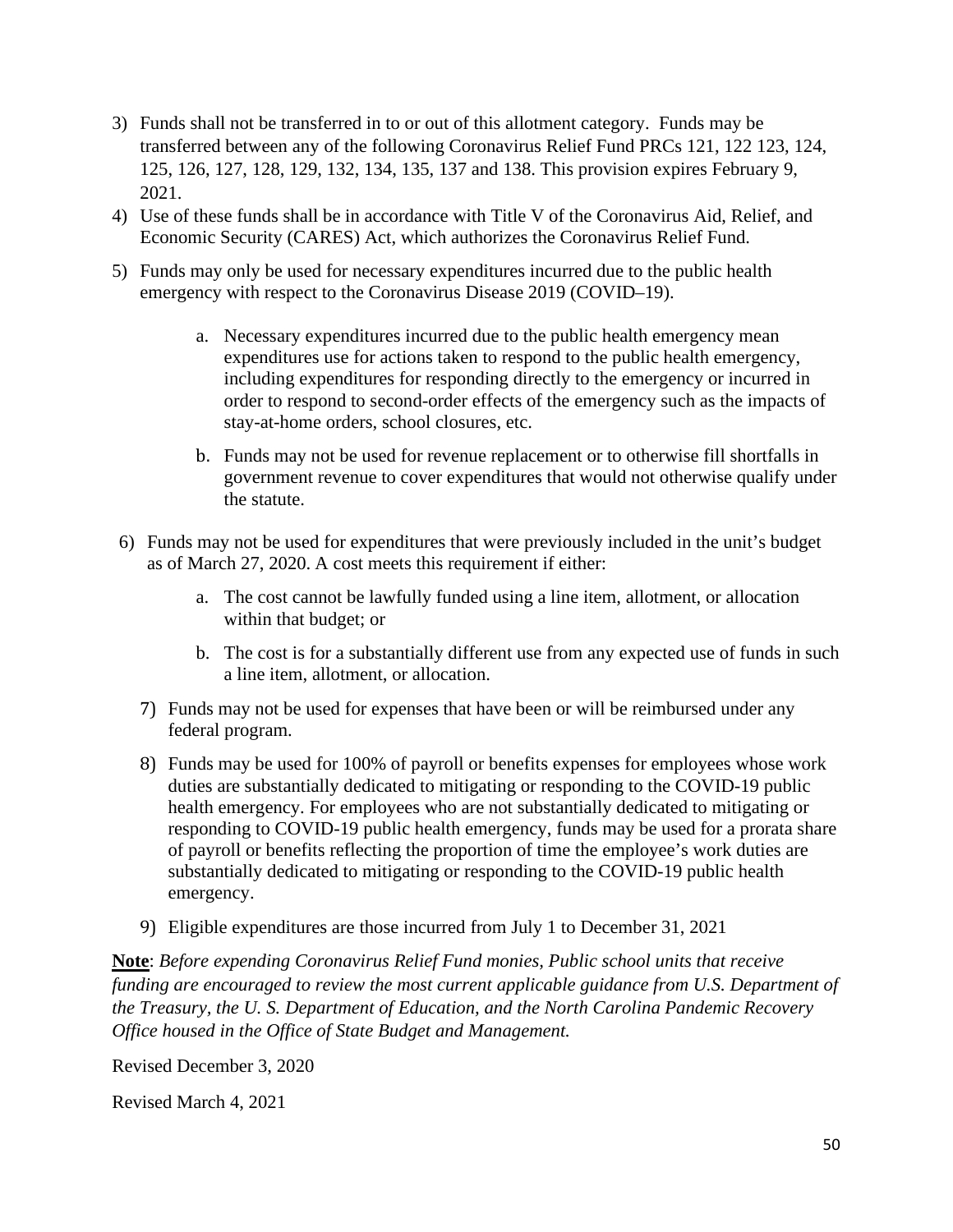### **CORONAVIRUS RELIEF FUND –GAGGLE SAFETY MANAGEMENT (PRC138)**

| PROGRAM REPORT CODE: |                                                                                                                                                                                                                                           | 138                                                                |            |
|----------------------|-------------------------------------------------------------------------------------------------------------------------------------------------------------------------------------------------------------------------------------------|--------------------------------------------------------------------|------------|
|                      | UNIFORM CHART OF ACCOUNTS CODE:                                                                                                                                                                                                           | 1-XXXX-138-XXX                                                     |            |
| STATUTORY REFERENCE: |                                                                                                                                                                                                                                           | SL 2020-97 Section 1.2(100)                                        |            |
| TYPE:                | <b>Dollars</b>                                                                                                                                                                                                                            |                                                                    |            |
| TERM:                | July 1, 2020 to June 30, 2021                                                                                                                                                                                                             |                                                                    |            |
| <b>PURPOSE:</b>      | To provide funds to public school units for one or more Gaggle safety<br>management products to enhance student safety while providing remote<br>instruction in response to COVID-19.                                                     |                                                                    |            |
| ELIGIBILITY:         | Public school units including residential schools                                                                                                                                                                                         |                                                                    |            |
| <b>ALLOCATION:</b>   | Eligible public school units may apply to the Digital Teaching and<br>Learning Division in the Department of Public Instruction for Gaggle's<br>safety management licenses based on the PSU's Month 2, 2021 ADM in<br>one or more grades. |                                                                    |            |
|                      | contract with Gaggle as follows:                                                                                                                                                                                                          | Approved applications shall be funded based on the DPI convenience |            |
|                      | O365 or Google Email and Drive                                                                                                                                                                                                            |                                                                    | \$2.50/ADM |
|                      | <b>GSM Microsoft Teams or Google Hangouts</b>                                                                                                                                                                                             |                                                                    | \$1.25/ADM |
|                      |                                                                                                                                                                                                                                           | GSM Microsoft O365 or Google Drive ONLY                            | \$1.25/ADM |
|                      | Minimum cost of \$500                                                                                                                                                                                                                     |                                                                    |            |
|                      | If the total approved requests exceed the total appropriated amounts, the<br>approved requests shall be reduced on a pro rata basis to meet funds                                                                                         |                                                                    |            |

approved requests shall be reduced on a pro rata basis to meet funds available.

### **SPECIAL PROVISIONS**:

- 1) Funds shall only be used for the purchase of Gaggle monitoring subscription licenses and minimum contract costs.
- 2) Funds may be transferred between any of the following Coronavirus Relief Fund PRCs 121, 122 123, 124, 125, 126, 127, 128, 129, 132, 134, 135, 137 and 138. This provision expires February 9, 2021.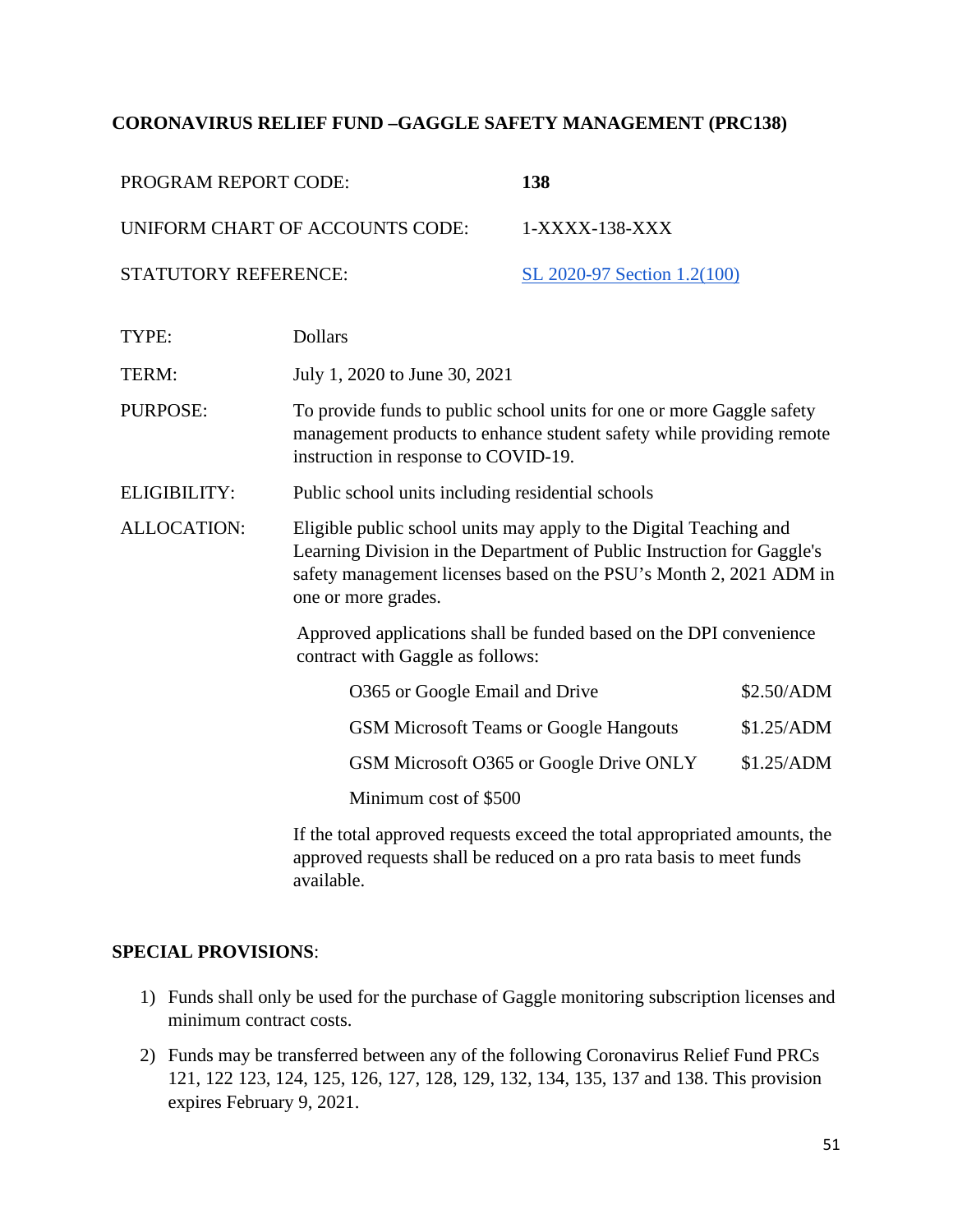- 3) Eligible expenditures are those incurred from July 1 to June 30, 2021.
- 4) The licenses shall be for the period *November 1, 2020 to June 30, 2021*.
- 5) PSUs that currently have a contract for Gaggle safety management may not apply for current contracted licenses or services but may apply for an expansion of licenses or services.
- 6) Use of these funds shall be in accordance with Title V of the Coronavirus Aid, Relief, and Economic Security (CARES) Act, which authorizes the Coronavirus Relief Fund.
- 7) Funds may only be used for necessary expenditures incurred due to the public health emergency with respect to the Coronavirus Disease 2019 (COVID–19).
	- a. Necessary expenditures incurred due to the public health emergency mean expenditures used for actions taken to respond to the public health emergency, including expenditures for responding directly to the emergency or incurred in order to respond to second-order effects of the emergency such as the impacts of stay-at-home orders, school closures, etc.
	- b. Funds may not be used for revenue replacement or to otherwise fill shortfalls in government revenue to cover expenditures that would not otherwise qualify under the statute.
- 8) In accordance with the federal Coronavirus Aid, Relief, and Economic Security (CARES) Act, Coronavirus Relief Fund Title V, these funds may not be used to directly account for revenue shortfalls related to the COVID-19 outbreak.
- 9) Funds may not be used for expenditures that were previously included in the unit's budget as of March 27, 2020. A cost meets this requirement if either:
	- a. The cost cannot be lawfully be funded using a line item, allotment, or allocation within that budget; or
	- b. The cost is for a substantially different use from any expected use of funds in such a line item, allotment, or allocation.
- 10) Funds may not be used for expenses that have been or will be reimbursed under any federal program.

Revised December 3, 2020

Revised March 4, 2021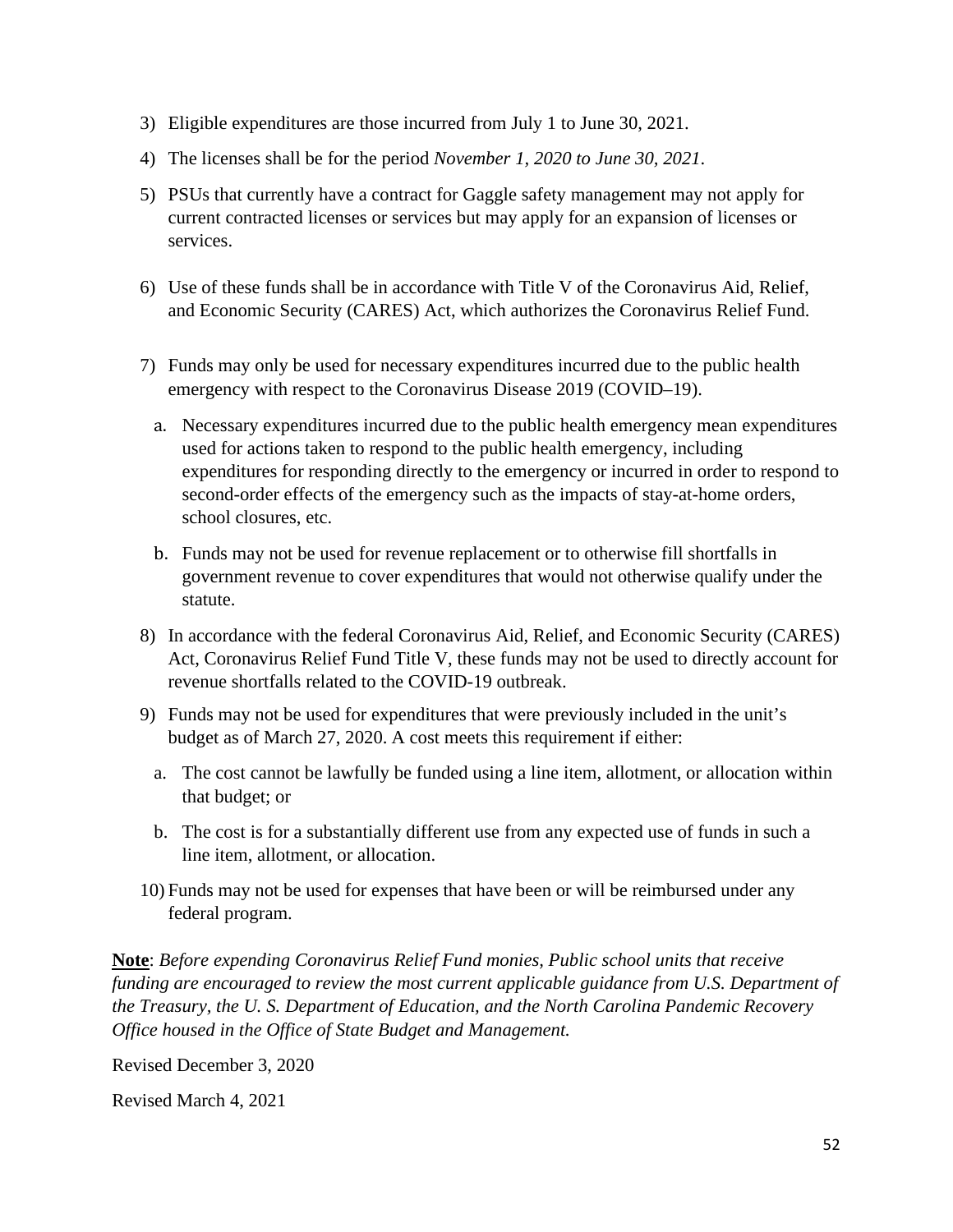### **STATE COVID-19 SUPPLEMENTAL FUNDS (PRC154)**

| PROGRAM REPORT CODE:            | 154   |
|---------------------------------|-------|
| UNIFORM CHART OF ACCOUNTS CODE: | $1-X$ |
| <b>STATUTORY REFERENCE:</b>     | Gov   |

 $1-XXXX - 154-XXX$ [Governor Cooper Executive Authority](https://files.nc.gov/governor/documents/files/COVID-19-Allotment-and-Public-School-Budget-Version-2-03242020.pdf)

| TYPE:           | <b>Dollars</b>                                                                                                                                                                                                |
|-----------------|---------------------------------------------------------------------------------------------------------------------------------------------------------------------------------------------------------------|
| TERM:           | March 1 – June 30, 2020                                                                                                                                                                                       |
| PURPOSE:        | Provides supplemental funding to public schools for additional<br>expenditures related to school nutrition, childcare, remote learning<br>and sanitation incurred due to school building closure for COVID-19 |
| ELIGIBILITY:    | Each LEA, charter school, innovative school, regional school and lab<br>school which does not provide virtual education as its primarily<br>instructional delivery method.                                    |
| <b>FORMULA:</b> | All available funds are distributed to LEAs and other public schools<br>based on one of the following                                                                                                         |
|                 | Fifty-percent of the funds are distributed based on ADM multiplied<br>by a low wealth percentage and fifty percent of the funds are<br>distributed based on allotted ADM                                      |

#### SPECIAL PROVISIONS:

- 1) No ABC transfers will be allowed out of this allotment. Transfers are allowed into the allotment.
- 2) Funds shall only be expended for school nutrition, school and community-based childcare, cleaning and sanitizing schools and buses, protective equipment, and remote learning.
- 3) Month 1 ADM is used for eligible public schools, that are not within a LEA.
- 4) Only Expenditures incurred from March 1 to June 30, 2020 are eligible. Funds shall revert at June 30, 2020. No funds prior to March 1 are reimbursable.
- 5) Charters are calculated using the attributes of the county in which the school is located.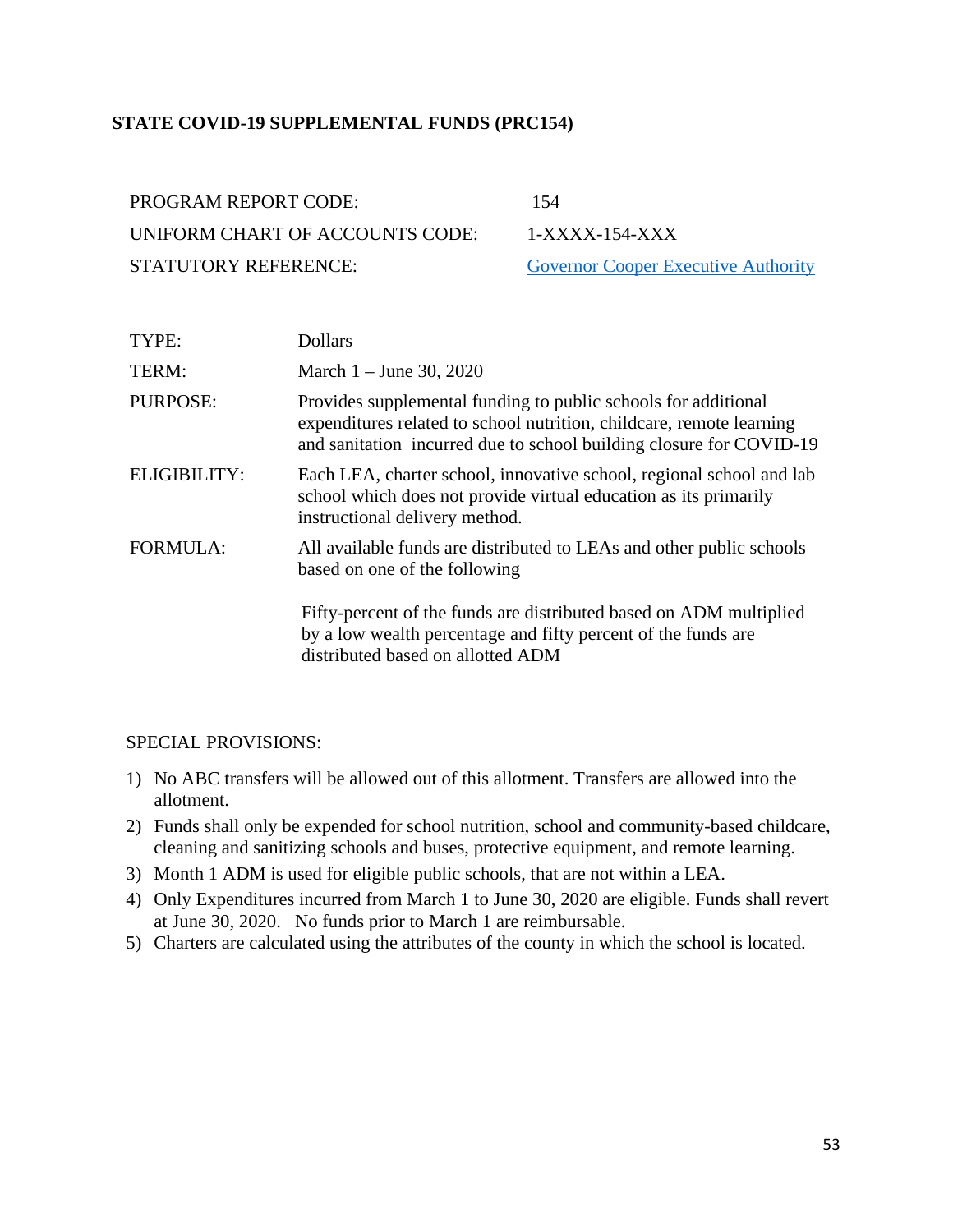### **CRRSA – K-12 EMERGENCY RELIEF FUND – ESSER II (PRC 171 )**

| PROGRAM REPORT CODE:            | -171           |
|---------------------------------|----------------|
| UNIFORM CHART OF ACCOUNTS CODE: | 3-XXXX-171-XXX |
| $CFDA \#$                       | 84.425D        |

| TYPE:           | <b>Dollars</b>                                                                                                                                                                                                                                                                                           |
|-----------------|----------------------------------------------------------------------------------------------------------------------------------------------------------------------------------------------------------------------------------------------------------------------------------------------------------|
| TERM:           | Funds are available through September 30, 2023                                                                                                                                                                                                                                                           |
| <b>PURPOSE:</b> | The Elementary and Secondary School (K-12) Emergency Relief<br>Fund, authorized by Section 313 of the Coronavirus Response and<br>Relief Supplemental Appropriations (CRRSA) Act 2021 is intended<br>to assist eligible public school units during and after the coronavirus<br>pandemic.                |
| ELIGIBILITY:    | All LEAs, charter. lab, regional and innovative schools are eligible to<br>receive funds under the Elementary and Secondary School<br>Emergency Relief Fund. Units that seek funds must complete and<br>submit to NCDPI an application and budget provided by NCDPI and<br>the State Board of Education. |
| <b>FORMULA:</b> | Allocations to eligible units are made in proportion to the amount of<br>funds such units received under Title I, Part A in the most recent<br>fiscal year.                                                                                                                                              |

#### SPECIAL PROVISION:

- 1) No less than 90% of the total K-12 Emergency Relief Fund provided to North Carolina shall be allocated as award as subawards to eligible units.
- 2) The State Board of Education may reserve up to 10% of the total Supplemental K-12 Emergency Relief Fund.
	- a) The State Board of Education may not reserve more than 1/2 of 1 percent of the Supplemental K-12 Emergency Relief Fund for administrative costs undertaken by the State Board of Education and the Department of Public Instruction.
	- b) Any other sums from the Supplemental K-12 Emergency Relief Fund reserved by the State Board of Education shall be used to address emergency needs as determined by the State Board of Education to address issues responding to coronavirus, either through the use of additional grants or through contracts.
- 3) Units may use program funds in accordance with federal law for:
	- a) Any activity authorized by the Elementary and Secondary Act of 1965 (ESEA), the Individuals with Disabilities Education Act (IDEA), the Adult Education and Family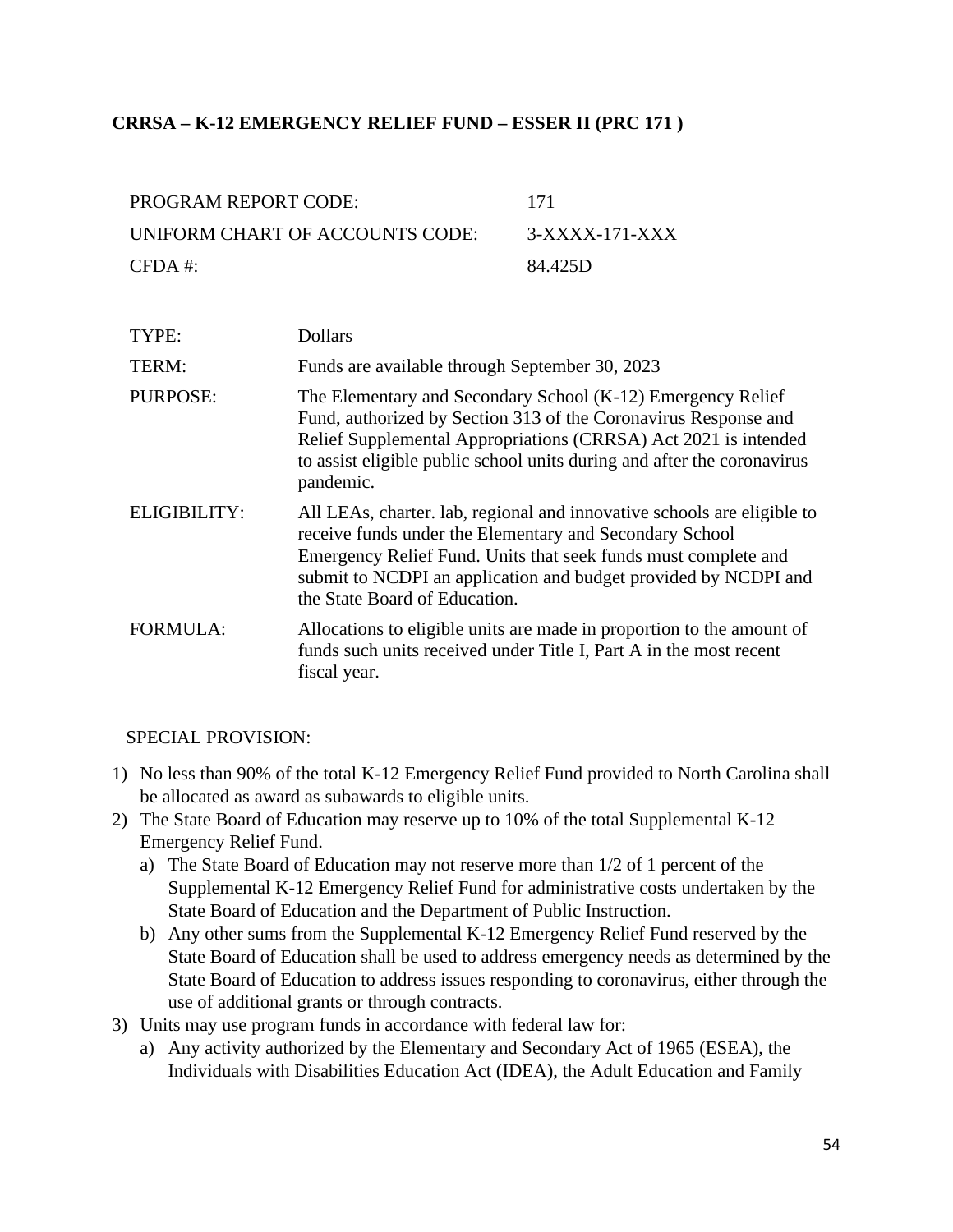Literacy Act, the Carl D. Perkins Career and Technical Education Act of 2006, or Title VII, Subtitle B of the McKinney-Vento Homeless Assistance Act.

- b) Coordination of preparedness and response efforts of public school units with State or local public health departments and other relevant agencies to improve coordinated responses in preventing, preparing for, and responding to coronavirus.
- c) Providing principals and other school leaders with resources to address the needs of their individual schools.
- d) Activities to address the unique needs of low-income children or students, children with disabilities, English learners, racial and ethnic minorities, students experiencing homelessness, and foster care youth, including how outreach and service delivery will meet the needs of those students.
- e) Develop and implementing procedures and systems to improve preparedness and response efforts.
- f) Training and professional development for staff pertaining to sanitation and minimizing the spread of infectious diseases.
- g) Purchasing sanitation and cleaning supplies of school facilities.
- h) Planning for, coordinating, and implementing activities during long term closures, including providing meals to eligible students, technology for online learning to all students, guidance for carrying requirements under IDEA, and ensuring that other services can continue consistent with applicable Federal, State, and local requirements.
- i) Purchasing educational technology (including hardware, software and connectivity) for students to aid in regular and substantive interaction between students and their classroom instructors (including low-income and disabled students), which may include assistive technology or adaptive equipment.
- j) Providing mental health services and supports.
- k) Planning and implementing summer learning and supplemental afterschool program activities, including providing classroom instruction or online learning during the summer months, and addressing the needs of low-income students, children with disabilities, English learners, migrant students, students experiencing homelessness, and children in foster care.
- l) Addressing learning loss among students, including low-income students, children with disabilities, English learners, racial and ethnic minorities, students experiencing homelessness, and children and youth in foster care, of the local educational agency, including by—
	- (A) Administering and using high-quality assessments that are valid and reliable, to accurately assess students' academic progress and assist educators in meeting students' academic needs, including through differentiating instruction.
	- (B) Implementing evidence-based activities to meet the comprehensive needs of students.
	- (C) Providing information and assistance to parents and families on how they can effectively support students, including in a distance learning environment.
	- (D) Tracking student attendance and improving student engagement in distance education.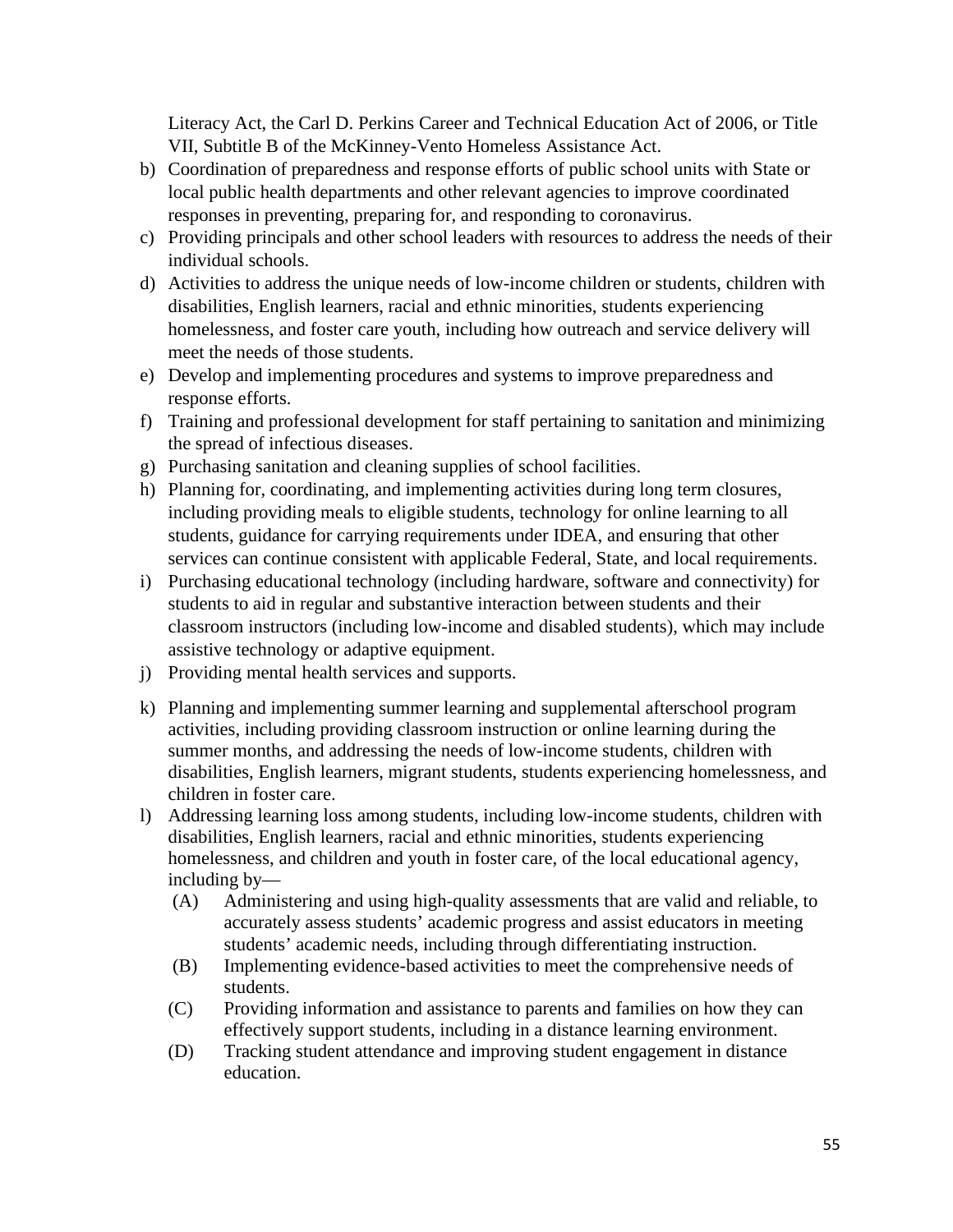- m) School facility repairs and improvements to enable operation of schools to reduce risk of virus transmission and exposure to environmental health hazards, and to support student health needs.
- n) Inspection, testing, maintenance, repair, replacement, and upgrade projects to improve the indoor air quality in school facilities, including mechanical and non-mechanical heating, ventilation, and air conditioning systems, filtering, purification and other air cleaning, fans, control systems, and window and door repair and replacement.
- a) Other activities deemed necessary to maintain the operation and of and continuity of services in public school unit, and continuing to employ existing staff of the public school unit.
- 2) Any funds that have not been approved to be allotted within 1 year of receiving the funds from the Federal government, must be returned to the Federal government for reallocation to other States.
- 3) Units that receive funds are required to continue to pay their employees and contractors to the greatest extent practicable during the period of disruptions or closures related to coronavirus.
- 4) When developing budgets related to awards, units that receive funds are strongly encouraged to consider programs addressing learning loss of students and student support services.

Approved March 4, 2021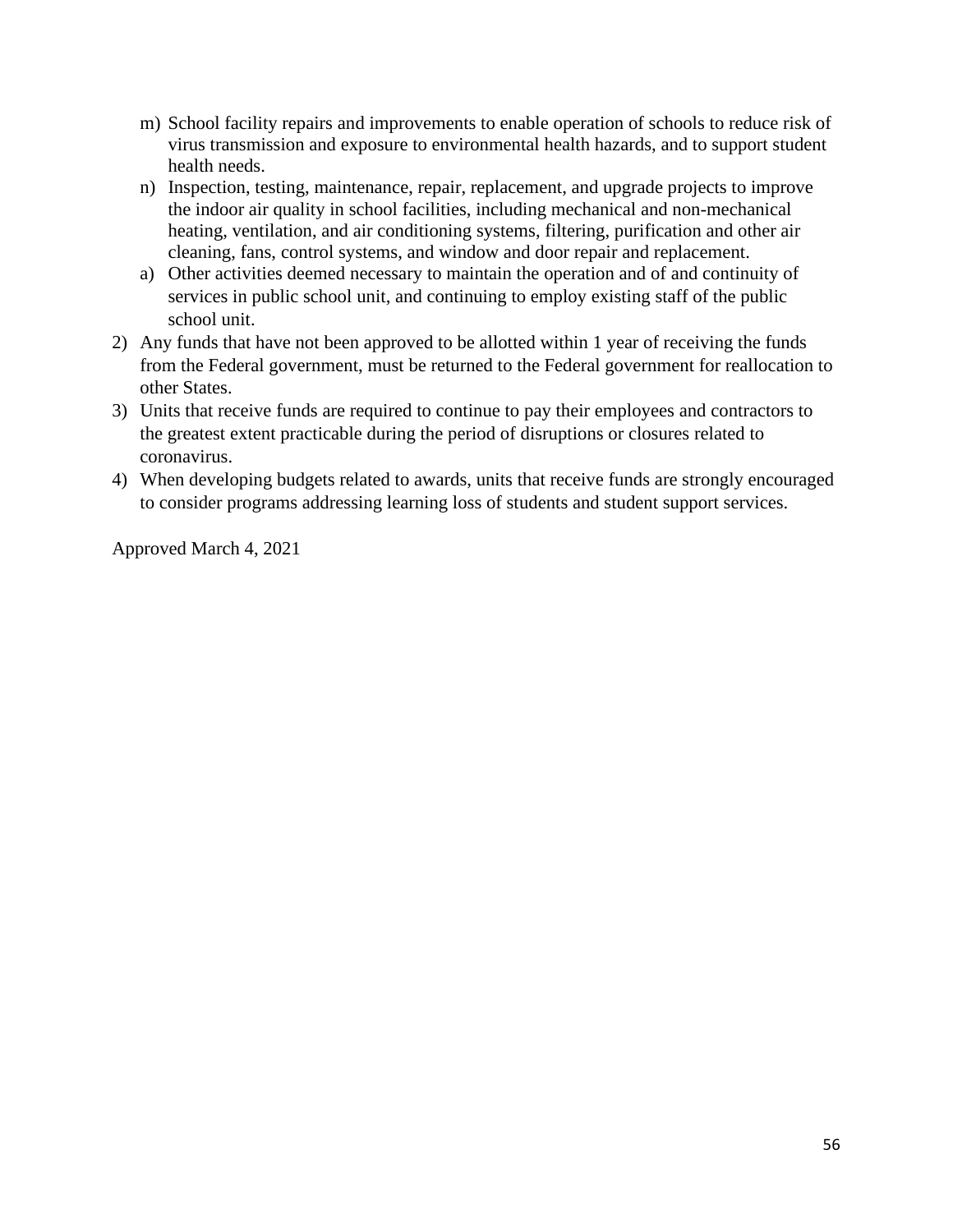### **CRRSA – ESSER II – PUBLIC SCHOOL UNIT SUPPLEMENTAL FUNDING (PRC 172)**

| PROGRAM REPORT CODE:            | 172            |
|---------------------------------|----------------|
| UNIFORM CHART OF ACCOUNTS CODE: | 3-XXXX-172-XXX |
| $CFDA \#$                       | 84.425D        |

| TYPE:           | <b>Dollars</b>                                                                                                                                                                                                                                                                                                                                                                                                               |
|-----------------|------------------------------------------------------------------------------------------------------------------------------------------------------------------------------------------------------------------------------------------------------------------------------------------------------------------------------------------------------------------------------------------------------------------------------|
| TERM:           | Funds are available through September 30, 2023                                                                                                                                                                                                                                                                                                                                                                               |
| PURPOSE:        | To provide supplemental funds to public school units receiving<br>ESSER II (PRC171) funds. These funds are intended to assist eligible<br>public school units during the novel coronavirus pandemic.                                                                                                                                                                                                                         |
| ELIGIBILITY:    | All LEAs, charter, lab, regional and innovative schools.                                                                                                                                                                                                                                                                                                                                                                     |
| <b>FORMULA:</b> | For PSUs that did not receive Title I, Part A funds in 2020-21, an<br>allocation of \$180 per 2020-21 funded ADM.<br>For PSUs that received Title I, Part A in 2020-21, an allocation of<br>\$180 per 2020-21 funded ADM, less the 2021 planning allotment in<br>PRC171.<br>Any PSUs with a PRC 171 planning allotment greater than \$180 per<br>2020-21 funded ADM shall not receive additional funding nor a<br>reduction. |

#### SPECIAL PROVISION:

- 1) Funds shall not be transferred in to or out of this allotment category.
- 2) The funding source for the allotment is the State Board of Education reserve from the CRRSA Education Stabilization Fund – ESSER II.
- 3) Units may use program funds for:
	- a. Any activity authorized by the Elementary and Secondary Act of 1965 (ESEA), the Individuals with Disabilities Education Act (IDEA), the Adult Education and Family Literacy Act, the Carl D. Perkins Career and Technical Education Act of 2006, or Title VII, Subtitle B of the McKinney-Vento Homeless Assistance Act.
	- b. Coordination of preparedness and response efforts of LEAs or charter schools with State or local public health departments and other relevant agencies to improve coordinated responses in preventing, preparing for, and responding to coronavirus.
	- c. Providing principals and other school leaders with resources to address the needs of their individual schools.
	- d. Activities to address the unique needs of low-income children or students, children with disabilities, English learners, racial and ethnic minorities, students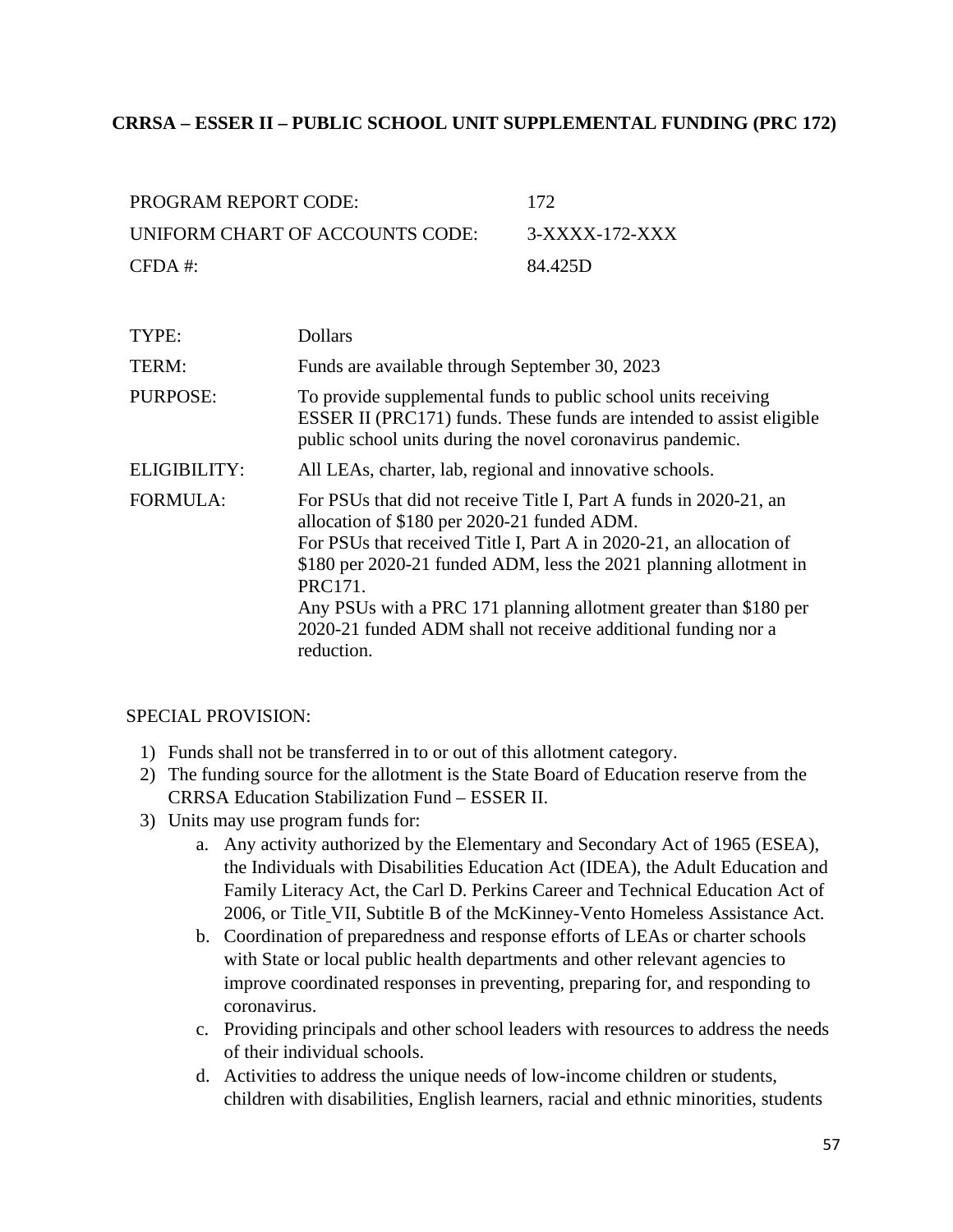experiencing homelessness, and foster care youth, including how outreach and service delivery will meet the needs of those students.

- e. Developing and implementing procedures and systems to improve preparedness and response efforts.
- f. Training and professional development for staff pertaining to sanitation and minimizing the spread of infectious diseases.
- g. Purchasing sanitation and cleaning supplies for LEA or charter school facilities.
- h. Planning for and coordinating long term closures, including for how to provide meals to eligible students, provide technology for online learning to all students, provide guidance for carrying requirements under IDEA, and ensuring that other services can continue consistent with applicable Federal, State, and local requirements.
- i. Purchasing educational technology (including hardware, software and connectivity) for students to aid in regular and substantive interaction between students and their classroom instructors (including low-income and disabled students), which may include assistive technology or adaptive equipment.
- j. Providing mental health services and supports.
- k. Planning and implementing summer learning and supplemental afterschool program activities, including providing classroom instruction or online learning during the summer months, and addressing the needs of low-income students, children with disabilities, English learners, migrant students, students experiencing homelessness, and children in foster care.
- l. Addressing learning loss among students, including low-income students, children with disabilities, English learners, racial and ethnic minorities, students experiencing homelessness, and children and youth in foster care, of the local educational agency, including by
	- i. Administering and using high-quality assessments that are valid and reliable, to accurately assess students' academic progress and assist educators in meeting students' academic needs, including through differentiating instruction.
	- ii. Implementing evidence-based activities to meet the comprehensive needs of students.
	- iii. Providing information and assistance to parents and families on how they can effectively support students, including in a distance learning environment.
	- iv. Tracking student attendance and improving student engagement in distance education.
- m. School facility repairs and improvements to enable operation of schools to reduce risk of virus transmission and exposure to environmental health hazards, and to support student health needs.
- n. Inspection, testing, maintenance, repair, replacement, and upgrade projects to improve the indoor air quality in school facilities, including mechanical and nonmechanical heating, ventilation, and air conditioning systems, filtering, purification and other air cleaning, fans, control systems, and window and door repair and replacement.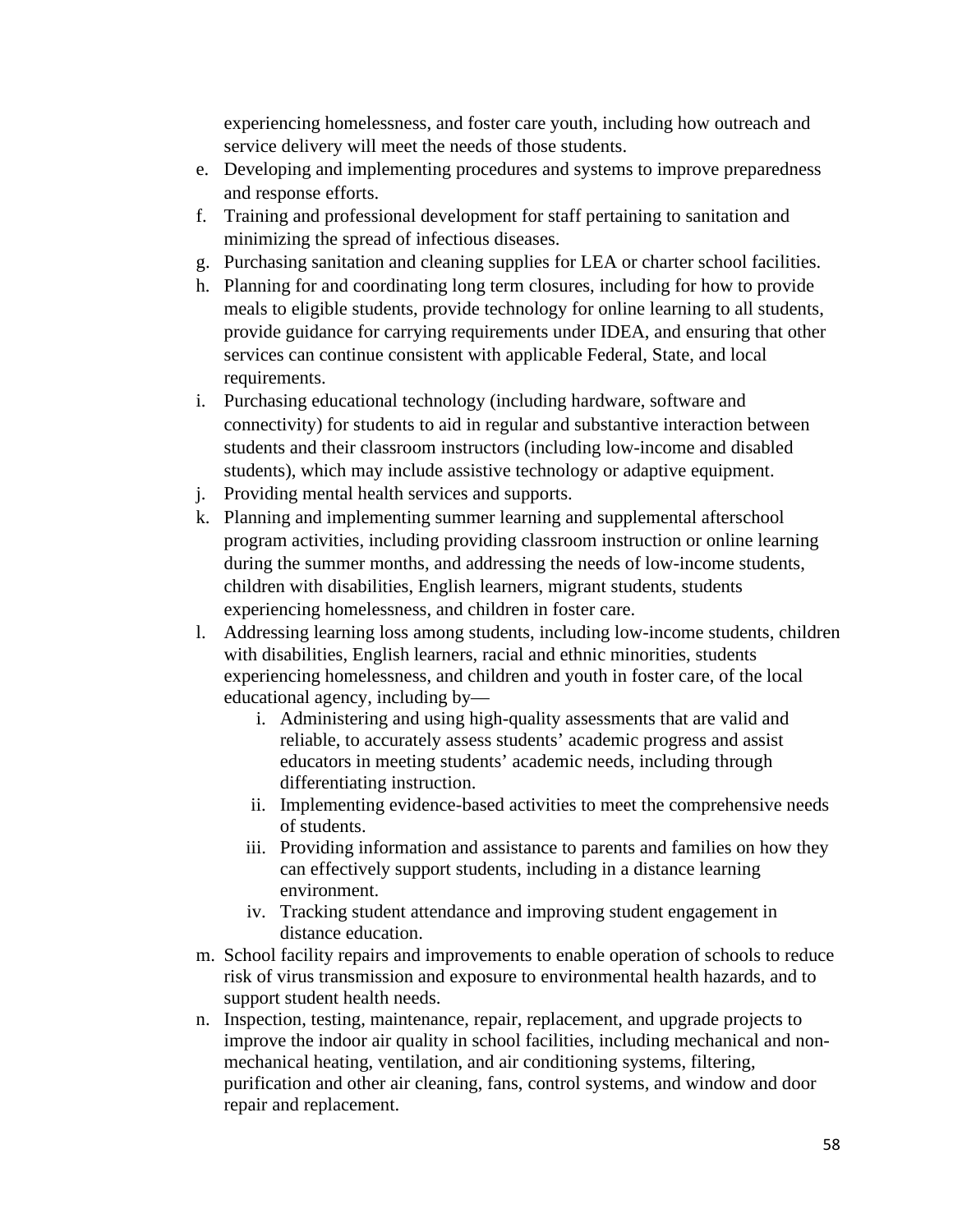- o. Other activities deemed necessary to maintain the operation and of and continuity of services in public school unit, and continuing to employ existing staff of the public school unit.
- 4) No adjustments shall be made for average daily membership in subsequent school years.
- 5) Any public school unit without an approved application by November 15, 2021 will forfeit its allotment under this PRC. Any unallotted funds as of November 30, 2021 will be reallotted through ESSER II (PRC 171) to public school units with approved applications.

Approved April 8, 2021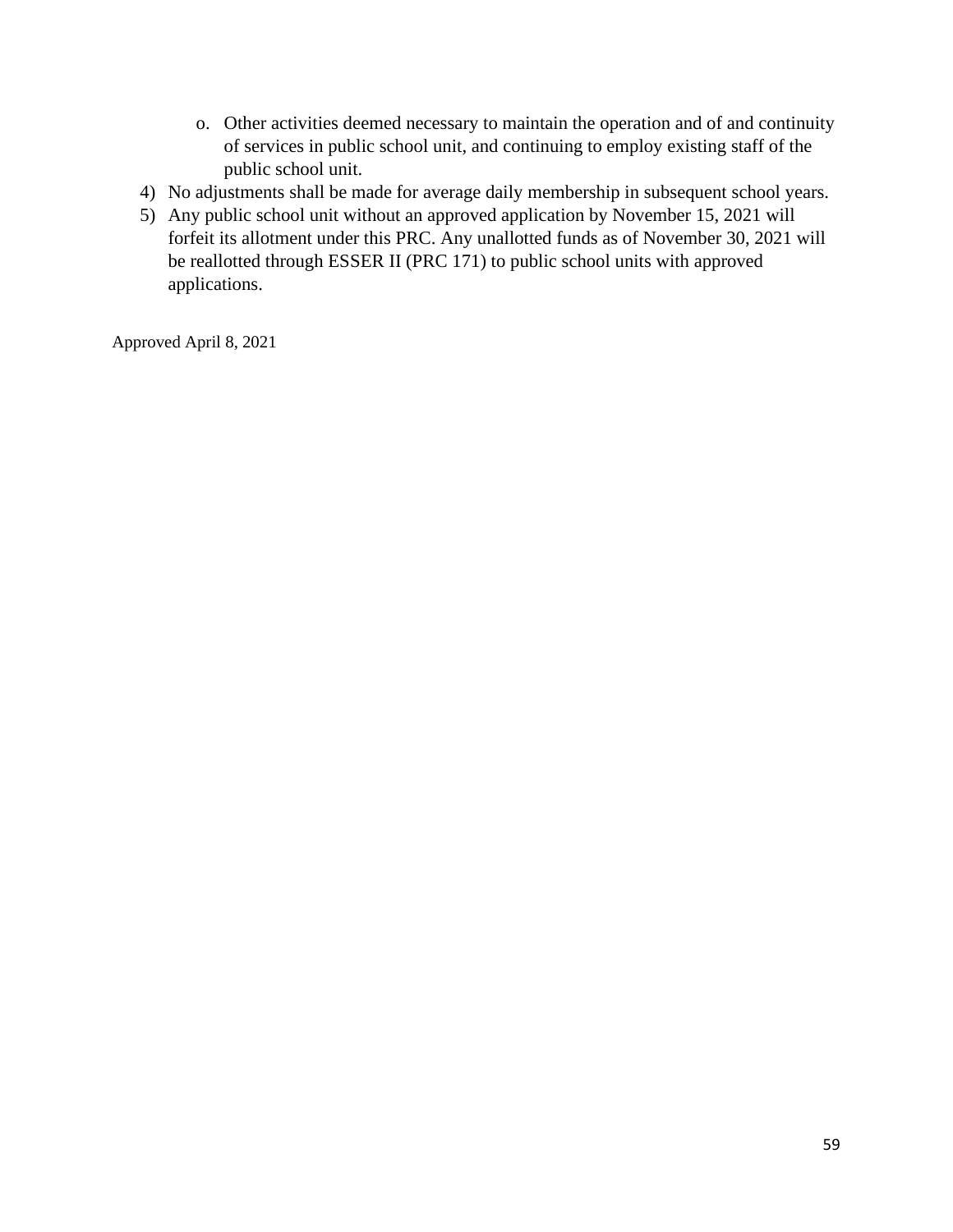# **CRRSA – ESSER II – SUPPLEMENTAL CONTRACTED INSTRUCTIONAL SUPPORT FUNDING (PRC 173)**

| PROGRAM REPORT CODE:            | -173           |
|---------------------------------|----------------|
| UNIFORM CHART OF ACCOUNTS CODE: | 3-XXXX-173-XXX |
| $CFDA \#$                       | 84.425D        |

| TYPE:           | <b>Dollars</b>                                                                                                                                                                                                                                                                            |
|-----------------|-------------------------------------------------------------------------------------------------------------------------------------------------------------------------------------------------------------------------------------------------------------------------------------------|
| TERM:           | Funds are available through September 30, 2023                                                                                                                                                                                                                                            |
| PURPOSE:        | To provide supplemental funds for contracted services for school<br>health support personnel to provide additional physical and mental<br>health support services for students in response to COVID-19,<br>including remote and in-person physical and mental health support<br>services. |
| ELIGIBILITY:    | All LEAs, charter, lab, regional and innovative schools.                                                                                                                                                                                                                                  |
| <b>FORMULA:</b> | Funds shall be allocated in the same basis as the instructional support<br>allotment. Charter, ISD and Lab schools shall receive a per pupil<br>share.                                                                                                                                    |

### SPECIAL PROVISION:

- 1) The term "school health support personnel" shall refer to school counselors, school nurses, school psychologists, and school social workers.
- 2) Funds shall not be transferred into or out of this allotment category.
- 3) Funds shall be used to contract with fully and/or provisionally licensed specialized instructional support personnel to provide physical and mental health supports to students.
- 4) Any public school unit without an approved application as of November 15, 2021 will forfeit its allotment under this PRC. Any unallotted funds as of November 30, 2021 will be reallocated to public school units with approved applications through ESSER II (PRC 171).

Approved April 8, 2021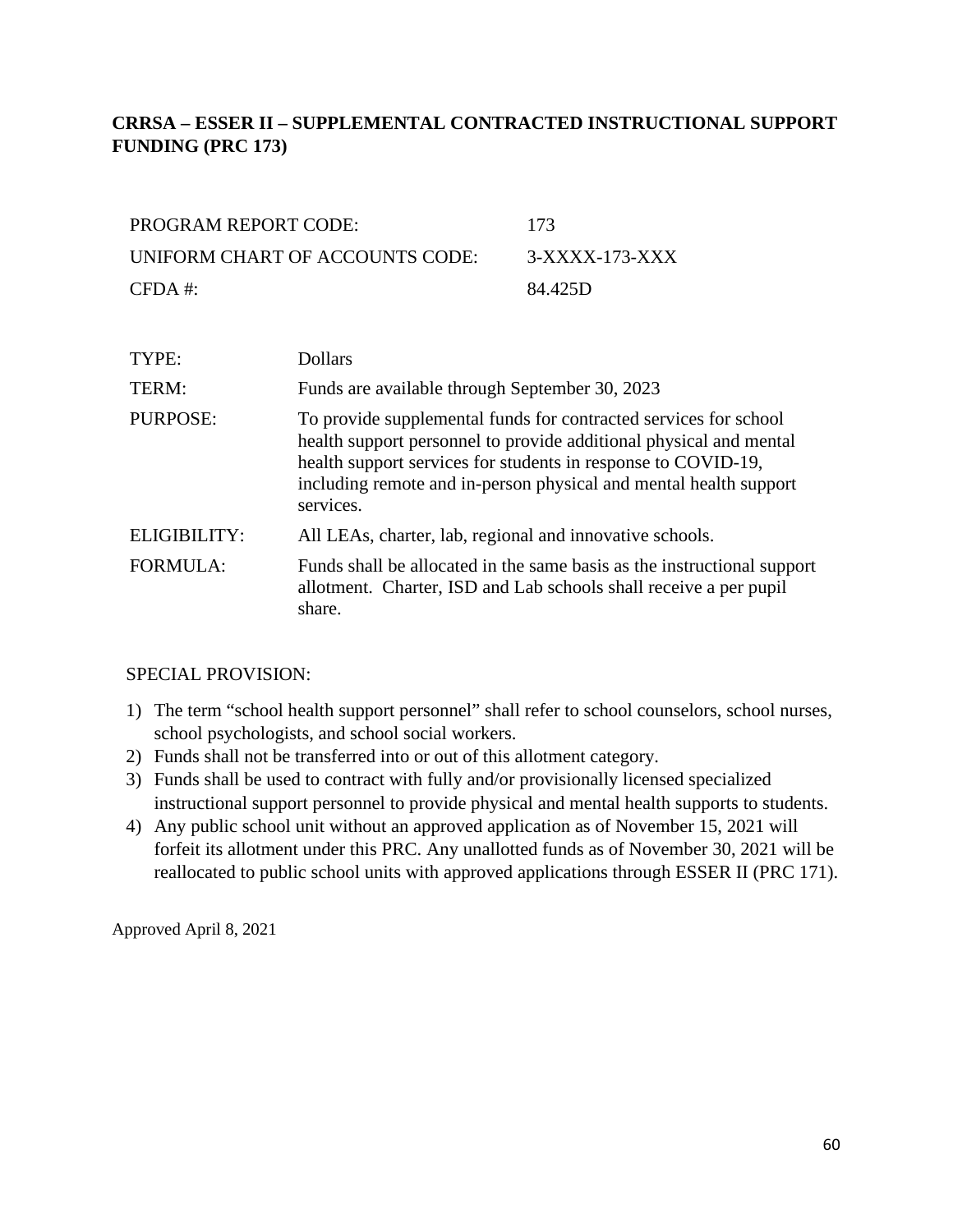### **CRRSA – ESSER II – SCHOOL NUTRITION COVID SUPPORT (PRC 174)**

| PROGRAM REPORT CODE:            | 174                      |
|---------------------------------|--------------------------|
| UNIFORM CHART OF ACCOUNTS CODE: | XXXX-174-XXX             |
| CFDA#                           | 84.425D                  |
| STATUTORY REFERENCE:            | SL 2021-3 Section 1.2(8) |

| TYPE:           | <b>Dollars</b>                                                                                                                                                                                                                                                                                                                               |
|-----------------|----------------------------------------------------------------------------------------------------------------------------------------------------------------------------------------------------------------------------------------------------------------------------------------------------------------------------------------------|
| TERM:           | Funds are available through September 30, 2023                                                                                                                                                                                                                                                                                               |
| <b>PURPOSE:</b> | To provide funding for local school nutrition programs approved to<br>participate in the Federally assisted School Nutrition Programs<br>administered by the Department to support the recruitment and<br>retention of personnel who are/will be employed directly in the<br>provision on School Nutrition services in response to COVID-19. |
| ELIGIBILITY:    | Public School Units (PSU) whose School Food Authorities are<br>approved to participate in the National School Lunch Program, which<br>includes the School Breakfast Program and the Seamless Summer<br>Option, as of August 31, 2021.                                                                                                        |
| <b>FORMULA:</b> | Funds shall be allocated based on the Average Daily Membership of<br>each PSU less the unexpended balance of CRF School Nutrition<br>funds as of July 31, 2021.                                                                                                                                                                              |

#### SPECIAL PROVISIONS:

- 1) PSUs must submit a local plan defining the recruitment and retention initiatives within the requirements defined in the application; the plan must be submitted no later than December 15, 2021.
- 2) Funds may not be used for expenses that have been or will be reimbursed under any Federal program.
- 3) Funds may only be used for the purpose of non-recurring bonus payments to retain employees, whose regular compensation is supported by the school nutrition fund, and to make bonus payments to recruit new employees who are not currently employed by any PSU.
- 4) Any PSU without an approved application as of December 15, 2021, will forfeit its allotment under this PRC. Any unallotted funds as of December 31, 2021, will be reallocated to public school units with approved applications through ESSER II (PRC 171).

Approved September 2, 2021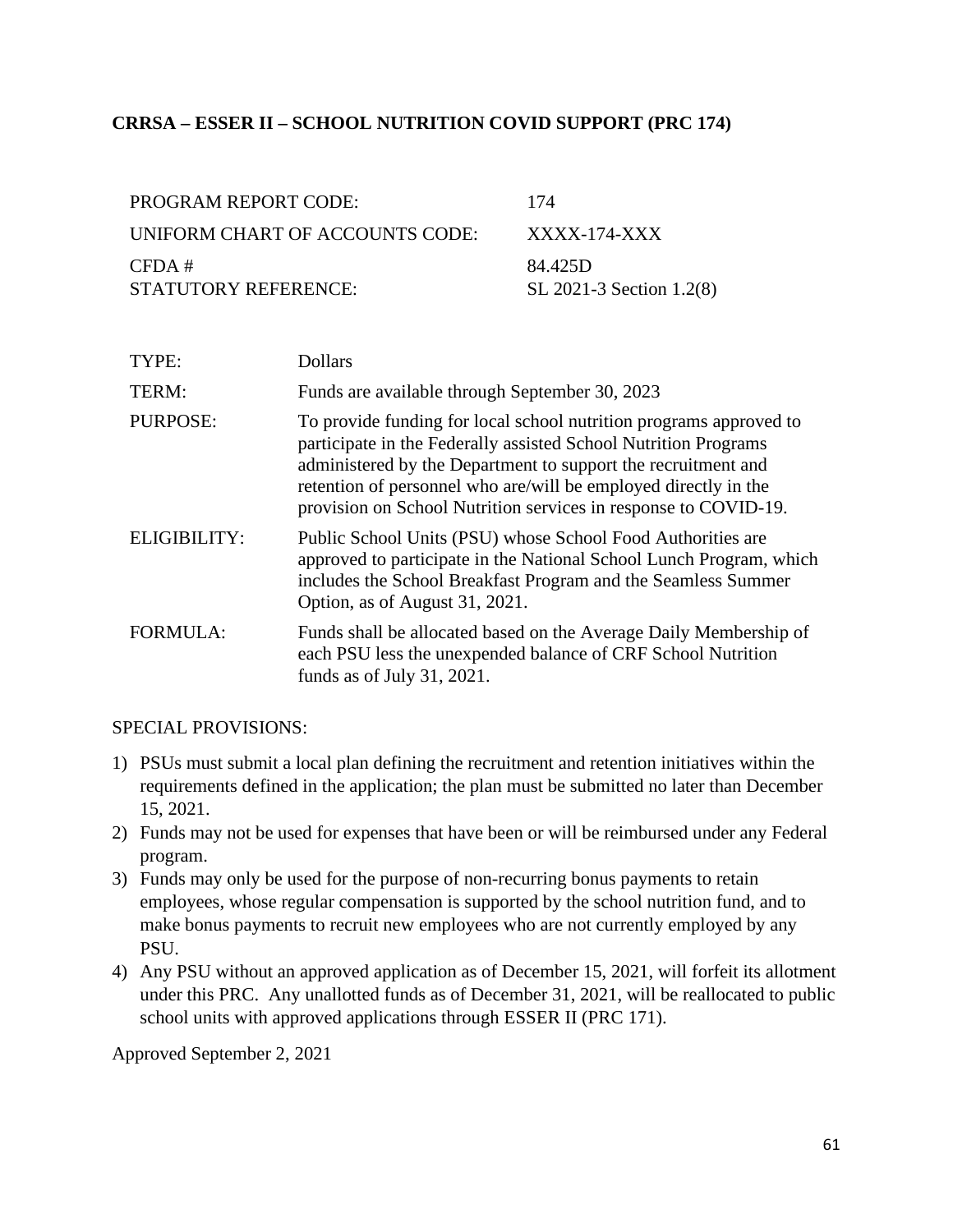## **CRRSA – ESSER II – EXTENDED LEARNING AND INTEGRATED STUDENT SUPPORT GRANT (ELISS) (PRC 175)**

| PROGRAM REPORT CODE:            | -175           |
|---------------------------------|----------------|
| UNIFORM CHART OF ACCOUNTS CODE: | 3-XXXX-175-XXX |
| $CFDA \#$                       | 84.425D        |

| TYPE:           | <b>Dollars</b>                                                                                                                                                                                                                                                      |
|-----------------|---------------------------------------------------------------------------------------------------------------------------------------------------------------------------------------------------------------------------------------------------------------------|
| TERM:           | Funds are available through September 30, 2023                                                                                                                                                                                                                      |
| <b>PURPOSE:</b> | Grant to fund new or existing eligible programs that provide high-<br>quality, independently validated extended learning and integrated<br>student support service programs for at-risk students whose learning<br>has been negatively affected by COVID-19 impacts |
| ELIGIBILITY:    | Grants shall be used to award funds for new or existing eligible<br>programs for at-risk students operated by (1) nonprofit corporations<br>and (2) nonprofit corporations working in collaboration with local<br>school administrative units.                      |
| <b>FORMULA:</b> | Grant participants are eligible to receive grants in an amount of up to<br>five hundred thousand dollars (\$500,000) each year. Nonprofit<br>corporations may apply for funds through the Federal Programs<br>Monitoring and Support Division.                      |

All grant awards must be approved by the State Board of Education.

#### SPECIAL PROVISION:

- 1) The programs funded shall raise standards for student academic outcomes by focusing on the following:
	- a. Use of an evidence-based model with a proven track-record of success.
	- b. Inclusion of rigorous, quantitative performance measures to confirm effectiveness of the programs.
	- c. Deployment of multiple tiered supports in schools to address to address student barriers to achievement, such as strategies to improve chronic absenteeism, antisocial behaviors, academic growth, and enhancement of parent and family engagement.
	- d. Alignment with State performance measures, student academic goals, and the North Carolina Standard Course of Study.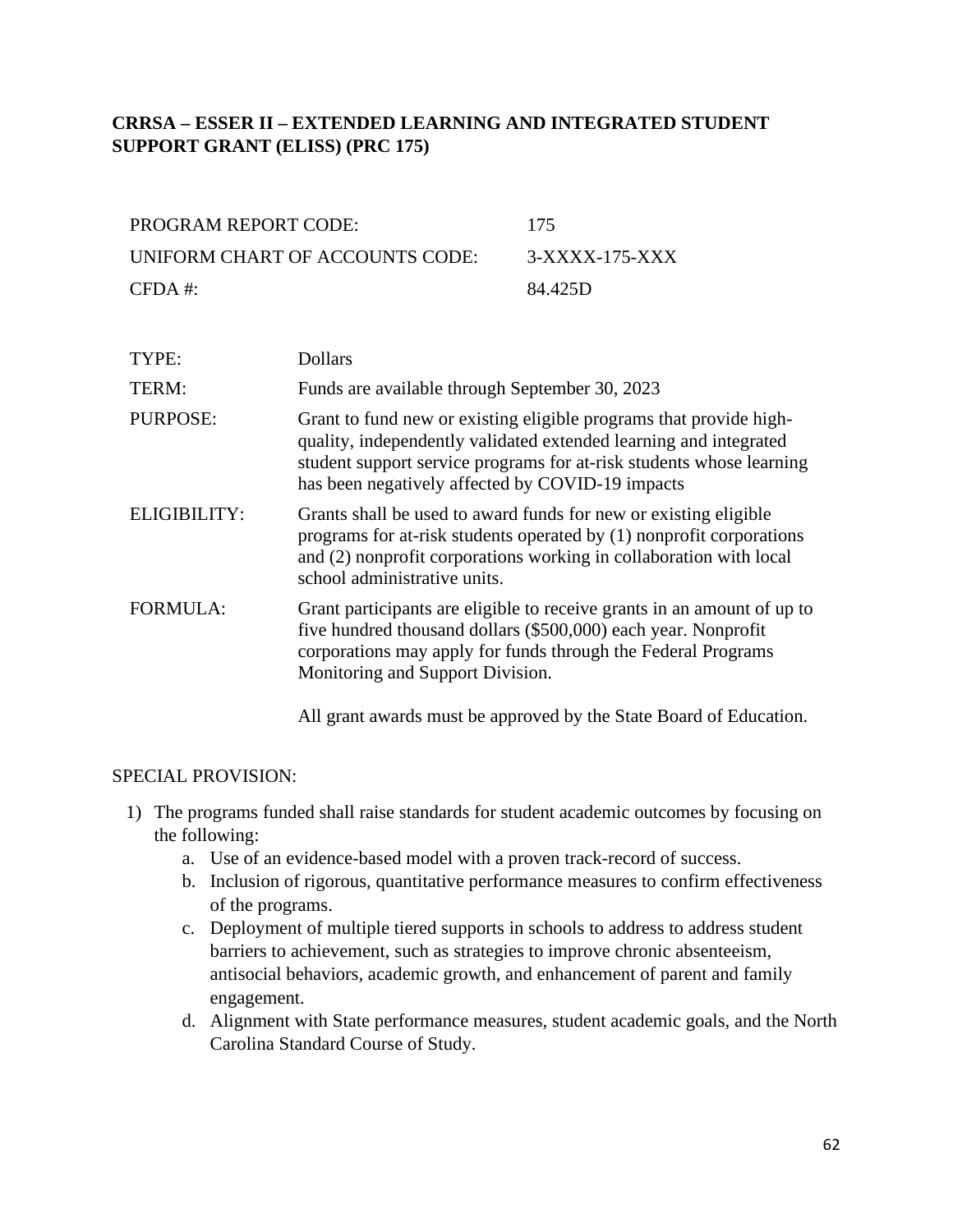- e. Prioritization in programs to integrate clear academic content, in particular, science technology, engineering, and mathematics (STEM) learning opportunities or reading development and proficiency instruction.
- f. Minimization of student class size when providing instruction or instructional supports and interventions.
- g. Expansion of student access to high-quality learning activities and academic supports that strengthen student engagement and leverage community-based resources, which may include organizations that provide mentoring services and private-sector employer involvement.
- h. Utilization of digital content to expand learning time, when appropriate.
- 2) Programs should focus on serving:
	- a. At-risk students not performing at grade level as demonstrated by statewide assessments or not on track to meet year-end expectations, as demonstrated by existing indicators, including teacher identification.
	- b. Students at risk of dropout; and
	- c. Students at risk of school displacement due to suspension or expulsion as a result of antisocial behaviors.
- 3) Grant participants must provide certification to the Department of Public Instruction that the grants received under the program shall be matched on the basis of three dollars (\$3.00) in grant funds for every one dollar (\$1.00) in nongrant funds. Matching cannot include State funds. Matching funds may include in-kind contributions for up to fifty percent (50%) of the required match.
- 4) Priority consideration shall be given to application demonstrating models that focus services and programs in schools that are identified as low-performing, as well as to a nonprofit corporation working in partnership with a local school administrative unit resulting matching utilizing federal funds under Title I, Part A (PRC 050) or Title IV of the Higher Education Act of 1965, as amended, and other federal or local funds.
- 5) Grant recipients shall report to the Department of Public Instruction for the year in which grant funds were expended on the progress of the program, including alignment with State academic standards, data collection for reporting student progress, the source and amount of matching funds, and other measures. Grant recipient must also submit a final report on key performance data, including statewide test results, attendance rates, graduation rates and promotion rates, and financial sustainability of the program.
- 6) Grant funds may not be used to supplant extended learning and integrated student support programs funded from other state or federal sources.

Approved April 8, 2021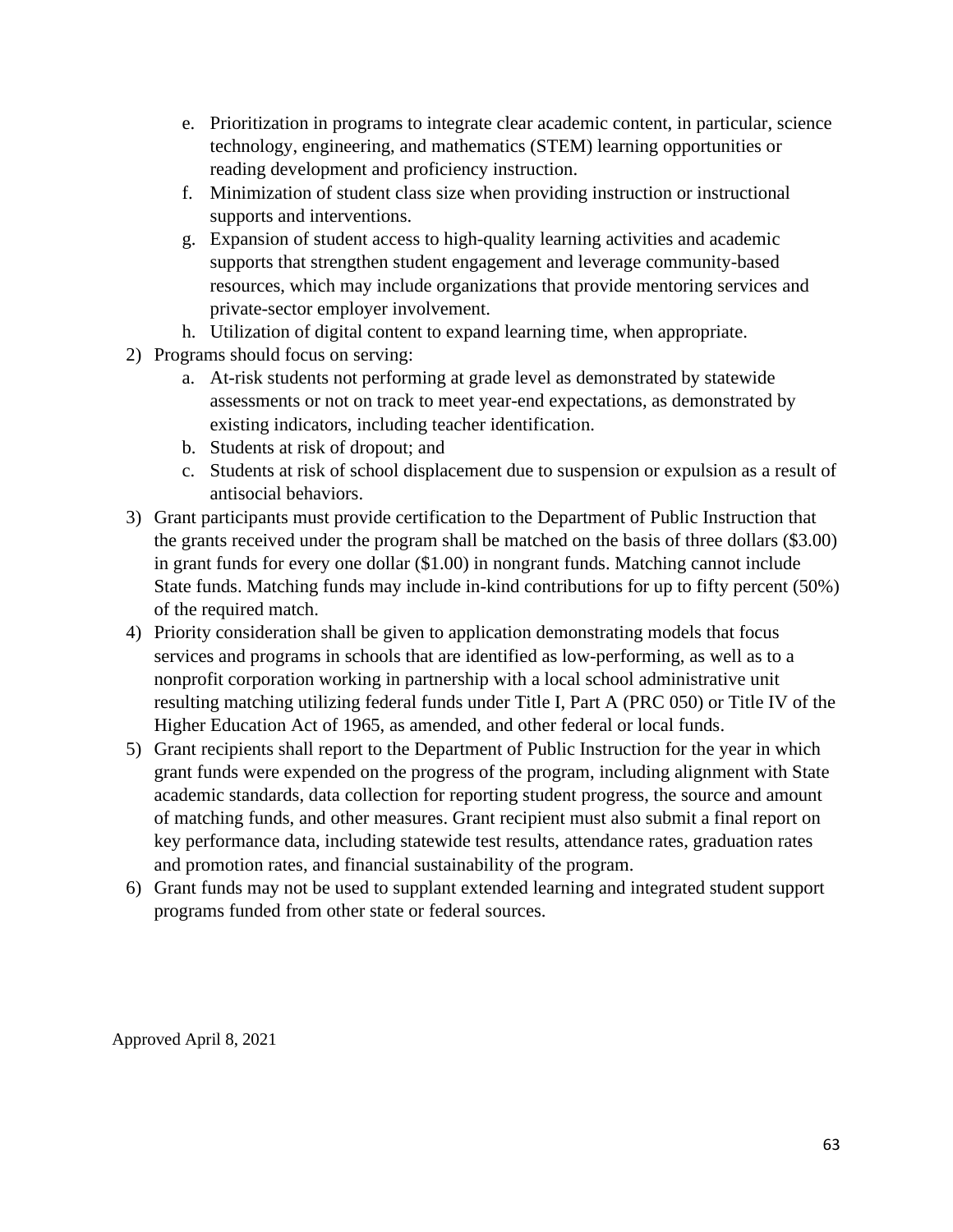### **CRRSA – ESSER II –LEARNING LOSS FUNDING (PRC 176)**

| PROGRAM REPORT CODE:            |                                                                                                                                                                                                                                                                                                                                                                         | 176                                                  |
|---------------------------------|-------------------------------------------------------------------------------------------------------------------------------------------------------------------------------------------------------------------------------------------------------------------------------------------------------------------------------------------------------------------------|------------------------------------------------------|
| UNIFORM CHART OF ACCOUNTS CODE: |                                                                                                                                                                                                                                                                                                                                                                         | 3-XXXX-176-XXX                                       |
| CFDA #:                         |                                                                                                                                                                                                                                                                                                                                                                         | 84.425D                                              |
| TYPE:                           | <b>Dollars</b>                                                                                                                                                                                                                                                                                                                                                          |                                                      |
| TERM:                           | Funds are available through September 30, 2023                                                                                                                                                                                                                                                                                                                          |                                                      |
| <b>PURPOSE:</b>                 | To provide funds for in-person K-12 Summer Bridge Programs to<br>address learning loss and provide enrichment activities in the<br>summer.                                                                                                                                                                                                                              |                                                      |
| <b>ELIGIBILITY:</b>             | Supplemental Funds - PRC 172 as of July 1, 2021.                                                                                                                                                                                                                                                                                                                        | PSUs eligible for ESSER II - PRC 171 and/or ESSER II |
| <b>FORMULA:</b>                 | The allotments shall be calculated as dollars per K-12 average daily<br>membership (ADM). The dollars per ADM shall be determined<br>based on the percentage of ESSER I - PRC 163 and ESSER I<br>Supplemental funds- PRC 164 unexpended as of July 31, 2021. If the<br>PSU was not eligible for PRC 163 or PRC 164 the PSU shall be<br>allotted at the 32.00-100% tier. |                                                      |
|                                 | The dollars per ADM shall be as follows:                                                                                                                                                                                                                                                                                                                                |                                                      |
|                                 | $0.00\% - 5.99\%$ of the funds unexpended $X$<br>$6.00\%$ - 31.99% of the funds unexpended $X-S2$<br>$32.00\%$ - 100% of the funds unexpended \$X-\$4                                                                                                                                                                                                                   |                                                      |

#### SPECIAL PROVISION:

- 1. Funds shall not be transferred into or out of this allotment category.
- 2. PSUs shall prioritize enrollment in the program to students who are at risk, as defined in State Board of Education policy ALTP-002, and/or students identified as having been disproportionately impacted by the COVID-19 pandemic.
- **3.** PSUs shall submit a program plan in accordance with, and including the required elements within the Summer Bridge Program Guidance document to the Office of Learning Recovery and Acceleration by December 15<sup>th</sup>.
- 4. Any public school unit without an approved application as of December 15, 2021 will forfeit its allotment under this PRC. Any unallotted funds as of December 31, 2021 will be reallocated to public school units with an approved application.

Approved September 2, 2021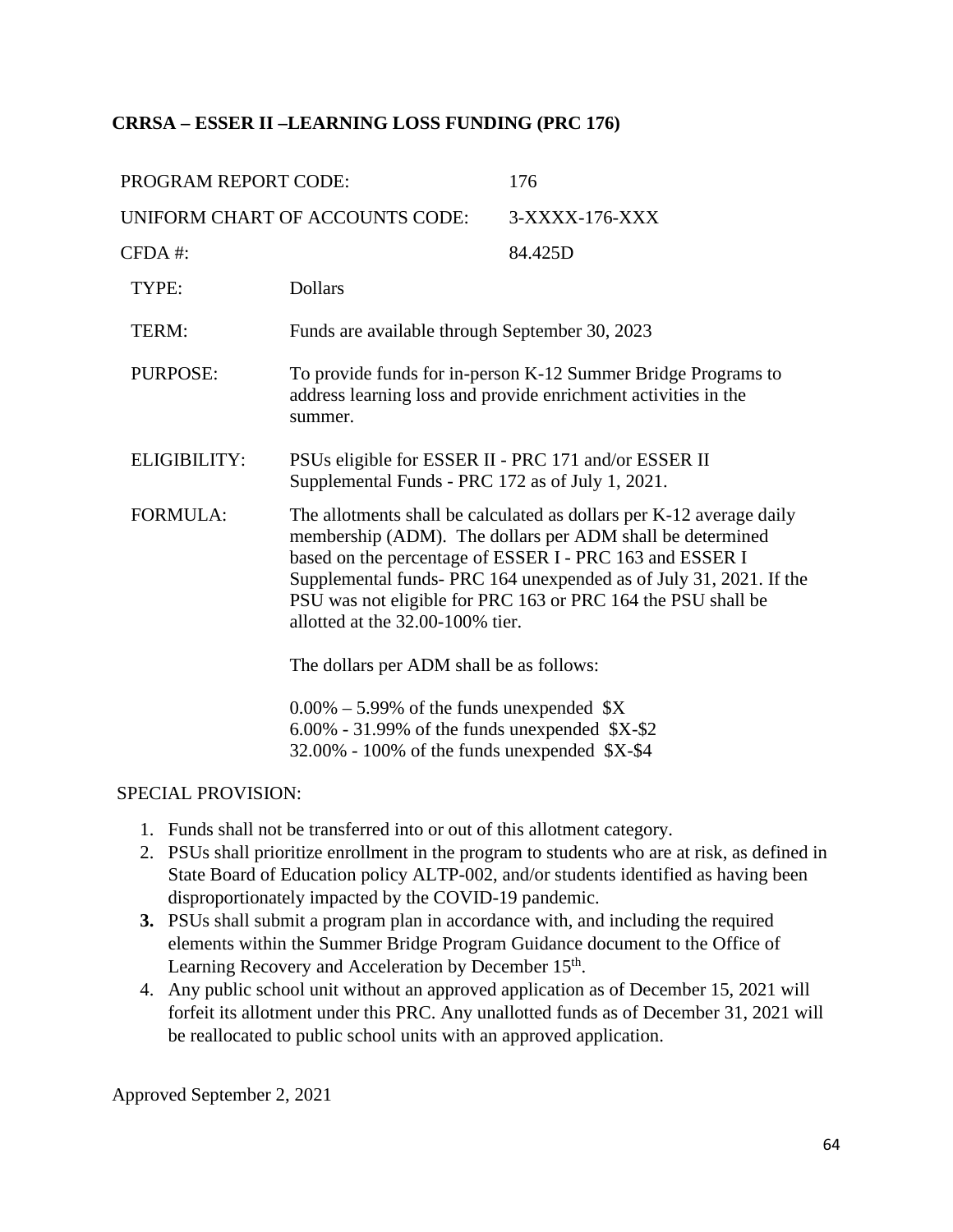### **CRRSA – ESSER II – SUMMER CAREER ACCELERATOR PROGRAM (PRC 177)**

| PROGRAM REPORT CODE: |                                                                                                                                                                                                                                                                                                                                                                       | 177            |
|----------------------|-----------------------------------------------------------------------------------------------------------------------------------------------------------------------------------------------------------------------------------------------------------------------------------------------------------------------------------------------------------------------|----------------|
|                      | UNIFORM CHART OF ACCOUNTS CODE:                                                                                                                                                                                                                                                                                                                                       | 3-XXXX-177-XXX |
| $CFDA$ #:            |                                                                                                                                                                                                                                                                                                                                                                       | 84.425D        |
| TYPE:<br>TERM:       | <b>Dollars</b><br>Funds are available through September 30, 2023                                                                                                                                                                                                                                                                                                      |                |
| PURPOSE:             | To provide funding for Summer Career Accelerator programs for<br>students in grades 6-12 to address COVID_19-related learning loss.                                                                                                                                                                                                                                   |                |
| <b>ELIGIBILITY:</b>  | PSUs eligible for ESSER II – PRC 171 and/or ESSER II<br>Supplemental Funds – PRC 172 as of July 1, 2021.                                                                                                                                                                                                                                                              |                |
| <b>FORMULA:</b>      |                                                                                                                                                                                                                                                                                                                                                                       |                |
|                      | The allotments shall be calculated as dollars per 6-12 average daily<br>membership (ADM). The dollars per ADM shall be determined<br>based on the percentage of ESSER I - PRC 163 and ESSER I<br>Supplemental Funds-PRC 164 unexpended as of July 31, 2021. If the<br>PSU was not eligible for PRC 163 or PRC 164 the PSU shall be<br>allotted at the 32.0-100% tier. |                |
|                      | The dollars per ADM shall be as follows:                                                                                                                                                                                                                                                                                                                              |                |
|                      | $0.0\% - 5.99\%$ of the funds unexpended \$X<br>$6.0\%$ - 31.99% of the funds unexpended \$X-\$2<br>$32.0\%$ - 100% of the funds unexpended \$X-\$4                                                                                                                                                                                                                   |                |
|                      |                                                                                                                                                                                                                                                                                                                                                                       |                |

#### SPECIAL PROVISION:

- 1. Funds shall not be transferred into or out of this allotment category.
- 2. PSUs shall prioritize enrollment in the program to students who are at risk, as defined in State Board of Education policy ALTP-002, and/or students identified as having been disproportionately impacted by the COVID-19 pandemic.
- 3. PSUs shall submit a program plan in accordance with, and including the elements within, the Summer Career Accelerator Program Guidance document to the Office of Learning Recovery and Acceleration by December 15<sup>th</sup>.
- 4. Any public school unit without an approved application as of December 15, 2021 will forfeit its allotment under this PRC. Any unallotted funds as of December 31, 2021 will be reallocated to public school units with an approved application.

Approved September 2, 2021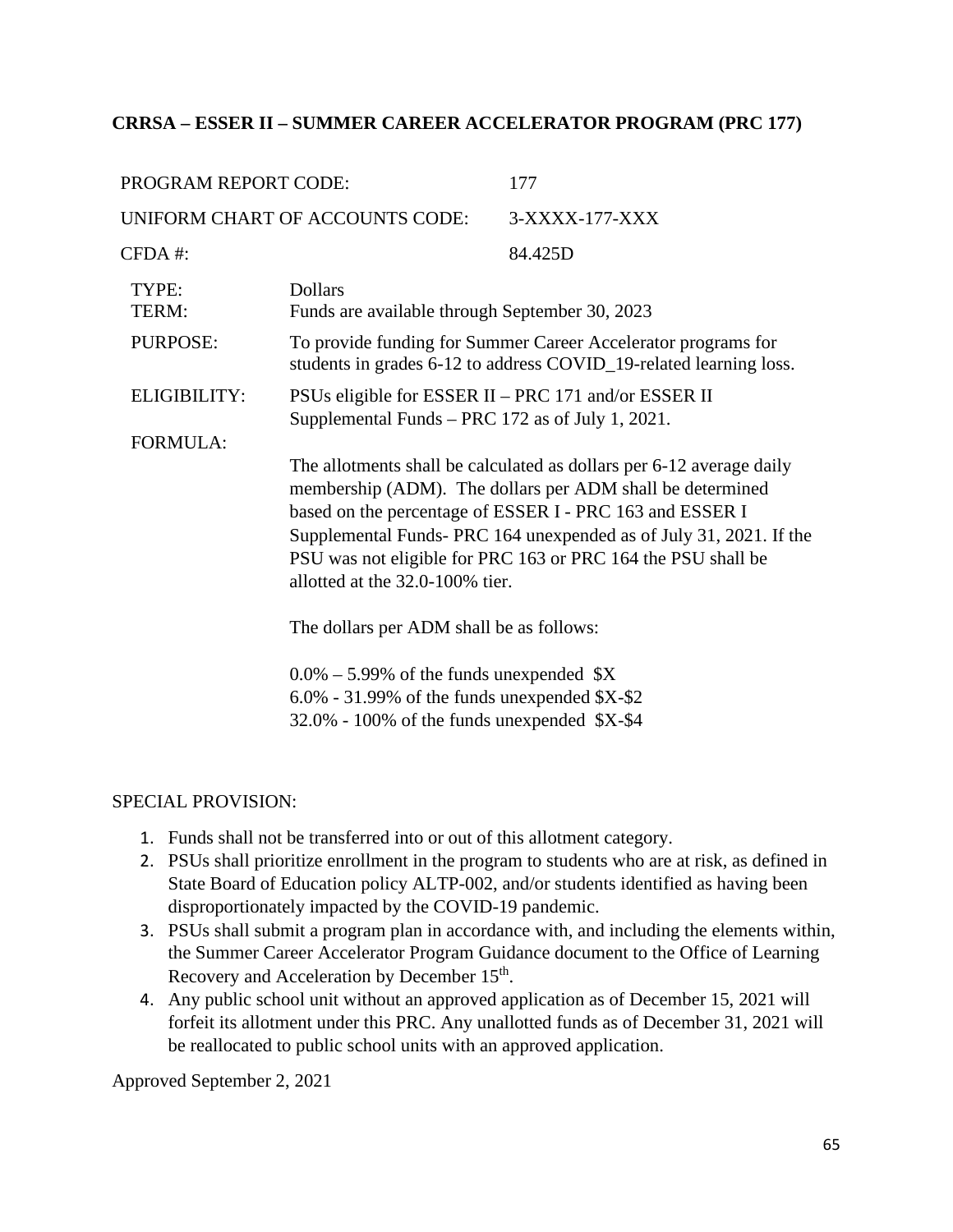### **CRRSA -ESSER II— COMPETENCY-BASED ASSESSMENT (PRC178)**

| PROGRAM REPORT CODE:            | -178           |
|---------------------------------|----------------|
| UNIFORM CHART OF ACCOUNTS CODE: | 3-XXXX-178-XXX |
| $CFDA \#$                       | 84.425D        |

| TYPE:           | <b>Dollars</b>                                                                                                                                                                                                                        |
|-----------------|---------------------------------------------------------------------------------------------------------------------------------------------------------------------------------------------------------------------------------------|
| TERM:           | Funds are available through September 30, 2023                                                                                                                                                                                        |
| PURPOSE:        | Provide funds for a single competency-based assessment (CBE) per<br>grade and subject for students in grades kindergarten through eight<br>that may be taken at the beginning of the program and at the<br>conclusion of the program. |
| ELIGIBILITY:    | Local education agencies                                                                                                                                                                                                              |
| <b>FORMULA:</b> | Funds shall be allotted based on 2020-21 allotted K-8 ADM for LEAs                                                                                                                                                                    |

#### SPECIAL PROVISIONS:

- 1) Funding is provided for licenses for the State approved competency based assessment tool, I-Ready. LEAs may only use an alternative CBE with approval from the Department of Public Instruction, Office of Learning Recovery.
- 2) Funds shall not be transferred into or out of this allotment category.
- 3) Funding source from the State reserve of the CSSR Act Education Stabilization Fund K-12 Emergency Relief Fund to meet the requirements of SL2021-3 Section 1.7.
- 4) Any public school unit without an approved application as of September 30, 2021 will forfeit its allotment under this PRC.

Approved April 19, 2021

Updated September 2, 2021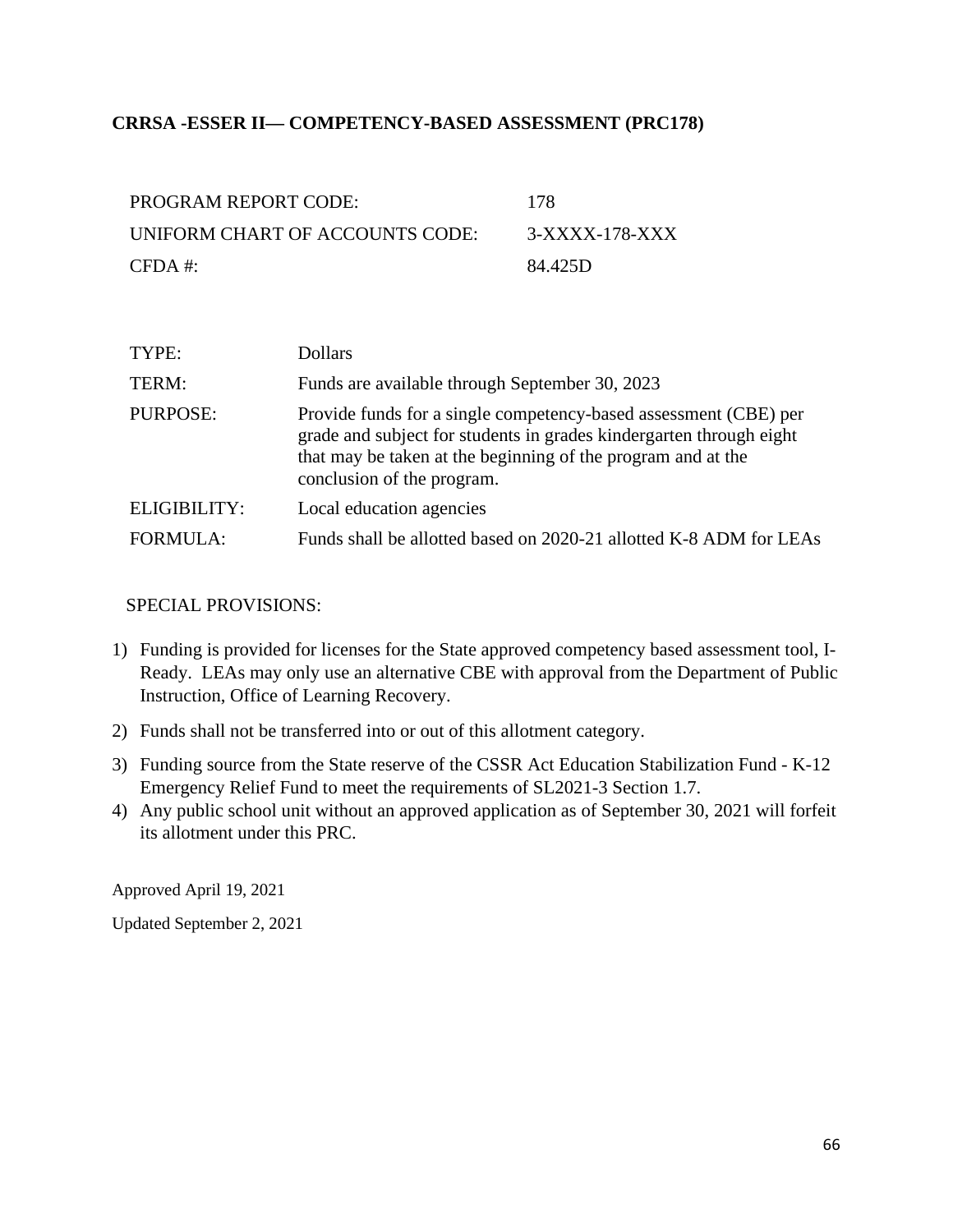### **ARP – ESSER III – K-12 EMERGENCY RELIEF FUND (PRC 181)**

| PROGRAM REPORT CODE:            | <b>PRC 181</b> |
|---------------------------------|----------------|
| UNIFORM CHART OF ACCOUNTS CODE: | 3-XXXX-181-XXX |
| $CFDA \#$                       | 84.425U        |

| TYPE:           | <b>Dollars</b>                                                                                                                                                                                                                                                                                                                     |
|-----------------|------------------------------------------------------------------------------------------------------------------------------------------------------------------------------------------------------------------------------------------------------------------------------------------------------------------------------------|
| TERM:           | Funds are available through September 30, 2024                                                                                                                                                                                                                                                                                     |
| <b>PURPOSE:</b> | The Elementary and Secondary School (K-12) Emergency Relief<br>Fund, authorized by Section 2001 of the American Rescue Plan Act<br>(ARPA) of 2021 is intended to assist eligible public school units<br>during and after the coronavirus pandemic.                                                                                 |
| ELIGIBILITY:    | Public school units including LEAs, charter. lab, regional and<br>innovative schools are eligible to receive funds under the Elementary<br>and Secondary School Emergency Relief Fund. Units that seek funds<br>must complete and submit to NCDPI an application and budget<br>provided by NCDPI and the State Board of Education. |
| <b>FORMULA:</b> | Allocations to eligible units are made in proportion to the amount of<br>funds such units received under Title I, Part A in the most recent<br>fiscal year.                                                                                                                                                                        |

#### SPECIAL PROVISION:

- 1) No less than 90% of the total K-12 Emergency Relief Fund provided to North Carolina shall be allocated as award as subawards to eligible units.
- 2) Units must reserve not less than 20 percent of such funds to address learning loss through the implementation of evidence-based interventions, such as summer learning or summer enrichment, extended day, comprehensive afterschool programs, or extended school year programs, and ensure that such interventions respond to students' academic, social, and emotional needs and address the disproportionate impact of coronavirus on disadvantaged students.
- 3) Units may use program funds in accordance with federal law for:
	- a) Any activity authorized by the Elementary and Secondary Act of 1965 (ESEA), the Individuals with Disabilities Education Act (IDEA), the Adult Education and Family Literacy Act, the Carl D. Perkins Career and Technical Education Act of 2006, or Title VII, Subtitle B of the McKinney-Vento Homeless Assistance Act.
	- b) Coordination of preparedness and response efforts of public school units with State or local public health departments and other relevant agencies to improve coordinated responses in preventing, preparing for, and responding to coronavirus.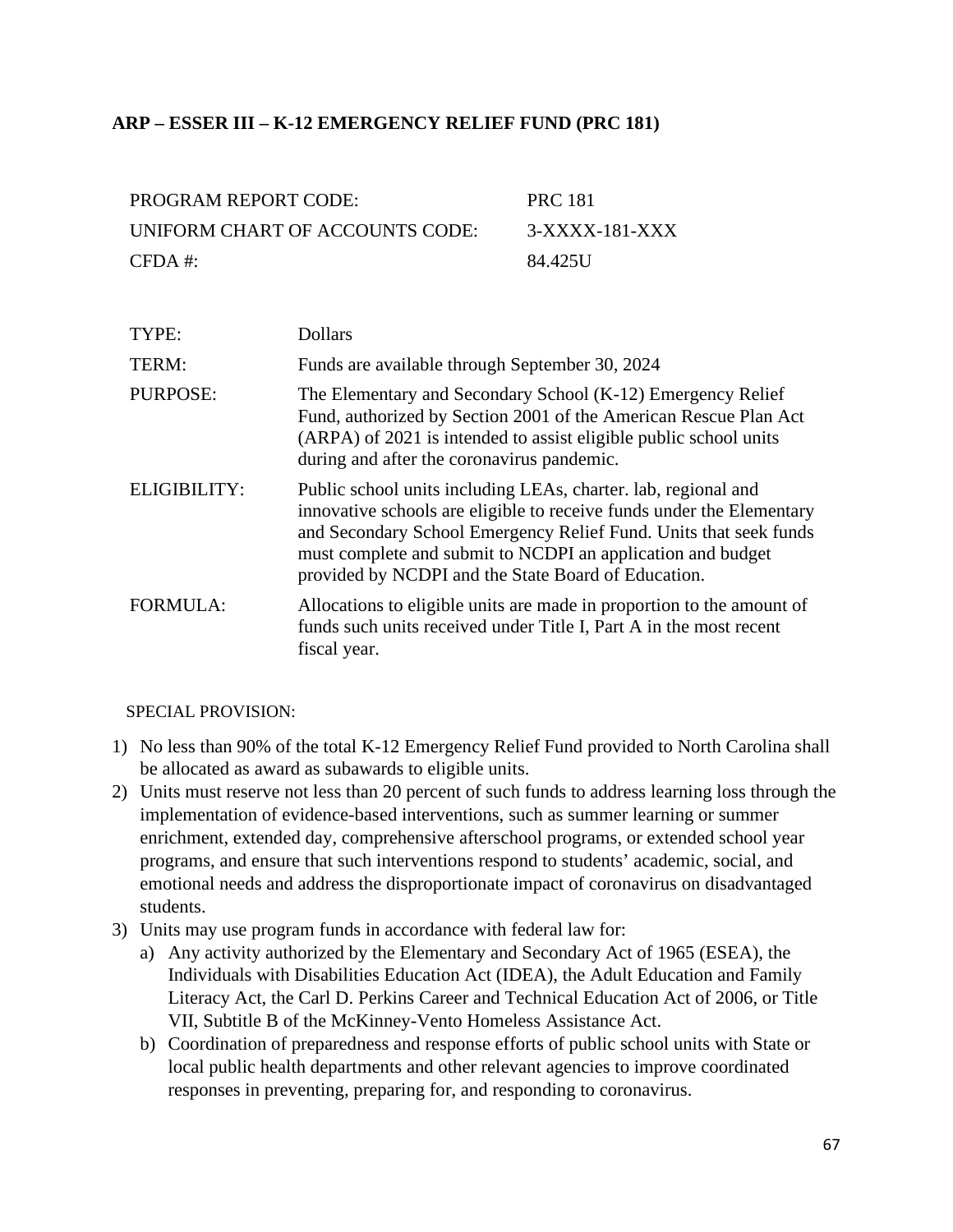- c) Providing principals and other school leaders with resources to address the needs of their individual schools.
- d) Activities to address the unique needs of low-income children or students, children with disabilities, English learners, racial and ethnic minorities, students experiencing homelessness, and foster care youth, including how outreach and service delivery will meet the needs of those students.
- e) Develop and implementing procedures and systems to improve preparedness and response efforts.
- f) Training and professional development for staff pertaining to sanitation and minimizing the spread of infectious diseases.
- g) Purchasing sanitation and cleaning supplies of school district facilities, including building operated by such agency.
- h) Planning for, coordinating and implementing activities during long term closures, including providing meals to eligible students, technology for online learning to all students, guidance for carrying requirements under IDEA, and ensuring that other services can continue consistent with applicable Federal, State, and local requirements.
- i) Purchasing educational technology (including hardware, software and connectivity) for students to aid in regular and substantive interaction between students and their classroom instructors (including low-income and disabled students), which may include assistive technology or adaptive equipment.
- j) Providing mental health services and supports.
- k) Planning and implementing summer learning and supplemental afterschool program activities, including providing classroom instruction or online learning during the summer months, and addressing the needs of low-income students, children with disabilities, English learners, migrant students, students experiencing homelessness, and children in foster care.
- l) Addressing learning loss among students, including low-income students, children with disabilities, English learners, racial and ethnic minorities, students experiencing homelessness, and children and youth in foster care, of the local educational agency, including by—
	- (A) Administering and using high-quality assessments that are valid and reliable, to accurately assess students' academic progress and assist educators in meeting students' academic needs, including through differentiating instruction.
	- (B) Implementing evidence-based activities to meet the comprehensive needs of students.
	- (C) Providing information and assistance to parents and families on how they can effectively support students, including in a distance learning environment.
	- (D) Tracking student attendance and improving student engagement in distance education.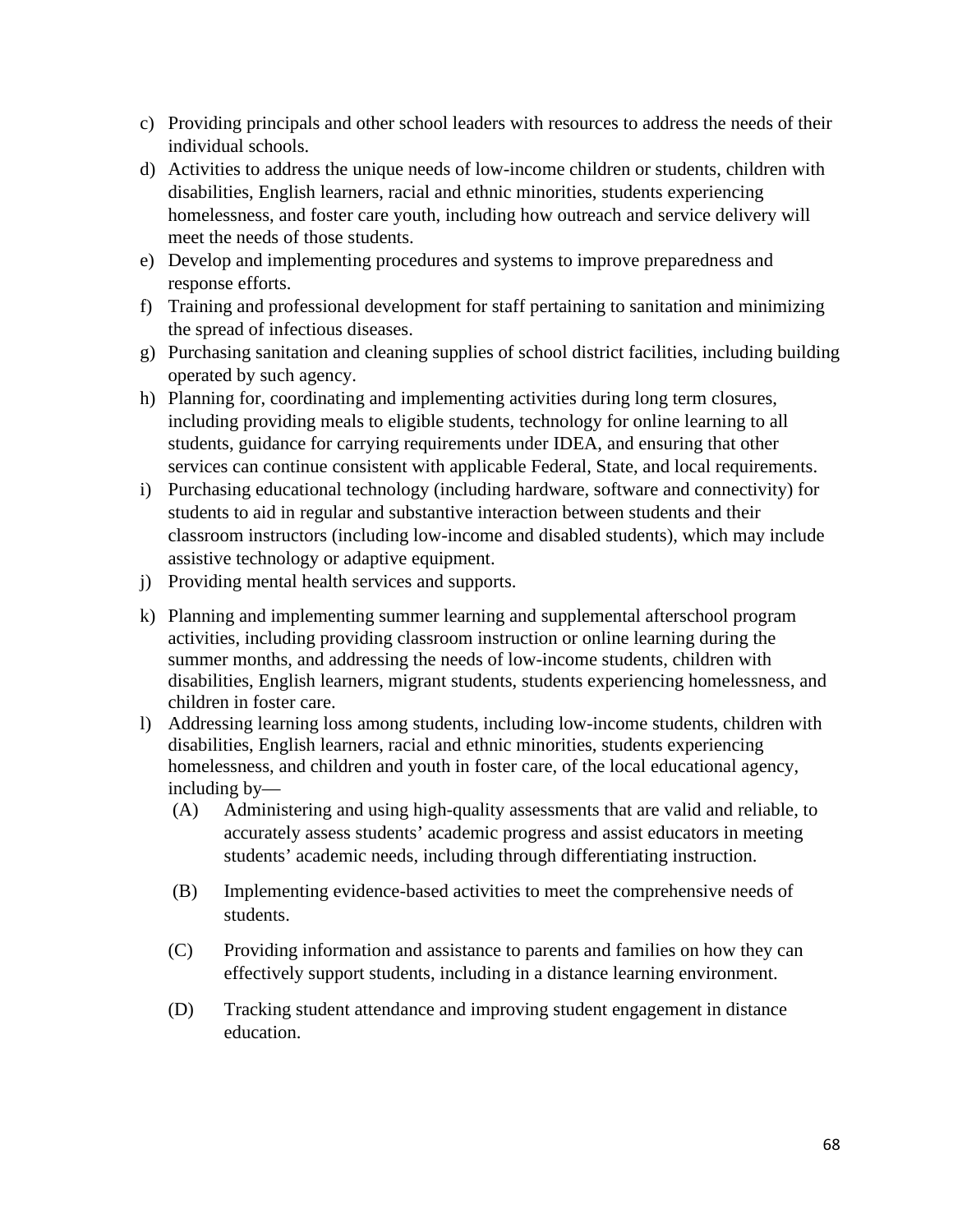- m) School facility repairs and improvements to enable operation of schools to reduce risk of virus transmission and exposure to environmental health hazards, and to support student health needs.
- n) Inspection, testing, maintenance, repair, replacement, and upgrade projects to improve the indoor air quality in school facilities, including mechanical and non-mechanical heating, ventilation, and air conditioning systems, filtering, purification and other air cleaning, fans, control systems, and window and door repair and replacement.
- o) Developing strategies and implementing public health protocols including, to the greatest extent practicable, policies in line with guidance from the Centers for Disease Control and Prevention for the reopening and operation of school facilities to effectively maintain the health and safety of students, educators, and other staff.
- a) Other activities deemed necessary to maintain the operation and of and continuity of services in public school unit, and continuing to employ existing staff of the public school unit.
- 4) Any funds that have not been approved to be allotted within 1 year of receiving the funds from the Federal government, must be returned to the Federal government for reallocation to other States.
- 5) Units that receive funds are required to continue to pay their employees and contractors to the greatest extent practicable during the period of disruptions or closures related to coronavirus.
- 6) A public school unit receiving funds must develop and make publicly available on the unit's website, not later than 30 days after receiving the funds, a plan for the safe return to inperson instruction and continuity of services.
- 7) PSU Maintenance of Equity for High-Poverty Schools As a condition of receiving ESSER III funds, a public school unit shall not, in fiscal years 2022 or 2023:
	- a) Reduce per-pupil funding (from combined State and local funding) for any high-poverty schools served by the PSU by an amount that exceeds the total reduction in funding for the PSU (from combined State and local funding) for all schools served by the unit in such fiscal year, divided by the number of children enrolled in all schools served by the unit in such fiscal year; or
	- b) Reduce per-pupil, full-time equivalent staff in any high-poverty school by an amount that exceeds the total reduction in full-time equivalent staff in all schools served by such unit divided by the number of children enrolled in all schools served by the unit in such fiscal year.

A "high-poverty school" is a school that is in the highest quartile of schools served by a PSU based on the percentage of economically disadvantaged students served, as determined by the State. In making a determination regarding the definition of economically disadvantaged students for the purposes of identifying a high-poverty school, the State must use a measure of poverty established by the Secretary of Education and apply such measure consistently to all schools in the State.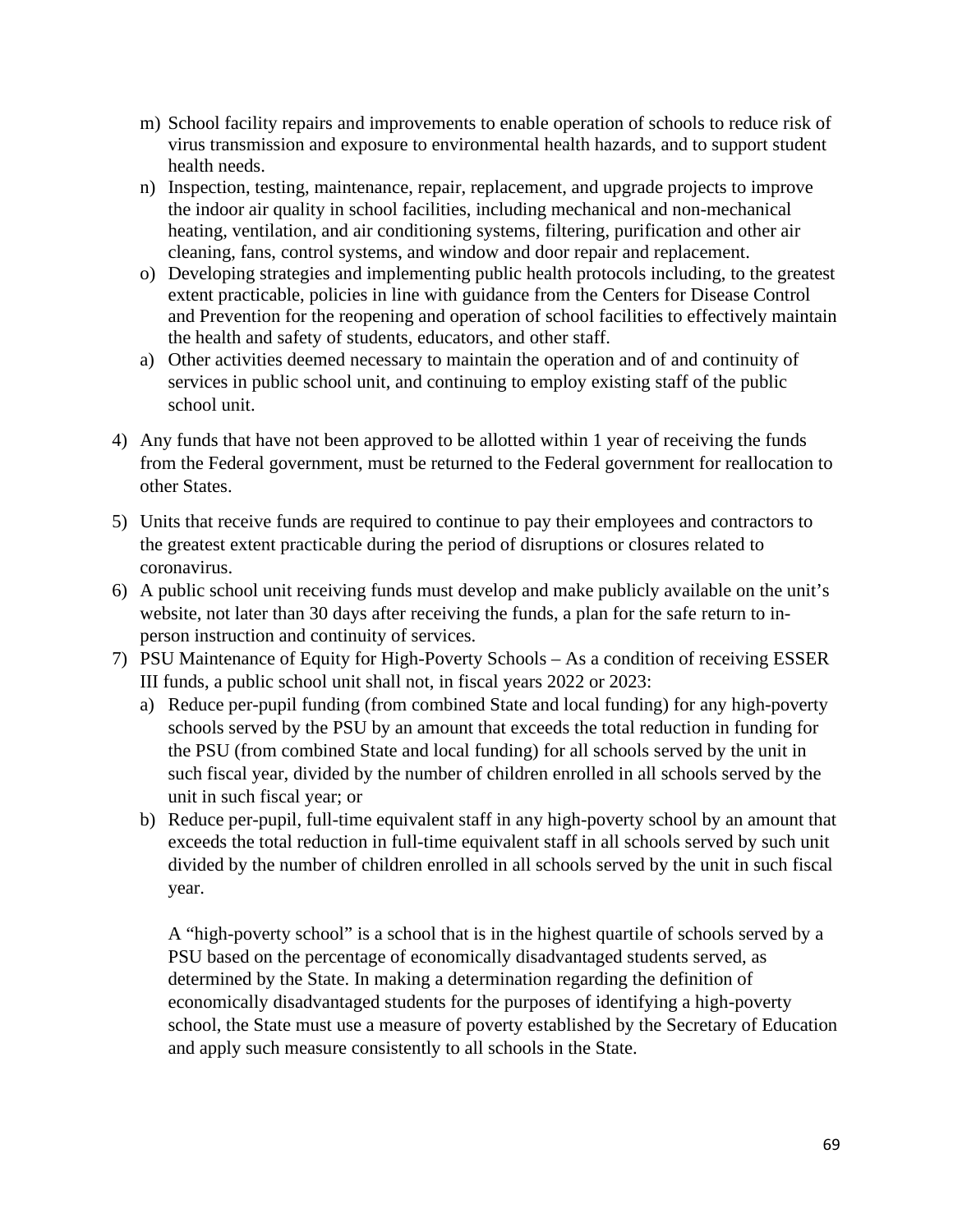- c) PSU Maintenance of Equity for High-Poverty Schools requirements shall not apply to school districts with less than 1,000 students; charter schools, regional schools, lab schools, or innovative schools; or a public school unit that demonstrates an exceptional or uncontrollable circumstances, such as unpredictable changes in student enrollment or precipitous decline in financial resources, as determined by the US Secretary of Education.
- 8) The State Board of Education may reserve up to 10% of the total Supplemental K-12 Emergency Relief Fund.
	- a) The State Board of Education may not reserve more than 1/2 of 1 percent of the Supplemental K-12 Emergency Relief Fund for administrative costs undertaken by the State Board of Education and the Department of Public Instruction.
	- b) The State Board of Education must reserve not less than 5% of the State's ESSER III award to carry out, directly or through grants or contracts, activities to address learning loss by supporting the implementation of evidence-based interventions, such as summer learning or summer enrichment, extended day, comprehensive afterschool programs, or extended school year programs, and ensure that such programs respond to students' academic, social, and emotional needs and address the disproportionate impact of the coronavirus pandemic on disadvantaged students.
	- c) The State Board of Education must reserve not less than 1% of the State's ESSER III award to carry out, directly or through grants or contracts, the implementation of evidence-based comprehensive afterschool programs, and ensure such programs respond to students' academic, social, and emotional needs and address the disproportionate impact of the coronavirus pandemic on disadvantaged students.
	- d) The State Board of Education must reserve not less than 1% of the State's ESSER III award to carry out, directly or through grants or contracts the implementation of evidence-based summer programs, and ensure such programs respond to students' academic, social, and emotional needs and address the disproportionate impact of the coronavirus pandemic on disadvantaged students.

Approved April 8, 2021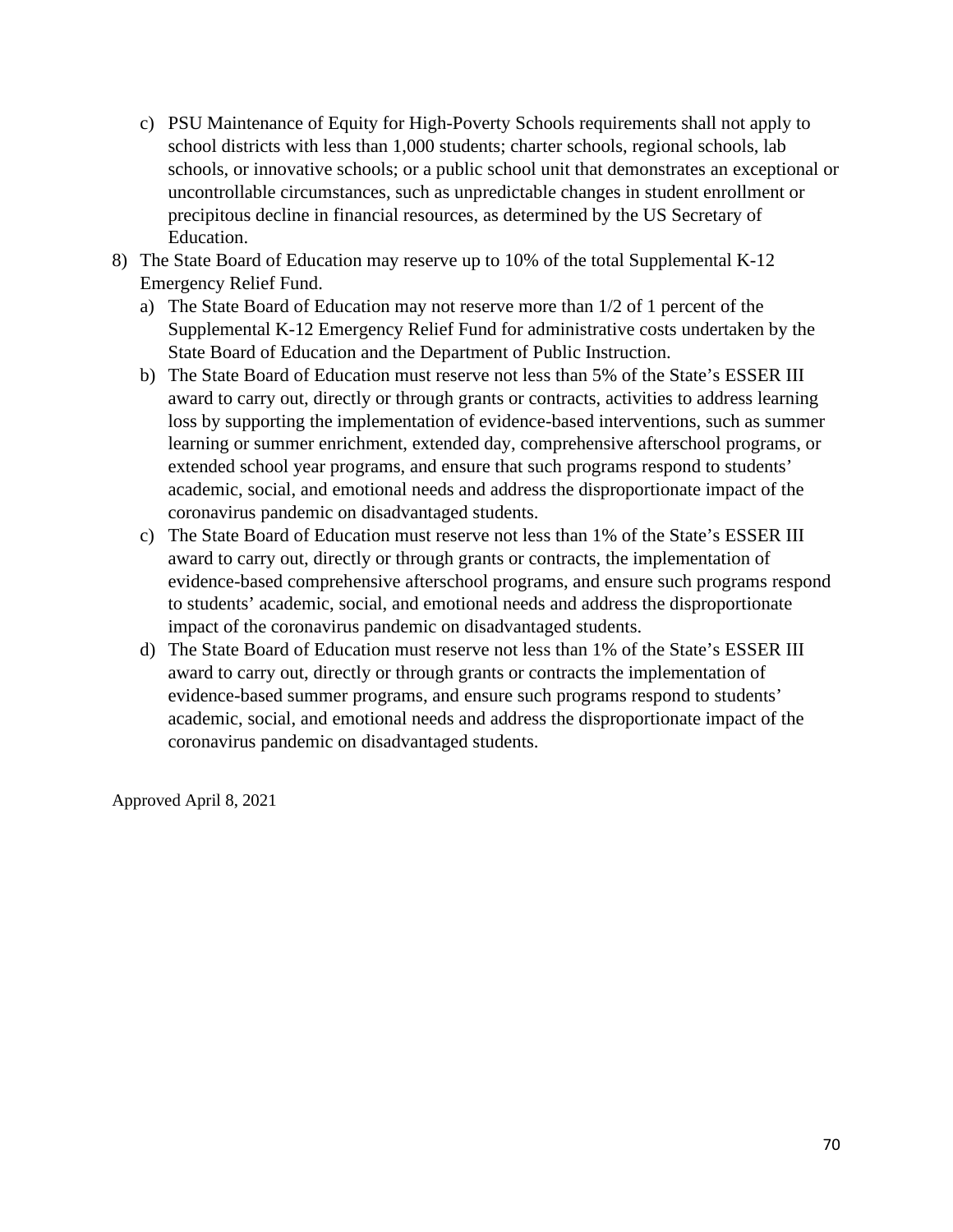### **ARP – ESSER III – PUBLIC SCHOOL UNIT SUPPLEMENTAL FUNDING (PRC 182)**

| PROGRAM REPORT CODE:            | 182            |
|---------------------------------|----------------|
| UNIFORM CHART OF ACCOUNTS CODE: | 3-XXXX-182-XXX |
| $CFDA \#$                       | 84.425U        |

| TYPE:           | <b>Dollars</b>                                                                                                                                                                                                                                                                                                                                                                                                               |
|-----------------|------------------------------------------------------------------------------------------------------------------------------------------------------------------------------------------------------------------------------------------------------------------------------------------------------------------------------------------------------------------------------------------------------------------------------|
| TERM:           | Funds are available through September 30, 2024                                                                                                                                                                                                                                                                                                                                                                               |
| <b>PURPOSE:</b> | To provide supplemental funds to public school units receiving<br>ESSER III (PRC181) funds. These funds are intended to assist<br>eligible public school units during the novel coronavirus pandemic.                                                                                                                                                                                                                        |
| ELIGIBILITY:    | All LEAs, charter, lab, regional and innovative schools.                                                                                                                                                                                                                                                                                                                                                                     |
| <b>FORMULA:</b> | For PSUs that did not receive Title I, Part A funds in 2020-21, an<br>allocation of \$400 per 2020-21 funded ADM.<br>For PSUs that received Title I, Part A in 2020-21, an allocation of<br>\$400 per 2020-21 funded ADM, less the 2021 planning allotment in<br>PRC181.<br>Any PSUs with a PRC 181 planning allotment greater than \$400 per<br>2020-21 funded ADM shall not receive additional funding nor a<br>reduction. |

#### SPECIAL PROVISION:

- 1) Funds shall not be transferred in to or out of this allotment category.
- 2) The funding source for the allotment is the State Board of Education reserve from the American Rescue Plan Act (ARP) Elementary and Secondary School Emergency Relief Fund – ESSER III.
- 3) Units may use program funds for:
	- a. Any activity authorized by the Elementary and Secondary Act of 1965 (ESEA), the Individuals with Disabilities Education Act (IDEA), the Adult Education and Family Literacy Act, the Carl D. Perkins Career and Technical Education Act of 2006, or Title VII, Subtitle B of the McKinney-Vento Homeless Assistance Act.
	- b. Coordination of preparedness and response efforts of LEAs or charter schools with State or local public health departments and other relevant agencies to improve coordinated responses in preventing, preparing for, and responding to coronavirus.
	- c. Providing principals and other school leaders with resources to address the needs of their individual schools.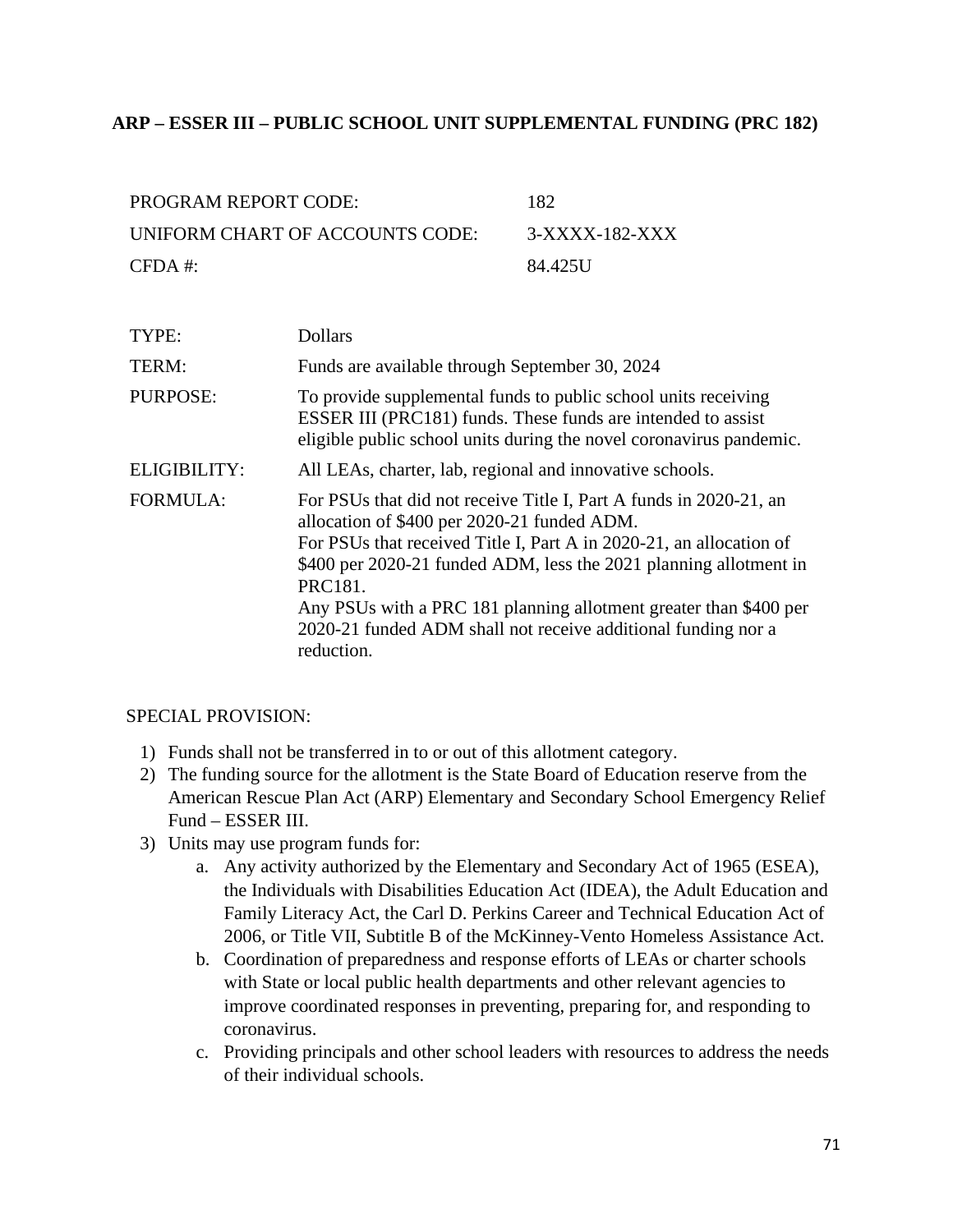- d. Activities to address the unique needs of low-income children or students, children with disabilities, English learners, racial and ethnic minorities, students experiencing homelessness, and foster care youth, including how outreach and service delivery will meet the needs of those students.
- e. Developing and implementing procedures and systems to improve preparedness and response efforts.
- f. Training and professional development for staff pertaining to sanitation and minimizing the spread of infectious diseases.
- g. Purchasing sanitation and cleaning supplies for LEA or charter school facilities.
- h. Planning for and coordinating long term closures, including for how to provide meals to eligible students, provide technology for online learning to all students, provide guidance for carrying requirements under IDEA, and ensuring that other services can continue consistent with applicable Federal, State, and local requirements.
- i. Purchasing educational technology (including hardware, software and connectivity) for students to aid in regular and substantive interaction between students and their classroom instructors (including low-income and disabled students), which may include assistive technology or adaptive equipment.
- j. Providing mental health services and supports.
- k. Planning and implementing summer learning and supplemental afterschool program activities, including providing classroom instruction or online learning during the summer months, and addressing the needs of low-income students, children with disabilities, English learners, migrant students, students experiencing homelessness, and children in foster care.
- l. Addressing learning loss among students, including low-income students, children with disabilities, English learners, racial and ethnic minorities, students experiencing homelessness, and children and youth in foster care, of the local educational agency, including by
	- i. Administering and using high-quality assessments that are valid and reliable, to accurately assess students' academic progress and assist educators in meeting students' academic needs, including through differentiating instruction.
	- ii. Implementing evidence-based activities to meet the comprehensive needs of students.
	- iii. Providing information and assistance to parents and families on how they can effectively support students, including in a distance learning environment.
	- iv. Tracking student attendance and improving student engagement in distance education.
- m. School facility repairs and improvements to enable operation of schools to reduce risk of virus transmission and exposure to environmental health hazards, and to support student health needs.
- n. Inspection, testing, maintenance, repair, replacement, and upgrade projects to improve the indoor air quality in school facilities, including mechanical and nonmechanical heating, ventilation, and air conditioning systems, filtering,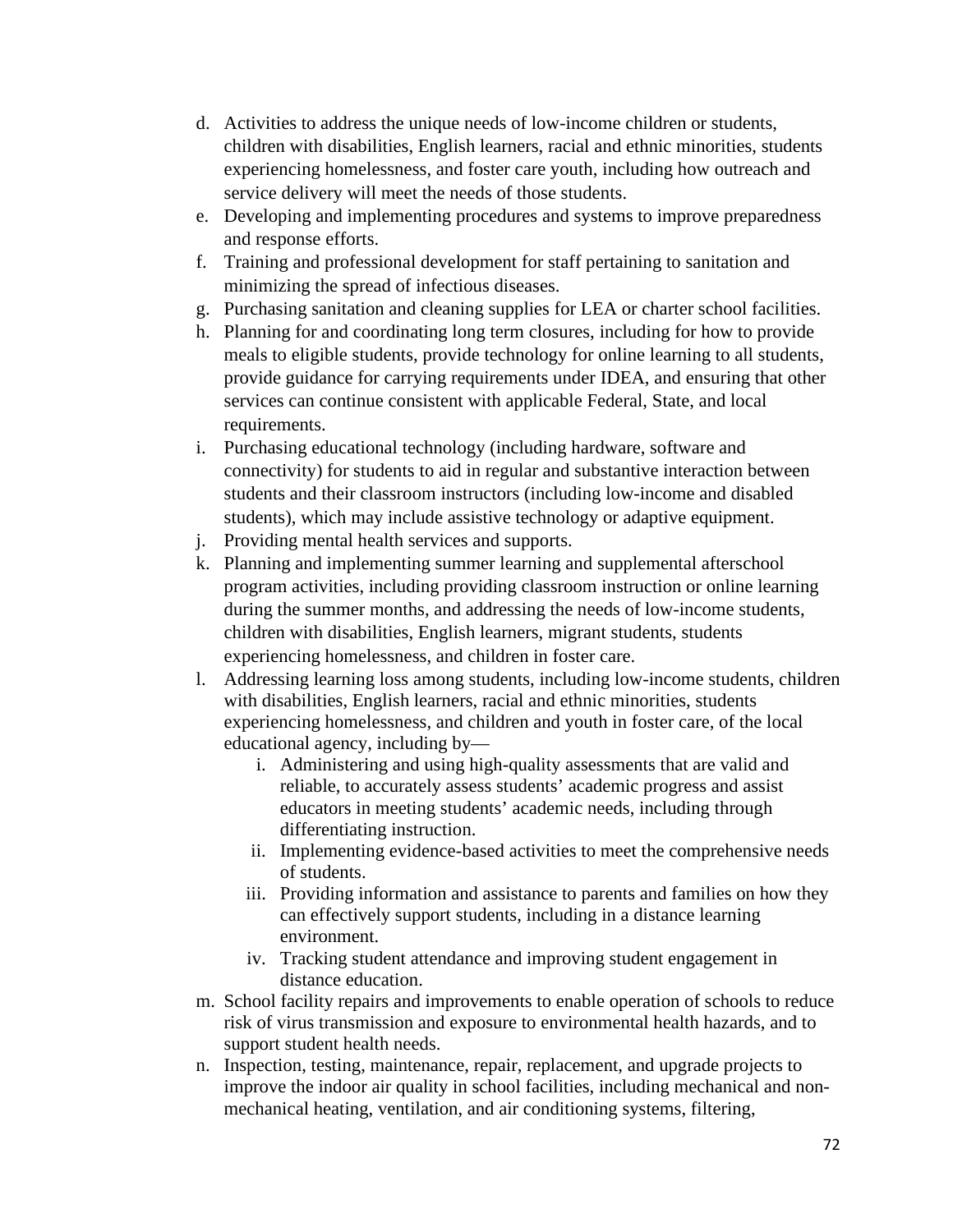purification and other air cleaning, fans, control systems, and window and door repair and replacement.

- o. Other activities deemed necessary to maintain the operation and of and continuity of services in public school unit, and continuing to employ existing staff of the public school unit.
- 4) No adjustments shall be made for average daily membership in subsequent school years.
- 5) Any public school unit without an approved application by February 28, 2022 will forfeit its allotment under this PRC. Any unallotted funds as of March 10, 2022 will be reallotted through ESSER III (PRC 181) to public school units with approved applications.

Approved September 2, 2021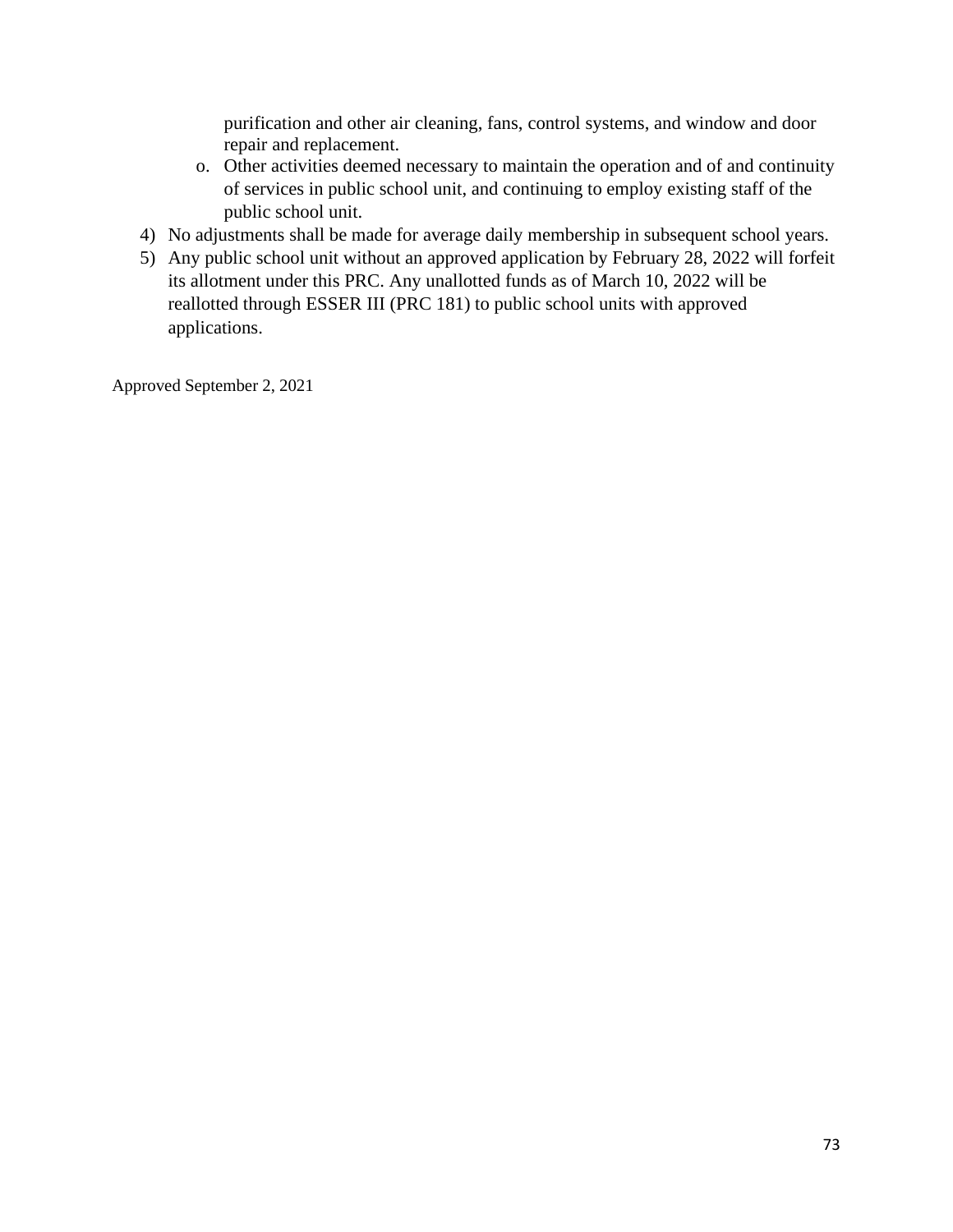# **ARP – ESSER III – HOMELESS I (PRC 183)**

| PROGRAM REPORT CODE:            | 183          |
|---------------------------------|--------------|
| UNIFORM CHART OF ACCOUNTS CODE: | XXXX-183-XXX |
| $CFDA$ #:                       | 84.425W      |

| TYPE:           | <b>Dollars</b>                                                                                                                                                                                                                                                                                                                             |
|-----------------|--------------------------------------------------------------------------------------------------------------------------------------------------------------------------------------------------------------------------------------------------------------------------------------------------------------------------------------------|
| TERM:           | Funds are available until September 30, 2024                                                                                                                                                                                                                                                                                               |
| PURPOSE:        | Funds are provided to address the urgent needs of homeless children<br>and youth stemming from the impacts of the novel coronavirus<br>pandemic – including academic, social, emotional, and mental health<br>needs.                                                                                                                       |
| ELIGIBILITY:    | LEAs including charter schools which have identified 50 or more<br>homeless students, may submit an application. LEAs including<br>charter schools, which have identified less than 50 homeless students,<br>may submit an application as a consortium with LEAs whose total<br>number of identified homeless students is greater than 50. |
|                 | State Board of Education approval is required before allocation<br>of funds.                                                                                                                                                                                                                                                               |
| <b>FORMULA:</b> | N/A                                                                                                                                                                                                                                                                                                                                        |

### SPECIAL PROVISION:

- 1) Of the funds received by NC DPI, up to 25% may be reserved for State activities; a minimum of 75% of the funds must be distributed through subawards to eligible entities.
- 2) Funds may only be used for expenditures that are allowable under the McKinney-Vento Homeless Education Program (PRC 026).
- 3) When planning for the use of funds, eligible entities should consider any extraordinary or emergency assistance needed to enable homeless children and youth to attend school and participate fully in school activities in light of the COVID-19 pandemic's impacts.

Approved June 3, 2021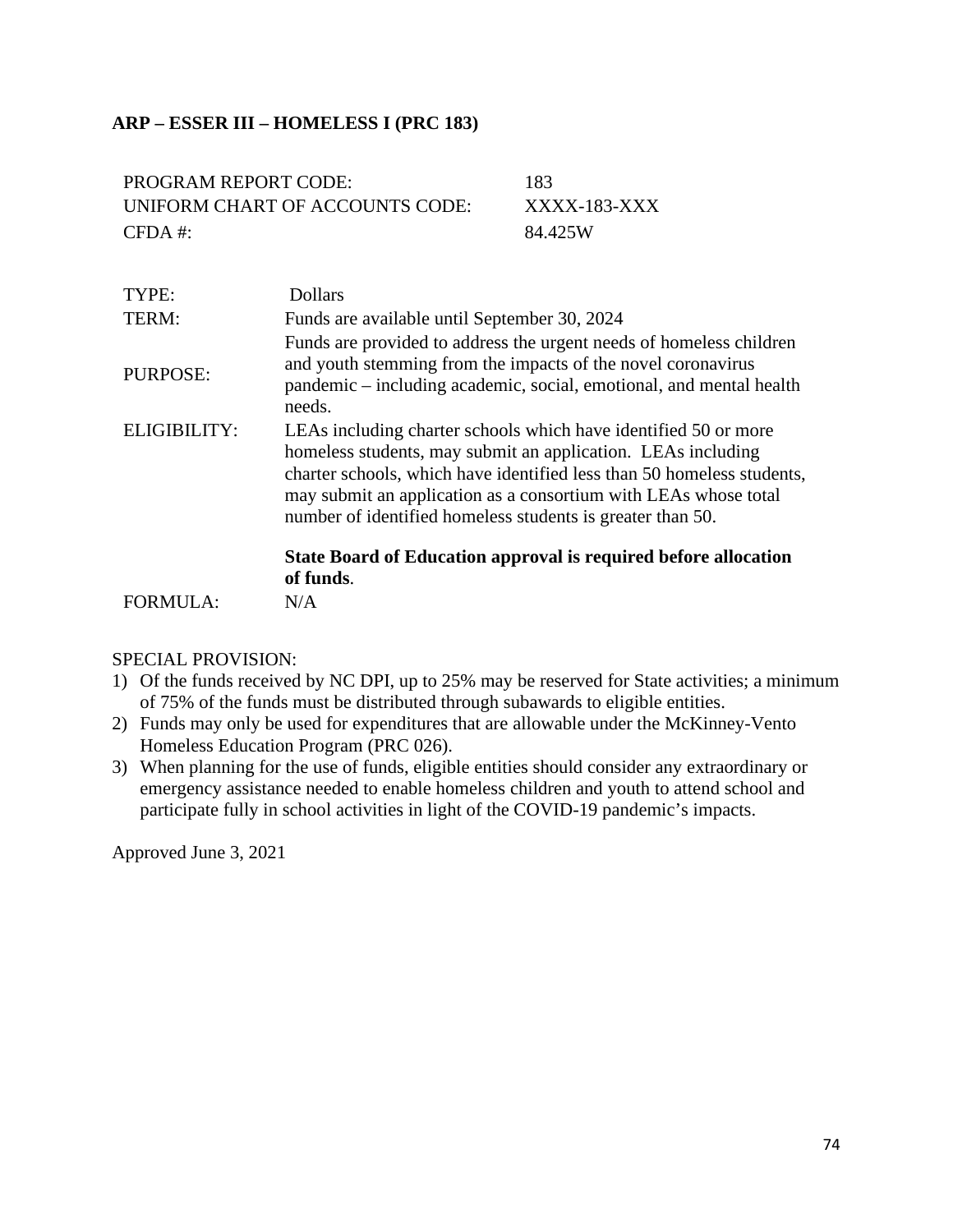# **ARP – ESSER III – HOMELESS II (PRC 184)**

| <b>PROGRAM REPORT CODE:</b>     | 184            |
|---------------------------------|----------------|
| UNIFORM CHART OF ACCOUNTS CODE: | 3-XXXX-184-XXX |
| $CFDA \#$                       | 84.425W        |

| TYPE:           | <b>Dollars</b>                                                                                                                                                                                                                                                                                      |
|-----------------|-----------------------------------------------------------------------------------------------------------------------------------------------------------------------------------------------------------------------------------------------------------------------------------------------------|
| TERM:           | Funds are available until September 30, 2024                                                                                                                                                                                                                                                        |
| <b>PURPOSE:</b> | Funds are provided to address the urgent needs of homeless children<br>and youth stemming from the impacts of the novel coronavirus<br>pandemic – including academic, social, emotional, and mental health<br>needs.                                                                                |
| ELIGIBILITY:    | Public school units eligible to receive funds are all LEAs, charter<br>schools, lab schools, regional schools, and the Innovative School<br>District.                                                                                                                                               |
| <b>FORMULA:</b> | 50% of program funds will be allotted based in proportion to the<br>amount of Title I, Part A (PRC 050) funds received by each<br>LEA/charter school/regional school/lab school/ISD in the most recent<br>fiscal year.                                                                              |
|                 | 50% of program funds will be allotted in proportion to the number of<br>homeless children and youth identified by each eligible public school<br>unit relative to all public school units in the State, using the greater of<br>the number of homeless children and youth identified by each public |

### SPECIAL PROVISION:

1) To receive funding under the ESSER III – ARP Homeless II program, an eligible public school unit must have an allotment of \$5,000 based on both elements of the program formula combined. Eligible public school units with an allotment of less than \$5,000 may join a consortia with other public school units in which the sum of its members allotments is greater than \$5,000.

school unit in either the 2018-2019 or 2019-2020 school year.

- 2) Of the funds received by NC DPI, a minimum of 75% of the funds must be distributed through subawards to eligible public school units.
- 3) Funds may only be used for expenditures that are allowable under the McKinney-Vento Homeless Education Program (PRC 026).
- 4) When applying for the funds, eligible public school units should consider any extraordinary or emergency assistance needed to enable homeless children and youth to attend school and participate fully in school activities in light of the COVID-19 pandemic's impacts.

Approved September 2, 2021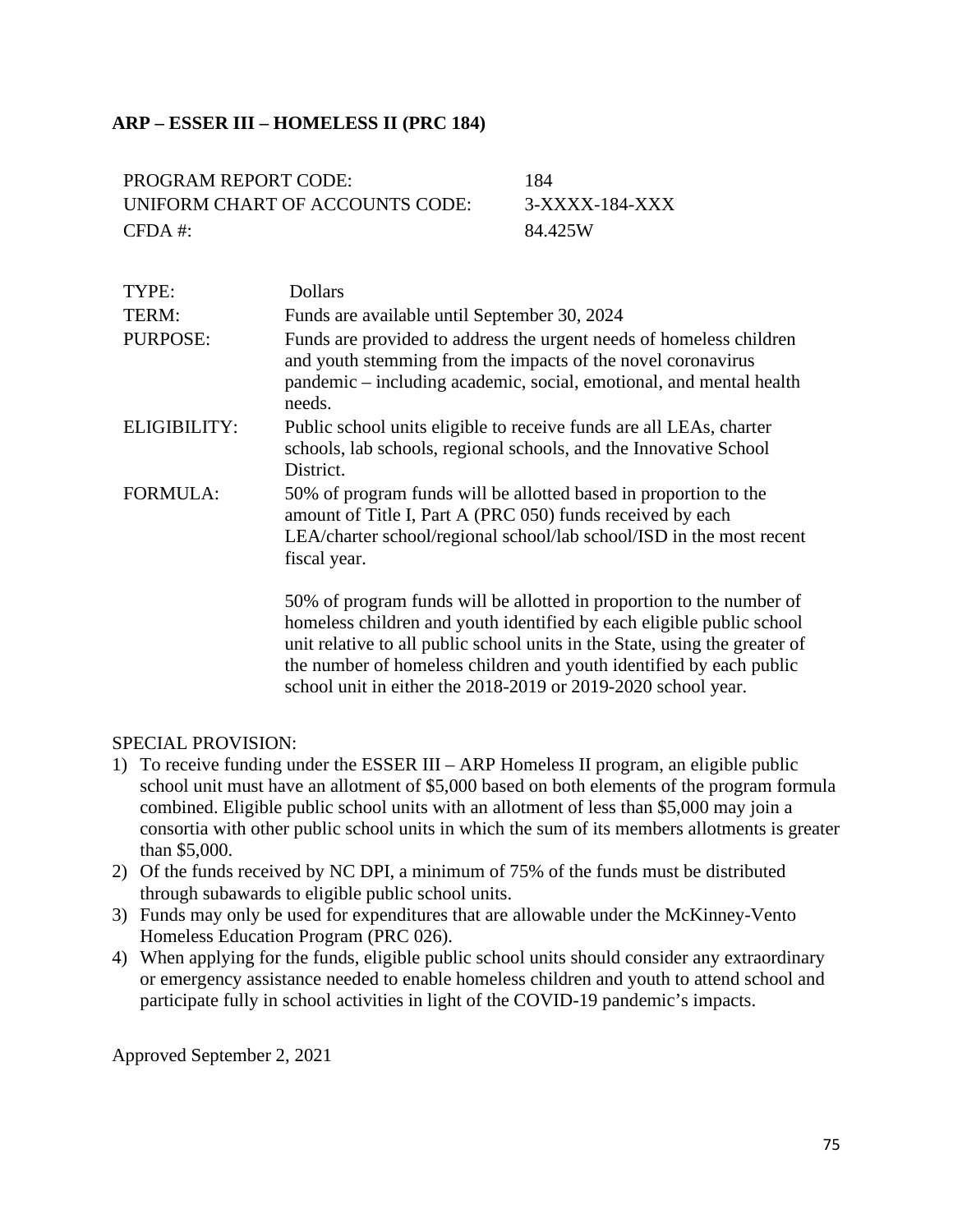## **ESSER III – ARP IDEA 611 GRANTS TO STATES (PRC 185)**

| PROGRAM REPORT CODE:            | 185          |
|---------------------------------|--------------|
| UNIFORM CHART OF ACCOUNTS CODE: | XXXX-185-XXX |
| $CFDA \#$                       | 84.027X      |

|              | and related services to children with disabilities ages 3 through 21.                                                                                                                                                                                                                                                                                                                                                                                                                                                                                                                                                 |
|--------------|-----------------------------------------------------------------------------------------------------------------------------------------------------------------------------------------------------------------------------------------------------------------------------------------------------------------------------------------------------------------------------------------------------------------------------------------------------------------------------------------------------------------------------------------------------------------------------------------------------------------------|
| ELIGIBILITY: | Each LEA/charter school/state operated program must establish their<br>eligibility under section 613 of the IDEA. A plan must be submitted<br>that provides assurances that the LEA/charter school/state-operated<br>program meets each of the conditions in section $613(a)$ of the IDEA.<br>Funds are available to provide services for eligible children with<br>disabilities currently served and who subsequently enroll or are<br>identified during the year, or to conduct child find activities if no<br>children with disabilities are currently served by the LEA/charter<br>school/state-operated program. |

PURPOSE: Provides funding to initiate, expand, and continue special education

## **Grant Application with established eligibility must be approved prior to the LEA/charter schools/state-operated program receiving the allotment.**

FORMULA: Funds will be distributed as part of the allotment process for IDEA – Section 611 Grants to States. For details on the formula, see the Allotment Policy for IDEA – Section 611 Grants to States (PRC 060).

#### SPECIAL PROVISION:

TYPE: Dollars

TERM: Up to 27 Months

- 1) Each project can be awarded funds for a period of time beginning July 1st and ending September 30th of the following fiscal year. The Tydings Amendment can extend the grant period to 27 months by allowing unexpended funds as of September 30th to carry over for an additional 12 months. Funds are potentially available to LEAs/charter schools/state operated programs for 27 months, provided a timely project application is submitted each year.
- 2) Each LEA/charter school/state operated program must maintain documentation that it has spent the same minimum amount (on the average) for the education of its children with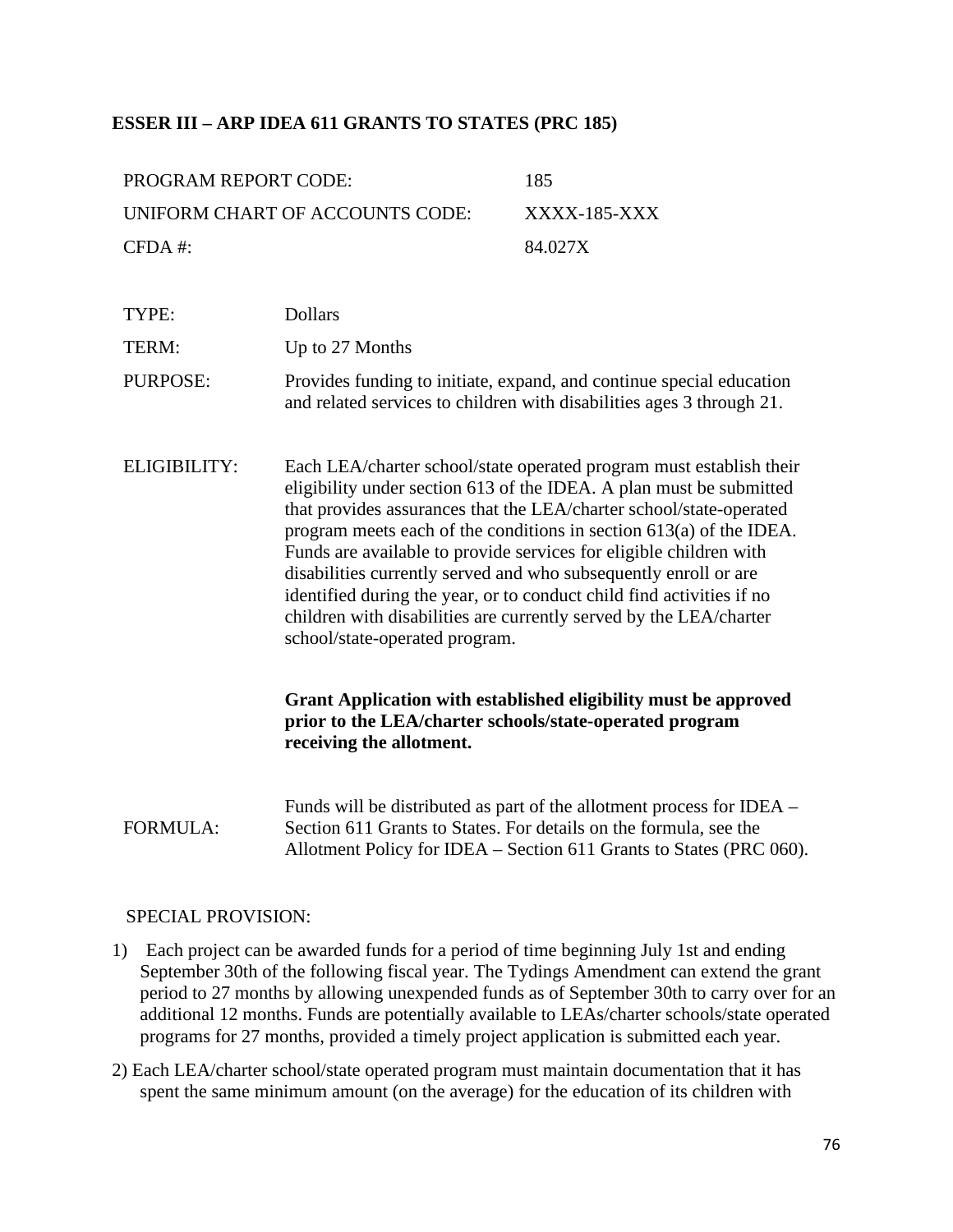disabilities as the LEA/charter school/state operated program has spent for all the children in the LEA/charter school/state operated program taken as a whole before any IDEA VI-B funds are used for the education of children with disabilities.

- 3) Program Administrators will notify the School Allotments Section of any LEA/charter school that does not have an approved budget by October 31st. After this notification, funds carried forward will be reduced from the LEA's/charter school's budget based on the results of a **Hearing**
- 4) Reallocation of funds Any funding not allotted will be reallocated in accordance with the program formula.
- 5) The Individuals with Disabilities Education Improvement Act (2004) IDEA requires LEAs /Charters determined to have significant disproportionality as described under 300.646(b) (2) to reserve the maximum amount of funds (15%) under section 613(f) of the Act to provide comprehensive coordinated early intervening services to serve children in the LEA/Charter, particularly, but not exclusively, children in those groups that are significantly disproportionate under 300.646(a) of the IDEA regulation. The IDEA also requires the LEA to review and, if appropriate, revise policies, practices, and procedures as describe under 300.646(b)(1) of the IDEA regulations.
- 6) LEAs may request permission for "permissive use" of up to and including 15% of their total IDEA 2004 allocation (PRC 049 and 060) for Coordinated Early Intervening Services from the Exceptional Children Division. The amounts approved by the Exceptional Children Division are subtracted from the LEAs PRC 060 current allotment by the School Business Services – School Allotments Section before funds are allocated.
- 7) During the first 60 school days, if a child with disabilities who was included in the prior fiscal year December 1 child counts leaves or returns to an LEA from a charter school or leaves or returns to a charter school from a charter school, the share of funds allocated for that child will be adjusted. In order to initiate the transfer of funds, the LEA or charter school receiving the child must enter and submit all children received in the NC DPI Child Count Transfer System by the 10th of the month after the child transferred.

Approved August 5, 2021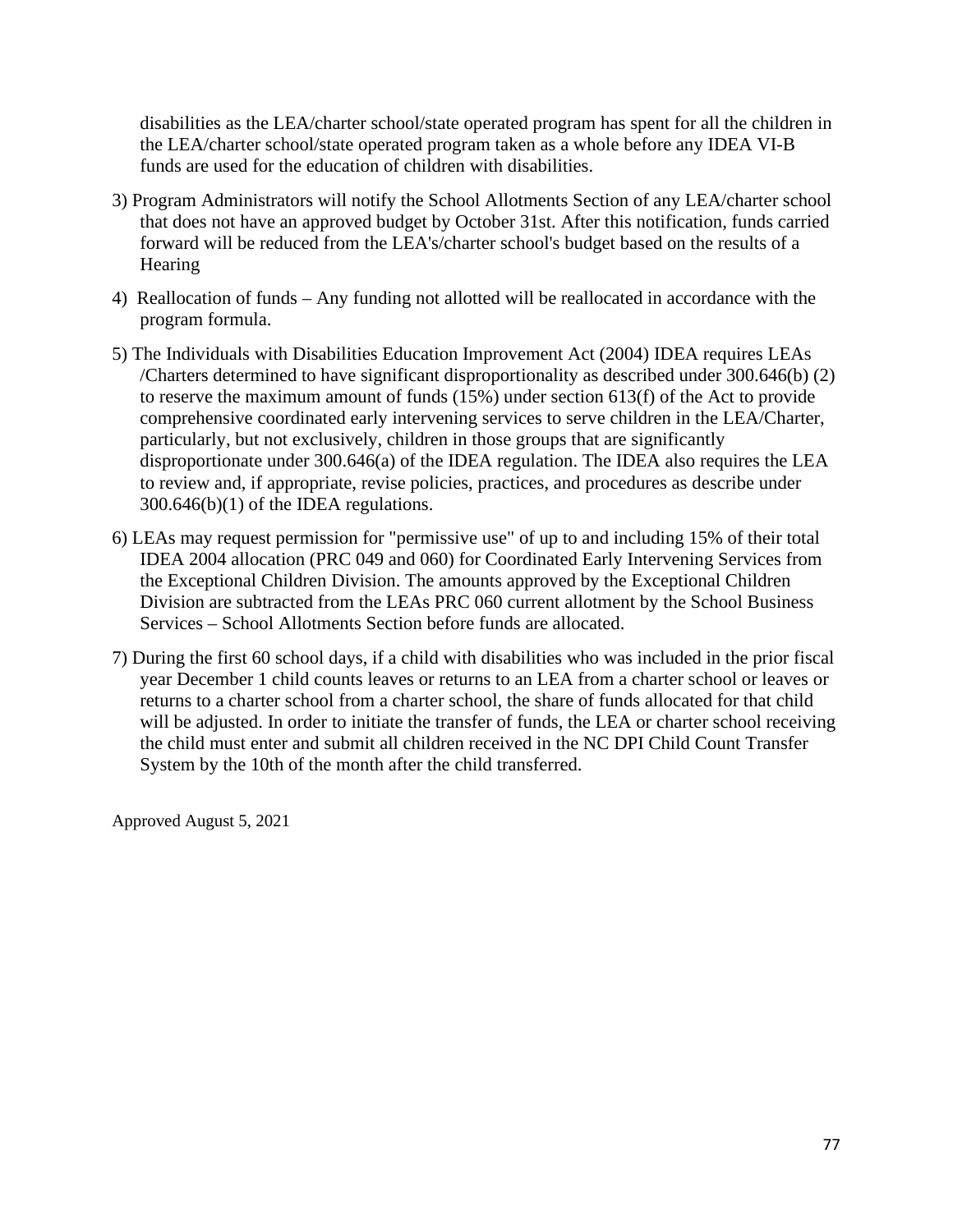# **ESSER III – ARP IDEA PRESCHOOL GRANTS (PRC 186)**

| PROGRAM REPORT CODE:            | 186          |
|---------------------------------|--------------|
| UNIFORM CHART OF ACCOUNTS CODE: | XXXX-186-XXX |
| $CFDA$ #:                       | 84.173X      |

| TYPE:           | <b>Dollars</b>                                                                                                                                                                                                                                                            |
|-----------------|---------------------------------------------------------------------------------------------------------------------------------------------------------------------------------------------------------------------------------------------------------------------------|
| TERM:           | Up to 27 months                                                                                                                                                                                                                                                           |
| PURPOSE:        | Provides funds to initiate and expand preschool special education and<br>related services programs for children with disabilities ages 3-5.                                                                                                                               |
| ELIGIBILITY:    | Each LEA that has established its eligibility under section 619 of<br>IDEA is eligible for funds to provide services for eligible children<br>with disabilities ages 3-5. A grant application must be submitted and<br>approved prior to the LEA receiving the allotment. |
|                 | A grant application must be submitted and approved prior to the<br>LEA receiving the allotment.                                                                                                                                                                           |
| <b>FORMULA:</b> | Funds will be distributed as part of the allotment process for IDEA –<br>Section 619 Preschool Grants. For details on the formula, see the<br>Allotment Policy for IDEA – Section 619 Preschool Grants to States<br>(PRC 060).                                            |

### SPECIAL PROVISION:

- 1) Each project can be awarded funds for a period of time beginning July 1st and ending September 30th of the following fiscal year. The Tydings Amendment can extend the grant period to 27 months by allowing unexpended funds as of September 30th to carry over for an additional 12 months. Funds are potentially available to LEAs for 27 months provided a project is submitted each year.
- 2) Funds must be used to supplement state, local and other federal funds and not to supplant those funds.
- 3) Program Administrators will notify the School Allotments Section of any LEA/charter school that does not have an approved budget by October 31st. After this notification, funds carried forward will be reduced from the LEA's budget.
- 4) Reallocation of funds Any funding not allotted will reallocated to PSUs with approved applications in accordance with the program formula.
- 5) Positions paid with these funds are subject to time and effort requirements.

Approved August 5, 2021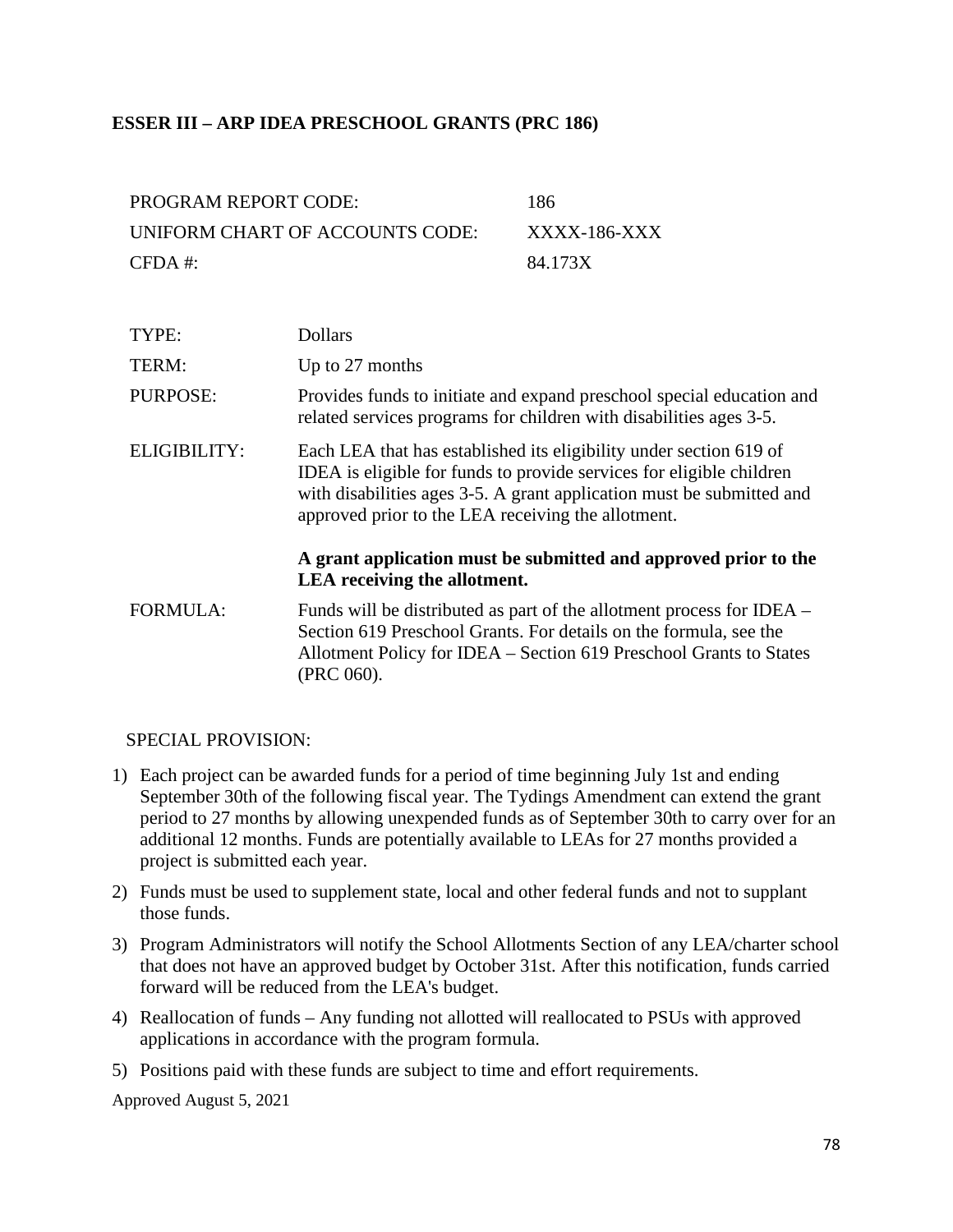# **ESSER III – ARP IDEA COORDINATED EARLY INTERVENING SERVICES (CEIS) (PRC 187)**

| PROGRAM REPORT CODE:            | 187             |
|---------------------------------|-----------------|
| UNIFORM CHART OF ACCOUNTS CODE: | XXXX-187-XXX    |
| $CFDA \#$                       | 84.027X/84.173X |

| TYPE:               | <b>Dollars</b>                                                                                                                                                                                                                                                                                                                                                                                                                                                                                                                                                                                                                                                                                                                                                                                                                                                                |
|---------------------|-------------------------------------------------------------------------------------------------------------------------------------------------------------------------------------------------------------------------------------------------------------------------------------------------------------------------------------------------------------------------------------------------------------------------------------------------------------------------------------------------------------------------------------------------------------------------------------------------------------------------------------------------------------------------------------------------------------------------------------------------------------------------------------------------------------------------------------------------------------------------------|
| TERM:               | Up to 27 months                                                                                                                                                                                                                                                                                                                                                                                                                                                                                                                                                                                                                                                                                                                                                                                                                                                               |
| <b>PURPOSE:</b>     | CEIS is used to develop and implement coordinated, early<br>intervening<br>services. IDEA federal regulations mandates 15% of an LEA, charter<br>school, or state-operated program's total annual ARP IDEA allocation<br>(PRCs 185 and 186) is set-aside for any LEA, charter school or state-<br>operated program with significant disproportionality based on race<br>and ethnicity with respect to the identification of children with<br>disabilities including particular impairment; the placement in<br>particular educational settings of children; and the incidence, duration<br>and types of disciplinary actions, including suspension and<br>expulsions. This legislation also requires states to monitor the<br>expenditure of CEIS funds. Services provided for nondisabled<br>students for CEIS should be purchased through Program Report Code<br>(PRC) 187. |
| <b>ELIGIBILITY:</b> | All LEAs, charter schools, state-operated programs mandated to use<br>15% of their total ARP IDEA funds (PRC 185 and 186) and LEAs,<br>charter schools and state-operated programs electing to use up to and<br>including 15% of their total ARP IDEA funds (PRCs 185 and 186)<br>permissively for CEIS are eligible. For permissive use of funds, the<br>funds may be used for students in kindergarten through grade 12<br>(with particular emphasis on students in kindergarten through grade<br>3) who have not been identified as needing special education or<br>related services.                                                                                                                                                                                                                                                                                      |
| <b>FORMULA:</b>     | The formula for mandated CEIS is 15% of the LEA, charter school or<br>state-operated program's current year total ARP IDEA allotments<br>(PRCs 185 and 186) transferred to PRC 187.                                                                                                                                                                                                                                                                                                                                                                                                                                                                                                                                                                                                                                                                                           |
|                     | The formula for permissive CEIS is up to and including 15% of the<br>LEA, charter school or state-operated program's current year total<br>IDEA allotment (PRCs 185 and 186) transferred to PRC 187                                                                                                                                                                                                                                                                                                                                                                                                                                                                                                                                                                                                                                                                           |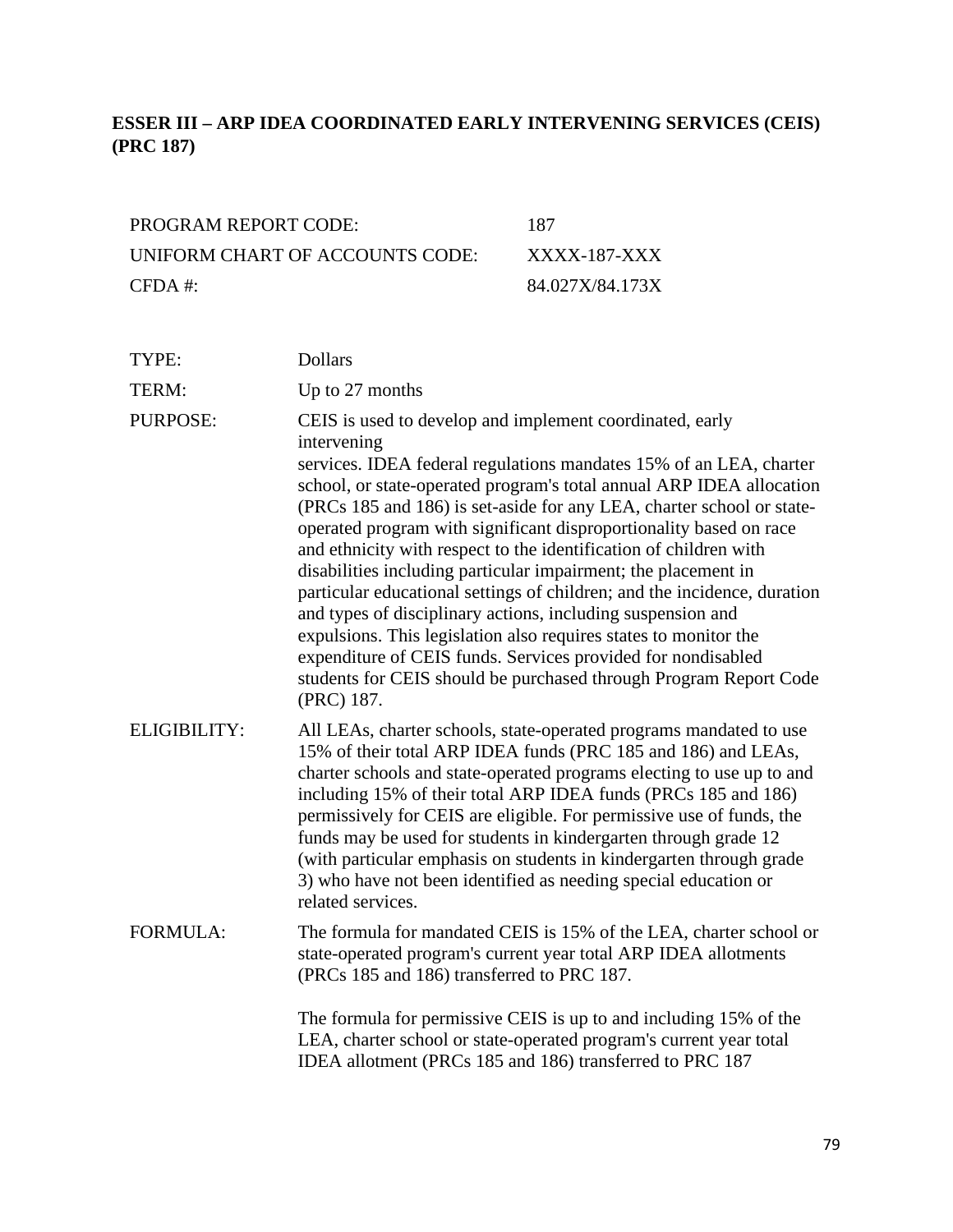### SPECIAL PROVISION:

- 1) For non-mandatory CEIS LEAs, funds can be reverted (between July 1 and January 15 of the initial fiscal year of the allocation) from PRC 187 to PRC 185 and/or PRC 186. Funds may only be expended according to the approved budget.
- 2) ARP IDEA expenditures for CEIS should be from PRC 187.
- 3) CEIS expenditures must be based on scientifically research based programs selected by the LEA, charter school or state-operated program for students in general education at risk of placement in special education. The 15% provided for these programs is federally mandated for any LEA, charter school or state-operated with significant disproportionality by disability, or race-ethnicity, but this does not prohibit other LEAs, charter schools or state-operated programs from using up to and including 15% of their total ARP IDEA funds for Coordinated Early Intervening Services.
- 4) Funds are specific and all unused funds not encumbered by June 30th are carried over to the next year.
- 5) Each project can be awarded funds for a period of time beginning July 1st and ending September 30th of the following year. The Tydings Amendment can extend the grant period to 27 months by allowing unexpended funds as of September 30th to carry over for an additional 12 months.
- 6) The 15% of total ARP IDEA funds for Coordinated Early Intervening Services follows the same liquidation period as the remaining ARP IDEA funds allotted through PRCs 185 and 186.
- 7) Exceptional Children Division will, after review of necessary data, assign technical assistance to LEAs not following state and federal guidelines regarding the use of these federal funds.
- 8) Positions paid with these funds are subject to time and effort requirements.

Approved August 5, 2021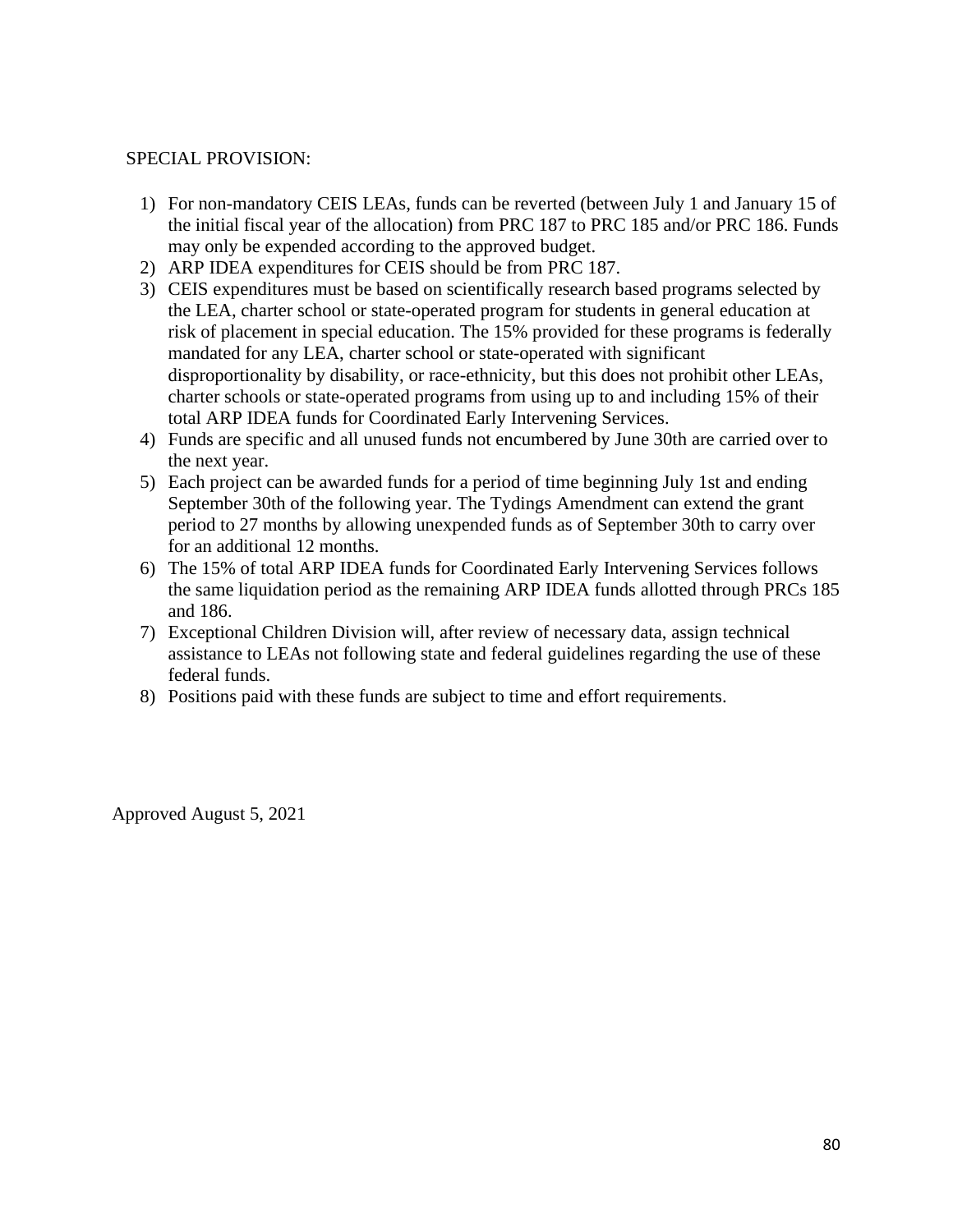# **ARP – STATE FISCAL RECOVERY FUND – SCHOOL BUS SAFETY PILOT PROGRAM (PRC 140)**

| PROGRAM REPORT CODE:            | 140                                 |
|---------------------------------|-------------------------------------|
| UNIFORM CHART OF ACCOUNTS CODE: | $1-XXXX-140-XXX$                    |
| STATUTORY REFERENCE:            | SL 2021-180 Section 7.70(a) and (b) |

| TYPE:           | <b>Dollars</b>                                                                                                                      |
|-----------------|-------------------------------------------------------------------------------------------------------------------------------------|
| TERM:           | Funds are available through September 30, 2024                                                                                      |
| PURPOSE:        | To modernize the transportation of public school students through<br>technology in response to the COVID-19 pandemic.               |
| ELIGIBILITY:    | Authorized public school units per SL 2021-180 Section $7.70(a)(1)$ .                                                               |
| <b>FORMULA:</b> | Funding will be allotted based on the amounts for each authorized<br>public school units as ratified in SL 2021-180 Section 7.70(b) |

# SPECIAL PROVISIONS:

1) The following LEAs and charter schools shall receive funds in the amount shown. The Department may reallocate funds to another LEA or charter school with a similar population of students, if any identified public school units decline to participate.

|                                          | <b>Improve communications</b> | <b>Internet</b>     |
|------------------------------------------|-------------------------------|---------------------|
| <b>Public School Unit</b>                | and information               | <b>Connectivity</b> |
| <b>Burke County Schools</b>              | \$478,000                     | \$143,000           |
| <b>Caldwell County Schools</b>           | \$540,000                     | \$162,000           |
| <b>Chatham County Schools</b>            | \$436,000                     | \$130,000           |
| <b>Clinton City Schools</b>              | \$140,000                     | \$42,000            |
| Elizabeth City-Pasquotank Public Schools | \$435,000                     | \$130,000           |
| <b>Elkin City Schools</b>                | \$51,000                      | \$15,500            |
| <b>Gaston County Schools</b>             | \$978,000                     | \$292,000           |
| <b>Harnett County Schools</b>            | \$1,060,000                   | \$317,000           |
| <b>Hickory City Schools</b>              | \$150,500                     | \$45,000            |
| <b>Johnston County Schools</b>           | \$1,425,000                   | \$426,000           |
| Iredell-Statesville Schools              | \$912,000                     | \$273,000           |
| <b>Martin County Schools</b>             | \$273,000                     | \$82,000            |
| <b>New Hanover County Schools</b>        | \$984,000                     | \$294,000           |
| <b>Sampson County Schools</b>            | \$520,000                     | \$156,000           |
| <b>Surry County Schools</b>              | \$402,500                     | \$120,000           |
| <b>Transylvania County Schools</b>       | \$238,000                     | \$71,500            |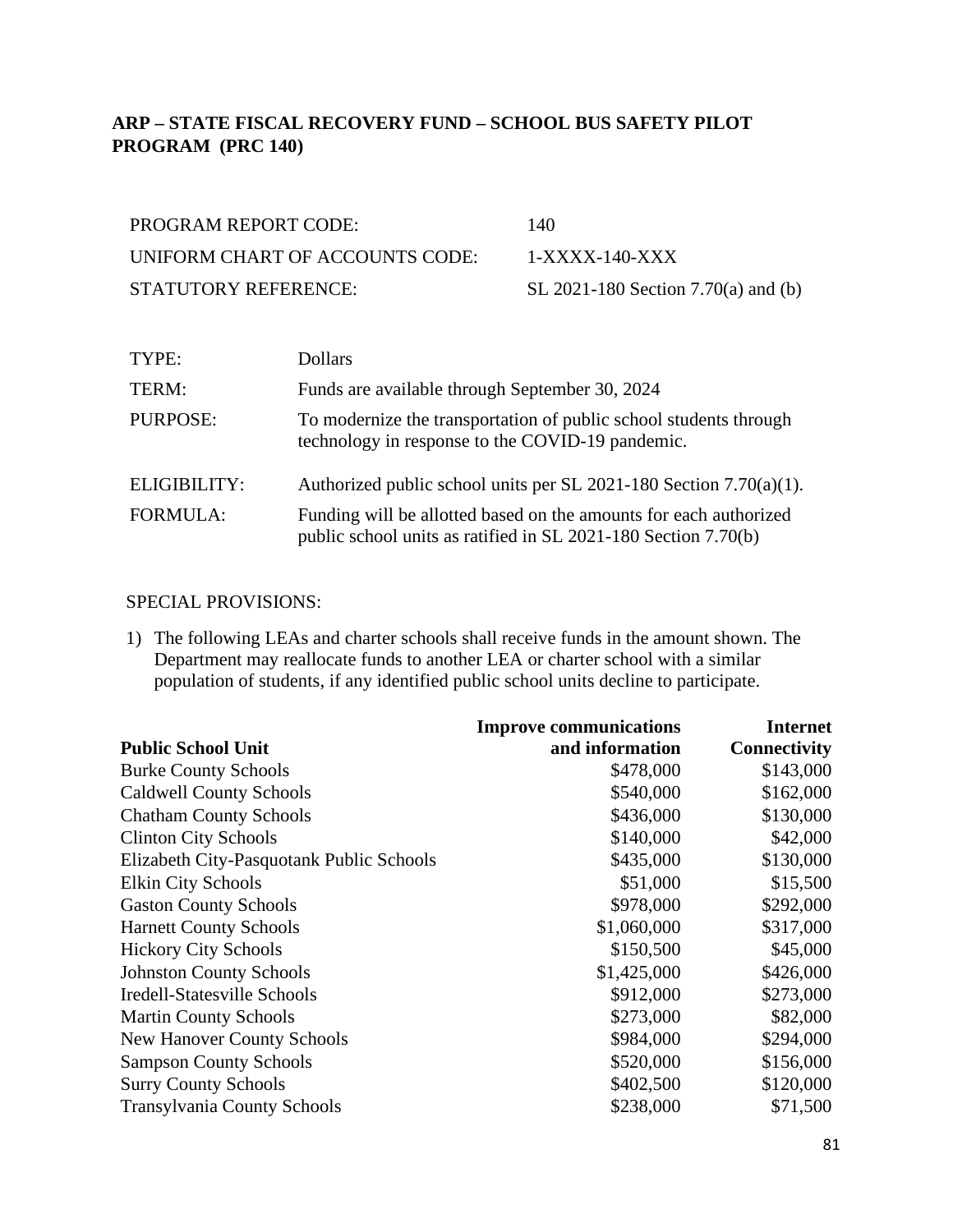| <b>Union County Public Schools</b>   | \$1,650,000 | \$493,000 |
|--------------------------------------|-------------|-----------|
| <b>Watauga County Schools</b>        | \$337,000   | \$101,000 |
| <b>Wayne County Public Schools</b>   | \$1,079,000 | \$323,000 |
| Winston-Salem/Forsyth County Schools | \$1,456,000 | \$435,000 |
| 26B Alpha Academy                    | \$81,000    | \$24,000  |
| 98A Sallie B. Howard School          | \$113,000   | \$34,000  |
| 60B Sugar Creek Charter              | \$155,000   | \$46,000  |
| 81A Thomas Jefferson Classical       | \$76,000    | \$23,000  |

- 2) Each public school unit identified in the legislation shall notify DPI that they elect or decline to participate in the pilot program by March 15, 2021.
- 3) Funds shall be used to contract with qualifying vendors to provide technology and services for student transportation that meet the requirements in SL2021-180 Section 7.70(a)(3).
- 4) The following requirements shall apply to each participating public school unit:
	- a. Every school bus in a participating public school unit designed for the transportation of children with disabilities shall be outfitted with technology provided pursuant to this pilot program as long as the technology is appropriate for children with disabilities and can be provided in a cost-effective manner.
	- b. At the conclusion of this pilot program, all hardware provided to a participating public school unit shall become the property of the public school unit.
	- c. Participating public school units shall make use of technology or services provided pursuant to this pilot program at least through the conclusion of the 2023-2024 school year.
- 5) All participating PSUs must regularly report all data the Department requests and deems necessary to comply with monitoring, compliance, and report requirements to meet the obligations under the State and Local Fiscal Recovery Fund and SL 2021-180, including any information needed to determine efficacy of the pilot program.
- 6) Use of these funds shall be in accordance with Section 9901 of the American Rescue Plan Act, which authorizes the State and Local Fiscal Recovery Fund.
- 7) These funds are subject to the Uniform Administrative Requirements, Cost Principles, and Audit Requirements (Uniform Guidance, 2 C.F.R. 200).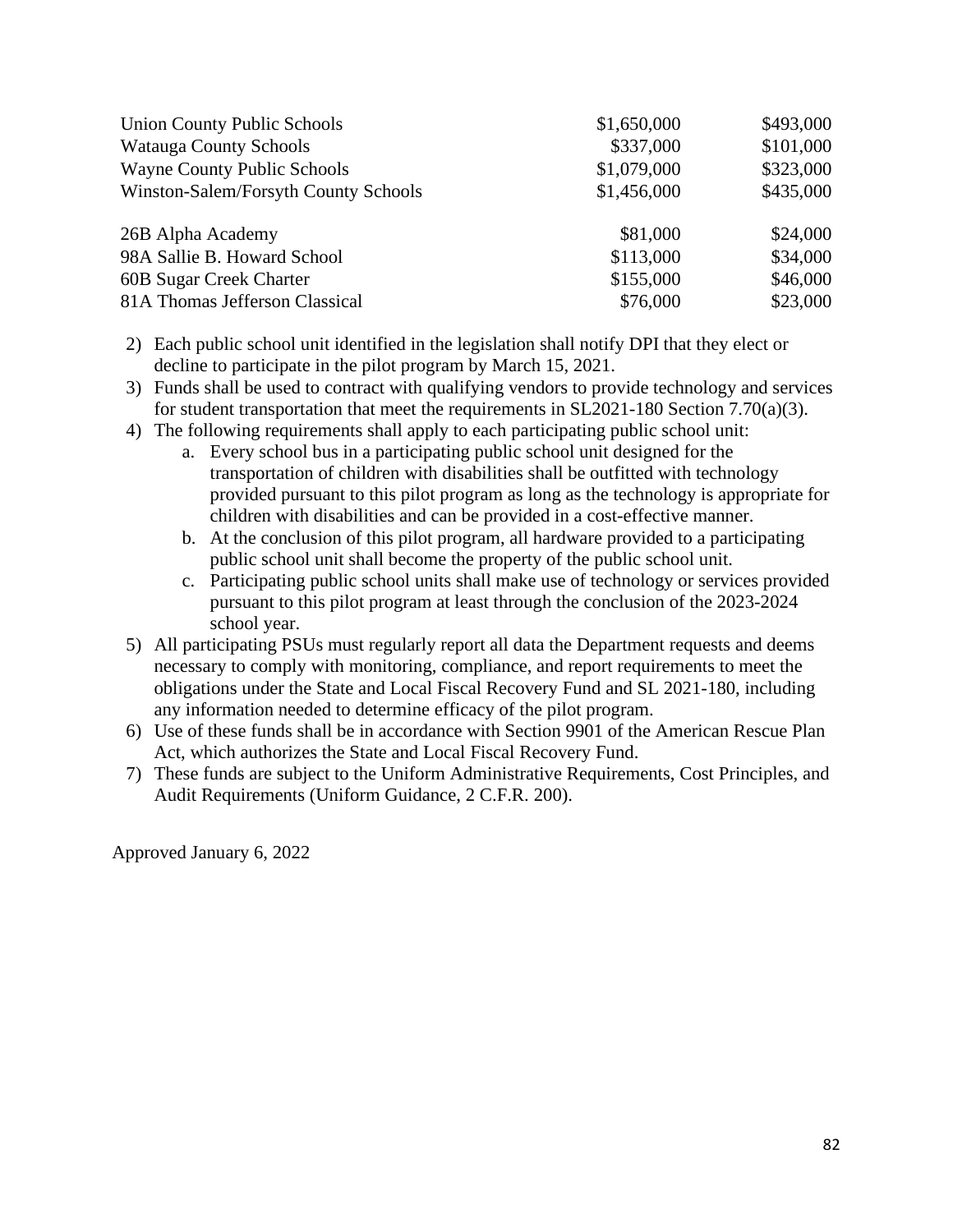# **ARP – STATE FISCAL RECOVERY FUND – EMPLOYEE BONUSES (PRC 141)**

| PROGRAM REPORT CODE:            | 141                      |
|---------------------------------|--------------------------|
| UNIFORM CHART OF ACCOUNTS CODE: | 1-XXXX-141-180           |
| STATUTORY REFERENCE:            | SL 2021-180 Section 39.2 |
|                                 | SL 2021-189 Section 8.1  |

| TYPE:               | <b>Dollars</b>                                                                                                                                                            |
|---------------------|---------------------------------------------------------------------------------------------------------------------------------------------------------------------------|
| TERM:               | Funds are available through March 31, 2022                                                                                                                                |
| PURPOSE:            | To provide bonuses to eligible employees working during the COVID-19<br>pandemic.                                                                                         |
| <b>ELIGIBILITY:</b> | LEAs, charter schools, regional schools, ISD                                                                                                                              |
| <b>FORMULA:</b>     | \$1,000 for all permanent full-time eligible employees who are<br>employed as of December 1, 2021.                                                                        |
|                     | An additional \$500 for all permanent full-time eligible employees who<br>are employed as of December 1, 2021 who earn an annual salary that<br>does not exceed \$75,000. |
|                     | Permanent part-time eligible employees shall receive the bonuses on a<br>prorated and equitable basis.                                                                    |

### SPECIAL PROVISIONS:

- 1) Eligible employees include all employees of local school administrative units, innovative schools, regional schools, and public charter schools regardless of funding source.
- 2) This program is a guaranteed allotment for LEAs and the ISD. The LEAs and the ISD will be required to report on the eligible employees and the amounts expended.
- 3) Charter and regional schools will receive an initial estimated allotment in December 2021. Final allotments will be made prior to January 31st, 2022. All charter and regional schools are required to report the school's eligible employees, and the total bonus amount per employee to School Business Administration by January 14th, 2022 in order to receive a final allotment.
- 4) The definitions of the employment status related to temporary, permanent, part time and full time in the North Carolina Public School Benefits and Employment Policy Manual Policy ID#1.1 shall apply to all eligible public school units including charter, regional and innovative schools for purposes of determining eligibility and bonus amounts.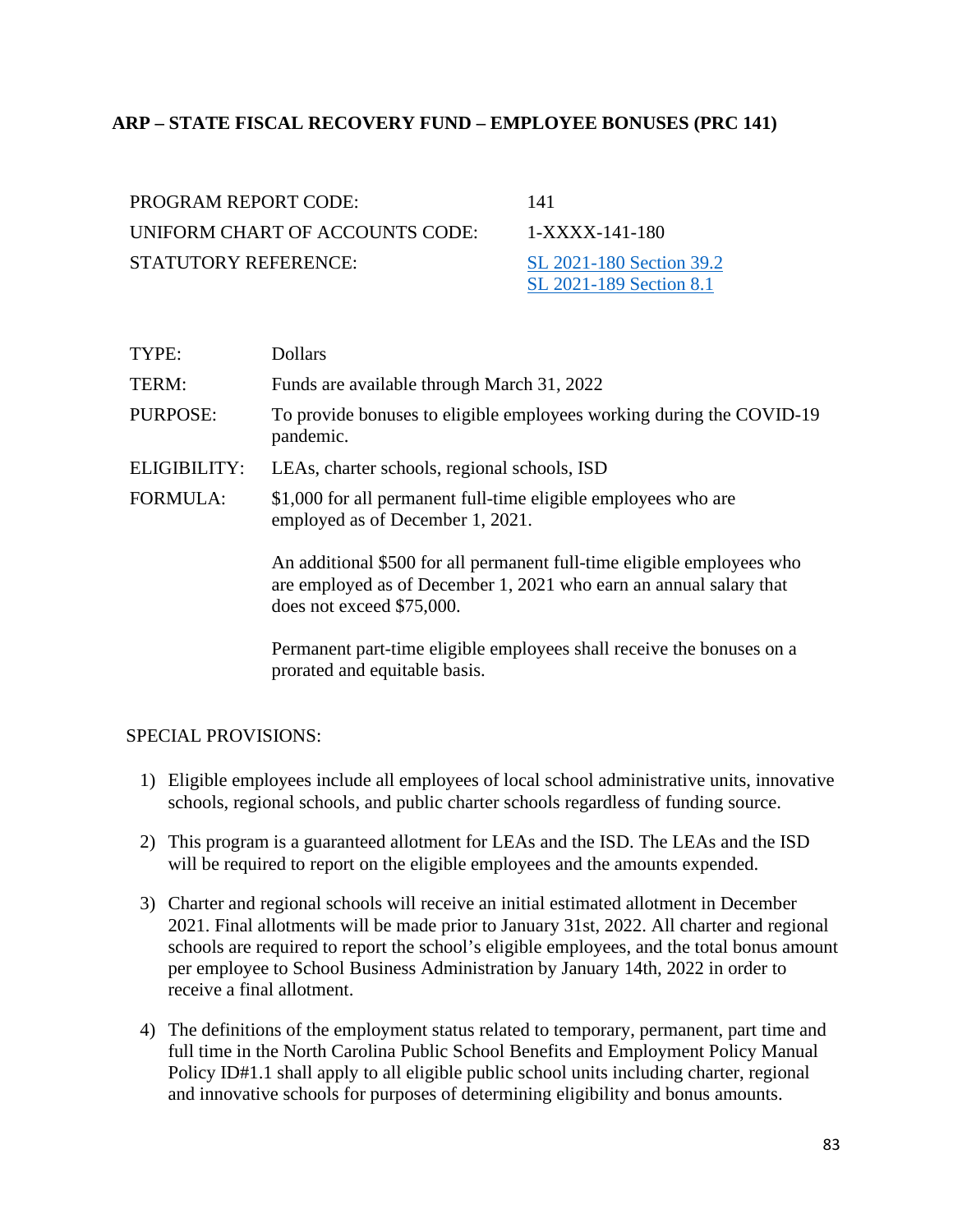- 5) The premium pay bonuses are in addition to any regular wage or other bonuses the employee receives or is scheduled to receive.
- 6) The bonuses are not considered compensation for the retirement system and therefore, are not subject to retirement contribution.
- 7) Eligible public school units shall pay the bonuses for eligible employees by January 31, 2022.
- 8) Funds allotted are restricted to the purpose of providing the bonuses in accordance with SL2021-180 Section 39.2. Any funds remaining after March 31, 2022 shall revert.
- 9) Funds are subject to the Federal Uniform Administrative Requirements, Cost Principles, and Audit Requirements (Uniform Guidance, 2 C.F.R. 200), including requirements for documenting personnel expenditures in 2 C.F.R. 200.430(i).

Approved December 16, 2021

Revised January 6, 2022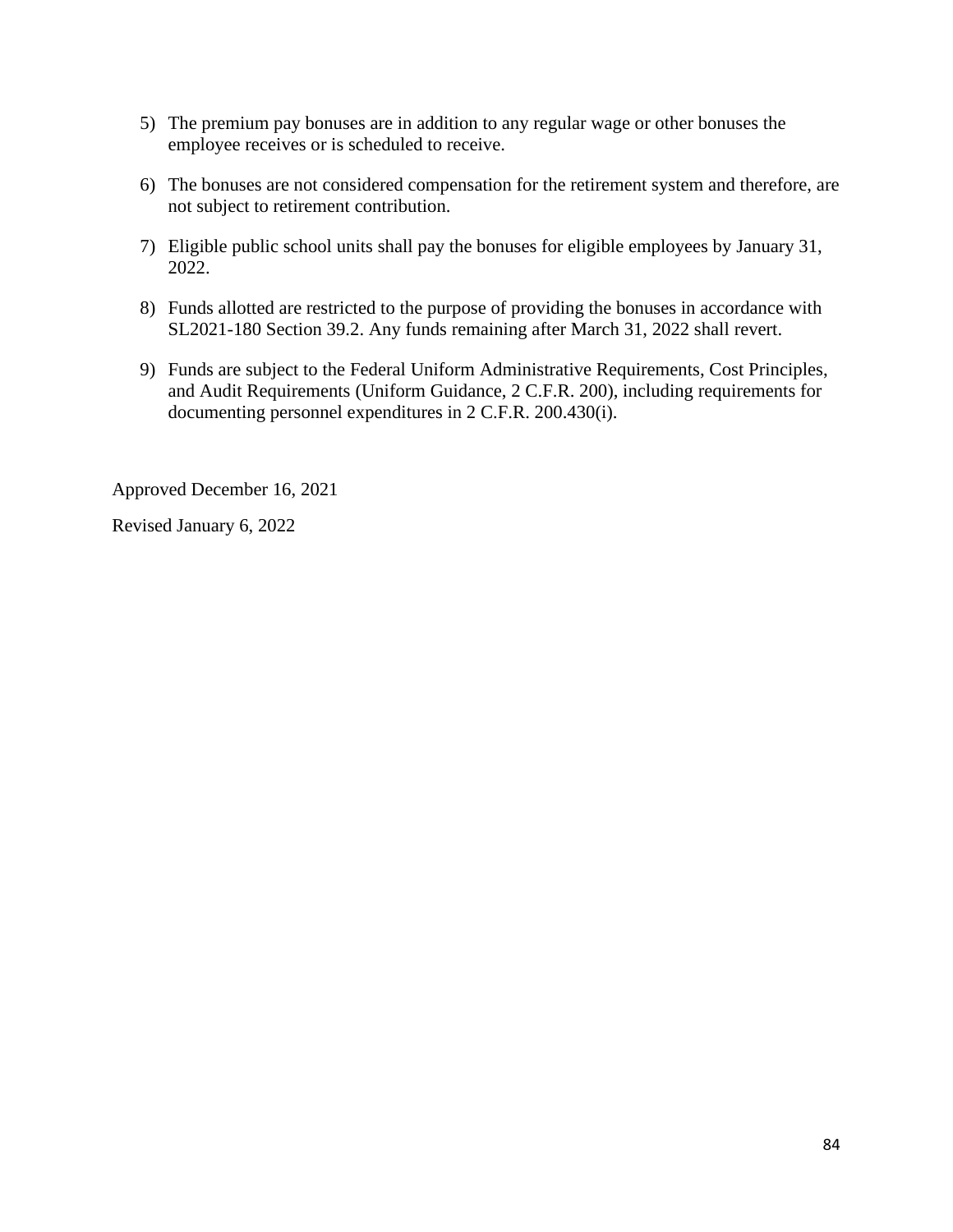# **ARP – STATE FISCAL RECOVERY FUND – CROSBY SCHOLARS (PRC 142)**

| <b>PROGRAM REPORT CODE:</b>     |                                                                                                     | 142                                                                                                                                          |
|---------------------------------|-----------------------------------------------------------------------------------------------------|----------------------------------------------------------------------------------------------------------------------------------------------|
| UNIFORM CHART OF ACCOUNTS CODE: |                                                                                                     | 1-XXXX-142-XXX                                                                                                                               |
| <b>STATUTORY REFERENCE:</b>     |                                                                                                     | SL 2021-180 Part VII; Joint Conference<br>Committee Report on the Current<br>Operations Appropriations Act of 2021,<br>Legislative Change 72 |
| TYPE:                           | <b>Dollars</b>                                                                                      |                                                                                                                                              |
| TERM:                           | Funds are available through September 30, 2024                                                      |                                                                                                                                              |
| <b>PURPOSE:</b>                 | To fund scholarships for students seeking higher education and who<br>are eligible for Pell grants. |                                                                                                                                              |
| <b>ELIGIBILITY:</b>             | Crosby Scholars Community Partnership in Forsyth, Rowan and<br>Iredell counties                     |                                                                                                                                              |
| <b>FORMULA:</b>                 | Directed grant                                                                                      |                                                                                                                                              |

# SPECIAL PROVISION:

- 1) Grant awards are authorized as follows:
	- a. \$300,000 for Crosby Scholars Forsyth;
	- b. \$100,000 for Crosby Scholars Rowan;
	- c. \$100,000 for Crosby Scholars Iredell
- 2) Use of these funds shall be in accordance with Section 9901 of the American Rescue Plan Act, which authorizes the State and Local Fiscal Recovery Fund.
- 3) These funds are subject to the Uniform Administrative Requirements, Cost Principles, and Audit Requirements (Uniform Guidance, 2 C.F.R. 200).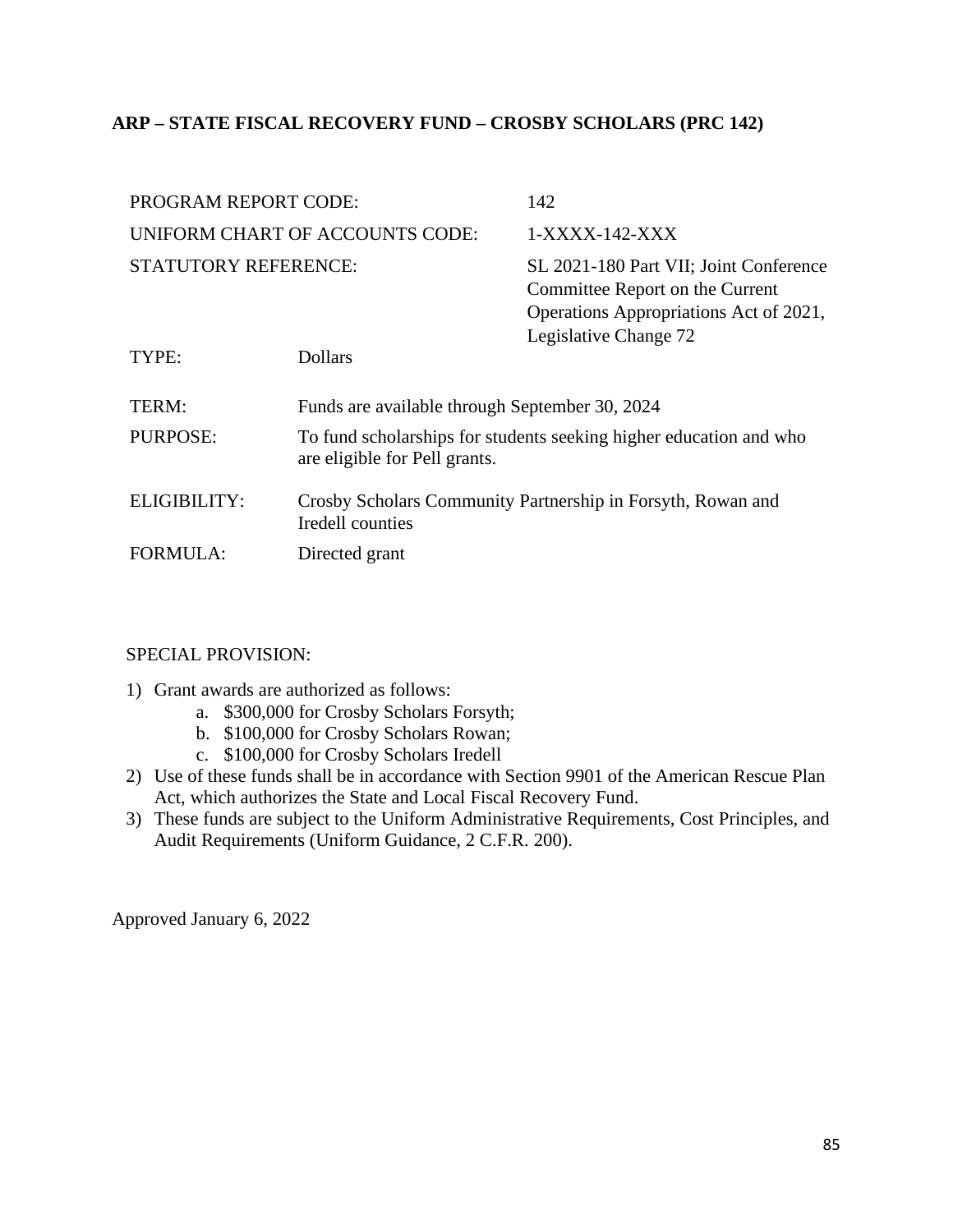### **ARP – ESSER III – NC PRESCHOOL PYRAMID EXPANSION (PRC 190)**

| <b>PROGRAM REPORT CODE:</b>     | 190                             |
|---------------------------------|---------------------------------|
| UNIFORM CHART OF ACCOUNTS CODE: | $3-XXXX-190-XXX$                |
| STATUTORY REFERENCE:            | SL 2021-180 Section 7.27.(a)(8) |
| $CFDA \#$                       | 84.425U                         |

| TYPE:           | <b>Dollars</b>                                                                                                                                                                                                                                          |
|-----------------|---------------------------------------------------------------------------------------------------------------------------------------------------------------------------------------------------------------------------------------------------------|
| TERM:           | Funds are available through September 30, 2024.                                                                                                                                                                                                         |
| PURPOSE:        | To support expansion of the North Carolina Preschool Pyramid<br>Model (NCPPM) across and within LEA preschool programs and to<br>support the implementation of NCPPM in kindergarten in a<br>developmentally appropriate and vertically aligned manner. |
| ELIGIBILITY:    | LEAs                                                                                                                                                                                                                                                    |
| <b>FORMULA:</b> | Eligible applicants may apply for funds through the Exceptional<br>Children Division, with priority given to low-performing schools and<br>LEAs affected by COVID-19 that receive low-wealth supplemental<br>funding.                                   |
|                 | The State Board of Education shall approve all awards prior to<br>allotment of funds.                                                                                                                                                                   |

### SPECIAL PROVISIONS:

- 1) Funds shall be used to provide training, consultation, and ongoing support for LEAs to implement the NCPPM framework to prekindergarten and kindergarten classrooms.
- 2) The State Board of Education may utilize unallotted funds as of March 15, 2022 to cover any shortfall in funding for PRC 203, or to use for expenditures on or after March 15, 2022 to meet additional public school unit needs, in compliance with federal law.

Approved February 3, 2022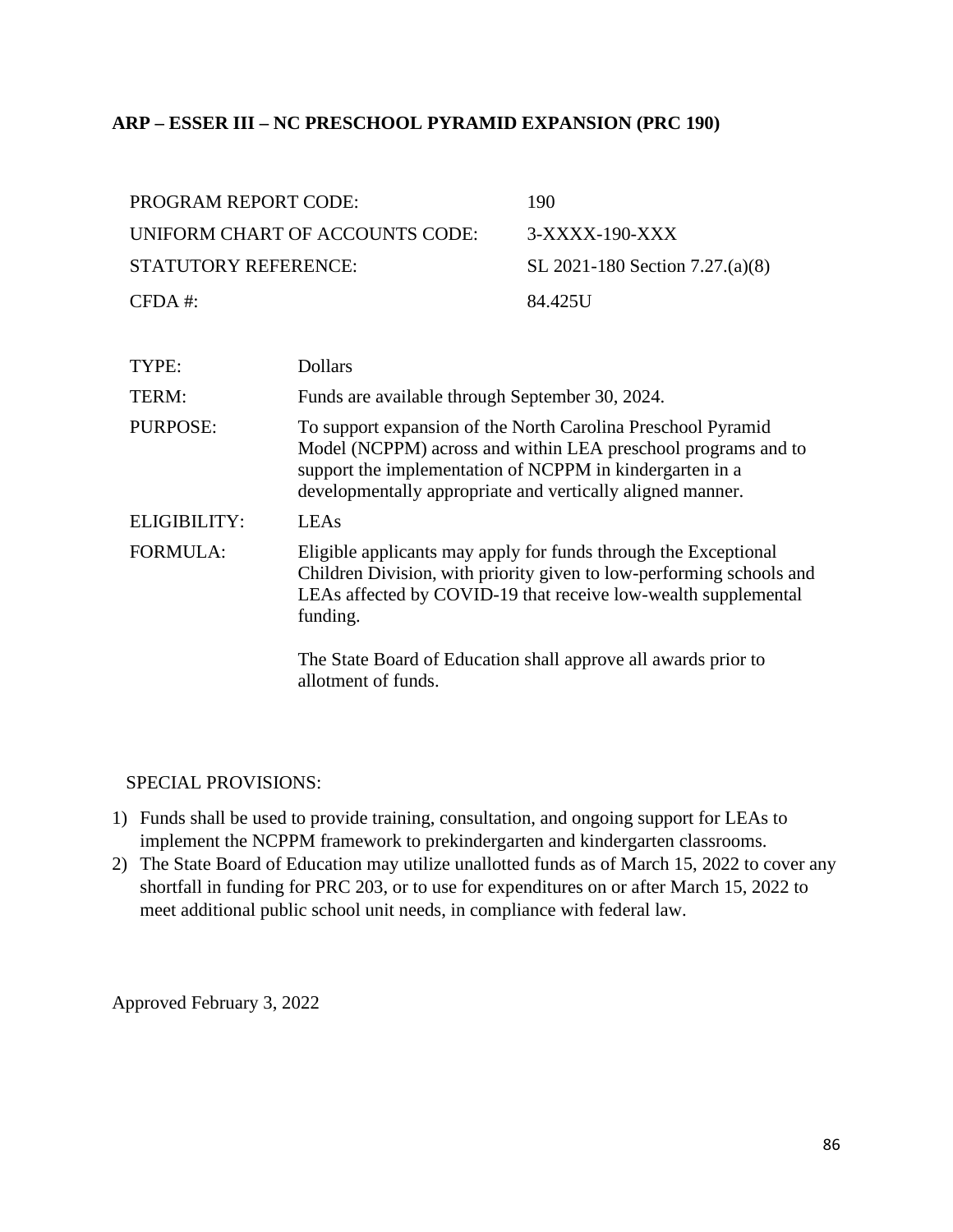# **ARP – ESSER III – CYBERBULLYING & SUICIDE PREVENTION GRANTS (PRC 192)**

| PROGRAM REPORT CODE:        |                                                                                                                                                         | 192                                              |
|-----------------------------|---------------------------------------------------------------------------------------------------------------------------------------------------------|--------------------------------------------------|
| <b>STATUTORY REFERENCE:</b> | UNIFORM CHART OF ACCOUNTS CODE:                                                                                                                         | 3-XXXX-192-XXX<br>SL2021-180 Section 7.27(a)(21) |
| $CFDA$ #:                   |                                                                                                                                                         | 84.425U                                          |
| TYPE:                       | <b>Dollars</b>                                                                                                                                          |                                                  |
| TERM:                       | Funds are available through September 30, 2024.                                                                                                         |                                                  |
| <b>PURPOSE:</b>             | To mitigate cyberbullying, monitor student internet activity, monitor<br>classroom educational devices, and assist with suicide prevention<br>services. |                                                  |
| ELIGIBILITY:                | LEA, charter, regional, ISD, residential, and lab schools                                                                                               |                                                  |
| <b>FORMULA:</b>             | Funds shall be allotted based on 2021-22 allotted ADM for LEAs and<br>2021-22 funded ADM for other public school units                                  |                                                  |

# SPECIAL PROVISIONS:

- 1) Funds shall be used to contract with a third-party entity for technology to facilitate mitigation of cyberbullying, monitoring of student internet activity, monitoring classroom educational devices, and assisting with suicide prevention services.
- 2) Funds may not be used for any other purpose than contracted service.
- 3) The State Board of Education may utilize unallotted funds as of March 15, 2022 to cover any shortfall in funding for PRC 203, or to use for expenditures on or after March 15, 2022 to meet additional public school unit needs, in compliance with federal law.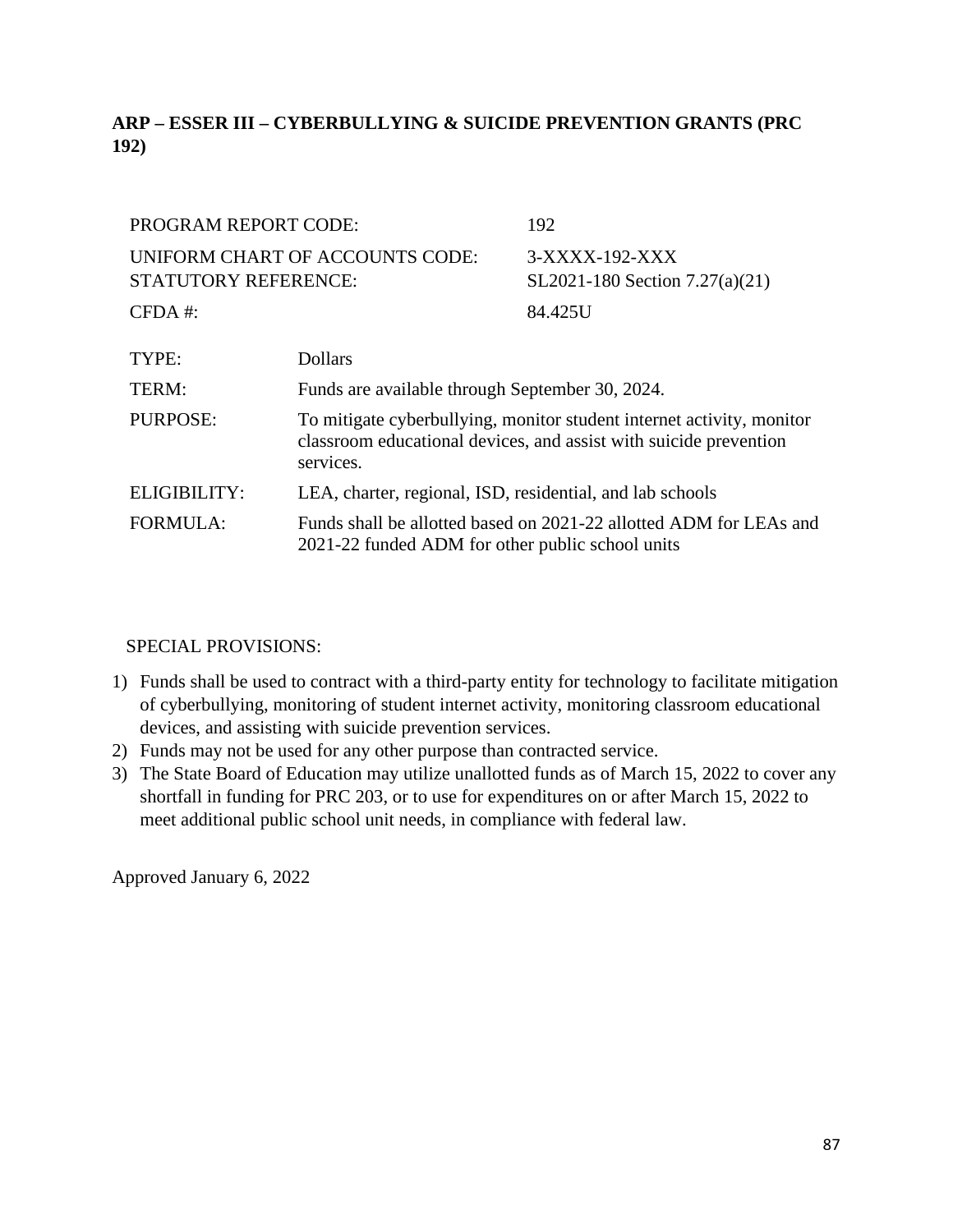## **ARP – ESSER III – GAGGLE GRANTS (PRC 193)**

| <b>PROGRAM REPORT CODE:</b>                                    |                                                                                                                                                                    | 193                                              |
|----------------------------------------------------------------|--------------------------------------------------------------------------------------------------------------------------------------------------------------------|--------------------------------------------------|
| UNIFORM CHART OF ACCOUNTS CODE:<br><b>STATUTORY REFERENCE:</b> |                                                                                                                                                                    | 3-XXXX-193-XXX<br>SL2021-180 Section 7.27(a)(22) |
| $CFDA$ #:                                                      |                                                                                                                                                                    | 84.425U                                          |
| TYPE:                                                          | <b>Dollars</b>                                                                                                                                                     |                                                  |
| TERM:                                                          | Funds are available through September 30, 2024.                                                                                                                    |                                                  |
| <b>PURPOSE:</b>                                                | To contract with Gaggle. Net, Inc. for technology to mitigate<br>cyberbullying, monitor student internet activity, and assist with<br>suicide prevention services. |                                                  |
| ELIGIBILITY:                                                   | LEAs, charter, regional, ISD, residential, and lab schools                                                                                                         |                                                  |
| <b>FORMULA:</b>                                                | Funds shall be allotted based on 2021-22 allotted ADM for LEAs and<br>2021-22 funded ADM for other public school units.                                            |                                                  |

#### SPECIAL PROVISIONS:

- 1) Funds shall only be used for the purchase of Gaggle monitoring subscription licenses and minimum contract costs.
- 2) The licenses shall end no later than September 30, 2024.
- 3) The State Board of Education may utilize unallotted funds as of March 15, 2022 to cover any shortfall in funding for PRC 203, or to use for expenditures on or after March 15, 2022 to meet additional public school unit needs, in compliance with federal law.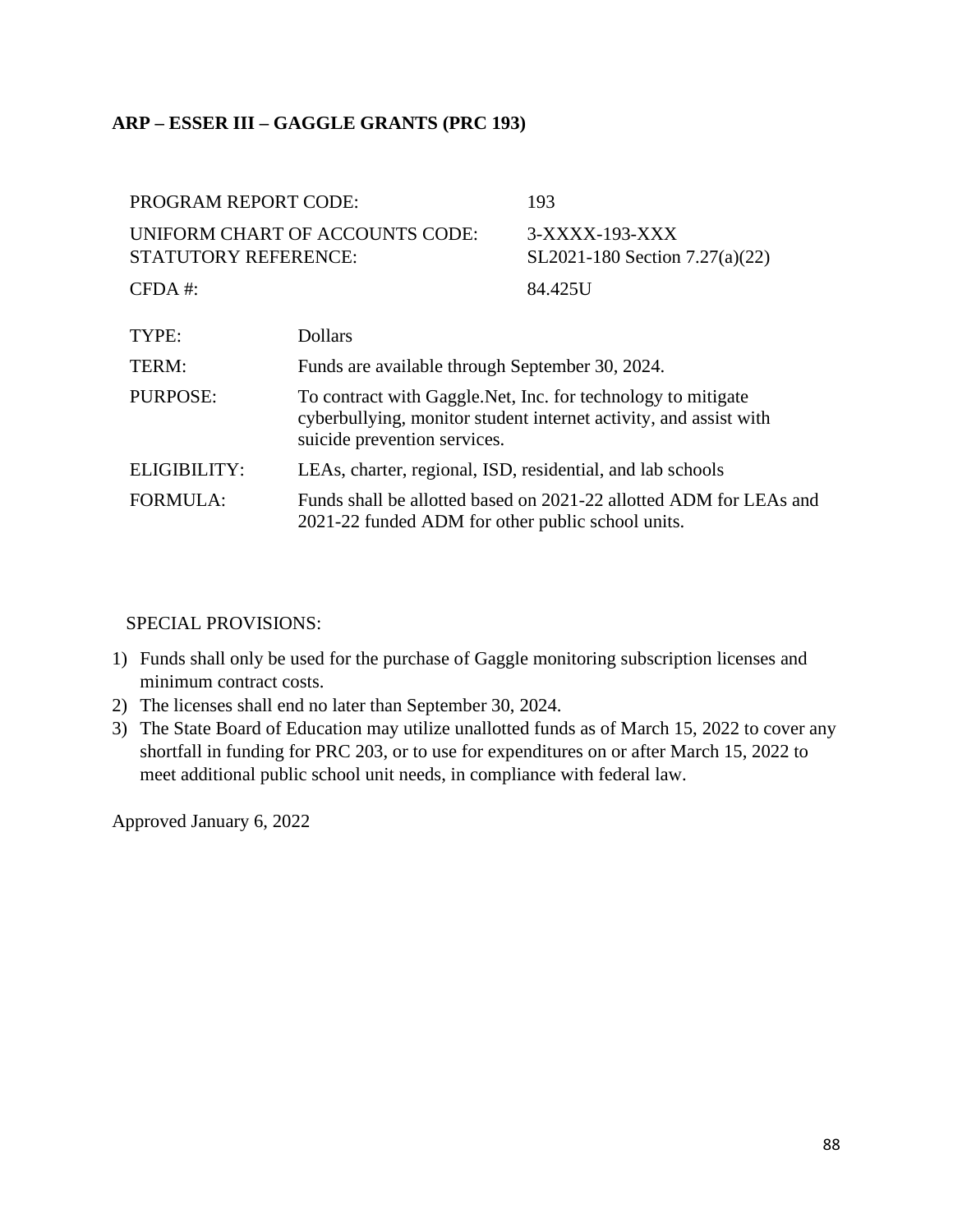# **ARP – ESSER III – STEM PILOT PROGRAM (PRC 196)**

| <b>PROGRAM REPORT CODE:</b>     | 196                              |
|---------------------------------|----------------------------------|
| UNIFORM CHART OF ACCOUNTS CODE: | $3-XXXX-196-XXX$                 |
| STATUTORY REFERENCE:            | SL 2021-180 Section 7.27.(a)(25) |
| $CFDA \#$                       | 84.425U                          |

| TYPE:               | Dollars                                                                                                                                                                                                                                      |
|---------------------|----------------------------------------------------------------------------------------------------------------------------------------------------------------------------------------------------------------------------------------------|
| TERM:               | Effective 2021-22 through September 30, 2024.                                                                                                                                                                                                |
| <b>PURPOSE:</b>     | To promote access to innovative digital and personalized learning<br>solutions for high school students that bridge the gap between<br>chemistry and physical science curricula and career and technical<br>education (CTE) career pathways. |
| <b>ELIGIBILITY:</b> | LEA <sub>s</sub>                                                                                                                                                                                                                             |
| <b>FORMULA:</b>     | <b>Competitive Grant</b>                                                                                                                                                                                                                     |

### SPECIAL PROVISIONS:

- 1) LEAs participating in the pilot shall incorporate science, technology, engineering, and mathematics (STEM) focused educational software programs developed by Plasma Games, Inc., in select STEM classes as well as in their CTE programs to encourage student interest and workforce development for chemistry-dependent industries located in North Carolina, including careers in the pharmaceutical, agricultural technology, biotechnology, textile, material science, energy, minerals and mining, and chemical manufacturing fields.
- 2) Funds shall be used for licensing fees for the educational software, Plasma Games' operating costs, and for implementation of the pilot by the LEA.
- 3) A LEA participating in the pilot must provide the Department with a plan for the placement of the STEM-focused educational technology developed by Plasma Games, Inc., in its schools and may include a plan from the pilot program established pursuant to Section 4.2D of S.L.2020-4, as enacted by Section 1.1(e) of S.L. 2020-80, if the unit participated in that pilot. The plan shall:
	- a) Include implementation of the educational game as a teaching tool for classroom teachers and a new learning platform for students to increase student engagement and discussion, enrich lessons with real-world applications and purpose in STEM fields, and create moments of connection for students with lasting impact on their career pathways; and
	- b) Provisions for professional development and training for teachers, administrators, and other school personnel to facilitate the implementation and success of the pilot.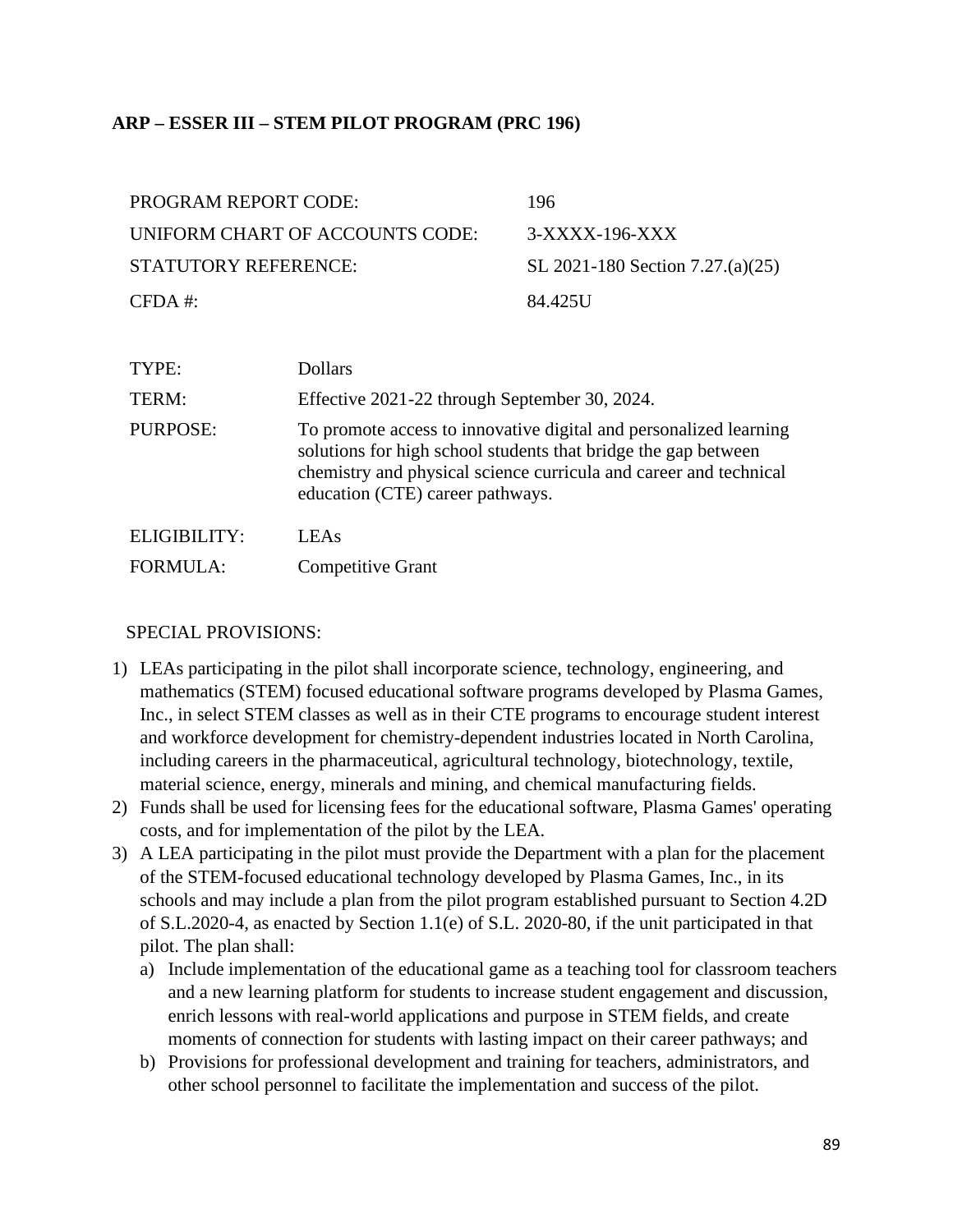4) The State Board of Education may utilize unallotted funds as of March 15, 2022 to cover any shortfall in funding for PRC 203, or to use for expenditures on or after March 15, 2022 to meet additional public school unit needs, in compliance with federal law.

Approved February 3, 2022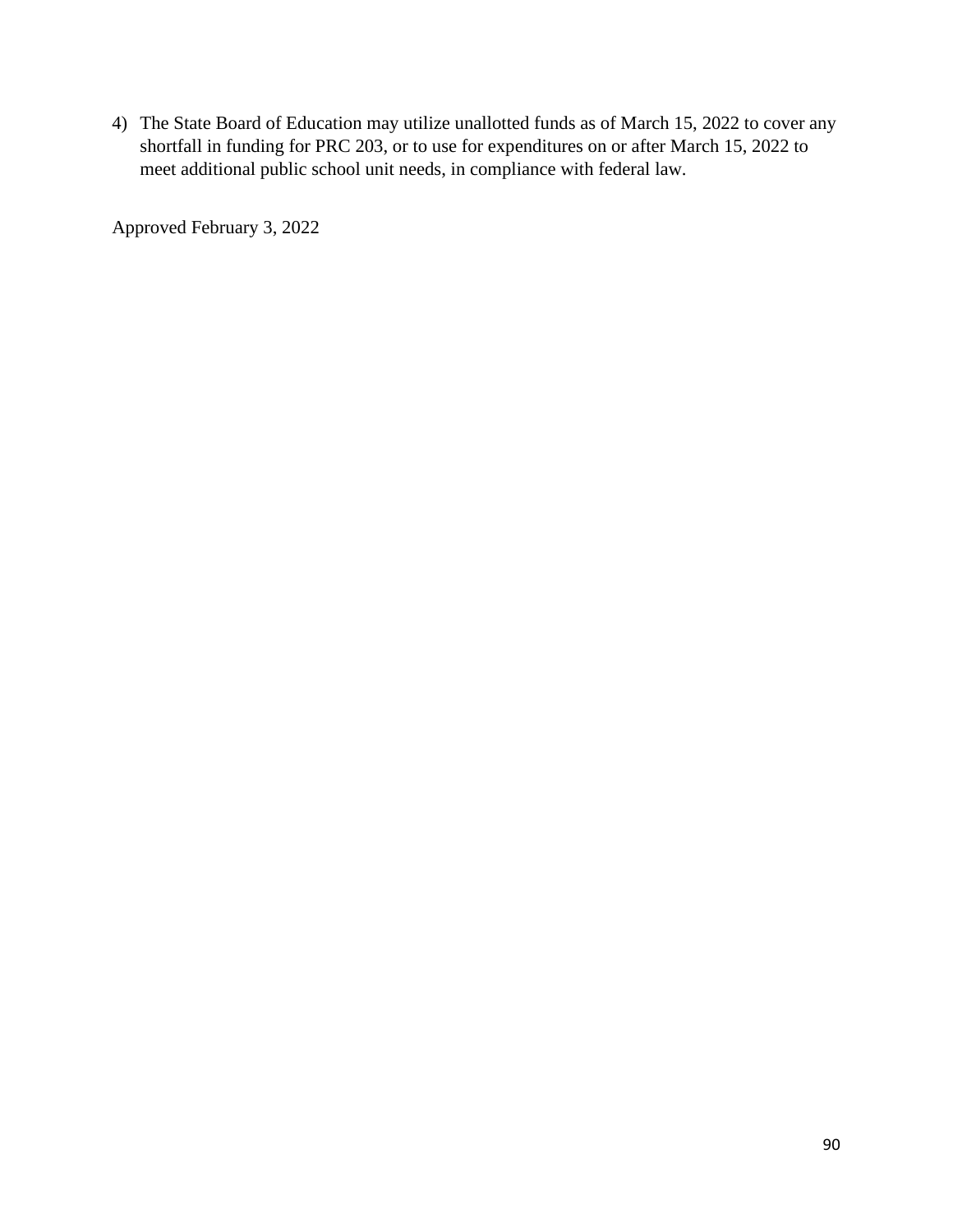# **ARP –ESSER III – NATIONAL BOARD FOR PROFESSIONAL TEACHING STANDARDS (NBPTS) CERTIFICATION FEE REIMBURSEMENT PROGRAM (PRC 198)**

| PROGRAM REPORT CODE:            | 198                              |
|---------------------------------|----------------------------------|
| UNIFORM CHART OF ACCOUNTS CODE: | XXXX-198-XXX                     |
| STATUTORY REFERENCE:            | SL 2021-180 Section 7.27.(a)(28) |
| $CFDA$ #:                       | 84.425U                          |

| TYPE:           | <b>Dollars</b>                                                                                                                                                                                                                                                                                                  |
|-----------------|-----------------------------------------------------------------------------------------------------------------------------------------------------------------------------------------------------------------------------------------------------------------------------------------------------------------|
| TERM:           | Funds are available through September 30, 2024.                                                                                                                                                                                                                                                                 |
| <b>PURPOSE:</b> | To reimburse teachers at qualifying public schools for the cost of the<br>participation fee for National Board for Professional Teaching<br>Standards (NBPTS) certification.                                                                                                                                    |
| ELIGIBILITY:    | Public school units (LEA, charter, regional, innovative, lab and<br>residential schools); and North Carolina School of the Arts, NC<br>School of Science and Math, with at least one qualifying public<br>school                                                                                                |
| <b>FORMULA:</b> | By application. Public school units with qualifying public schools<br>may apply to DPI for grant funds to reimburse teachers employed at a<br>qualifying public school for the cost of the participation fee for<br>NBPTS certification (up to the maximum cost of the program for<br>each individual teacher). |

### SPECIAL PROVISIONS:

- 1) Qualifying public schools within eligible public school units are those schools that meet any of the following criteria:
	- a) Is identified as a low-performing school pursuant to G.S. 115C-105.37 or G.S. 115C-218.94.
	- b) Is identified as an innovative school.
	- c) Enrolled a student body in the school year prior to the application for reimbursement consisting of at least ten percent (10%) of students identified as at-risk pursuant to State Board of Education policy DROP-001.
- 2) Public school units receiving grant funds shall prioritize reimbursements for teachers based on the need of the school where the teacher is employed at the time of the reimbursement, including prioritizing:
	- a) Teachers employed in a qualifying public school with more qualifying factors as listed in special provision 1) above.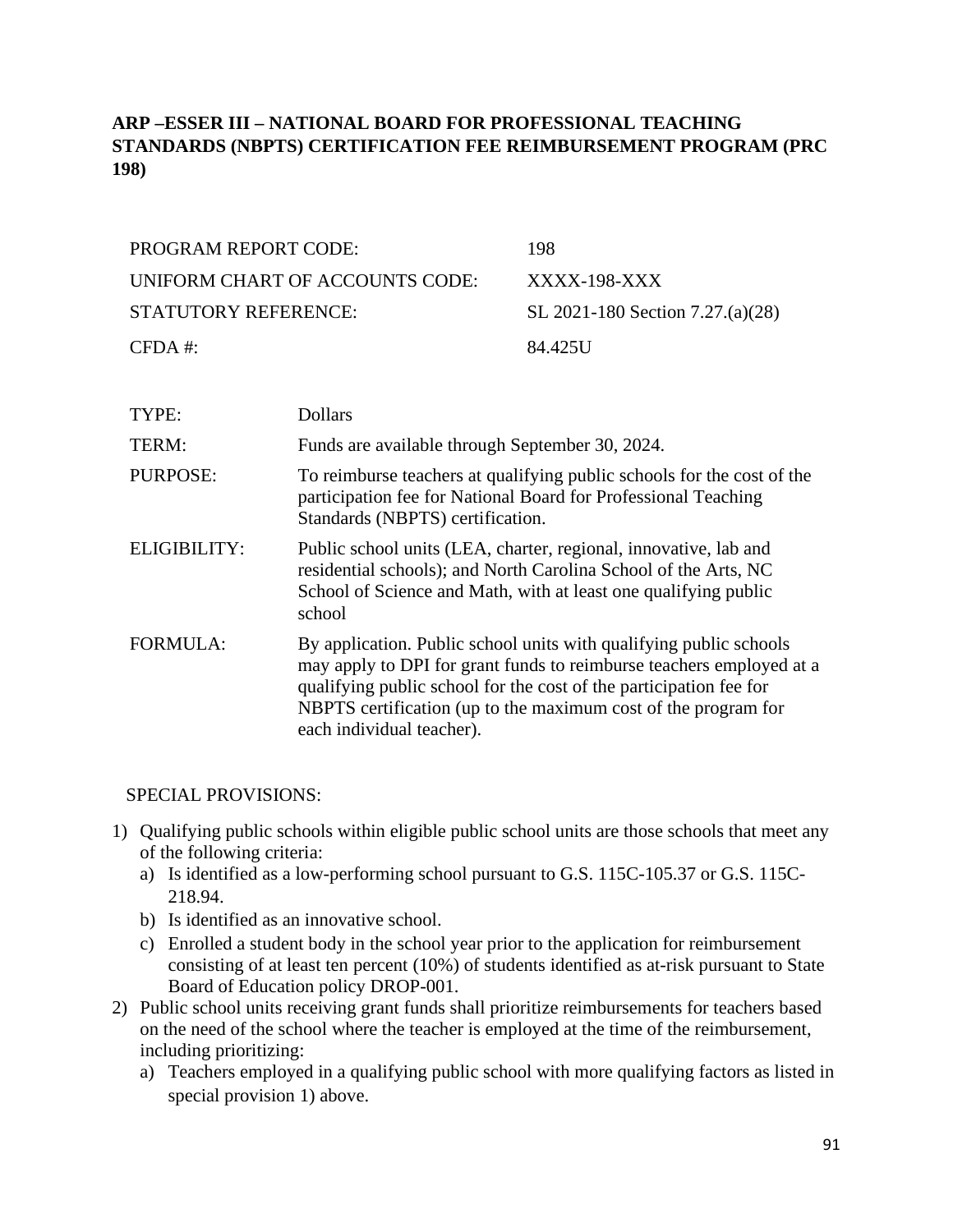- b) Teachers employed in qualifying public schools with a higher percentage of at-risk students.
- 3) Priority to receive funding shall be based on the current school assignment of the teacher. The school of assignment when the loan was initiated or when the NBPTS certification was obtained shall not be considered for priority.
- 4) Public school units receiving grant funds shall not require a teacher to complete the NBTPS certification process in order to receive a reimbursement.
- 5) If a teacher leaves employment with a PSU receiving funds, the PSU shall not provide further reimbursement of certification fees for that teacher. However, the teacher shall not required to repay the PSU for any portion of the NBPTS certification fees already provided if the teacher leaves employment by the PSU before the end of the NBPTS program.
- 6) If a teacher at a qualifying school is selected for NBPTS certification is reassigned to a school that is not a qualifying public school, the district shall not provide further reimbursement for the cost of NBPTS certification fees for that teacher. The district may, however, provide reimbursement for another eligible teacher at a qualifying public school with any remaining funding in accordance with the priority factors listed above.
- 7) Funds may be used to reimburse any loans provided to teachers employed at qualifying public schools covering the cost of the certification fees if the PSU receiving funds elects to use the funds for those reimbursements. However, any reimbursements, including reimbursements of previously issued loans, shall be in accordance with the priority factors listed above.

Approved February 3, 2022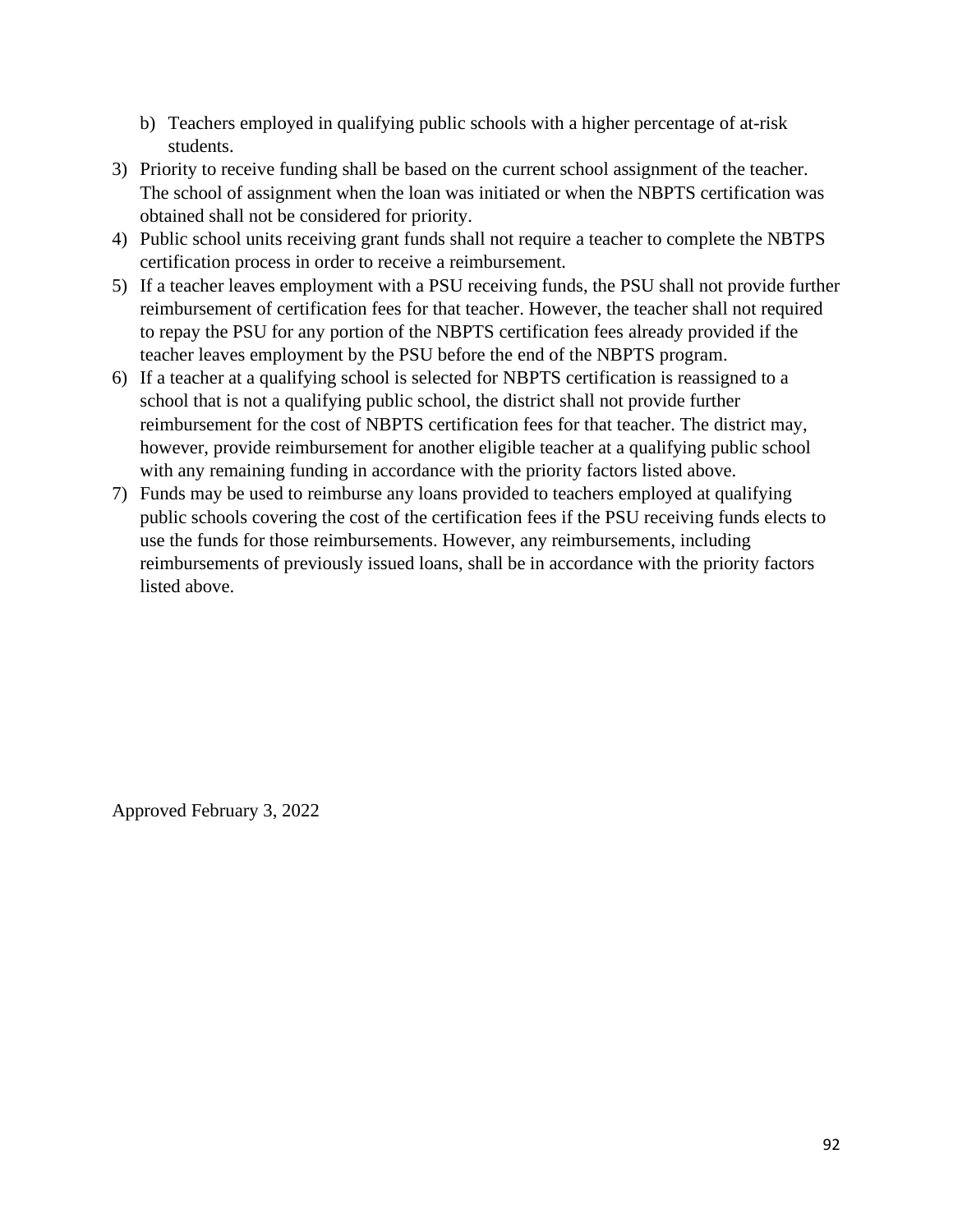# **ARP – ESSER III – EDUCATIONAL AND COMPETITIVE AFTER-SCHOOL ROBOTICS GRANT PROGRAM (PRC 201)**

| <b>PROGRAM REPORT CODE:</b>     | 201                              |
|---------------------------------|----------------------------------|
| UNIFORM CHART OF ACCOUNTS CODE: | $3-XXXX-201-XXX$                 |
| STATUTORY REFERENCE:            | SL 2021-180 Section 7.27.(a)(31) |
| $CFDA \#$                       | 84.425U                          |

| TYPE:               | <b>Dollars</b>                                                                                                                                                                                                                                                                                                                                                                                                   |  |
|---------------------|------------------------------------------------------------------------------------------------------------------------------------------------------------------------------------------------------------------------------------------------------------------------------------------------------------------------------------------------------------------------------------------------------------------|--|
| TERM:               | Funds are available through September 30, 2024.                                                                                                                                                                                                                                                                                                                                                                  |  |
| PURPOSE:            | To promote evidenced-based, after-school programs for robotics<br>education and competition, motivate students to pursue education and<br>career opportunities in science, technology, engineering, and<br>mathematics while building critical life and work-related skills, and<br>to reengage students and remediate learning loss resulting from the<br>COVID-19 pandemic.                                    |  |
| <b>ELIGIBILITY:</b> | Public school units (LEA, charter, regional, ISD, residential, and lab<br>schools)                                                                                                                                                                                                                                                                                                                               |  |
| <b>FORMULA:</b>     | By application. Eligible applicants may apply for funds from DPI.<br>Applications shall include, at a minimum, the following information:<br>a) Evidence that the applicant has or will be able to establish a<br>relationship with a robotics partner that meets at least the<br>minimum requirements; and<br>b) A proposed budget for the educational and competitive after-<br>school robotics grant program. |  |

### SPECIAL PROVISIONS:

- 1) Funds shall be used for any of the following purposes:
	- a) Establishing a relationship with a robotics partner.
	- b) Purchasing robotics kits.
	- c) Providing stipends for coaches.
	- d) Making payments associated with participation in a robotics league or robotics competition.
	- e) Paying fees incurred as part of the administration of a robotics team
- 2) The term "robotics partner" shall refer to a third-party entity, such as a nonprofit organization or institution of higher education, approved by the Department of Public Instruction, that is able to provide adequate support for an after-school robotics program. In order to provide adequate support, a robotics partner must meet at least all of the following criteria: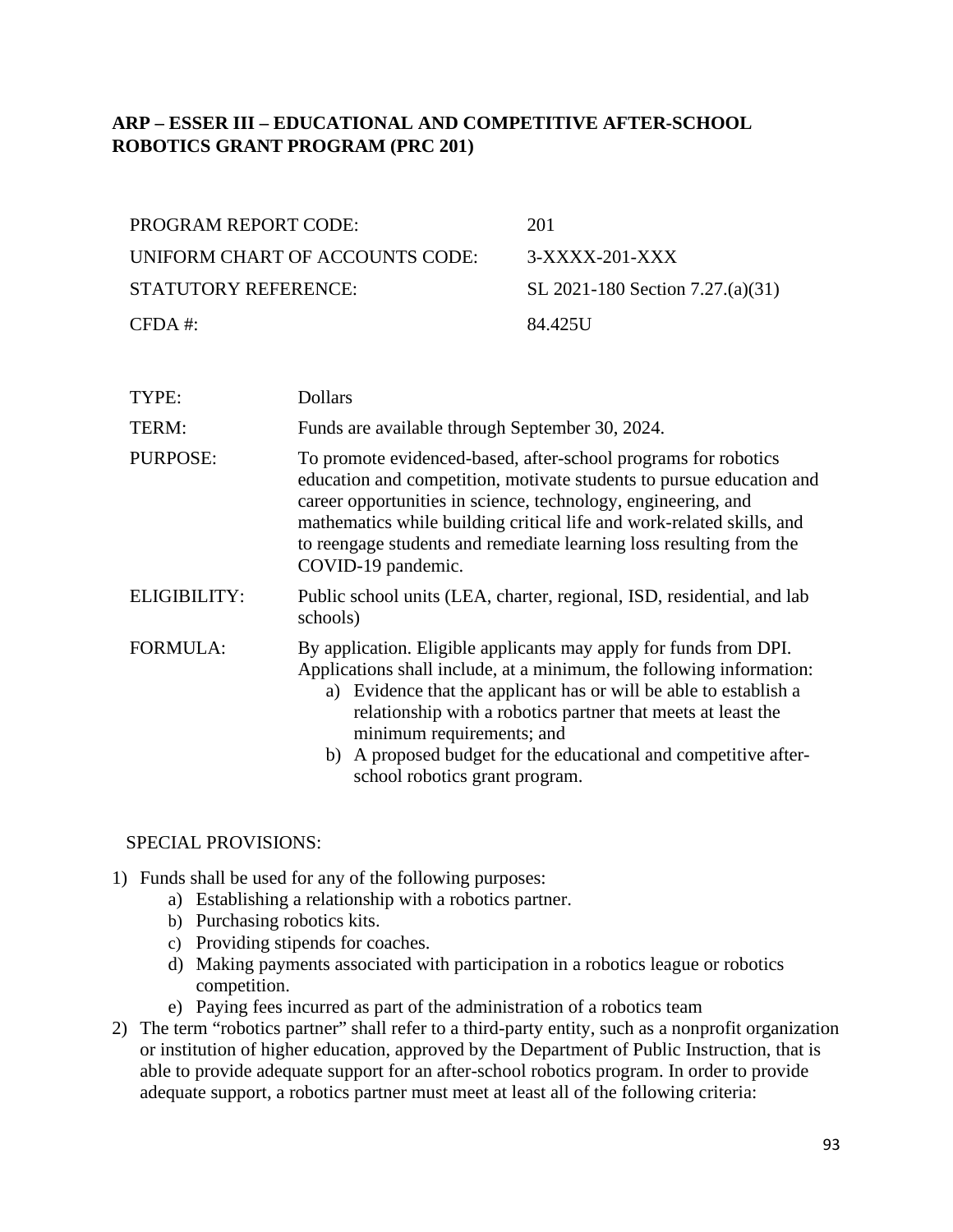- a) Have a national presence in robotics education and competition.
- b) Provide adequate instruction and programming for students and adult volunteers in:
	- i. robotics education;
	- ii. project-based learning; and
	- iii. competitive robotics.
- c) Promote a safe and equitable social environment.
- 3) The State Board of Education may utilize unallotted funds as of March 15, 2022 to cover any shortfall in funding for PRC 203, or to use for expenditures on or after March 15, 2022 to meet additional public school unit needs, in compliance with federal law.

Approved February 3, 2022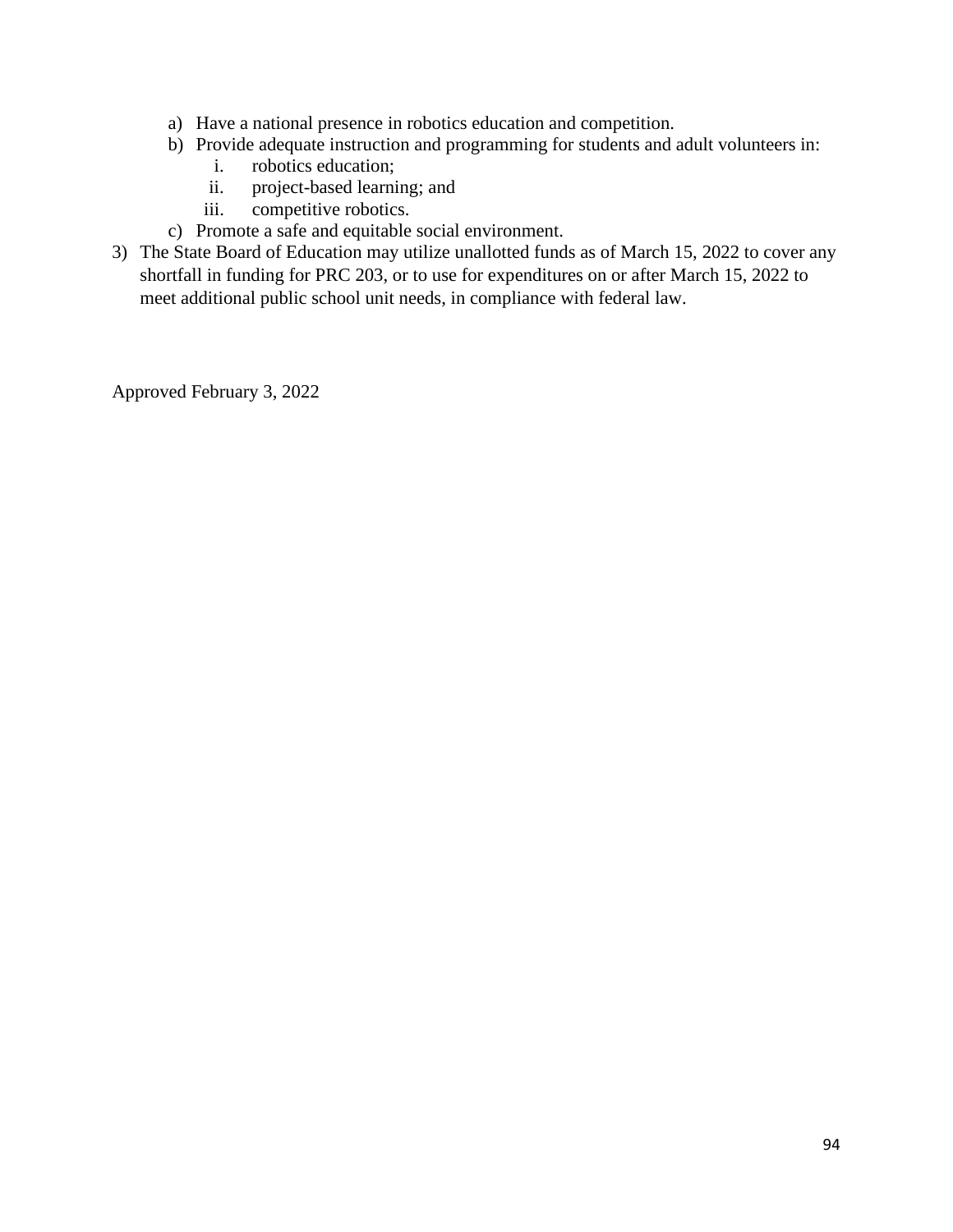### **ARP – ESSER III – COVID-19 STUDENT ENROLLMENT INCREASE (PRC 202)**

| <b>PROGRAM REPORT CODE:</b>                            |                                                                                                                                                                                                                                         | 202                                              |
|--------------------------------------------------------|-----------------------------------------------------------------------------------------------------------------------------------------------------------------------------------------------------------------------------------------|--------------------------------------------------|
| UNIFORM CHART OF ACCOUNTS CODE:<br>STATUTORY REFERENCE |                                                                                                                                                                                                                                         | 3-XXXX-202-XXX<br>SL2021-180 Section 7.27(a)(32) |
| $CFDA$ #:                                              |                                                                                                                                                                                                                                         | 84.425U                                          |
| TYPE:                                                  | <b>Dollars</b>                                                                                                                                                                                                                          |                                                  |
| TERM:                                                  | Funds are available through September 30, 2024.                                                                                                                                                                                         |                                                  |
| <b>PURPOSE:</b>                                        | To account for additional students enrolled in local school<br>administrative units and charter schools during the 2020-2021 school<br>year as a result of the COVID-19 pandemic.                                                       |                                                  |
| <b>ELIGIBILITY:</b>                                    | LEAs and charter schools, excluding virtual charter schools                                                                                                                                                                             |                                                  |
| <b>FORMULA:</b>                                        | \$600 per month for the difference between the actual average daily<br>membership in each 2020-21 school month as reported on the<br>Principal's Monthly Report and the funded average daily membership<br>for the 2020-21 school year. |                                                  |

#### SPECIAL PROVISION:

- 1) Funds shall not be provided for students in excess of the fiscal year 2020-21 legal maximum for the charter school.
- 2) The State Board of Education may utilize unallotted funds as of March 15, 2022 to cover any shortfall in funding for PRC 203, or to use for expenditures on or after March 15, 2022 to meet additional public school unit needs, in compliance with federal law.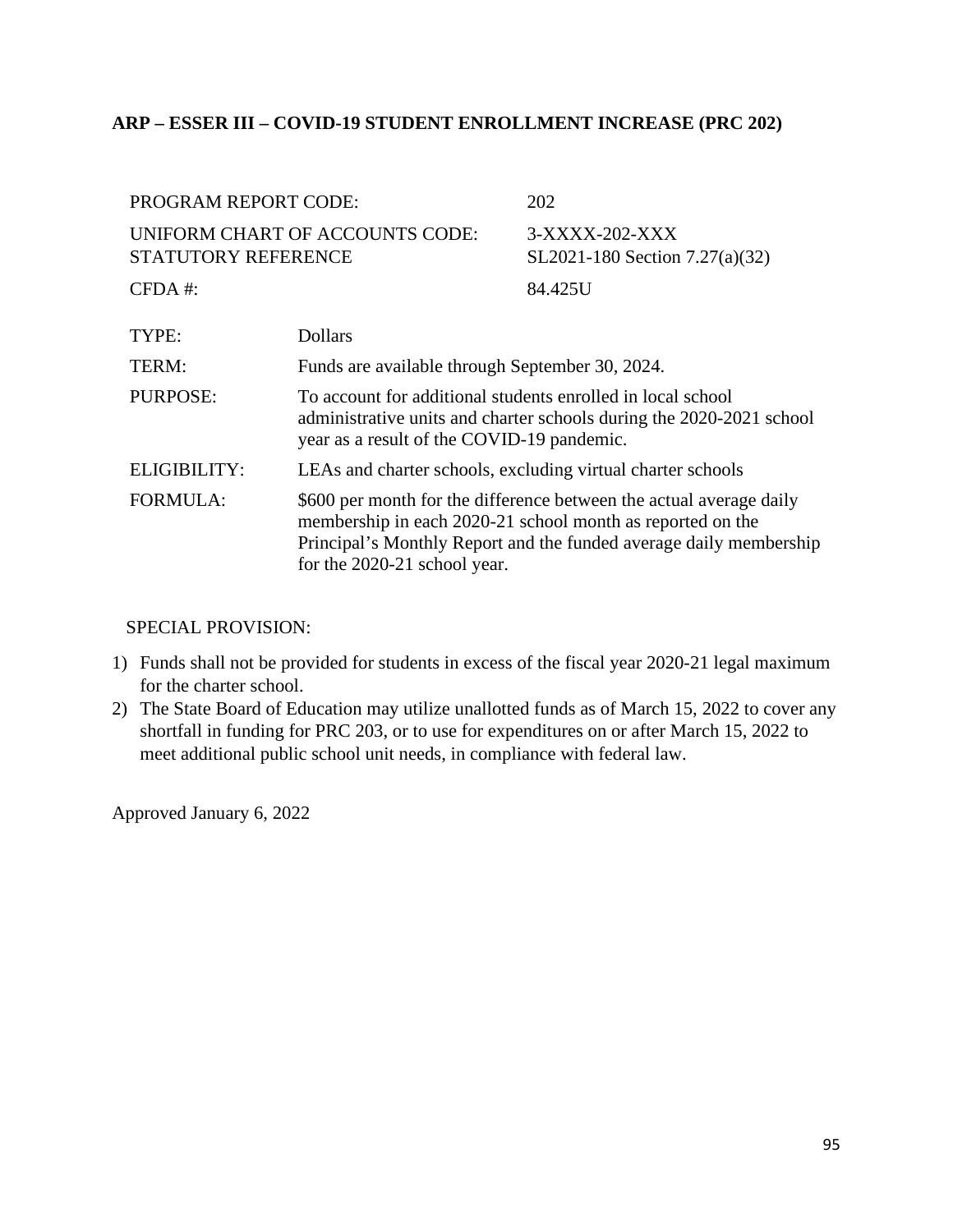# **ARP – ESSER III – TEACHER BONUSES (PRC 203)**

| <b>PROGRAM REPORT CODE:</b>                                    |                                                                                                                                                                                            | 203                                               |
|----------------------------------------------------------------|--------------------------------------------------------------------------------------------------------------------------------------------------------------------------------------------|---------------------------------------------------|
| UNIFORM CHART OF ACCOUNTS CODE:<br><b>STATUTORY REFERENCE:</b> |                                                                                                                                                                                            | 3- XXXX-203-180<br>SL2021-180 Section 7.27(a)(34) |
| $CFDA$ #:                                                      |                                                                                                                                                                                            | 84.425U                                           |
| TYPE:                                                          | <b>Dollars</b>                                                                                                                                                                             |                                                   |
| TERM:                                                          | Funds are available through June 30, 2022.                                                                                                                                                 |                                                   |
| <b>PURPOSE:</b>                                                | To administer a one-time, lump sum bonus of \$1,000 to every<br>qualifying teacher.                                                                                                        |                                                   |
| ELIGIBILITY:                                                   | LEAs, charter, regional, ISD and lab schools                                                                                                                                               |                                                   |
| <b>FORMULA:</b>                                                | Funds are allotted at \$1,000 (plus associated Federal withholding<br>amounts) per unduplicated headcount. Allocations will be adjusted<br>based on actual payment within funds available. |                                                   |

#### SPECIAL PROVISIONS:

- 1) "Qualifying teacher" is defined as State funded teachers and instructional support personnel, and who participated in one or more trainings between March 12, 2020 and January 1, 2022 that addressed the mitigation of COVID-19 in public schools, learning loss resulting from the COVID-19 pandemic, or virtual instruction needed because of the COVID-19 pandemic. The governing body of each public school unit shall determine whether a teacher is a qualifying teacher for the purposes of receiving a bonus.
- 2) The bonuses awarded do not apply to any teacher no longer employed as a teacher due to resignation, dismissal, reduction in force, death, or retirement or whose last workday is prior to January 1, 2022.
- 3) Funds provided for these bonuses shall supplement the compensation of public school employees and shall not supplant any existing compensation funds.
- 4) The bonuses provided for qualifying teachers shall be in addition to any regular wage or other bonus the qualifying teacher receives or is scheduled to receive.
- 5) Notwithstanding G.S. 135-1(7a), the bonuses awarded are not subject to retirement for the Retirement System for Teachers and State Employees.
- 6) Teachers and instructional support in the following agencies are eligible for these bonuses from funds appropriated to DPI: Department of Public Instruction Residential Schools The Division of Adult Correction and Juvenile Justice of the Department of Public Safety The Department of Health and Human Services. The University of North Carolina NC School of the Arts and NC School of Science and Math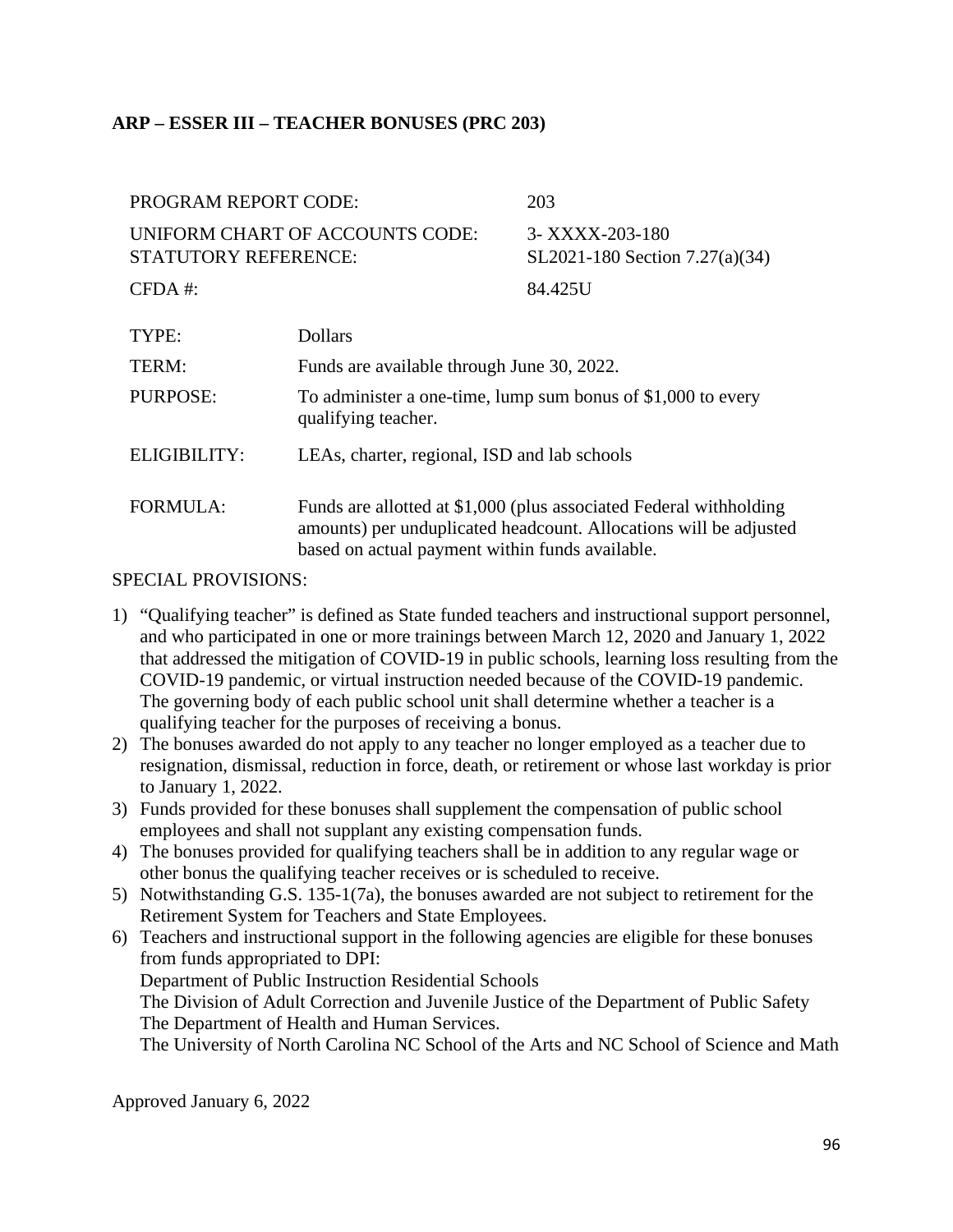## **ARP – ESSER III – SCHOOL PSYCHOLOGISTS GRANT PROGRAM (PRC 204)**

| <b>PROGRAM REPORT CODE:</b>     | 204                              |
|---------------------------------|----------------------------------|
| UNIFORM CHART OF ACCOUNTS CODE: | $3-XXXX-204-XXX$                 |
| STATUTORY REFERENCE:            | SL 2021-180 Section 7.27.(a)(29) |
| $CFDA \#$                       | 84.425U                          |

| TYPE:           | <b>Dollars</b>                                                                                                                                                                   |
|-----------------|----------------------------------------------------------------------------------------------------------------------------------------------------------------------------------|
| TERM:           | Funds are available through September 30, 2024.                                                                                                                                  |
| PURPOSE:        | To improve the safety, mental health, and well-being of students by<br>providing grants to public school units to recruit school<br>psychologists.                               |
| ELIGIBILITY:    | LEAs, charter schools, lab schools, regional schools, ISD, residential<br>schools                                                                                                |
| <b>FORMULA:</b> | By application. The award of funds will be prioritized to public<br>school units that do not employ a full-time school psychologist at the<br>time the application is submitted. |

### SPECIAL PROVISIONS:

- 1) The State Superintendent shall develop the criteria and guidelines for the grant program and award the grants to the PSUs. Applications will be administered through the Department's Division of Exceptional Children.
- 2) The application must identify current and ongoing needs for school psychologist services, including needs related to recruitment, and estimated costs associated with those needs, as well as any other information required the Department of Public Instruction.
- 3) Funds shall be used to provide signing bonuses to recruit school psychologists. No individual bonus shall be greater than five thousand dollars (\$5,000). As a condition of accepting a signing bonus, a school psychologist shall agree to remain employed in the public school unit for at least one year.
- 4) Grants shall be used to supplement and not to supplant State or non-State funds already provided for these purposes.
- 5) The State Board of Education may utilize unallotted funds as of March 15, 2022 to cover any shortfall in funding for PRC 203, or to use for expenditures on or after March 15, 2022 to meet additional public school unit needs, in compliance with federal law.

Approved February 3, 2022